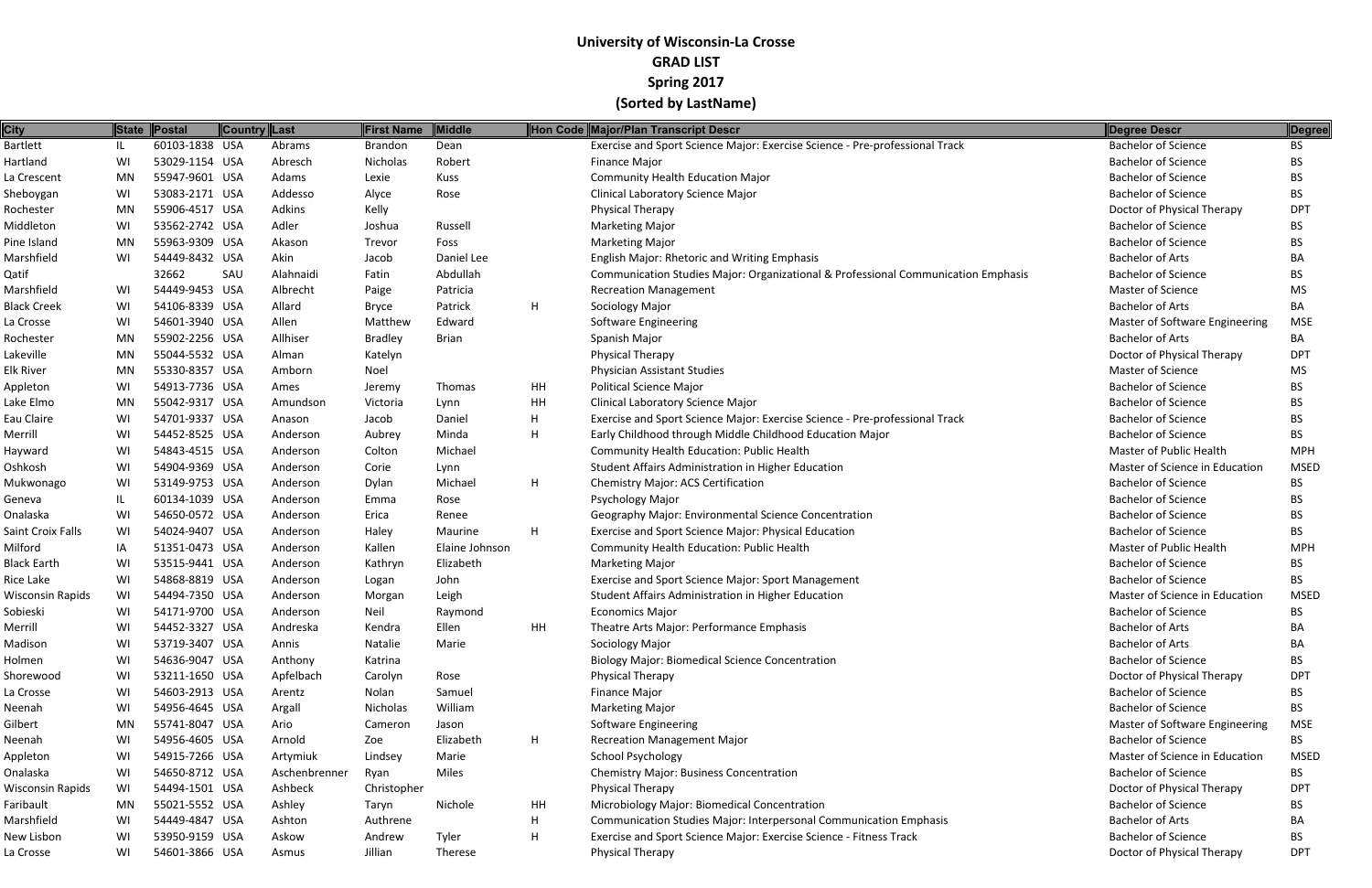| <b>City</b>           |           | State Postal   | Country Last |                 | <b>First Name</b> | <b>Middle</b> |    | Hon Code Major/Plan Transcript Descr                                              | Degree Descr                   | Degree      |
|-----------------------|-----------|----------------|--------------|-----------------|-------------------|---------------|----|-----------------------------------------------------------------------------------|--------------------------------|-------------|
| West Salem            | WI        | 54669-9323 USA |              | Ault Brinker    | Zoe               | Claire        |    | Recreation Management Major                                                       | <b>Bachelor of Science</b>     | <b>BS</b>   |
| <b>Winston Salem</b>  | <b>NC</b> | 27127-2738 USA |              | Austin          | Jessica           | Marie         |    | Student Affairs Administration in Higher Education                                | Master of Science in Education | <b>MSED</b> |
| Watertown             | WI        | 53094-5127 USA |              | Bacchi          | Anthony           | Jacob         |    | Psychology Major                                                                  | <b>Bachelor of Arts</b>        | BA          |
| Manitowoc             | WI        | 54220-1713 USA |              | Baetke          | Austin            | James         |    | Nuclear Medicine Technology Major                                                 | <b>Bachelor of Science</b>     | BS.         |
| Blair                 | WI        | 54616-8912 USA |              | Bahr            | Cody              | Stephen       |    | <b>Biology Major</b>                                                              | <b>Bachelor of Science</b>     | <b>BS</b>   |
| La Crosse             | WI        | 54601-7502 USA |              | Bahr            | Sierra            | Celine        |    | Communication Studies Major: Organizational & Professional Communication Emphasis | <b>Bachelor of Arts</b>        | BA          |
| Kenosha               | WI        | 53142-3041 USA |              | Barber          | Jack              | Robert        | H  | Exercise and Sport Science Major: Exercise Science - Fitness Track                | <b>Bachelor of Science</b>     | <b>BS</b>   |
| Stratford             | WI        | 54484-9685 USA |              | Bargender       | Nolan             | Michael       |    | <b>Information Systems Major</b>                                                  | <b>Bachelor of Science</b>     | BS.         |
| Austin                | <b>MN</b> | 55912-5401 USA |              | <b>Barinka</b>  | Christine         | Marie         | H  | <b>Marketing Major</b>                                                            | <b>Bachelor of Science</b>     | BS.         |
| Kenosha               | WI        | 53140-5555 USA |              | Barnhill        | Jasmin            | Tiana         |    | <b>Communication Studies Major: Interpersonal Communication Emphasis</b>          | <b>Bachelor of Arts</b>        | <b>BA</b>   |
| Onalaska              | WI        | 54650-2462 USA |              | <b>Barnier</b>  | Eric              | Robert        |    | <b>Biology Major</b>                                                              | <b>Bachelor of Science</b>     | BS.         |
| <b>Brookfield</b>     | WI        | 53045-1173 USA |              | <b>Bartelme</b> | Alexander         | <b>Bert</b>   |    | <b>Biology Major: Environmental Science Concentration</b>                         | <b>Bachelor of Science</b>     | <b>BS</b>   |
| Appleton              | WI        | 54915-9359 USA |              | <b>Bartelt</b>  | Heather           | Jean          | HH | <b>Therapeutic Recreation Major</b>                                               | <b>Bachelor of Science</b>     | BS.         |
| Schofield             | WI        | 54476-3548 USA |              | Bastable        | Kyle              | Edward        |    | Archaeological Studies Major                                                      | <b>Bachelor of Science</b>     | <b>BS</b>   |
| Hartford              | WI        | 53027-2545 USA |              | Baudhuin        | Megan             | Marie         |    | Middle Childhood through Early Adolescence Education Major                        | <b>Bachelor of Science</b>     | <b>BS</b>   |
| De Pere               | WI        | 54115-3772 USA |              | <b>Bauer</b>    | Hannah            | Majerle       | H  | Middle Childhood through Early Adolescence Education Major                        | <b>Bachelor of Science</b>     | BS.         |
| La Crosse             | WI        | 54601-2412 USA |              | <b>Becker</b>   | Makenzie          | Rae           | HH | <b>School Health Education Major</b>                                              | <b>Bachelor of Science</b>     | <b>BS</b>   |
| Kasson                | <b>MN</b> | 55944-1498 USA |              | Beckstrom       | Kaysee            | Jae           | H  | <b>Economics Major</b>                                                            | <b>Bachelor of Science</b>     | BS.         |
| Rothschild            | WI        | 54474-1483 USA |              | Beda            | Victoria          | Anne          |    | <b>Biology Major</b>                                                              | <b>Bachelor of Arts</b>        | BA          |
| Rochester             | MN        | 55906-8339 USA |              | Bedard          | Marie             | Jean          |    | <b>Physician Assistant Studies</b>                                                | Master of Science              | MS          |
| Onalaska              | WI        | 54650-8570 USA |              | Beecher         | Jessica           | Ann           |    | Professional Development: Learning Community Emphasis                             | Master of Educ - Prof Dev      | <b>MEPD</b> |
| Augusta               | WI        | 54722-9201 USA |              | Beenken         | Jordan            | Samuel        |    | Exercise and Sport Science Major: Exercise Science - Fitness Track                | <b>Bachelor of Science</b>     | BS.         |
| Appleton              | WI        | 54915-3067 USA |              | <b>Beilfuss</b> | Samantha          | Jaye          |    | Sociology Major                                                                   | <b>Bachelor of Science</b>     | <b>BS</b>   |
| Dousman               | WI        | 53118-9708 USA |              | <b>Beine</b>    | Benjamin          | Richard       |    | Psychology Major                                                                  | <b>Bachelor of Arts</b>        | BA          |
| Mosinee               | WI        | 54455-9548 USA |              | Beinemann       | Cassandra         | Johanna       |    | Psychology Major                                                                  | <b>Bachelor of Arts</b>        | BA          |
| Humbird               | WI        | 54746-8129 USA |              | Bemis           | Michaela          | Kay           |    | <b>Management Major</b>                                                           | <b>Bachelor of Science</b>     | BS.         |
| Galesville            | WI        | 54630-7183 USA |              | Bender          | LeAnna            | M             |    | Geography Major: Environmental Science Concentration                              | <b>Bachelor of Science</b>     | BS.         |
| Eau Claire            | WI        | 54703-1644 USA |              | <b>Benedict</b> | Kerry             | Lynne         | HH | Middle Childhood through Early Adolescence Education Major                        | <b>Bachelor of Science</b>     | <b>BS</b>   |
| <b>Blair</b>          | WI        | 54616-8937 USA |              | Benedict        | Shay              | ViDell        |    | Exercise and Sport Science Major: Exercise Science - Fitness Track                | <b>Bachelor of Science</b>     | BS.         |
| <b>Buffalo</b>        | MN        | 55313-3637 USA |              | Benjamin        | Brooke            | Mary          |    | <b>Physician Assistant Studies</b>                                                | Master of Science              | <b>MS</b>   |
| Portage               | WI        | 53901-1230 USA |              | Bennett         | James             | Kline         |    | Social Studies Education Major (Broad Field Option A)                             | <b>Bachelor of Science</b>     | <b>BS</b>   |
| Oconomowoc            | WI        | 53066-3542 USA |              | Benz            | Courtney          | Ann           |    | Middle Childhood through Early Adolescence Education Major                        | <b>Bachelor of Science</b>     | BS.         |
| Green Bay             | WI        | 54313-3210 USA |              | Bergelin        | Jamie             | Lea           |    | <b>Physical Therapy</b>                                                           | Doctor of Physical Therapy     | <b>DPT</b>  |
| West Salem            | WI        | 54669-9505 USA |              | Berghefer       | Matthew           | Jon           |    | <b>Information Systems Major</b>                                                  | <b>Bachelor of Science</b>     | BS.         |
| Mundelein             | IL        | 60060-4621 USA |              | Berin           | Michelle          | N             |    | Psychology Major                                                                  | <b>Bachelor of Arts</b>        | BA          |
| <b>Stevens Point</b>  | WI        | 54481-1085 USA |              | Bernas          | Edward            |               |    | Clinical Laboratory Science Major                                                 | <b>Bachelor of Science</b>     | BS.         |
| Wausau                | WI        | 54403-2389 USA |              | <b>Berres</b>   | Dane              | Christopher   | HH | Sociology Major                                                                   | <b>Bachelor of Science</b>     | BS.         |
| Tomah                 | WI        | 54660-1780 USA |              | Berry           | Laura             | Louise        | HH | Exercise and Sport Science Major: Exercise Science - Pre-professional Track       | <b>Bachelor of Science</b>     | <b>BS</b>   |
| Glenview              | IL.       | 60025-1425 USA |              | <b>Binder</b>   | James             |               |    | <b>Finance Major</b>                                                              | <b>Bachelor of Science</b>     | BS.         |
| Owatonna              | MN        | 55060-2101 USA |              | Blanchette      | Amy               | May           | HH | Middle Childhood through Early Adolescence Education Major                        | <b>Bachelor of Science</b>     | BS.         |
| <b>Combined Locks</b> | WI        | 54113-1002 USA |              | Blandon         | Bedania           | Cynthia       |    | Microbiology Major                                                                | <b>Bachelor of Science</b>     | BS.         |
| Elkhorn               | WI        | 53121-1298 USA |              | Blanton         | <b>Bryanne</b>    | Lee           |    | <b>Therapeutic Recreation Major</b>                                               | <b>Bachelor of Science</b>     | <b>BS</b>   |
| La Crosse             | WI        | 54601-6071 USA |              | Blanton         | Sarah             | Danielle      |    | Professional Development: Learning Community Emphasis                             | Master of Educ - Prof Dev      | <b>MEPD</b> |
| Pewaukee              | WI        | 53072-5463 USA |              | Blaser          | Nicole            | Ann           | H  | Exercise and Sport Science Major: Exercise Science - Pre-professional Track       | <b>Bachelor of Science</b>     | BS          |
| Verona                | WI        | 53593-7916 USA |              | Blum            | Samuel            | Arthur        | H  | Exercise and Sport Science Major: Exercise Science - Pre-professional Track       | <b>Bachelor of Science</b>     | <b>BS</b>   |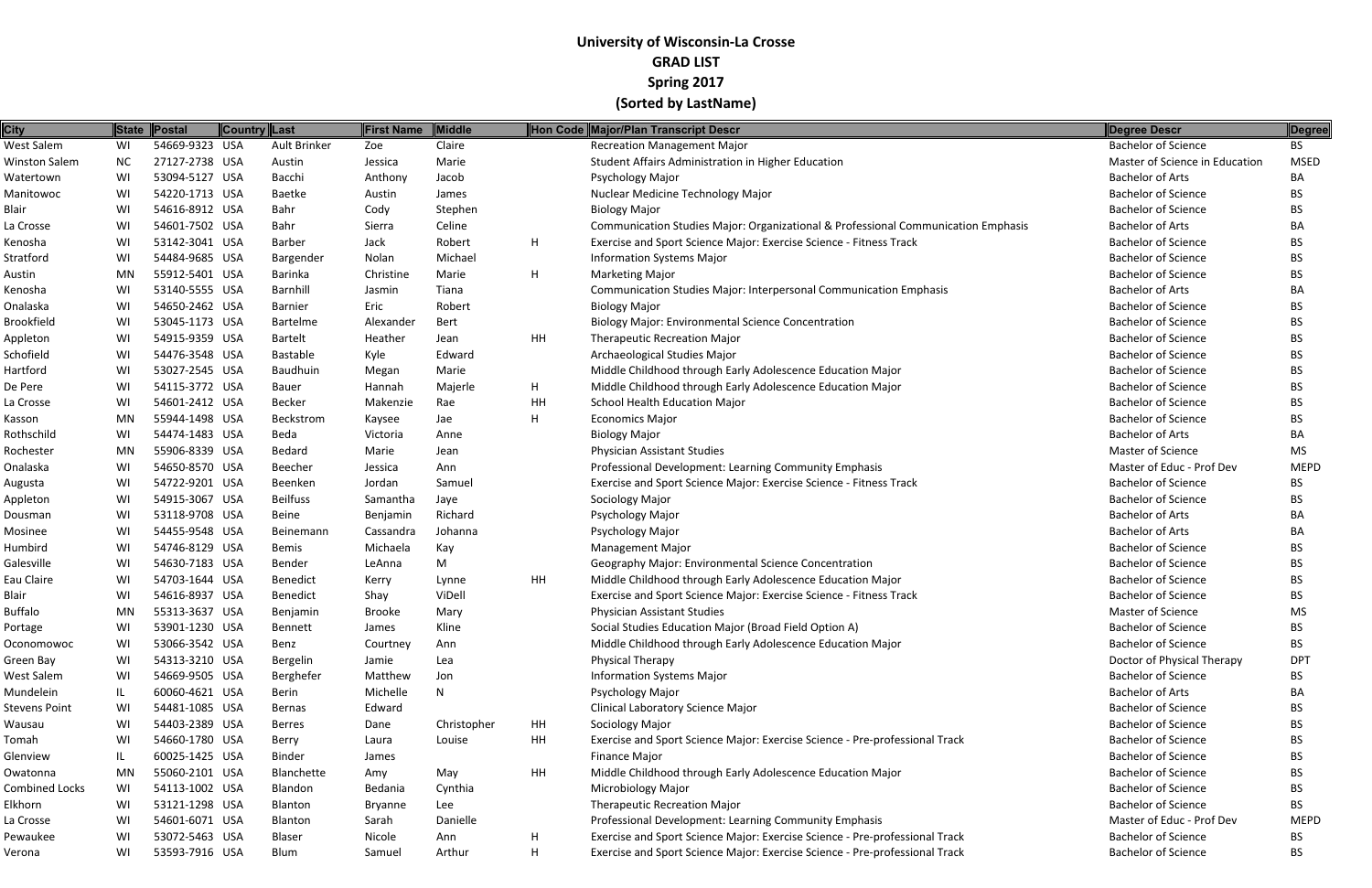| <b>City</b>      |    | State Postal   | <b>Country Last</b> | First Name | <b>Middle</b> |    | Hon Code Major/Plan Transcript Descr                                              | Degree Descr                   | Degree      |
|------------------|----|----------------|---------------------|------------|---------------|----|-----------------------------------------------------------------------------------|--------------------------------|-------------|
| Poynette         | WI | 53955-8558 USA | Blumenstein         | Tori       | Marie         |    | Exercise and Sport Science Major: Exercise Science - Pre-professional Track       | <b>Bachelor of Science</b>     | <b>BS</b>   |
| La Crosse        | WI | 54601-0700 USA | <b>Boecker</b>      | Bethany    | Joy           |    | <b>Biology Major</b>                                                              | <b>Bachelor of Science</b>     | BS.         |
| Lawler           | IA | 52154-9742 USA | Boedeker            | Whitney    | Jo            |    | <b>Physician Assistant Studies</b>                                                | <b>Master of Science</b>       | MS          |
| Mount Pleasant   | WI | 53406-2577 USA | Boehm               | Jacob      | Charles       |    | <b>International Business Major</b>                                               | <b>Bachelor of Science</b>     | BS.         |
| Pulaski          | WI | 54162-9722 USA | Boerst              | Kristin    | Elizabeth     |    | <b>Therapeutic Recreation Major</b>                                               | <b>Bachelor of Science</b>     | BS.         |
| La Crescent      | MN | 55947-9747 USA | Boettcher           | Todd       |               |    | <b>Biology Major: Environmental Science Concentration</b>                         | <b>Bachelor of Science</b>     | BS.         |
| Oconomowoc       | WI | 53066-2235 USA | Bohrman             | Katherine  | Jo            |    | <b>Biology: Aquatic Science Concentration</b>                                     | <b>Master of Science</b>       | MS          |
| Prairie du Chien | WI | 53821-2231 USA | <b>Boisvert</b>     | Nicole     | Christine     | H  | Clinical Laboratory Science Major                                                 | <b>Bachelor of Science</b>     | BS.         |
| West Salem       | WI | 54669-9016 USA | <b>Boland</b>       | Kalli      | Jean          |    | <b>School Psychology</b>                                                          | Master of Science in Education | <b>MSED</b> |
| La Crosse        | WI | 54601-2271 USA | Bolen               | Shannon    | Lacey         |    | <b>Physics Major</b>                                                              | <b>Bachelor of Science</b>     | BS.         |
| Eau Claire       | WI | 54701-8457 USA | Bollinger           | Brady      | Shaun         | HH | <b>Biology Major: Biomedical Science Concentration</b>                            | <b>Bachelor of Science</b>     | BS.         |
| Green Bay        | WI | 54311-9462 USA | Bomber              | Seth       | <b>Thomas</b> |    | <b>Biology Major: Biomedical Science Concentration</b>                            | <b>Bachelor of Science</b>     | BS.         |
| Verona           | WI | 53593-7965 USA | Bongard             | Sandra     | D             |    | Professional Development: Learning Community Emphasis                             | Master of Educ - Prof Dev      | <b>MEPD</b> |
| Rochester        | MN | 55904-4600 USA | <b>Bonis</b>        | Alison     | Nicole        |    | Biology: Cellular and Molecular Biology Concentration                             | Master of Science              | <b>MS</b>   |
| Antigo           | WI | 54409-1343 USA | Bonnell             | Joshua     | John          |    | Student Affairs Administration in Higher Education                                | Master of Science in Education | <b>MSED</b> |
| Fort Atkinson    | WI | 53538-2840 USA | Boos                | Tanner     |               |    | <b>Management Major</b>                                                           | <b>Bachelor of Science</b>     | BS.         |
| Chicago          | IL | 60622-8810 USA | <b>Bostick</b>      | Kendra     |               |    | Professional Development: Learning Community Emphasis                             | Master of Educ - Prof Dev      | <b>MEPD</b> |
| Waterford        | WI | 53185-2867 USA | <b>Botsford</b>     | Jacob      | Booker        |    | Philosophy Major                                                                  | <b>Bachelor of Science</b>     | BS.         |
| Eagle River      | AK | 99577-8412 USA | <b>Bottini</b>      | Christine  | Sachiko       |    | <b>Statistics Major</b>                                                           | <b>Bachelor of Science</b>     | BS.         |
| Rochester        | MN | 55902-4239 USA | Botz                | Jessica    | Catherine     |    | Psychology Major                                                                  | <b>Bachelor of Science</b>     | BS.         |
| Waconia          | MN | 55387-4510 USA | Bourgeois           | Elizabeth  | Danielle      | H  | Spanish Major: Business Concentration                                             | <b>Bachelor of Arts</b>        | BА          |
| Hortonville      | WI | 54944-1101 USA | Boushley            | Caleb      | John          |    | <b>Accountancy Major</b>                                                          | <b>Bachelor of Science</b>     | BS.         |
| Madison          | WI | 53705-4805 USA | Boyd                | Kythie     | Parsons       |    | <b>School Psychology</b>                                                          | <b>Education Specialist</b>    | EDS         |
| Ramsey           | MN | 55303-3402 USA | Bozich              | Katelynn   | Ann           | H  | Psychology Major                                                                  | <b>Bachelor of Science</b>     | BS.         |
| Onalaska         | WI | 54650-9372 USA | <b>Bradle</b>       | Sarah      | Ann           |    | Professional Development: Learning Community Emphasis                             | Master of Educ - Prof Dev      | <b>MEPD</b> |
| Sun Prairie      | WI | 53590-3484 USA | <b>Bradley</b>      | Allison    | Margaret      | HH | Communication Studies Major: Organizational & Professional Communication Emphasis | <b>Bachelor of Arts</b>        | BA          |
| Menomonee Falls  | WI | 53051-0502 USA | <b>Bradley</b>      | Amanda     | Jo            | H  | Biology Major: Cellular and Molecular Biology Concentration                       | <b>Bachelor of Science</b>     | BS.         |
| Pewaukee         | WI | 53072-4599 USA | <b>Bradley</b>      | Kray       | James         |    | Communication Studies Major: Organizational & Professional Communication Emphasis | <b>Bachelor of Science</b>     | BS.         |
| Stewartville     | MN | 55976-1453 USA | Brady               | Steven     | Dale          | H  | Clinical Laboratory Science Major                                                 | <b>Bachelor of Science</b>     | BS.         |
| Appleton         | WI | 54914-2511 USA | <b>Braun</b>        | Alyssa     | M             | H  | <b>English Major: Rhetoric and Writing Emphasis</b>                               | <b>Bachelor of Arts</b>        | BA          |
| Austin           | MN | 55912-6234 USA | <b>Brehmer</b>      | Nicholas   | Kenneth       |    | Microbiology Major                                                                | <b>Bachelor of Science</b>     | BS.         |
| Mc Farland       | WI | 53558-8402 USA | <b>Brennan</b>      | Christina  | Lynn          |    | <b>Therapeutic Recreation Major</b>                                               | <b>Bachelor of Science</b>     | BS          |
| Holcombe         | WI | 54745-0261 USA | Brenner             | Chloe      |               | H  | <b>Communication Studies Major: Interpersonal Communication Emphasis</b>          | <b>Bachelor of Science</b>     | BS.         |
| Appleton         | WI | 54913-8816 USA | <b>Brimmer</b>      | Lucas      | John          |    | <b>Biology Major</b>                                                              | <b>Bachelor of Science</b>     | BS.         |
| Green Bay        | WI | 54302-4034 USA | <b>Broeckel</b>     | Grant      | Dylan         | H  | Psychology Major                                                                  | <b>Bachelor of Science</b>     | BS          |
| Cedarburg        | WI | 53012-9020 USA | Bromley             | Kate       | Marie         | H  | Communication Studies Major: Organizational & Professional Communication Emphasis | <b>Bachelor of Science</b>     | BS.         |
| Pine Island      | MN | 55963-9509 USA | Bronk               | Kaitlin    | Marie         |    | <b>Biology Major: Biomedical Science Concentration</b>                            | <b>Bachelor of Science</b>     | BS.         |
| Mukwonago        | WI | 53149-8716 USA | <b>Brook</b>        | Alexander  | James         |    | Physical Therapy                                                                  | Doctor of Physical Therapy     | <b>DPT</b>  |
| Mauston          | WI | 53948-1908 USA | <b>Brooks</b>       | Sarah      | Irene         |    | School Health Education Major                                                     | <b>Bachelor of Science</b>     | BS.         |
| Nekoosa          | WI | 54457-1357 USA | <b>Brost</b>        | Aaron      | Jon           |    | <b>Accountancy Major</b>                                                          | <b>Bachelor of Science</b>     | BS          |
| Tomah            | WI | 54660-1291 USA | Brown               | Adam       | John          |    | <b>Biology Major</b>                                                              | <b>Bachelor of Science</b>     | BS.         |
| Kewaunee         | WI | 54216-9264 USA | <b>Browne</b>       | Kadin      | Scott         | H  | <b>Mathematics Major: Applied Emphasis</b>                                        | <b>Bachelor of Science</b>     | BS.         |
| Zumbrota         | MN | 55992-1111 USA | Bryant              | Matthew    | Choon-Kil     |    | Archaeological Studies Major                                                      | <b>Bachelor of Arts</b>        | ВA          |
| Stevens Point    | WI | 54481-5686 USA | Brzezinski          | Danielle   | Lynn          | H  | Psychology Major                                                                  | <b>Bachelor of Science</b>     | BS.         |
| Marathon         | WI | 54448-9105 USA | Buchberger          | Megan      | Anne          |    | Spanish Major                                                                     | <b>Bachelor of Arts</b>        | BA          |
|                  |    |                |                     |            |               |    |                                                                                   |                                |             |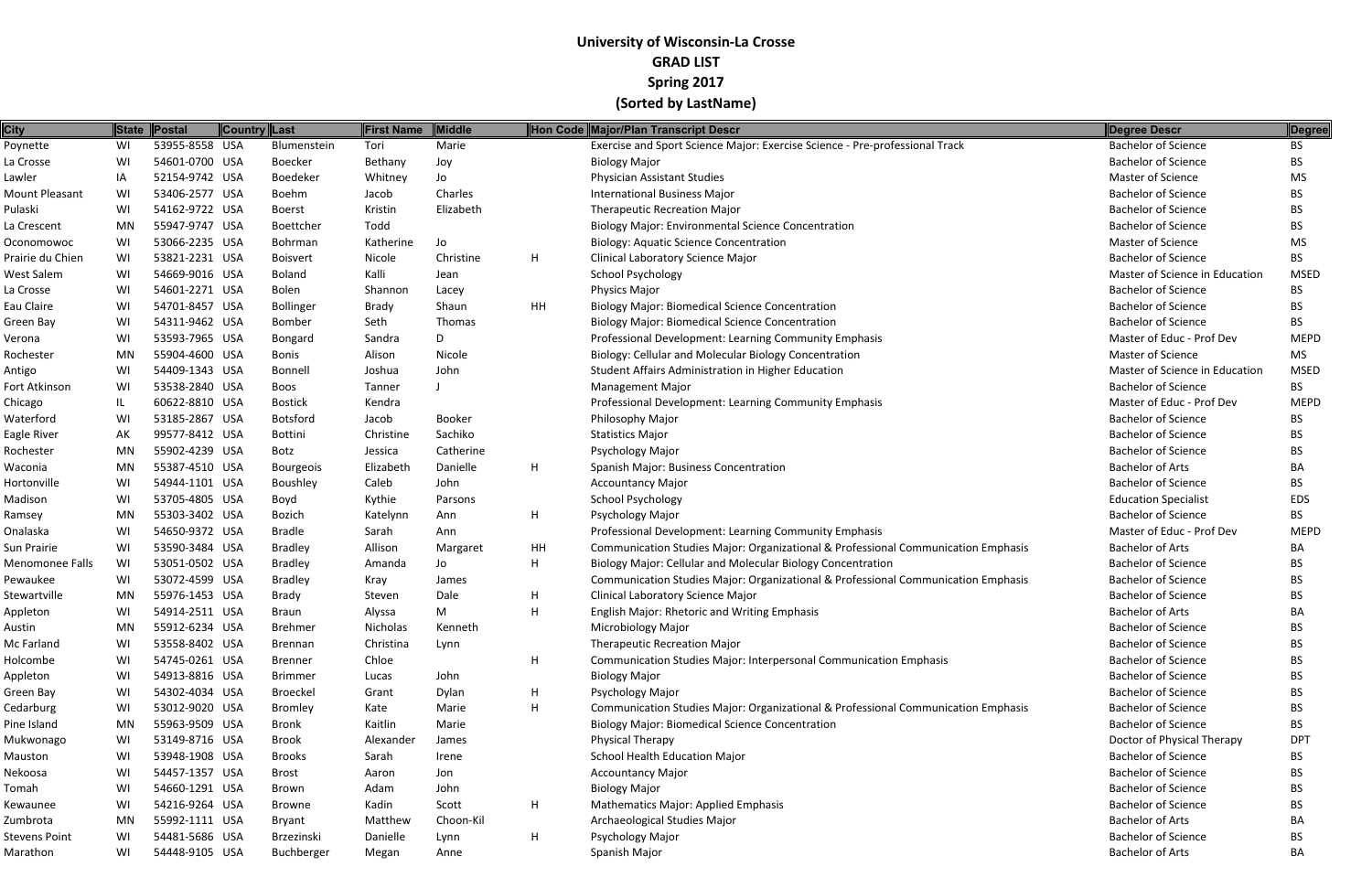| <b>City</b>       | <b>State</b> | Postal         | <b>Country Last</b> |                | <b>First Name</b> | Middle         |    | Hon Code Major/Plan Transcript Descr                                                        | Degree Descr                   | Degree      |
|-------------------|--------------|----------------|---------------------|----------------|-------------------|----------------|----|---------------------------------------------------------------------------------------------|--------------------------------|-------------|
| Fremont           | WI           | 54940-8546 USA |                     | Buchholtz      | Kelly             |                |    | Professional Development: Learning Community Emphasis                                       | Master of Educ - Prof Dev      | <b>MEPD</b> |
| Fremont           | WI           | 54940-8546 USA |                     | Buchholtz      | Mark              | Douglas        |    | <b>Communication Studies Major: Broadcast and Digital Media Emphasis</b>                    | <b>Bachelor of Arts</b>        | BA          |
| Goodhue           | MN           | 55027-8002 USA |                     | <b>Buck</b>    | Alicia            | Ann            | H  | <b>Marketing Major</b>                                                                      | <b>Bachelor of Science</b>     | <b>BS</b>   |
| Wauwatosa         | WI           | 53222-1122 USA |                     | <b>Budzien</b> | Jennifer          | Marie          |    | Physical Therapy                                                                            | Doctor of Physical Therapy     | <b>DPT</b>  |
| Menomonee Fls     | WI           | 53051-6019 USA |                     | Bularz         | Noah              | Alexander      |    | <b>Physical Therapy</b>                                                                     | Doctor of Physical Therapy     | <b>DPT</b>  |
| Kendall           | WI           | 54638-8635 USA |                     | <b>Burch</b>   | Sarina            | M              |    | Communication Studies Major: Organizational & Professional Communication Emphasis           | <b>Bachelor of Arts</b>        | BA          |
| <b>New Prague</b> | MN           | 56071-4195 USA |                     | Burchfield     | Hunter            | Robert         |    | <b>Biology Major: Biomedical Science Concentration</b>                                      | <b>Bachelor of Science</b>     | BS.         |
| Winona            | MN           | 55987-4215 USA |                     | <b>Burton</b>  | Michaela          | Joy            |    | <b>Community Health Education Major</b>                                                     | <b>Bachelor of Science</b>     | BS.         |
| Tomahawk          | WI           | 54487-1234 USA |                     | <b>Bushor</b>  | Mesheal           | Lee            | HH | <b>Mathematics Major</b>                                                                    | <b>Bachelor of Science</b>     | <b>BS</b>   |
| Eden Prairie      | MN           | 55347-1436 USA |                     | Buss           | Megan             | Michelle       |    | <b>Marketing Major</b>                                                                      | <b>Bachelor of Science</b>     | <b>BS</b>   |
| Taopi             | MN           | 55977-6624 USA |                     | <b>Bustad</b>  | Dariel            | RaeAnn         |    | <b>Management Major</b>                                                                     | <b>Bachelor of Science</b>     | <b>BS</b>   |
| Onalaska          | WI           | 54650-3137 USA |                     | Buswell        | Andrew            | Thomas         |    | <b>Accountancy Major</b>                                                                    | <b>Bachelor of Science</b>     | <b>BS</b>   |
| Edgerton          | MN           | 56128-4411 USA |                     | <b>Butson</b>  | Whitney           | Lee            |    | Middle Childhood through Early Adolescence Education Major                                  | <b>Bachelor of Science</b>     | <b>BS</b>   |
| Wrightstown       | WI           | 54180-1265 USA |                     | Buttke         | Lukas             | George         | HH | <b>Biology Major: Biomedical Science Concentration</b>                                      | <b>Bachelor of Science</b>     | <b>BS</b>   |
| Elkhart Lake      | WI           | 53020-1771 USA |                     | Butzen         | Katherine         | Elizabeth      |    | Student Affairs Administration in Higher Education                                          | Master of Science in Education | <b>MSED</b> |
| La Crosse         | WI           | 54601-6632 USA |                     | <b>Buxton</b>  | Jocelyn           | Marie          |    | Professional Development: Learning Community Emphasis                                       | Master of Educ - Prof Dev      | <b>MEPD</b> |
| Viroqua           | WI           | 54665-1939 USA |                     | Cain           | Rachel            | Mae            |    | Communication Studies Major: Organizational & Professional Communication Emphasis           | <b>Bachelor of Science</b>     | <b>BS</b>   |
| <b>Burlington</b> | WI           | 53105-9748 USA |                     | Caldwell       | Corey             | Dean           |    | <b>International Business Major</b>                                                         | <b>Bachelor of Science</b>     | BS.         |
| River Falls       | WI           | 54022-8224 USA |                     | Caldwell       | Taylor            | Alexandra      | H  | Sociology Major                                                                             | <b>Bachelor of Science</b>     | BS          |
| Milwaukee         | WI           | 53222-3616 USA |                     | Capetillo      | Jamie             | Patrice        |    | Women's Studies Major                                                                       | <b>Bachelor of Arts</b>        | BA          |
| Mequon            | WI           | 53092-2702 USA |                     | Caputa         | Katherine         | Claire         | HH | Communication Studies Major: Interpersonal Communication Emphasis                           | <b>Bachelor of Science</b>     | BS.         |
| La Crosse         | WI           | 54601-3282 USA |                     | Capwell        | Ryan              | Alexander      |    | Exercise and Sport Science Major: Physical Education                                        | <b>Bachelor of Science</b>     | BS.         |
| Shell Lake        | WI           | 54871-7612 USA |                     | Cardwell       | Kathryn           | Ann            |    | Exercise and Sport Science: Human Performance                                               | Master of Science              | MS          |
| Mukwonago         | WI           | 53149-9422 USA |                     | Carini         | Christa           | Elisabeth      | HH | Spanish Major                                                                               | <b>Bachelor of Arts</b>        | BA          |
| La Crosse         | WI           | 54601-4149 USA |                     | Carlson        | Brent             | Vernon         |    | <b>Microbiology Major</b>                                                                   | <b>Bachelor of Science</b>     | <b>BS</b>   |
| Whitefish Bay     | WI           | 53217-5737 USA |                     | Carlson        | Jacob             | Ramert         |    | <b>Management Major</b>                                                                     | <b>Bachelor of Science</b>     | BS          |
| West Salem        | WI           | 54669-2224 USA |                     | Carns          | Jordan            | Nicole         |    | <b>Biology Major</b>                                                                        | <b>Bachelor of Science</b>     | BS.         |
| Madison           | WI           | 53719-4852 USA |                     | Carran         | Amy               | K              |    | Professional Development: Learning Community Emphasis                                       | Master of Educ - Prof Dev      | <b>MEPD</b> |
| Harmony           | MN           | 55939-7730 USA |                     | Case           | Zachary           |                |    | <b>Biology Major</b>                                                                        | <b>Bachelor of Science</b>     | <b>BS</b>   |
| Eau Claire        | WI           | 54703-1849 USA |                     | Cater          | Sidney            | Nicole         |    | <b>Biology Major</b>                                                                        | <b>Bachelor of Science</b>     | BS.         |
| Geneva            | IL.          | 60134-6041 USA |                     | Caton          | Lindsay           | Anne           |    | Spanish Major                                                                               | <b>Bachelor of Arts</b>        | BA          |
| Portage           | WI           | 53901-0343 USA |                     | Champeau       | William           | Alexander      |    | <b>School Psychology</b>                                                                    | <b>Education Specialist</b>    | EDS         |
| River Falls       | WI           | 54022-5010 USA |                     | Chang          | Suzie             |                |    | Student Affairs Administration in Higher Education                                          | Master of Science in Education | <b>MSED</b> |
| La Crosse         | WI           | 54601-7448 USA |                     | Charles        | Lindsay           |                |    | Professional Development: Learning Community Emphasis                                       | Master of Educ - Prof Dev      | <b>MEPD</b> |
| La Crosse         | WI           | 54601-3674 USA |                     | Chen           | Xia               |                |    | Software Engineering                                                                        | Master of Software Engineering | MSE         |
| Green Bay         | WI           | 54311-8495 USA |                     | Cheng          | Tommy             |                |    | <b>Accountancy Major</b>                                                                    | <b>Bachelor of Science</b>     | BS.         |
| Prospect Heights  | IL.          | 60070-1302 USA |                     | Chester        | Michelle          | Marie          | HH | Communication Studies Major: Broadcast and Digital Media Emphasis                           | <b>Bachelor of Arts</b>        | BA          |
| De Pere           | WI           | 54115-8160 USA |                     | Christensen    | Alexander         | Phillip        | HH | Biochemistry Major with American Society for Biochemistry & Molecular Biology Certification | <b>Bachelor of Science</b>     | BS.         |
| Verona            | WI           | 53593-1544 USA |                     | Christian      | Joseph            | <b>Bradley</b> |    | <b>Biology Major</b>                                                                        | <b>Bachelor of Science</b>     | BS.         |
| Sheboygan Falls   | WI           | 53085-1895 USA |                     | Christiansen   | Abbi              | Lynn           | HH | Exercise and Sport Science Major: Exercise Science - Pre-professional Track                 | <b>Bachelor of Science</b>     | BS.         |
| Dundas            | MN           | 55019-4064 USA |                     | Christophersen | Megan             | Marie          | H  | Microbiology Major: Biomedical Concentration                                                | <b>Bachelor of Science</b>     | BS.         |
| Shawano           | WI           | 54166-2701 USA |                     | Christopherson | Jonathan          | David          |    | <b>Biology Major: Biomedical Science Concentration</b>                                      | <b>Bachelor of Science</b>     | BS.         |
| Menomonee Falls   | WI           | 53051-1547 USA |                     | Cichy          | lan               | Andrew         |    | Software Engineering                                                                        | Master of Software Engineering | <b>MSE</b>  |
| New London        | WI           | 54961-9177 USA |                     | Cismoski       | Mark              |                | HH | Clinical Laboratory Science Major                                                           | <b>Bachelor of Science</b>     | <b>BS</b>   |
| Green Bay         | WI           | 54313-5909 USA |                     | Clabots        | Claire            | Elizabeth      |    | <b>Biology Major</b>                                                                        | <b>Bachelor of Science</b>     | <b>BS</b>   |
|                   |              |                |                     |                |                   |                |    |                                                                                             |                                |             |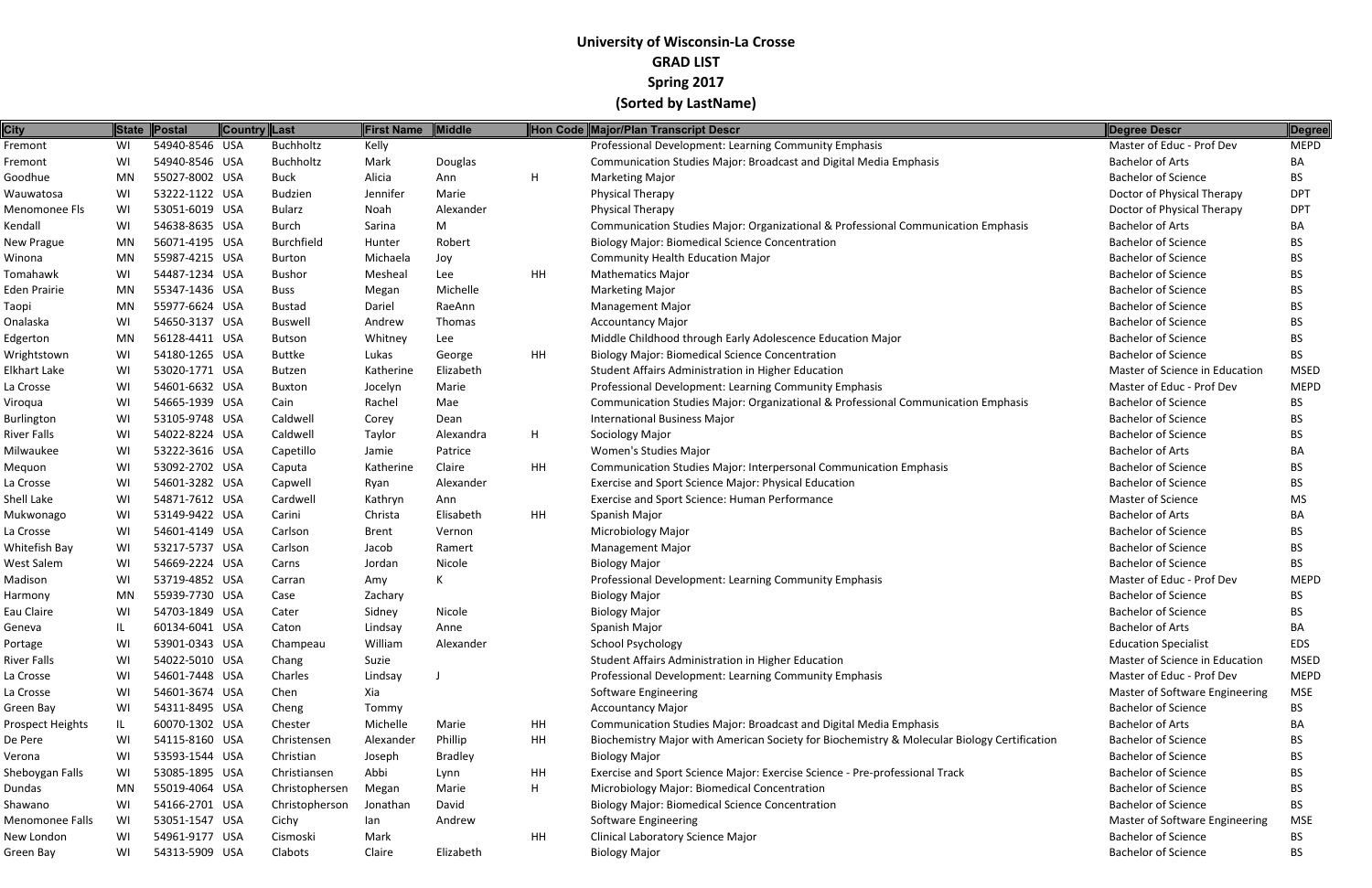| <b>City</b>           |     | State Postal   | <b>Country Last</b> | First Name | Middle    |    | Hon Code Major/Plan Transcript Descr                                                        | Degree Descr                   | <b>Degree</b> |
|-----------------------|-----|----------------|---------------------|------------|-----------|----|---------------------------------------------------------------------------------------------|--------------------------------|---------------|
| Aurora                | CO  | 80012-2042 USA | Clark               | Jonathan   | Mcdonald  |    | Clinical Laboratory Science Major                                                           | <b>Bachelor of Science</b>     | <b>BS</b>     |
| Twin Lakes            | WI  | 53181-9719 USA | Clark               | Katelyn    | Marie     |    | Microbiology Major: Biomedical Concentration                                                | <b>Bachelor of Science</b>     | ВS            |
| Viroqua               | WI  | 54665-8082 USA | Clemment            | Alyssa     | Marie     |    | Exercise and Sport Science Major: Sport Management                                          | <b>Bachelor of Science</b>     | BS.           |
| Racine                | WI  | 53402-1639 USA | Coates              | Katherine  | Marie     |    | <b>Community Health Education Major</b>                                                     | <b>Bachelor of Science</b>     | BS.           |
| Waunakee              | WI  | 53597-2332 USA | Cole                | Alexander  | Ryan      | H  | Exercise and Sport Science Major: Exercise Science - Pre-professional Track                 | <b>Bachelor of Science</b>     | BS.           |
| Roscoe                | IL. | 61073-9279 USA | Coleman             | Amanda     | Lorraine  |    | Psychology Major                                                                            | <b>Bachelor of Science</b>     | BS.           |
| La Crosse             | WI  | 54601-5046 USA | Comstock            | Andreux    | Timm      |    | <b>Management Major</b>                                                                     | <b>Bachelor of Science</b>     | BS.           |
| Lake Mills            | WI  | 53551-1424 USA | Converse            | Joseph     | Leonard   |    | <b>School Psychology</b>                                                                    | Master of Science in Education | <b>MSED</b>   |
| La Crescent           | MN  | 55947-1071 USA | Conway              | Sean       | Patrick   | H  | Psychology Major                                                                            | <b>Bachelor of Arts</b>        | BА            |
| Fort Atkinson         | WI  | 53538-1527 USA | Cook                | William    | Gregory   | HH | Exercise and Sport Science Major: Exercise Science - Pre-professional Track                 | <b>Bachelor of Science</b>     | BS            |
| Ripon                 | WI  | 54971-1701 USA | Cooke               | Alyssa     | M         |    | <b>Biology Major: Aquatic Science Concentration</b>                                         | <b>Bachelor of Science</b>     | BS.           |
| La Crosse             | WI  | 54601-3718 USA | Cooney              | Jane       | Elizabeth |    | <b>Biology Major</b>                                                                        | <b>Bachelor of Science</b>     | BS.           |
| La Crosse             | WI  | 54601-3419 USA | Costello            | Alexandria | Amber     |    | Communication Studies Major: Broadcast and Digital Media Emphasis                           | <b>Bachelor of Arts</b>        | BА            |
| <b>Stone Mountain</b> | GA  | 30087-6072 USA | Cowan               | Kierra     | Victoria  |    | <b>Management Major</b>                                                                     | <b>Bachelor of Science</b>     | BS.           |
| Hales Corners         | WI  | 53130-2708 USA | Cowman              | Samantha   | Faye      |    | <b>Management Major</b>                                                                     | <b>Bachelor of Science</b>     | ВS            |
| Mukwonago             | WI  | 53149-8213 USA | Coyle               | Daniel     | Patrick   | H  | <b>Psychology Major</b>                                                                     | <b>Bachelor of Science</b>     | BS.           |
| Oshkosh               | WI  | 54904-6200 USA | Cram                | Meghan     |           |    | <b>Physical Therapy</b>                                                                     | Doctor of Physical Therapy     | <b>DPT</b>    |
| Madison               | WI  | 53719-1411 USA | Crapser             | Casey      | LeRoy     |    | <b>Biology Major</b>                                                                        | <b>Bachelor of Science</b>     | BS.           |
| Fort Atkinson         | WI  | 53538-8783 USA | Cravens             | Jessica    | Jordan    |    | Exercise and Sport Science Major: Exercise Science - Fitness Track                          | <b>Bachelor of Science</b>     | BS.           |
| Wisconsin Rapids      | WI  | 54494-3477 USA | Cronce              | Michael    | John      |    | <b>Chemistry Minor</b>                                                                      | <b>Bachelor of Science</b>     | BS            |
| Wisconsin Rapids      | WI  | 54494-3477 USA | Cronce              | Michael    | John      |    | <b>Biology Major: Biomedical Science Concentration</b>                                      | <b>Bachelor of Science</b>     | BS.           |
| Plymouth              | MN  | 55446-2674 USA | Cropp               | Mariah     | Rae       |    | <b>Physician Assistant Studies</b>                                                          | Master of Science              | МS            |
| Lodi                  | WI  | 53555-9656 USA | Crow                | Dennis     | Ryland    |    | Finance Major                                                                               | <b>Bachelor of Science</b>     | BS.           |
| La Crosse             | WI  | 54601-2985 USA | Crowley             | Bryce      | Landon    |    | <b>Management Major</b>                                                                     | <b>Bachelor of Science</b>     | BS.           |
| Andover               | MN  | 55304-3844 USA | Cullen              | Grace      | Lillian   |    | Psychology Major                                                                            | <b>Bachelor of Science</b>     | ВS            |
| Westby                | WI  | 54667-7200 USA | Culligan            | Joseph     | Alan      |    | <b>Economics Major</b>                                                                      | <b>Bachelor of Science</b>     | BS.           |
| Hudson                | WI  | 54016-1475 USA | Dahl                | John       | Joseph    |    | Exercise and Sport Science Major: Physical Education                                        | <b>Bachelor of Science</b>     | BS            |
| Shawano               | WI  | 54166-6003 USA | Dallas              | Jedediah   | Evan      |    | Biology Major: Cellular and Molecular Biology Concentration                                 | <b>Bachelor of Science</b>     | BS.           |
| Sheboygan             | WI  | 53083-2572 USA | Dassler             | Jordan     |           |    | <b>Biology Major: Biomedical Science Concentration</b>                                      | <b>Bachelor of Science</b>     | ВS            |
| New Berlin            | WI  | 53146-1867 USA | Davenport           | Katherine  | Michelle  | HH | <b>Chemistry Major: ACS Certification</b>                                                   | <b>Bachelor of Science</b>     | <b>BS</b>     |
| New Berlin            | WI  | 53151-6737 USA | David               | Anna       | Christine |    | Communication Studies Major: Advocacy and Communication Criticism Emphasis                  | <b>Bachelor of Arts</b>        | ВA            |
| Stoughton             | WI  | 53589-2621 USA | David               | Samuel     | Thomas    |    | Biology                                                                                     | Master of Science              | МS            |
| Ham Lake              | MN  | 55304-7243 USA | Davie               | Timothy    | John      | HH | Biochemistry Major with American Society for Biochemistry & Molecular Biology Certification | <b>Bachelor of Science</b>     | BS            |
| Fairchild             | WI  | 54741-8922 USA | Davis               | Rachel     | Lynn      | HH | Exercise and Sport Science Major: Exercise Science - Pre-professional Track                 | <b>Bachelor of Science</b>     | BS.           |
| Lakeville             | MN  | 55044-5239 USA | Davis               | Samson     | Jeffrey   | HH | Exercise and Sport Science Major: Exercise Science - Pre-professional Track                 | <b>Bachelor of Science</b>     | BS.           |
| Potosi                | WI  | 53820-9748 USA | Day                 | Arthur     | James     | H. | <b>English Education Major</b>                                                              | <b>Bachelor of Science</b>     | BS.           |
| San Jose              | CA  | 95128-3276 USA | De La Rosa          | Eliana     |           |    | Archaeological Studies Major                                                                | <b>Bachelor of Science</b>     | BS.           |
| Green Bay             | WI  | 54313-4844 USA | De Starkey          | Katelyn    | Rose      | HH | Exercise and Sport Science Major: Exercise Science - Pre-professional Track                 | <b>Bachelor of Science</b>     | BS.           |
| Dublin                | OH  | 43017-1879 USA | <b>DeBlieck</b>     | Matthew    | Thomas    |    | Student Affairs Administration in Higher Education                                          | Master of Science in Education | <b>MSED</b>   |
| Franklin              | WI  | 53132-8533 USA | <b>DeClark</b>      | Colin      | Michael   | H. | Exercise and Sport Science Major: Exercise Science - Fitness Track                          | <b>Bachelor of Science</b>     | BS.           |
| Merrill               | WI  | 54452-8808 USA | Deering             | Jessica    | Pauline   |    | <b>Marketing Major</b>                                                                      | <b>Bachelor of Science</b>     | BS.           |
| Hermantown            | MN  | 55811-1497 USA | DeFrance            | Madeline   | Lee       | HH | <b>Biology Major: Biomedical Science Concentration</b>                                      | <b>Bachelor of Science</b>     | ВS            |
| Middleton             | WI  | 53562-4191 USA | Degler              | Katherine  | Nicholle  | H  | <b>Finance Major</b>                                                                        | <b>Bachelor of Science</b>     | BS            |
| East Troy             | WI  | 53120-2118 USA | DeGrave             | Jennifer   | Renee     |    | Clinical Laboratory Science Major                                                           | <b>Bachelor of Science</b>     | BS            |
| Plymouth              | MN  | 55446-1905 USA | Deis                | Stephanie  | Gloria    | HH | <b>Biology Major</b>                                                                        | <b>Bachelor of Science</b>     | BS.           |
|                       |     |                |                     |            |           |    |                                                                                             |                                |               |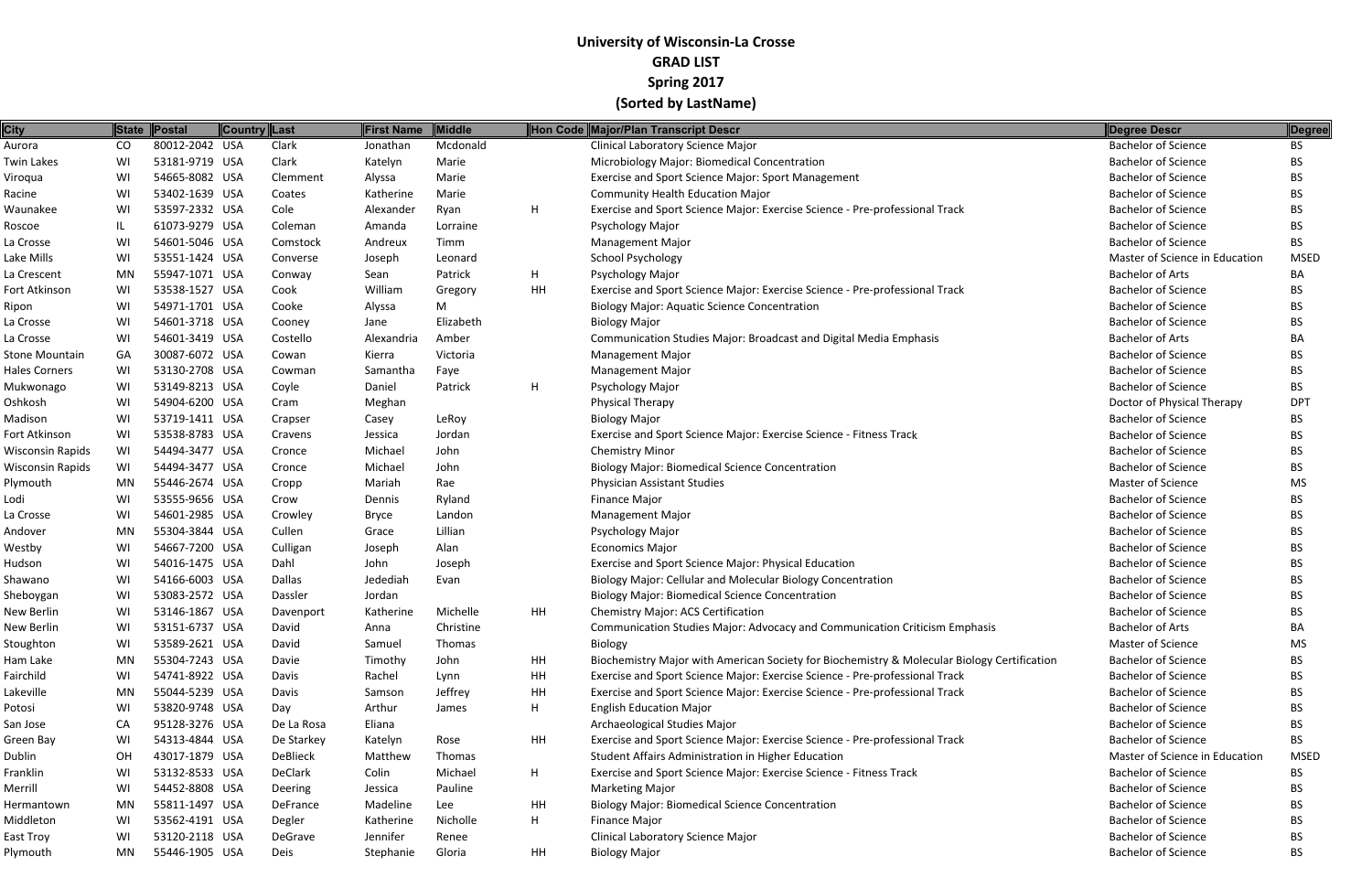| 53562-4902 USA<br>Student Affairs Administration in Higher Education<br>Marie<br>Master of Science in Education<br><b>MSED</b><br>Denzin<br>WI<br>Katie<br>55066-1454 USA<br>H<br><b>Community Health Education Major</b><br><b>Bachelor of Science</b><br>MN<br>Rae<br>BS.<br>Dieman<br>Jordyn<br>54603-1492 USA<br>Daniel<br><b>Bachelor of Science</b><br>WI<br>Dietz<br>Matthew<br><b>Biology Major</b><br>BS.<br>53558-8438 USA<br>Dillon<br><b>Bachelor of Science</b><br>WI<br>Kathryn<br><b>Management Major</b><br>Emma<br>BS<br>53558-8438 USA<br>Dillon<br><b>Bachelor of Science</b><br>WI<br><b>Marketing Major</b><br>BS<br>Kathryn<br>Emma<br>54403-4964 USA<br>Nicholas<br><b>Brick</b><br><b>Bachelor of Science</b><br>WI<br>Diny<br><b>Biology Major</b><br>BS.<br>WI<br>54639-7928 USA<br>Rakell<br>HH<br>Early Childhood through Middle Childhood Education Major<br><b>Bachelor of Science</b><br>BS<br>Dittner<br>Megan<br><b>Bachelor of Science</b><br>WI<br>54601-3627 USA<br>Andrew<br>Domagala<br>Jacob<br><b>Economics Major</b><br>BS.<br>54901-1779 USA<br><b>Bachelor of Science</b><br>WI<br>Donaldson<br>Psychology Major<br>Nicole<br>Mae<br>BS.<br>54601-4920 USA<br><b>Bachelor of Science</b><br>WI<br>Patrick<br><b>Economics Major</b><br>BS<br>Dorton<br>Jonathan<br>WI<br>53533-1516 USA<br>Arthur<br>HH<br>Physics Major<br><b>Bachelor of Science</b><br>Dowling<br>BS.<br>Evan<br>50613-8916 USA<br>Patrick<br><b>Bachelor of Science</b><br>IA<br>Doyle<br>Clark<br><b>Management Major</b><br>BS<br>54667-7370 USA<br>WI<br>Drake<br>Makenzie<br>Kae<br>H<br>Exercise and Sport Science Major: Exercise Science - Pre-professional Track<br><b>Bachelor of Science</b><br>BS.<br>55437-2259 USA<br><b>Bachelor of Science</b><br>MN<br>Kimberly<br>BS.<br>Drangeid<br>Ann<br><b>Economics Major</b><br>H.<br>53520-9730 USA<br>Drefahl<br><b>Bachelor of Science</b><br>BS<br>WI<br>Stephanie<br>Jo<br><b>Economics Major</b><br>WI<br>54944-9419 USA<br>Doctor of Physical Therapy<br>Dreier<br>Ashley<br>Michelle<br><b>Physical Therapy</b><br><b>DPT</b><br>HH<br>54970-7236 USA<br><b>Bachelor of Science</b><br>WI<br><b>Community Health Education Major</b><br>BS.<br>Drexler<br>Morgan<br>Lee<br>53711-1505 USA<br><b>Bachelor of Arts</b><br>WI<br>Driscoll<br>Psychology Major<br><b>Brenna</b><br>Nora<br>ВA<br><b>Bachelor of Science</b><br>WI<br>54923-9115 USA<br>Richard<br><b>Biology Major: Biomedical Science Concentration</b><br>Drover<br>Alex<br>BS.<br><b>Bachelor of Science</b><br>42<br>448000<br><b>CHN</b><br>Du<br>Wei<br>Computer Science Major<br>BS<br>53072-5489 USA<br><b>Bachelor of Science</b><br>WI<br>Dubiel<br>Olivia<br>Kathrine<br>H.<br><b>English Education Major</b><br>BS.<br>WI<br>53185-5044 USA<br>H<br><b>Bachelor of Science</b><br>Erica<br>Psychology Major<br>Ann<br>BS<br>Duerst<br>54650-9314 USA<br><b>Bachelor of Science</b><br>WI<br>Peter<br><b>Computer Science Major</b><br>BS.<br>Duga<br>Samuel<br>53185-4265 USA<br>HH<br><b>Bachelor of Science</b><br>WI<br>Anita<br>Psychology Major<br>BS.<br>Durben<br>Jane<br>HH<br>WI<br>53510-9668 USA<br>Eastlick<br><b>Community Health Education Major</b><br><b>Bachelor of Science</b><br>BS.<br>Emma<br>Lu<br>WI<br>54015-5025 USA<br>Communication Studies Major: Organizational & Professional Communication Emphasis<br><b>Bachelor of Arts</b><br>Edelman<br>Emily<br>Catherine<br>BA<br>53711-1911 USA<br>Master of Educ - Prof Dev<br>WI<br>Phillip<br>Professional Development: Learning Community Emphasis<br><b>MEPD</b><br>Edmonds<br>54311-4607 USA<br><b>Bachelor of Arts</b><br>WI<br>Psychology Major<br>Edmondson<br>Brooke<br>Amanda<br>ВA<br>54601-5358 USA<br>Richard<br><b>Bachelor of Science</b><br>WI<br>Edwards<br><b>Brock</b><br><b>Biology Major</b><br>BS.<br><b>Bachelor of Arts</b><br>WI<br>53208-1610 USA<br>English Major: Literature Emphasis<br>ВA<br>Edwards<br>Paige<br>55112-2431 USA<br>Rae<br><b>Bachelor of Science</b><br><b>BS</b><br><b>Biology Major</b><br>MN<br>Egberg<br>Stacey<br>54451-1917 USA<br><b>School Psychology</b><br><b>Education Specialist</b><br>Stefanie<br>WI<br><b>EDS</b><br>Eggert<br>Ehlen<br>H<br><b>Mathematics Education Major</b><br><b>Bachelor of Science</b><br>53105-8605 USA<br>BS.<br>WI<br>Emma<br>Jean<br>52247-9705 USA<br>Master of Science<br>IA<br>Eichenberg<br>Sarah<br><b>Physician Assistant Studies</b><br>МS<br>53151-5627 USA<br><b>Bachelor of Science</b><br>WI<br>Eitel<br>Andrew<br><b>Management Major</b><br>BS<br>Evan<br><b>Ellis</b><br>H<br><b>Bachelor of Science</b><br>MN<br>55901-8477 USA<br>Randall<br><b>Computer Science Major</b><br>BS.<br>Riley<br>54601-8083 USA<br>Ellis<br><b>Physical Therapy</b><br>Doctor of Physical Therapy<br>WI<br>Raymond<br><b>DPT</b><br>Zachary<br>WI<br>54669-9396 USA<br>Student Affairs Administration in Higher Education<br>Master of Science in Education<br>Ender<br>Emily<br><b>MSED</b><br>Lynette<br>54656-1422 USA<br>Christine<br><b>HH</b><br><b>Bachelor of Arts</b><br>WI<br>Endres<br>Sociology Major<br>BA<br>Samantha<br><b>Bachelor of Science</b><br>55317-9407 USA<br>MN<br>Jillian<br>Marie<br><b>Psychology Major</b><br>Entinger<br>BS<br>Elizabeth<br><b>Bachelor of Science</b><br>WI<br>54872-0532 USA<br>Erickson<br>Mackenzie<br><b>Marketing Major</b><br>BS<br>54208-9457 USA<br>Elizabethanne<br><b>Bachelor of Science</b><br>Emily<br><b>Marketing Major</b><br>WI<br>Ernst<br>BS<br><b>Bachelor of Science</b><br>WI<br>54476-1589 USA<br><b>Clinical Laboratory Science Major</b><br>Ann<br>BS<br>Eron<br>Rebecca<br>53211-1553 USA<br><b>Bachelor of Science</b><br>WI<br>Katherine<br>Rose<br>HH<br><b>Information Systems Major</b><br>Espland<br>ВS<br>53594-1161 USA<br><b>Bachelor of Science</b><br>BS<br>WI<br>Finance Major<br>Eternick<br>Howard<br>Jason | <b>City</b>        | State Postal | <b>Country Last</b> | First Name | Middle | Hon Code Major/Plan Transcript Descr | <b>Degree Descr</b> | Degree |
|------------------------------------------------------------------------------------------------------------------------------------------------------------------------------------------------------------------------------------------------------------------------------------------------------------------------------------------------------------------------------------------------------------------------------------------------------------------------------------------------------------------------------------------------------------------------------------------------------------------------------------------------------------------------------------------------------------------------------------------------------------------------------------------------------------------------------------------------------------------------------------------------------------------------------------------------------------------------------------------------------------------------------------------------------------------------------------------------------------------------------------------------------------------------------------------------------------------------------------------------------------------------------------------------------------------------------------------------------------------------------------------------------------------------------------------------------------------------------------------------------------------------------------------------------------------------------------------------------------------------------------------------------------------------------------------------------------------------------------------------------------------------------------------------------------------------------------------------------------------------------------------------------------------------------------------------------------------------------------------------------------------------------------------------------------------------------------------------------------------------------------------------------------------------------------------------------------------------------------------------------------------------------------------------------------------------------------------------------------------------------------------------------------------------------------------------------------------------------------------------------------------------------------------------------------------------------------------------------------------------------------------------------------------------------------------------------------------------------------------------------------------------------------------------------------------------------------------------------------------------------------------------------------------------------------------------------------------------------------------------------------------------------------------------------------------------------------------------------------------------------------------------------------------------------------------------------------------------------------------------------------------------------------------------------------------------------------------------------------------------------------------------------------------------------------------------------------------------------------------------------------------------------------------------------------------------------------------------------------------------------------------------------------------------------------------------------------------------------------------------------------------------------------------------------------------------------------------------------------------------------------------------------------------------------------------------------------------------------------------------------------------------------------------------------------------------------------------------------------------------------------------------------------------------------------------------------------------------------------------------------------------------------------------------------------------------------------------------------------------------------------------------------------------------------------------------------------------------------------------------------------------------------------------------------------------------------------------------------------------------------------------------------------------------------------------------------------------------------------------------------------------------------------------------------------------------------------------------------------------------------------------------------------------------------------------------------------------------------------------------------------------------------------------------------------------------------------------------------------------------------------------------------------------------------------------------------------------------------------------------------------------------------------------------------------------------------------------------------------------------------------------------------------------------------------------------------------------------------------------------------------------------------------------------------------------------------------------------------------------------------------------------------------------------------------------------------------------------------------------------------------------------------------------------------------------------------------------------------------------------------------------------------------------------|--------------------|--------------|---------------------|------------|--------|--------------------------------------|---------------------|--------|
|                                                                                                                                                                                                                                                                                                                                                                                                                                                                                                                                                                                                                                                                                                                                                                                                                                                                                                                                                                                                                                                                                                                                                                                                                                                                                                                                                                                                                                                                                                                                                                                                                                                                                                                                                                                                                                                                                                                                                                                                                                                                                                                                                                                                                                                                                                                                                                                                                                                                                                                                                                                                                                                                                                                                                                                                                                                                                                                                                                                                                                                                                                                                                                                                                                                                                                                                                                                                                                                                                                                                                                                                                                                                                                                                                                                                                                                                                                                                                                                                                                                                                                                                                                                                                                                                                                                                                                                                                                                                                                                                                                                                                                                                                                                                                                                                                                                                                                                                                                                                                                                                                                                                                                                                                                                                                                                                                                                                                                                                                                                                                                                                                                                                                                                                                                                                                                                                                                                        | Middleton          |              |                     |            |        |                                      |                     |        |
|                                                                                                                                                                                                                                                                                                                                                                                                                                                                                                                                                                                                                                                                                                                                                                                                                                                                                                                                                                                                                                                                                                                                                                                                                                                                                                                                                                                                                                                                                                                                                                                                                                                                                                                                                                                                                                                                                                                                                                                                                                                                                                                                                                                                                                                                                                                                                                                                                                                                                                                                                                                                                                                                                                                                                                                                                                                                                                                                                                                                                                                                                                                                                                                                                                                                                                                                                                                                                                                                                                                                                                                                                                                                                                                                                                                                                                                                                                                                                                                                                                                                                                                                                                                                                                                                                                                                                                                                                                                                                                                                                                                                                                                                                                                                                                                                                                                                                                                                                                                                                                                                                                                                                                                                                                                                                                                                                                                                                                                                                                                                                                                                                                                                                                                                                                                                                                                                                                                        | <b>Red Wing</b>    |              |                     |            |        |                                      |                     |        |
|                                                                                                                                                                                                                                                                                                                                                                                                                                                                                                                                                                                                                                                                                                                                                                                                                                                                                                                                                                                                                                                                                                                                                                                                                                                                                                                                                                                                                                                                                                                                                                                                                                                                                                                                                                                                                                                                                                                                                                                                                                                                                                                                                                                                                                                                                                                                                                                                                                                                                                                                                                                                                                                                                                                                                                                                                                                                                                                                                                                                                                                                                                                                                                                                                                                                                                                                                                                                                                                                                                                                                                                                                                                                                                                                                                                                                                                                                                                                                                                                                                                                                                                                                                                                                                                                                                                                                                                                                                                                                                                                                                                                                                                                                                                                                                                                                                                                                                                                                                                                                                                                                                                                                                                                                                                                                                                                                                                                                                                                                                                                                                                                                                                                                                                                                                                                                                                                                                                        | La Crosse          |              |                     |            |        |                                      |                     |        |
|                                                                                                                                                                                                                                                                                                                                                                                                                                                                                                                                                                                                                                                                                                                                                                                                                                                                                                                                                                                                                                                                                                                                                                                                                                                                                                                                                                                                                                                                                                                                                                                                                                                                                                                                                                                                                                                                                                                                                                                                                                                                                                                                                                                                                                                                                                                                                                                                                                                                                                                                                                                                                                                                                                                                                                                                                                                                                                                                                                                                                                                                                                                                                                                                                                                                                                                                                                                                                                                                                                                                                                                                                                                                                                                                                                                                                                                                                                                                                                                                                                                                                                                                                                                                                                                                                                                                                                                                                                                                                                                                                                                                                                                                                                                                                                                                                                                                                                                                                                                                                                                                                                                                                                                                                                                                                                                                                                                                                                                                                                                                                                                                                                                                                                                                                                                                                                                                                                                        | Mc Farland         |              |                     |            |        |                                      |                     |        |
|                                                                                                                                                                                                                                                                                                                                                                                                                                                                                                                                                                                                                                                                                                                                                                                                                                                                                                                                                                                                                                                                                                                                                                                                                                                                                                                                                                                                                                                                                                                                                                                                                                                                                                                                                                                                                                                                                                                                                                                                                                                                                                                                                                                                                                                                                                                                                                                                                                                                                                                                                                                                                                                                                                                                                                                                                                                                                                                                                                                                                                                                                                                                                                                                                                                                                                                                                                                                                                                                                                                                                                                                                                                                                                                                                                                                                                                                                                                                                                                                                                                                                                                                                                                                                                                                                                                                                                                                                                                                                                                                                                                                                                                                                                                                                                                                                                                                                                                                                                                                                                                                                                                                                                                                                                                                                                                                                                                                                                                                                                                                                                                                                                                                                                                                                                                                                                                                                                                        | Mc Farland         |              |                     |            |        |                                      |                     |        |
|                                                                                                                                                                                                                                                                                                                                                                                                                                                                                                                                                                                                                                                                                                                                                                                                                                                                                                                                                                                                                                                                                                                                                                                                                                                                                                                                                                                                                                                                                                                                                                                                                                                                                                                                                                                                                                                                                                                                                                                                                                                                                                                                                                                                                                                                                                                                                                                                                                                                                                                                                                                                                                                                                                                                                                                                                                                                                                                                                                                                                                                                                                                                                                                                                                                                                                                                                                                                                                                                                                                                                                                                                                                                                                                                                                                                                                                                                                                                                                                                                                                                                                                                                                                                                                                                                                                                                                                                                                                                                                                                                                                                                                                                                                                                                                                                                                                                                                                                                                                                                                                                                                                                                                                                                                                                                                                                                                                                                                                                                                                                                                                                                                                                                                                                                                                                                                                                                                                        | Wausau             |              |                     |            |        |                                      |                     |        |
|                                                                                                                                                                                                                                                                                                                                                                                                                                                                                                                                                                                                                                                                                                                                                                                                                                                                                                                                                                                                                                                                                                                                                                                                                                                                                                                                                                                                                                                                                                                                                                                                                                                                                                                                                                                                                                                                                                                                                                                                                                                                                                                                                                                                                                                                                                                                                                                                                                                                                                                                                                                                                                                                                                                                                                                                                                                                                                                                                                                                                                                                                                                                                                                                                                                                                                                                                                                                                                                                                                                                                                                                                                                                                                                                                                                                                                                                                                                                                                                                                                                                                                                                                                                                                                                                                                                                                                                                                                                                                                                                                                                                                                                                                                                                                                                                                                                                                                                                                                                                                                                                                                                                                                                                                                                                                                                                                                                                                                                                                                                                                                                                                                                                                                                                                                                                                                                                                                                        | La Farge           |              |                     |            |        |                                      |                     |        |
|                                                                                                                                                                                                                                                                                                                                                                                                                                                                                                                                                                                                                                                                                                                                                                                                                                                                                                                                                                                                                                                                                                                                                                                                                                                                                                                                                                                                                                                                                                                                                                                                                                                                                                                                                                                                                                                                                                                                                                                                                                                                                                                                                                                                                                                                                                                                                                                                                                                                                                                                                                                                                                                                                                                                                                                                                                                                                                                                                                                                                                                                                                                                                                                                                                                                                                                                                                                                                                                                                                                                                                                                                                                                                                                                                                                                                                                                                                                                                                                                                                                                                                                                                                                                                                                                                                                                                                                                                                                                                                                                                                                                                                                                                                                                                                                                                                                                                                                                                                                                                                                                                                                                                                                                                                                                                                                                                                                                                                                                                                                                                                                                                                                                                                                                                                                                                                                                                                                        | La Crosse          |              |                     |            |        |                                      |                     |        |
|                                                                                                                                                                                                                                                                                                                                                                                                                                                                                                                                                                                                                                                                                                                                                                                                                                                                                                                                                                                                                                                                                                                                                                                                                                                                                                                                                                                                                                                                                                                                                                                                                                                                                                                                                                                                                                                                                                                                                                                                                                                                                                                                                                                                                                                                                                                                                                                                                                                                                                                                                                                                                                                                                                                                                                                                                                                                                                                                                                                                                                                                                                                                                                                                                                                                                                                                                                                                                                                                                                                                                                                                                                                                                                                                                                                                                                                                                                                                                                                                                                                                                                                                                                                                                                                                                                                                                                                                                                                                                                                                                                                                                                                                                                                                                                                                                                                                                                                                                                                                                                                                                                                                                                                                                                                                                                                                                                                                                                                                                                                                                                                                                                                                                                                                                                                                                                                                                                                        | Oshkosh            |              |                     |            |        |                                      |                     |        |
|                                                                                                                                                                                                                                                                                                                                                                                                                                                                                                                                                                                                                                                                                                                                                                                                                                                                                                                                                                                                                                                                                                                                                                                                                                                                                                                                                                                                                                                                                                                                                                                                                                                                                                                                                                                                                                                                                                                                                                                                                                                                                                                                                                                                                                                                                                                                                                                                                                                                                                                                                                                                                                                                                                                                                                                                                                                                                                                                                                                                                                                                                                                                                                                                                                                                                                                                                                                                                                                                                                                                                                                                                                                                                                                                                                                                                                                                                                                                                                                                                                                                                                                                                                                                                                                                                                                                                                                                                                                                                                                                                                                                                                                                                                                                                                                                                                                                                                                                                                                                                                                                                                                                                                                                                                                                                                                                                                                                                                                                                                                                                                                                                                                                                                                                                                                                                                                                                                                        | La Crosse          |              |                     |            |        |                                      |                     |        |
|                                                                                                                                                                                                                                                                                                                                                                                                                                                                                                                                                                                                                                                                                                                                                                                                                                                                                                                                                                                                                                                                                                                                                                                                                                                                                                                                                                                                                                                                                                                                                                                                                                                                                                                                                                                                                                                                                                                                                                                                                                                                                                                                                                                                                                                                                                                                                                                                                                                                                                                                                                                                                                                                                                                                                                                                                                                                                                                                                                                                                                                                                                                                                                                                                                                                                                                                                                                                                                                                                                                                                                                                                                                                                                                                                                                                                                                                                                                                                                                                                                                                                                                                                                                                                                                                                                                                                                                                                                                                                                                                                                                                                                                                                                                                                                                                                                                                                                                                                                                                                                                                                                                                                                                                                                                                                                                                                                                                                                                                                                                                                                                                                                                                                                                                                                                                                                                                                                                        | Dodgeville         |              |                     |            |        |                                      |                     |        |
|                                                                                                                                                                                                                                                                                                                                                                                                                                                                                                                                                                                                                                                                                                                                                                                                                                                                                                                                                                                                                                                                                                                                                                                                                                                                                                                                                                                                                                                                                                                                                                                                                                                                                                                                                                                                                                                                                                                                                                                                                                                                                                                                                                                                                                                                                                                                                                                                                                                                                                                                                                                                                                                                                                                                                                                                                                                                                                                                                                                                                                                                                                                                                                                                                                                                                                                                                                                                                                                                                                                                                                                                                                                                                                                                                                                                                                                                                                                                                                                                                                                                                                                                                                                                                                                                                                                                                                                                                                                                                                                                                                                                                                                                                                                                                                                                                                                                                                                                                                                                                                                                                                                                                                                                                                                                                                                                                                                                                                                                                                                                                                                                                                                                                                                                                                                                                                                                                                                        | <b>Cedar Falls</b> |              |                     |            |        |                                      |                     |        |
|                                                                                                                                                                                                                                                                                                                                                                                                                                                                                                                                                                                                                                                                                                                                                                                                                                                                                                                                                                                                                                                                                                                                                                                                                                                                                                                                                                                                                                                                                                                                                                                                                                                                                                                                                                                                                                                                                                                                                                                                                                                                                                                                                                                                                                                                                                                                                                                                                                                                                                                                                                                                                                                                                                                                                                                                                                                                                                                                                                                                                                                                                                                                                                                                                                                                                                                                                                                                                                                                                                                                                                                                                                                                                                                                                                                                                                                                                                                                                                                                                                                                                                                                                                                                                                                                                                                                                                                                                                                                                                                                                                                                                                                                                                                                                                                                                                                                                                                                                                                                                                                                                                                                                                                                                                                                                                                                                                                                                                                                                                                                                                                                                                                                                                                                                                                                                                                                                                                        | Westby             |              |                     |            |        |                                      |                     |        |
|                                                                                                                                                                                                                                                                                                                                                                                                                                                                                                                                                                                                                                                                                                                                                                                                                                                                                                                                                                                                                                                                                                                                                                                                                                                                                                                                                                                                                                                                                                                                                                                                                                                                                                                                                                                                                                                                                                                                                                                                                                                                                                                                                                                                                                                                                                                                                                                                                                                                                                                                                                                                                                                                                                                                                                                                                                                                                                                                                                                                                                                                                                                                                                                                                                                                                                                                                                                                                                                                                                                                                                                                                                                                                                                                                                                                                                                                                                                                                                                                                                                                                                                                                                                                                                                                                                                                                                                                                                                                                                                                                                                                                                                                                                                                                                                                                                                                                                                                                                                                                                                                                                                                                                                                                                                                                                                                                                                                                                                                                                                                                                                                                                                                                                                                                                                                                                                                                                                        | Bloomington        |              |                     |            |        |                                      |                     |        |
|                                                                                                                                                                                                                                                                                                                                                                                                                                                                                                                                                                                                                                                                                                                                                                                                                                                                                                                                                                                                                                                                                                                                                                                                                                                                                                                                                                                                                                                                                                                                                                                                                                                                                                                                                                                                                                                                                                                                                                                                                                                                                                                                                                                                                                                                                                                                                                                                                                                                                                                                                                                                                                                                                                                                                                                                                                                                                                                                                                                                                                                                                                                                                                                                                                                                                                                                                                                                                                                                                                                                                                                                                                                                                                                                                                                                                                                                                                                                                                                                                                                                                                                                                                                                                                                                                                                                                                                                                                                                                                                                                                                                                                                                                                                                                                                                                                                                                                                                                                                                                                                                                                                                                                                                                                                                                                                                                                                                                                                                                                                                                                                                                                                                                                                                                                                                                                                                                                                        | <b>Brodhead</b>    |              |                     |            |        |                                      |                     |        |
|                                                                                                                                                                                                                                                                                                                                                                                                                                                                                                                                                                                                                                                                                                                                                                                                                                                                                                                                                                                                                                                                                                                                                                                                                                                                                                                                                                                                                                                                                                                                                                                                                                                                                                                                                                                                                                                                                                                                                                                                                                                                                                                                                                                                                                                                                                                                                                                                                                                                                                                                                                                                                                                                                                                                                                                                                                                                                                                                                                                                                                                                                                                                                                                                                                                                                                                                                                                                                                                                                                                                                                                                                                                                                                                                                                                                                                                                                                                                                                                                                                                                                                                                                                                                                                                                                                                                                                                                                                                                                                                                                                                                                                                                                                                                                                                                                                                                                                                                                                                                                                                                                                                                                                                                                                                                                                                                                                                                                                                                                                                                                                                                                                                                                                                                                                                                                                                                                                                        | Hortonville        |              |                     |            |        |                                      |                     |        |
|                                                                                                                                                                                                                                                                                                                                                                                                                                                                                                                                                                                                                                                                                                                                                                                                                                                                                                                                                                                                                                                                                                                                                                                                                                                                                                                                                                                                                                                                                                                                                                                                                                                                                                                                                                                                                                                                                                                                                                                                                                                                                                                                                                                                                                                                                                                                                                                                                                                                                                                                                                                                                                                                                                                                                                                                                                                                                                                                                                                                                                                                                                                                                                                                                                                                                                                                                                                                                                                                                                                                                                                                                                                                                                                                                                                                                                                                                                                                                                                                                                                                                                                                                                                                                                                                                                                                                                                                                                                                                                                                                                                                                                                                                                                                                                                                                                                                                                                                                                                                                                                                                                                                                                                                                                                                                                                                                                                                                                                                                                                                                                                                                                                                                                                                                                                                                                                                                                                        | Redgranite         |              |                     |            |        |                                      |                     |        |
|                                                                                                                                                                                                                                                                                                                                                                                                                                                                                                                                                                                                                                                                                                                                                                                                                                                                                                                                                                                                                                                                                                                                                                                                                                                                                                                                                                                                                                                                                                                                                                                                                                                                                                                                                                                                                                                                                                                                                                                                                                                                                                                                                                                                                                                                                                                                                                                                                                                                                                                                                                                                                                                                                                                                                                                                                                                                                                                                                                                                                                                                                                                                                                                                                                                                                                                                                                                                                                                                                                                                                                                                                                                                                                                                                                                                                                                                                                                                                                                                                                                                                                                                                                                                                                                                                                                                                                                                                                                                                                                                                                                                                                                                                                                                                                                                                                                                                                                                                                                                                                                                                                                                                                                                                                                                                                                                                                                                                                                                                                                                                                                                                                                                                                                                                                                                                                                                                                                        | Madison            |              |                     |            |        |                                      |                     |        |
|                                                                                                                                                                                                                                                                                                                                                                                                                                                                                                                                                                                                                                                                                                                                                                                                                                                                                                                                                                                                                                                                                                                                                                                                                                                                                                                                                                                                                                                                                                                                                                                                                                                                                                                                                                                                                                                                                                                                                                                                                                                                                                                                                                                                                                                                                                                                                                                                                                                                                                                                                                                                                                                                                                                                                                                                                                                                                                                                                                                                                                                                                                                                                                                                                                                                                                                                                                                                                                                                                                                                                                                                                                                                                                                                                                                                                                                                                                                                                                                                                                                                                                                                                                                                                                                                                                                                                                                                                                                                                                                                                                                                                                                                                                                                                                                                                                                                                                                                                                                                                                                                                                                                                                                                                                                                                                                                                                                                                                                                                                                                                                                                                                                                                                                                                                                                                                                                                                                        | Berlin             |              |                     |            |        |                                      |                     |        |
|                                                                                                                                                                                                                                                                                                                                                                                                                                                                                                                                                                                                                                                                                                                                                                                                                                                                                                                                                                                                                                                                                                                                                                                                                                                                                                                                                                                                                                                                                                                                                                                                                                                                                                                                                                                                                                                                                                                                                                                                                                                                                                                                                                                                                                                                                                                                                                                                                                                                                                                                                                                                                                                                                                                                                                                                                                                                                                                                                                                                                                                                                                                                                                                                                                                                                                                                                                                                                                                                                                                                                                                                                                                                                                                                                                                                                                                                                                                                                                                                                                                                                                                                                                                                                                                                                                                                                                                                                                                                                                                                                                                                                                                                                                                                                                                                                                                                                                                                                                                                                                                                                                                                                                                                                                                                                                                                                                                                                                                                                                                                                                                                                                                                                                                                                                                                                                                                                                                        | JingMen            |              |                     |            |        |                                      |                     |        |
|                                                                                                                                                                                                                                                                                                                                                                                                                                                                                                                                                                                                                                                                                                                                                                                                                                                                                                                                                                                                                                                                                                                                                                                                                                                                                                                                                                                                                                                                                                                                                                                                                                                                                                                                                                                                                                                                                                                                                                                                                                                                                                                                                                                                                                                                                                                                                                                                                                                                                                                                                                                                                                                                                                                                                                                                                                                                                                                                                                                                                                                                                                                                                                                                                                                                                                                                                                                                                                                                                                                                                                                                                                                                                                                                                                                                                                                                                                                                                                                                                                                                                                                                                                                                                                                                                                                                                                                                                                                                                                                                                                                                                                                                                                                                                                                                                                                                                                                                                                                                                                                                                                                                                                                                                                                                                                                                                                                                                                                                                                                                                                                                                                                                                                                                                                                                                                                                                                                        | Pewaukee           |              |                     |            |        |                                      |                     |        |
|                                                                                                                                                                                                                                                                                                                                                                                                                                                                                                                                                                                                                                                                                                                                                                                                                                                                                                                                                                                                                                                                                                                                                                                                                                                                                                                                                                                                                                                                                                                                                                                                                                                                                                                                                                                                                                                                                                                                                                                                                                                                                                                                                                                                                                                                                                                                                                                                                                                                                                                                                                                                                                                                                                                                                                                                                                                                                                                                                                                                                                                                                                                                                                                                                                                                                                                                                                                                                                                                                                                                                                                                                                                                                                                                                                                                                                                                                                                                                                                                                                                                                                                                                                                                                                                                                                                                                                                                                                                                                                                                                                                                                                                                                                                                                                                                                                                                                                                                                                                                                                                                                                                                                                                                                                                                                                                                                                                                                                                                                                                                                                                                                                                                                                                                                                                                                                                                                                                        | Waterford          |              |                     |            |        |                                      |                     |        |
|                                                                                                                                                                                                                                                                                                                                                                                                                                                                                                                                                                                                                                                                                                                                                                                                                                                                                                                                                                                                                                                                                                                                                                                                                                                                                                                                                                                                                                                                                                                                                                                                                                                                                                                                                                                                                                                                                                                                                                                                                                                                                                                                                                                                                                                                                                                                                                                                                                                                                                                                                                                                                                                                                                                                                                                                                                                                                                                                                                                                                                                                                                                                                                                                                                                                                                                                                                                                                                                                                                                                                                                                                                                                                                                                                                                                                                                                                                                                                                                                                                                                                                                                                                                                                                                                                                                                                                                                                                                                                                                                                                                                                                                                                                                                                                                                                                                                                                                                                                                                                                                                                                                                                                                                                                                                                                                                                                                                                                                                                                                                                                                                                                                                                                                                                                                                                                                                                                                        | Onalaska           |              |                     |            |        |                                      |                     |        |
|                                                                                                                                                                                                                                                                                                                                                                                                                                                                                                                                                                                                                                                                                                                                                                                                                                                                                                                                                                                                                                                                                                                                                                                                                                                                                                                                                                                                                                                                                                                                                                                                                                                                                                                                                                                                                                                                                                                                                                                                                                                                                                                                                                                                                                                                                                                                                                                                                                                                                                                                                                                                                                                                                                                                                                                                                                                                                                                                                                                                                                                                                                                                                                                                                                                                                                                                                                                                                                                                                                                                                                                                                                                                                                                                                                                                                                                                                                                                                                                                                                                                                                                                                                                                                                                                                                                                                                                                                                                                                                                                                                                                                                                                                                                                                                                                                                                                                                                                                                                                                                                                                                                                                                                                                                                                                                                                                                                                                                                                                                                                                                                                                                                                                                                                                                                                                                                                                                                        | Waterford          |              |                     |            |        |                                      |                     |        |
|                                                                                                                                                                                                                                                                                                                                                                                                                                                                                                                                                                                                                                                                                                                                                                                                                                                                                                                                                                                                                                                                                                                                                                                                                                                                                                                                                                                                                                                                                                                                                                                                                                                                                                                                                                                                                                                                                                                                                                                                                                                                                                                                                                                                                                                                                                                                                                                                                                                                                                                                                                                                                                                                                                                                                                                                                                                                                                                                                                                                                                                                                                                                                                                                                                                                                                                                                                                                                                                                                                                                                                                                                                                                                                                                                                                                                                                                                                                                                                                                                                                                                                                                                                                                                                                                                                                                                                                                                                                                                                                                                                                                                                                                                                                                                                                                                                                                                                                                                                                                                                                                                                                                                                                                                                                                                                                                                                                                                                                                                                                                                                                                                                                                                                                                                                                                                                                                                                                        | Belmont            |              |                     |            |        |                                      |                     |        |
|                                                                                                                                                                                                                                                                                                                                                                                                                                                                                                                                                                                                                                                                                                                                                                                                                                                                                                                                                                                                                                                                                                                                                                                                                                                                                                                                                                                                                                                                                                                                                                                                                                                                                                                                                                                                                                                                                                                                                                                                                                                                                                                                                                                                                                                                                                                                                                                                                                                                                                                                                                                                                                                                                                                                                                                                                                                                                                                                                                                                                                                                                                                                                                                                                                                                                                                                                                                                                                                                                                                                                                                                                                                                                                                                                                                                                                                                                                                                                                                                                                                                                                                                                                                                                                                                                                                                                                                                                                                                                                                                                                                                                                                                                                                                                                                                                                                                                                                                                                                                                                                                                                                                                                                                                                                                                                                                                                                                                                                                                                                                                                                                                                                                                                                                                                                                                                                                                                                        | Hammond            |              |                     |            |        |                                      |                     |        |
|                                                                                                                                                                                                                                                                                                                                                                                                                                                                                                                                                                                                                                                                                                                                                                                                                                                                                                                                                                                                                                                                                                                                                                                                                                                                                                                                                                                                                                                                                                                                                                                                                                                                                                                                                                                                                                                                                                                                                                                                                                                                                                                                                                                                                                                                                                                                                                                                                                                                                                                                                                                                                                                                                                                                                                                                                                                                                                                                                                                                                                                                                                                                                                                                                                                                                                                                                                                                                                                                                                                                                                                                                                                                                                                                                                                                                                                                                                                                                                                                                                                                                                                                                                                                                                                                                                                                                                                                                                                                                                                                                                                                                                                                                                                                                                                                                                                                                                                                                                                                                                                                                                                                                                                                                                                                                                                                                                                                                                                                                                                                                                                                                                                                                                                                                                                                                                                                                                                        | Madison            |              |                     |            |        |                                      |                     |        |
|                                                                                                                                                                                                                                                                                                                                                                                                                                                                                                                                                                                                                                                                                                                                                                                                                                                                                                                                                                                                                                                                                                                                                                                                                                                                                                                                                                                                                                                                                                                                                                                                                                                                                                                                                                                                                                                                                                                                                                                                                                                                                                                                                                                                                                                                                                                                                                                                                                                                                                                                                                                                                                                                                                                                                                                                                                                                                                                                                                                                                                                                                                                                                                                                                                                                                                                                                                                                                                                                                                                                                                                                                                                                                                                                                                                                                                                                                                                                                                                                                                                                                                                                                                                                                                                                                                                                                                                                                                                                                                                                                                                                                                                                                                                                                                                                                                                                                                                                                                                                                                                                                                                                                                                                                                                                                                                                                                                                                                                                                                                                                                                                                                                                                                                                                                                                                                                                                                                        | Green Bay          |              |                     |            |        |                                      |                     |        |
|                                                                                                                                                                                                                                                                                                                                                                                                                                                                                                                                                                                                                                                                                                                                                                                                                                                                                                                                                                                                                                                                                                                                                                                                                                                                                                                                                                                                                                                                                                                                                                                                                                                                                                                                                                                                                                                                                                                                                                                                                                                                                                                                                                                                                                                                                                                                                                                                                                                                                                                                                                                                                                                                                                                                                                                                                                                                                                                                                                                                                                                                                                                                                                                                                                                                                                                                                                                                                                                                                                                                                                                                                                                                                                                                                                                                                                                                                                                                                                                                                                                                                                                                                                                                                                                                                                                                                                                                                                                                                                                                                                                                                                                                                                                                                                                                                                                                                                                                                                                                                                                                                                                                                                                                                                                                                                                                                                                                                                                                                                                                                                                                                                                                                                                                                                                                                                                                                                                        | La Crosse          |              |                     |            |        |                                      |                     |        |
|                                                                                                                                                                                                                                                                                                                                                                                                                                                                                                                                                                                                                                                                                                                                                                                                                                                                                                                                                                                                                                                                                                                                                                                                                                                                                                                                                                                                                                                                                                                                                                                                                                                                                                                                                                                                                                                                                                                                                                                                                                                                                                                                                                                                                                                                                                                                                                                                                                                                                                                                                                                                                                                                                                                                                                                                                                                                                                                                                                                                                                                                                                                                                                                                                                                                                                                                                                                                                                                                                                                                                                                                                                                                                                                                                                                                                                                                                                                                                                                                                                                                                                                                                                                                                                                                                                                                                                                                                                                                                                                                                                                                                                                                                                                                                                                                                                                                                                                                                                                                                                                                                                                                                                                                                                                                                                                                                                                                                                                                                                                                                                                                                                                                                                                                                                                                                                                                                                                        | Milwaukee          |              |                     |            |        |                                      |                     |        |
|                                                                                                                                                                                                                                                                                                                                                                                                                                                                                                                                                                                                                                                                                                                                                                                                                                                                                                                                                                                                                                                                                                                                                                                                                                                                                                                                                                                                                                                                                                                                                                                                                                                                                                                                                                                                                                                                                                                                                                                                                                                                                                                                                                                                                                                                                                                                                                                                                                                                                                                                                                                                                                                                                                                                                                                                                                                                                                                                                                                                                                                                                                                                                                                                                                                                                                                                                                                                                                                                                                                                                                                                                                                                                                                                                                                                                                                                                                                                                                                                                                                                                                                                                                                                                                                                                                                                                                                                                                                                                                                                                                                                                                                                                                                                                                                                                                                                                                                                                                                                                                                                                                                                                                                                                                                                                                                                                                                                                                                                                                                                                                                                                                                                                                                                                                                                                                                                                                                        | New Brighton       |              |                     |            |        |                                      |                     |        |
|                                                                                                                                                                                                                                                                                                                                                                                                                                                                                                                                                                                                                                                                                                                                                                                                                                                                                                                                                                                                                                                                                                                                                                                                                                                                                                                                                                                                                                                                                                                                                                                                                                                                                                                                                                                                                                                                                                                                                                                                                                                                                                                                                                                                                                                                                                                                                                                                                                                                                                                                                                                                                                                                                                                                                                                                                                                                                                                                                                                                                                                                                                                                                                                                                                                                                                                                                                                                                                                                                                                                                                                                                                                                                                                                                                                                                                                                                                                                                                                                                                                                                                                                                                                                                                                                                                                                                                                                                                                                                                                                                                                                                                                                                                                                                                                                                                                                                                                                                                                                                                                                                                                                                                                                                                                                                                                                                                                                                                                                                                                                                                                                                                                                                                                                                                                                                                                                                                                        | Medford            |              |                     |            |        |                                      |                     |        |
|                                                                                                                                                                                                                                                                                                                                                                                                                                                                                                                                                                                                                                                                                                                                                                                                                                                                                                                                                                                                                                                                                                                                                                                                                                                                                                                                                                                                                                                                                                                                                                                                                                                                                                                                                                                                                                                                                                                                                                                                                                                                                                                                                                                                                                                                                                                                                                                                                                                                                                                                                                                                                                                                                                                                                                                                                                                                                                                                                                                                                                                                                                                                                                                                                                                                                                                                                                                                                                                                                                                                                                                                                                                                                                                                                                                                                                                                                                                                                                                                                                                                                                                                                                                                                                                                                                                                                                                                                                                                                                                                                                                                                                                                                                                                                                                                                                                                                                                                                                                                                                                                                                                                                                                                                                                                                                                                                                                                                                                                                                                                                                                                                                                                                                                                                                                                                                                                                                                        | <b>Burlington</b>  |              |                     |            |        |                                      |                     |        |
|                                                                                                                                                                                                                                                                                                                                                                                                                                                                                                                                                                                                                                                                                                                                                                                                                                                                                                                                                                                                                                                                                                                                                                                                                                                                                                                                                                                                                                                                                                                                                                                                                                                                                                                                                                                                                                                                                                                                                                                                                                                                                                                                                                                                                                                                                                                                                                                                                                                                                                                                                                                                                                                                                                                                                                                                                                                                                                                                                                                                                                                                                                                                                                                                                                                                                                                                                                                                                                                                                                                                                                                                                                                                                                                                                                                                                                                                                                                                                                                                                                                                                                                                                                                                                                                                                                                                                                                                                                                                                                                                                                                                                                                                                                                                                                                                                                                                                                                                                                                                                                                                                                                                                                                                                                                                                                                                                                                                                                                                                                                                                                                                                                                                                                                                                                                                                                                                                                                        | Kalona             |              |                     |            |        |                                      |                     |        |
|                                                                                                                                                                                                                                                                                                                                                                                                                                                                                                                                                                                                                                                                                                                                                                                                                                                                                                                                                                                                                                                                                                                                                                                                                                                                                                                                                                                                                                                                                                                                                                                                                                                                                                                                                                                                                                                                                                                                                                                                                                                                                                                                                                                                                                                                                                                                                                                                                                                                                                                                                                                                                                                                                                                                                                                                                                                                                                                                                                                                                                                                                                                                                                                                                                                                                                                                                                                                                                                                                                                                                                                                                                                                                                                                                                                                                                                                                                                                                                                                                                                                                                                                                                                                                                                                                                                                                                                                                                                                                                                                                                                                                                                                                                                                                                                                                                                                                                                                                                                                                                                                                                                                                                                                                                                                                                                                                                                                                                                                                                                                                                                                                                                                                                                                                                                                                                                                                                                        | New Berlin         |              |                     |            |        |                                      |                     |        |
|                                                                                                                                                                                                                                                                                                                                                                                                                                                                                                                                                                                                                                                                                                                                                                                                                                                                                                                                                                                                                                                                                                                                                                                                                                                                                                                                                                                                                                                                                                                                                                                                                                                                                                                                                                                                                                                                                                                                                                                                                                                                                                                                                                                                                                                                                                                                                                                                                                                                                                                                                                                                                                                                                                                                                                                                                                                                                                                                                                                                                                                                                                                                                                                                                                                                                                                                                                                                                                                                                                                                                                                                                                                                                                                                                                                                                                                                                                                                                                                                                                                                                                                                                                                                                                                                                                                                                                                                                                                                                                                                                                                                                                                                                                                                                                                                                                                                                                                                                                                                                                                                                                                                                                                                                                                                                                                                                                                                                                                                                                                                                                                                                                                                                                                                                                                                                                                                                                                        | Rochester          |              |                     |            |        |                                      |                     |        |
|                                                                                                                                                                                                                                                                                                                                                                                                                                                                                                                                                                                                                                                                                                                                                                                                                                                                                                                                                                                                                                                                                                                                                                                                                                                                                                                                                                                                                                                                                                                                                                                                                                                                                                                                                                                                                                                                                                                                                                                                                                                                                                                                                                                                                                                                                                                                                                                                                                                                                                                                                                                                                                                                                                                                                                                                                                                                                                                                                                                                                                                                                                                                                                                                                                                                                                                                                                                                                                                                                                                                                                                                                                                                                                                                                                                                                                                                                                                                                                                                                                                                                                                                                                                                                                                                                                                                                                                                                                                                                                                                                                                                                                                                                                                                                                                                                                                                                                                                                                                                                                                                                                                                                                                                                                                                                                                                                                                                                                                                                                                                                                                                                                                                                                                                                                                                                                                                                                                        | La Crosse          |              |                     |            |        |                                      |                     |        |
|                                                                                                                                                                                                                                                                                                                                                                                                                                                                                                                                                                                                                                                                                                                                                                                                                                                                                                                                                                                                                                                                                                                                                                                                                                                                                                                                                                                                                                                                                                                                                                                                                                                                                                                                                                                                                                                                                                                                                                                                                                                                                                                                                                                                                                                                                                                                                                                                                                                                                                                                                                                                                                                                                                                                                                                                                                                                                                                                                                                                                                                                                                                                                                                                                                                                                                                                                                                                                                                                                                                                                                                                                                                                                                                                                                                                                                                                                                                                                                                                                                                                                                                                                                                                                                                                                                                                                                                                                                                                                                                                                                                                                                                                                                                                                                                                                                                                                                                                                                                                                                                                                                                                                                                                                                                                                                                                                                                                                                                                                                                                                                                                                                                                                                                                                                                                                                                                                                                        | West Salem         |              |                     |            |        |                                      |                     |        |
|                                                                                                                                                                                                                                                                                                                                                                                                                                                                                                                                                                                                                                                                                                                                                                                                                                                                                                                                                                                                                                                                                                                                                                                                                                                                                                                                                                                                                                                                                                                                                                                                                                                                                                                                                                                                                                                                                                                                                                                                                                                                                                                                                                                                                                                                                                                                                                                                                                                                                                                                                                                                                                                                                                                                                                                                                                                                                                                                                                                                                                                                                                                                                                                                                                                                                                                                                                                                                                                                                                                                                                                                                                                                                                                                                                                                                                                                                                                                                                                                                                                                                                                                                                                                                                                                                                                                                                                                                                                                                                                                                                                                                                                                                                                                                                                                                                                                                                                                                                                                                                                                                                                                                                                                                                                                                                                                                                                                                                                                                                                                                                                                                                                                                                                                                                                                                                                                                                                        | Sparta             |              |                     |            |        |                                      |                     |        |
|                                                                                                                                                                                                                                                                                                                                                                                                                                                                                                                                                                                                                                                                                                                                                                                                                                                                                                                                                                                                                                                                                                                                                                                                                                                                                                                                                                                                                                                                                                                                                                                                                                                                                                                                                                                                                                                                                                                                                                                                                                                                                                                                                                                                                                                                                                                                                                                                                                                                                                                                                                                                                                                                                                                                                                                                                                                                                                                                                                                                                                                                                                                                                                                                                                                                                                                                                                                                                                                                                                                                                                                                                                                                                                                                                                                                                                                                                                                                                                                                                                                                                                                                                                                                                                                                                                                                                                                                                                                                                                                                                                                                                                                                                                                                                                                                                                                                                                                                                                                                                                                                                                                                                                                                                                                                                                                                                                                                                                                                                                                                                                                                                                                                                                                                                                                                                                                                                                                        | Chanhassen         |              |                     |            |        |                                      |                     |        |
|                                                                                                                                                                                                                                                                                                                                                                                                                                                                                                                                                                                                                                                                                                                                                                                                                                                                                                                                                                                                                                                                                                                                                                                                                                                                                                                                                                                                                                                                                                                                                                                                                                                                                                                                                                                                                                                                                                                                                                                                                                                                                                                                                                                                                                                                                                                                                                                                                                                                                                                                                                                                                                                                                                                                                                                                                                                                                                                                                                                                                                                                                                                                                                                                                                                                                                                                                                                                                                                                                                                                                                                                                                                                                                                                                                                                                                                                                                                                                                                                                                                                                                                                                                                                                                                                                                                                                                                                                                                                                                                                                                                                                                                                                                                                                                                                                                                                                                                                                                                                                                                                                                                                                                                                                                                                                                                                                                                                                                                                                                                                                                                                                                                                                                                                                                                                                                                                                                                        | Siren              |              |                     |            |        |                                      |                     |        |
|                                                                                                                                                                                                                                                                                                                                                                                                                                                                                                                                                                                                                                                                                                                                                                                                                                                                                                                                                                                                                                                                                                                                                                                                                                                                                                                                                                                                                                                                                                                                                                                                                                                                                                                                                                                                                                                                                                                                                                                                                                                                                                                                                                                                                                                                                                                                                                                                                                                                                                                                                                                                                                                                                                                                                                                                                                                                                                                                                                                                                                                                                                                                                                                                                                                                                                                                                                                                                                                                                                                                                                                                                                                                                                                                                                                                                                                                                                                                                                                                                                                                                                                                                                                                                                                                                                                                                                                                                                                                                                                                                                                                                                                                                                                                                                                                                                                                                                                                                                                                                                                                                                                                                                                                                                                                                                                                                                                                                                                                                                                                                                                                                                                                                                                                                                                                                                                                                                                        | Denmark            |              |                     |            |        |                                      |                     |        |
|                                                                                                                                                                                                                                                                                                                                                                                                                                                                                                                                                                                                                                                                                                                                                                                                                                                                                                                                                                                                                                                                                                                                                                                                                                                                                                                                                                                                                                                                                                                                                                                                                                                                                                                                                                                                                                                                                                                                                                                                                                                                                                                                                                                                                                                                                                                                                                                                                                                                                                                                                                                                                                                                                                                                                                                                                                                                                                                                                                                                                                                                                                                                                                                                                                                                                                                                                                                                                                                                                                                                                                                                                                                                                                                                                                                                                                                                                                                                                                                                                                                                                                                                                                                                                                                                                                                                                                                                                                                                                                                                                                                                                                                                                                                                                                                                                                                                                                                                                                                                                                                                                                                                                                                                                                                                                                                                                                                                                                                                                                                                                                                                                                                                                                                                                                                                                                                                                                                        | Weston             |              |                     |            |        |                                      |                     |        |
|                                                                                                                                                                                                                                                                                                                                                                                                                                                                                                                                                                                                                                                                                                                                                                                                                                                                                                                                                                                                                                                                                                                                                                                                                                                                                                                                                                                                                                                                                                                                                                                                                                                                                                                                                                                                                                                                                                                                                                                                                                                                                                                                                                                                                                                                                                                                                                                                                                                                                                                                                                                                                                                                                                                                                                                                                                                                                                                                                                                                                                                                                                                                                                                                                                                                                                                                                                                                                                                                                                                                                                                                                                                                                                                                                                                                                                                                                                                                                                                                                                                                                                                                                                                                                                                                                                                                                                                                                                                                                                                                                                                                                                                                                                                                                                                                                                                                                                                                                                                                                                                                                                                                                                                                                                                                                                                                                                                                                                                                                                                                                                                                                                                                                                                                                                                                                                                                                                                        | Shorewood          |              |                     |            |        |                                      |                     |        |
|                                                                                                                                                                                                                                                                                                                                                                                                                                                                                                                                                                                                                                                                                                                                                                                                                                                                                                                                                                                                                                                                                                                                                                                                                                                                                                                                                                                                                                                                                                                                                                                                                                                                                                                                                                                                                                                                                                                                                                                                                                                                                                                                                                                                                                                                                                                                                                                                                                                                                                                                                                                                                                                                                                                                                                                                                                                                                                                                                                                                                                                                                                                                                                                                                                                                                                                                                                                                                                                                                                                                                                                                                                                                                                                                                                                                                                                                                                                                                                                                                                                                                                                                                                                                                                                                                                                                                                                                                                                                                                                                                                                                                                                                                                                                                                                                                                                                                                                                                                                                                                                                                                                                                                                                                                                                                                                                                                                                                                                                                                                                                                                                                                                                                                                                                                                                                                                                                                                        | Waterloo           |              |                     |            |        |                                      |                     |        |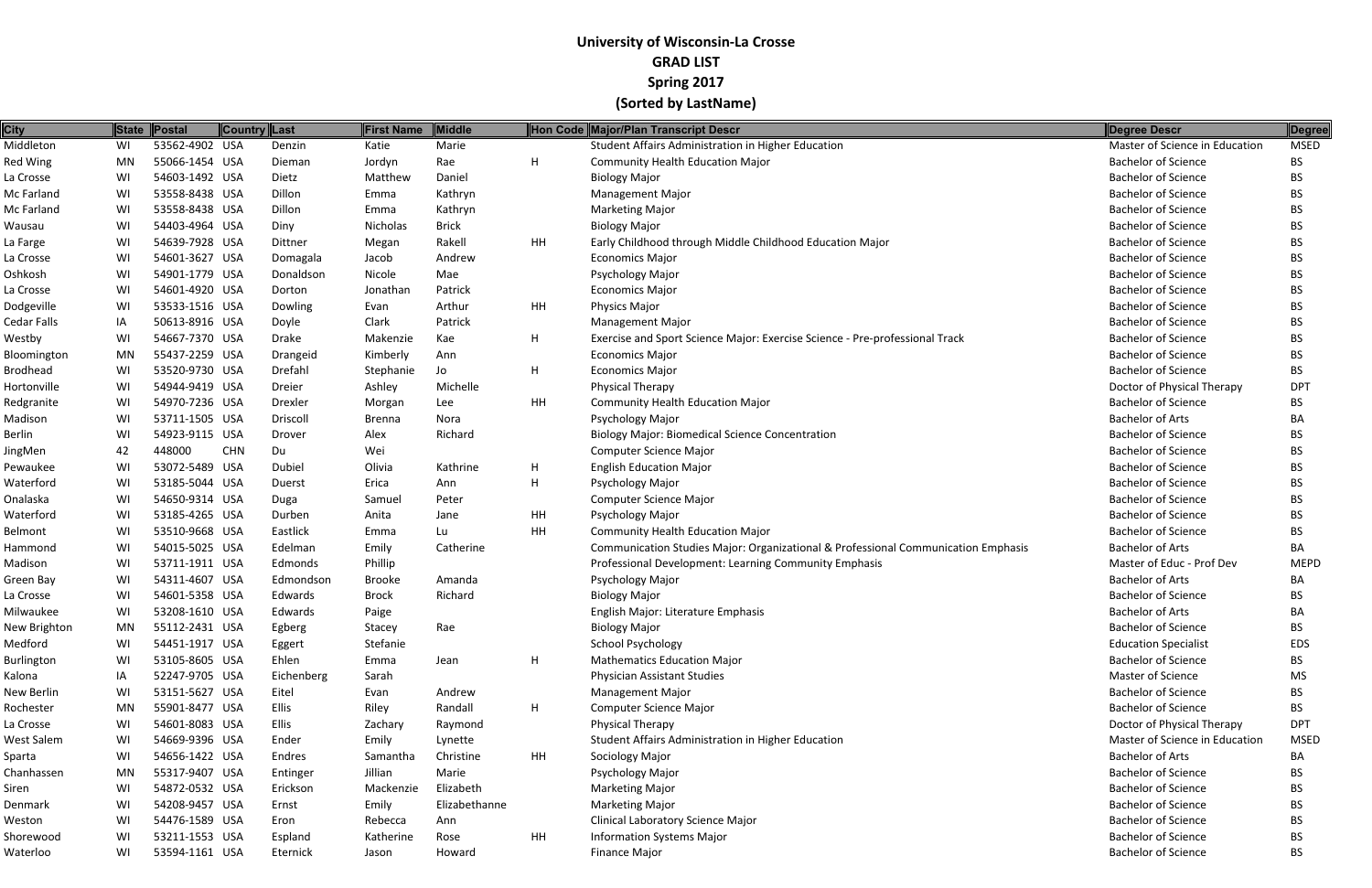| <b>City</b>          |           | State Postal   | Country Last |                | First Name     | Middle    |    | Hon Code Major/Plan Transcript Descr                                                        | Degree Descr                   | Degree          |
|----------------------|-----------|----------------|--------------|----------------|----------------|-----------|----|---------------------------------------------------------------------------------------------|--------------------------------|-----------------|
| Rhinelander          | WI        | 54501-3459 USA |              | Eversman       | Benjamin       | William   |    | <b>Biology Major: Biomedical Science Concentration</b>                                      | <b>Bachelor of Science</b>     | <b>BS</b>       |
| Beloit               | WI        | 53511-2341 USA |              | Ewing          | Anna           | Elizabeth |    | Archaeological Studies Major                                                                | <b>Bachelor of Arts</b>        | BA              |
| Deerfield            | WI        | 53531-9729 USA |              | Ezzell         | Mikaela        | Jo        |    | Psychology Major                                                                            | <b>Bachelor of Science</b>     | BS.             |
| Fond du Lac          | WI        | 54935-8010 USA |              | Faber          | Kelly          |           |    | <b>Physical Therapy</b>                                                                     | Doctor of Physical Therapy     | DP <sub>1</sub> |
| De Pere              | WI        | 54115-9615 USA |              | Falck          | Michael        | Robert    |    | Nuclear Medicine Technology Major                                                           | <b>Bachelor of Science</b>     | BS.             |
| La Crosse            | WI        | 54601-3433 USA |              | Fargen         | Kyle           | Joseph    | H. | Exercise and Sport Science Major: Sport Management                                          | <b>Bachelor of Science</b>     | BS.             |
| Fond du Lac          | WI        | 54935-2617 USA |              | Farina         | Callen         | Elizabeth | HH | Communication Studies Major: Organizational & Professional Communication Emphasis           | <b>Bachelor of Science</b>     | BS.             |
| New Auburn           | WI        | 54757-5260 USA |              | Farrington     | Tayler         | Lynn      |    | Microbiology Major: Biomedical Concentration                                                | <b>Bachelor of Science</b>     | BS.             |
| Middleton            | WI        | 53562-2222 USA |              | Faultersack    | Jacob          | Arthur    | HH | <b>Biology Major: Biomedical Science Concentration</b>                                      | <b>Bachelor of Science</b>     | <b>BS</b>       |
| Madison              | WI        | 53704-1853 USA |              | Faust          | Lindsay        | Nicole    |    | Women's Studies Major                                                                       | <b>Bachelor of Arts</b>        | BA              |
| Merrill              | WI        | 54452-8739 USA |              | Fechhelm       | Jamie          | Jared     |    | Physical Therapy                                                                            | Doctor of Physical Therapy     | DP <sub>1</sub> |
| Eleva                | WI        | 54738-9285 USA |              | Fedie          | Alyssa         | Rose      | HH | Clinical Laboratory Science Major                                                           | <b>Bachelor of Science</b>     | BS.             |
| Wisconsin Rapids     | WI        | 54494-9126 USA |              | Feit           | Linsey         | Ann       |    | <b>Information Systems Major</b>                                                            | <b>Bachelor of Science</b>     | BS.             |
| Onalaska             | WI        | 54650-2452 USA |              | Felt           | Lindsey        | Ann       |    | Sociology Major                                                                             | <b>Bachelor of Science</b>     | <b>BS</b>       |
| West Bend            | WI        | 53095-2703 USA |              | Feltz          | William        | James     | H  | Archaeological Studies Major                                                                | <b>Bachelor of Science</b>     | <b>BS</b>       |
| Wuhan                | 42        | 430062         | <b>CHN</b>   | Feng           | Cheng          |           |    | <b>Master of Business Administration</b>                                                    | Master of Business Admin       | MBA             |
| La Crosse            | WI        | 54601-7301 USA |              | Ferkey         | Nathaniel      | Lance     |    | History Major: Regional Emphasis                                                            | <b>Bachelor of Science</b>     | BS.             |
| <b>Minneapolis</b>   | MN        | 55417-1011 USA |              | Filiatrault    | Ariana         | Rose      | H. | <b>Communication Studies Major: Interpersonal Communication Emphasis</b>                    | <b>Bachelor of Arts</b>        | BA              |
| <b>Stevens Point</b> | WI        | 54481-5081 USA |              | Finn           | Caleb          | James     |    | <b>Management Major</b>                                                                     | <b>Bachelor of Science</b>     | <b>BS</b>       |
| La Crescent          | <b>MN</b> | 55947-9757 USA |              | Finn           | Lee            | Ann       |    | Professional Development: Learning Community Emphasis                                       | Master of Educ - Prof Dev      | <b>MEPD</b>     |
| Richfield            | WI        | 53076-9639 USA |              | Finstad        | Jade           | Marjory   |    | <b>Clinical Laboratory Science Major</b>                                                    | <b>Bachelor of Science</b>     | BS.             |
| Kenosha              | WI        | 53142-1524 USA |              | First          | Jessica        | Anne      |    | <b>Mathematics Education Major</b>                                                          | <b>Bachelor of Science</b>     | BS.             |
| Wausau               | WI        | 54401-3801 USA |              | Fischer        | Davyn          | Marie     | H  | Psychology Major                                                                            | <b>Bachelor of Science</b>     | BS.             |
| Marshfield           | WI        | 54449-5635 USA |              | Fischer        | Mitchell       | Ryan      | H  | Middle Childhood through Early Adolescence Education Major                                  | <b>Bachelor of Science</b>     | BS.             |
| <b>Brillion</b>      | WI        | 54110-1620 USA |              | Fischer        | Taylor         | Amber     |    | <b>Biology Major</b>                                                                        | <b>Bachelor of Science</b>     | BS.             |
| Reedsburg            | WI        | 53959-9611 USA |              | Fish           | <b>Bridget</b> | Leigh     | H. | Communication Studies Major: Advocacy and Communication Criticism Emphasis                  | <b>Bachelor of Arts</b>        | BA              |
| Mc Farland           | WI        | 53558-9794 USA |              | Fish           | Tia            | Bo Kyung  |    | Nuclear Medicine Technology Major                                                           | <b>Bachelor of Science</b>     | <b>BS</b>       |
| Coon Valley          | WI        | 54623-8309 USA |              | Fisher         | <b>Bradley</b> |           |    | Software Engineering                                                                        | Master of Software Engineering | <b>MSE</b>      |
| Owatonna             | MN        | 55060-1404 USA |              | Fisher         | Cody           | Ray       | H  | <b>Biology Major: Biomedical Science Concentration</b>                                      | <b>Bachelor of Science</b>     | <b>BS</b>       |
| Menomonee Falls      | WI        | 53051-2917 USA |              | Fitzgerald     | Peter          | Daniel    |    | <b>Physician Assistant Studies</b>                                                          | <b>Master of Science</b>       | MS.             |
| La Crosse            | WI        | 54601-7472 USA |              | Fitzgerald     | Shelby         | Nicole    |    | <b>School Psychology</b>                                                                    | Master of Science in Education | <b>MSED</b>     |
| Mukwonago            | WI        | 53149-9770 USA |              | Fleck          | Kayla          | Marie     |    | <b>School Psychology</b>                                                                    | Master of Science in Education | <b>MSED</b>     |
| Elroy                | WI        | 53929-1224 USA |              | Fleming        | <b>Branden</b> | David     |    | Psychology Major                                                                            | <b>Bachelor of Science</b>     | BS.             |
| Sheboygan            | WI        | 53081-8102 USA |              | <b>Fleming</b> | Samantha       | Lynn      | HH | Early Childhood through Middle Childhood Education Major                                    | <b>Bachelor of Science</b>     | BS.             |
| Stanley              | WI        | 54768-1220 USA |              | Fleming        | Shasta         | Joy       | HH | Exercise and Sport Science Major: Exercise Science - Pre-professional Track                 | <b>Bachelor of Science</b>     | BS.             |
| Wisconsin Rapids     | WI        | 54494-6484 USA |              | Fletcher       | Gregory        | Walter    |    | English Major: Rhetoric and Writing Emphasis                                                | <b>Bachelor of Arts</b>        | BA              |
| <b>Grand Rapids</b>  | MN        | 55744-5150 USA |              | Flohaug        | Dakota         | Jean      |    | <b>Community Health Education Major</b>                                                     | <b>Bachelor of Science</b>     | BS.             |
| Waukesha             | WI        | 53188-4462 USA |              | Flood          | Daniel         | Mark      |    | <b>Finance Major</b>                                                                        | <b>Bachelor of Science</b>     | BS.             |
| De Forest            | WI        | 53532-3030 USA |              | Flores         | Alexa          | Emelina   |    | <b>Biology Major: Biomedical Science Concentration</b>                                      | <b>Bachelor of Science</b>     | <b>BS</b>       |
| Racine               | WI        | 53405-1213 USA |              | Flynn          | Katelyn        | Ireland   |    | <b>School Psychology</b>                                                                    | Master of Science in Education | MSED            |
| Annandale            | MN        | 55302-9425 USA |              | Fobbe          | Brett          | Joseph    |    | <b>Marketing Major</b>                                                                      | <b>Bachelor of Science</b>     | BS.             |
| Colgate              | WI        | 53017-9570 USA |              | Follansbee     | Lauren         | Ashley    | H. | Psychology Major                                                                            | <b>Bachelor of Science</b>     | BS.             |
| Waterloo             | WI        | 53594-1165 USA |              | Forman         | Joseph         | Connor    |    | Biochemistry Major with American Society for Biochemistry & Molecular Biology Certification | <b>Bachelor of Science</b>     | BS.             |
| La Crescent          | MN        | 55947-9631 USA |              | Forss          | Raquel         | Summer    |    | English Major: Rhetoric and Writing Emphasis                                                | <b>Bachelor of Arts</b>        | BA              |
| Spring Green         | WI        | 53588-9279 USA |              | Fortney        | Nickolas       | Roger     |    | <b>Finance Major</b>                                                                        | <b>Bachelor of Science</b>     | <b>BS</b>       |
|                      |           |                |              |                |                |           |    |                                                                                             |                                |                 |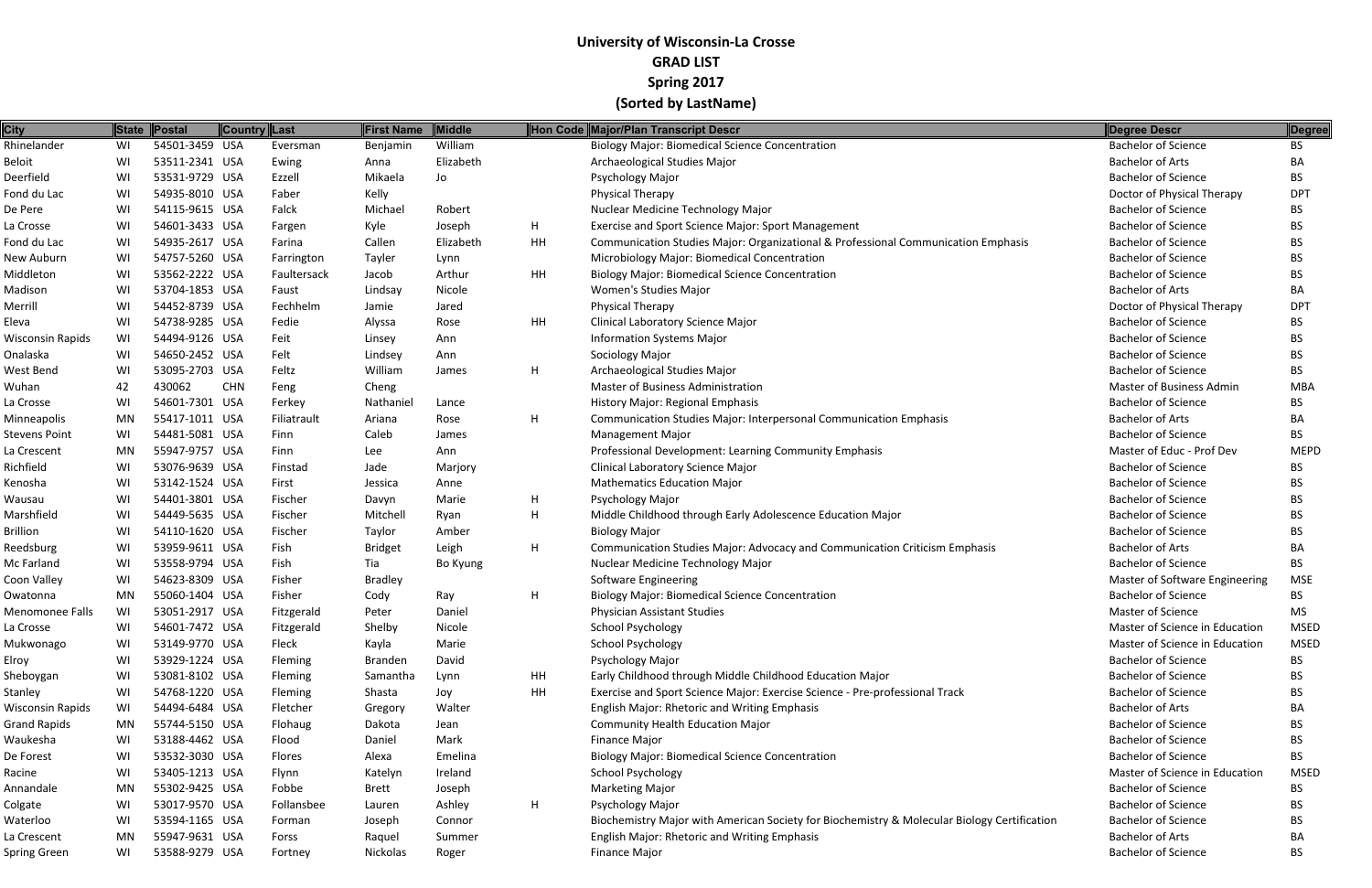| <b>City</b>      |     | State Postal   | <b>Country Last</b> |             | First Name | Middle        |    | Hon Code Major/Plan Transcript Descr                                              | Degree Descr                   | Degree      |
|------------------|-----|----------------|---------------------|-------------|------------|---------------|----|-----------------------------------------------------------------------------------|--------------------------------|-------------|
| Lac du Flambeau  | WI  | 54538-9789 USA |                     | Foster      | Austin     | Andrew        |    | <b>Finance Major</b>                                                              | <b>Bachelor of Science</b>     | BS.         |
| Rockford         | IL  | 61109-4466 USA |                     | Foster      | Katherine  | Anne          |    | Spanish Major                                                                     | <b>Bachelor of Arts</b>        | BA          |
| Rogers           | MN  | 55374-8658 USA |                     | Frain       | Kelsey     | Kay           | H  | <b>Mathematics Major</b>                                                          | <b>Bachelor of Science</b>     | BS.         |
| Morris           | MN  | 56267-1703 USA |                     | Franco      | Simon      | Alberto       |    | Student Affairs Administration in Higher Education                                | Master of Science in Education | MSED        |
| Oregon           | WI  | 53575-3205 USA |                     | Frauchiger  | Elizabeth  | Jane          |    | Psychology Major                                                                  | <b>Bachelor of Arts</b>        | ВA          |
| Platteville      | WI  | 53818-9709 USA |                     | Frederick   | Jaron      | Wayne         | H  | <b>Political Science Major</b>                                                    | <b>Bachelor of Science</b>     | BS          |
| Omro             | WI  | 54963-2020 USA |                     | Frees       | Alyssa     |               |    | Physical Therapy                                                                  | Doctor of Physical Therapy     | <b>DPT</b>  |
| Ellsworth        | WI  | 54011-9178 USA |                     | Freier      | Allison    | Jo            | H  | <b>Athletic Training Major</b>                                                    | <b>Bachelor of Science</b>     | BS.         |
| West Allis       | WI  | 53219-2533 USA |                     | Freitag     | Marlee     | Kay           | H  | Exercise and Sport Science Major: Exercise Science - Pre-professional Track       | <b>Bachelor of Science</b>     | BS.         |
| Beloit           | WI  | 53511-8831 USA |                     | Frendahl    | Paige      | Marie Julia   |    | <b>Biology Major</b>                                                              | <b>Bachelor of Science</b>     | ВS          |
| New Holstein     | WI  | 53061-9408 USA |                     | Freund      | Morgan     | Andrew        | H  | Exercise and Sport Science Major: Exercise Science - Pre-professional Track       | <b>Bachelor of Science</b>     | ВS          |
| Eagan            | MN  | 55123-1915 USA |                     | Frick       | Elizabeth  | Suzanne       | HH | Exercise and Sport Science Major: Exercise Science - Fitness Track                | <b>Bachelor of Science</b>     | ВS          |
| De Pere          | WI  | 54115-3402 USA |                     | Fridland    | William    | James         |    | <b>Accountancy Major</b>                                                          | <b>Bachelor of Science</b>     | BS.         |
| Wausau           | WI  | 54401-8883 USA |                     | Froehlich   | Jacob      | Michael       |    | <b>Therapeutic Recreation Major</b>                                               | <b>Bachelor of Science</b>     | BS          |
| Stratford        | WI  | 54484-9288 USA |                     | Frombach    | Samantha   | Jean          |    | Exercise and Sport Science Major: Exercise Science - Fitness Track                | <b>Bachelor of Science</b>     | BS          |
| Moorhead         | MN  | 56560-1911 USA |                     | Frost       | Callie     | Marie         |    | Student Affairs Administration in Higher Education                                | Master of Science in Education | <b>MSED</b> |
| Milwaukee        | WI  | 53228-1430 USA |                     | Fuerbringer | Julie      | Christine     | HH | Middle Childhood through Early Adolescence Education Major                        | <b>Bachelor of Science</b>     | BS          |
| Taylor Ridge     | IL  | 61284-9674 USA |                     | Fuhr        | Tia        | Irene         |    | Student Affairs Administration in Higher Education                                | Master of Science in Education | <b>MSED</b> |
| Janesville       | WI  | 53546-8765 USA |                     | Funk        | Kaylyn     | Margaret      |    | <b>Biology Major: Biomedical Science Concentration</b>                            | <b>Bachelor of Science</b>     | BS          |
| Washburn         | WI  | 54891-9597 USA |                     | Gaber       | Lisa       |               | HH | Middle Childhood through Early Adolescence Education Major                        | <b>Bachelor of Science</b>     | ВS          |
| Janesville       | MN  | 56048-9563 USA |                     | Gahler      | Salena     | Sue           | H  | Early Childhood through Middle Childhood Education Major                          | <b>Bachelor of Science</b>     | BS          |
| Cedarburg        | WI  | 53012-9331 USA |                     | Gall        | Kassandra  | Marie         |    | Finance Major: Risk, Insurance and Financial Planning Concentration               | <b>Bachelor of Science</b>     | BS.         |
| La Crosse        | WI  | 54601-6910 USA |                     | Gallagher   | Jennifer   | Lynn          |    | <b>Microbiology Major</b>                                                         | <b>Bachelor of Science</b>     | ВS          |
| Westby           | WI  | 54667-1042 USA |                     | Galstad     | Elizabeth  | Frances       | H  | <b>Finance Major</b>                                                              | <b>Bachelor of Science</b>     | BS.         |
| Watertown        | WI  | 53094-9516 USA |                     | Garcia      | Spenser    | Christian     | HH | <b>Public Administration Major</b>                                                | <b>Bachelor of Science</b>     | BS.         |
| Stoddard         | WI  | 54658-9052 USA |                     | Gardner     | Marcia     | Kay           |    | <b>Professional Learning Community</b>                                            | Certificate                    | <b>CERT</b> |
| Onalaska         | WI  | 54650-9133 USA |                     | Garrity     | Kelly      | Lochner       | H  | Middle Childhood through Early Adolescence Education Major                        | <b>Bachelor of Science</b>     | BS          |
| Oak Creek        | WI  | 53154-2808 USA |                     | Gaska       | Paul       | Stephen       |    | <b>Marketing Major</b>                                                            | <b>Bachelor of Science</b>     | ВS          |
| Watertown        | WI  | 53098-1220 USA |                     | Gaspard     | Joshua     | Nicholas      |    | Communication Studies Major: Organizational & Professional Communication Emphasis | <b>Bachelor of Science</b>     | ВS          |
| Iola             | WI  | 54945-9487 USA |                     | Gauerke     | Zachariah  | <b>Thomas</b> | H  | Exercise and Sport Science Major: Exercise Science - Fitness Track                | <b>Bachelor of Science</b>     | BS          |
| Wisconsin Rapids | WI  | 54494-7765 USA |                     | Gauthier    | Katie      | Elizabeth     |    | Professional Development: Learning Community Emphasis                             | Master of Educ - Prof Dev      | <b>MEPD</b> |
| Delafield        | WI  | 53018-3353 USA |                     | Gehred      | Kerstin    | Lynn          |    | <b>Marketing Major</b>                                                            | <b>Bachelor of Science</b>     | BS.         |
| Waterford        | WI  | 53185-3329 USA |                     | Geier       | Sarah      | Cassandra     | HH | <b>Recreation Management Major</b>                                                | <b>Bachelor of Science</b>     | ВS          |
| Waukesha         | WI  | 53188-2176 USA |                     | Geisness    | Lane       | William       | H  | <b>Biology Major: Biomedical Science Concentration</b>                            | <b>Bachelor of Science</b>     | ВS          |
| Neenah           | WI  | 54956-3359 USA |                     | Geniesse    | Rachel     | Marie         |    | <b>Marketing Major</b>                                                            | <b>Bachelor of Science</b>     | ВS          |
| Albert Lea       | MN  | 56007-7509 USA |                     | Gerdts      | Lindsay    | Catherine     |    | Psychology Major                                                                  | <b>Bachelor of Science</b>     | ВS          |
| Saint Paul       | MN  | 55112-6813 USA |                     | Germundson  | Cassandra  | Janet         | HH | Psychology Major                                                                  | <b>Bachelor of Science</b>     | ВS          |
| Waupun           | WI  | 53963-2154 USA |                     | Giebink     | Noah       | William       | HH | <b>Biology Major</b>                                                              | <b>Bachelor of Science</b>     | BS          |
| Appleton         | WI  | 54915-2947 USA |                     | Gierke      | Kevin      | Joseph        |    | <b>Mathematics Major</b>                                                          | <b>Bachelor of Science</b>     | ВS          |
| Davie            | FL. | 33328-6721 USA |                     | Ginter      | Ana        | Jean          |    | <b>Marketing Major</b>                                                            | <b>Bachelor of Science</b>     | ВS          |
| Cuba City        | WI  | 53807-9301 USA |                     | Ginter      | Emily      | Marie         | HH | <b>English Major: Rhetoric and Writing Emphasis</b>                               | <b>Bachelor of Arts</b>        | ВA          |
| East Troy        | WI  | 53120-1524 USA |                     | Girman      | Emily      | Agnes         |    | <b>History Major</b>                                                              | <b>Bachelor of Arts</b>        | BА          |
| La Crosse        | WI  | 54601-3832 USA |                     | Glover      | Reese      | Alexander     | H  | Exercise and Sport Science Major: Exercise Science - Fitness Track                | <b>Bachelor of Science</b>     | BS          |
| Stoughton        | WI  | 53589-1827 USA |                     | Gnewikow    | Abigail    | Vera-Sue      |    | Psychology Major                                                                  | <b>Bachelor of Science</b>     | ВS          |
| Hartford         | WI  | 53027-9029 USA |                     | Goetz       | Katie      | Lynn          |    | Psychology Major                                                                  | <b>Bachelor of Science</b>     | <b>BS</b>   |
|                  |     |                |                     |             |            |               |    |                                                                                   |                                |             |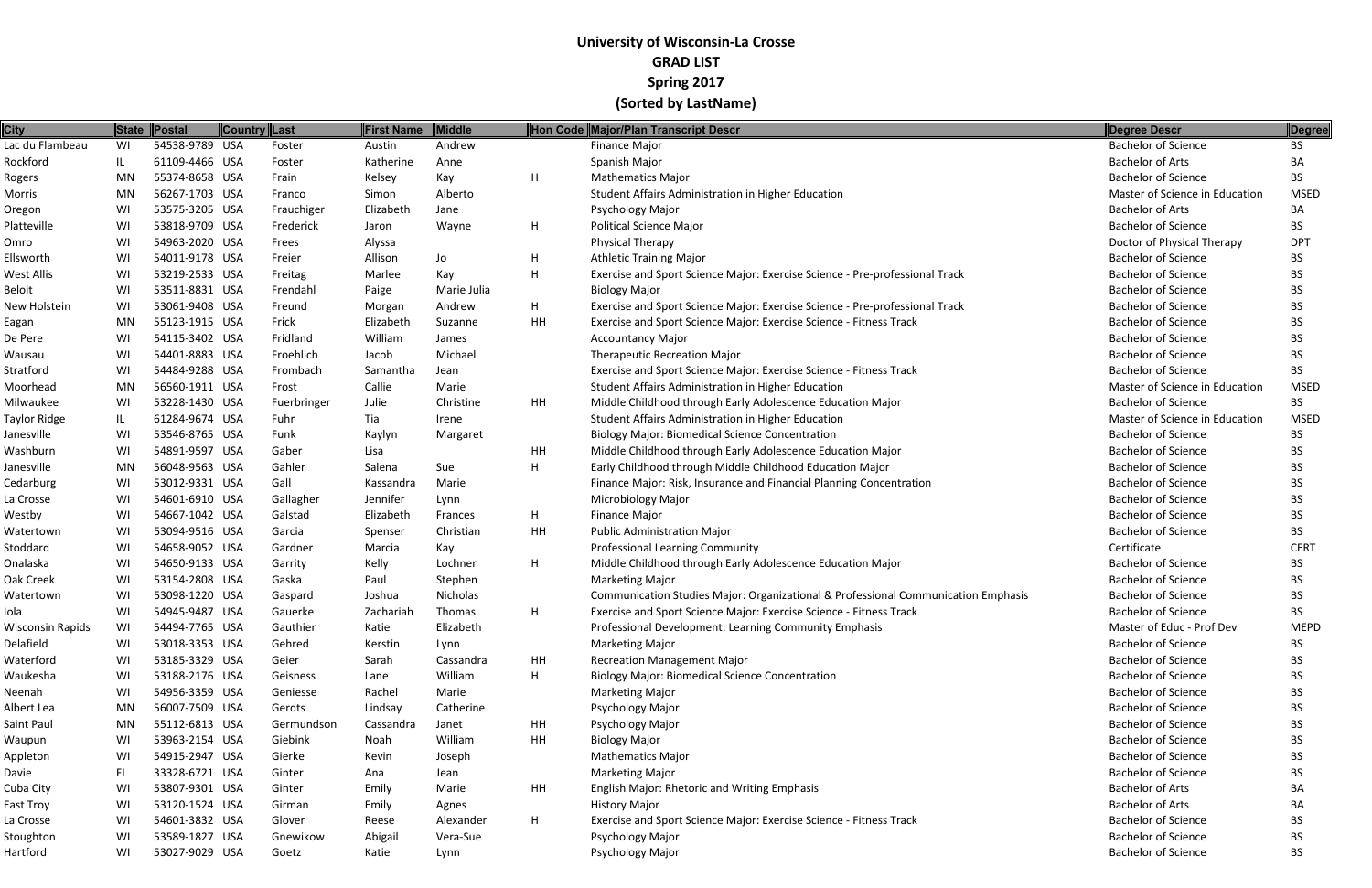| <b>City</b>            |    | State Postal   | <b>Country Last</b> |             | First Name     | Middle       |           | Hon Code Major/Plan Transcript Descr                                                        | Degree Descr                   | Degree      |
|------------------------|----|----------------|---------------------|-------------|----------------|--------------|-----------|---------------------------------------------------------------------------------------------|--------------------------------|-------------|
| Peoria                 | IL | 61614-4236 USA |                     | Goldhammer  | Matthew        |              |           | <b>Recreation Management Major</b>                                                          | <b>Bachelor</b> of Science     | BS          |
| <b>River Falls</b>     | WI | 54022-2943 USA |                     | Gonzales    | Jannie         | Marie        |           | Student Affairs Administration in Higher Education                                          | Master of Science in Education | <b>MSED</b> |
| Onalaska               | WI | 54650-8743 USA |                     | Gordon      | Dustin         | Todd         |           | <b>Management Major</b>                                                                     | <b>Bachelor of Science</b>     | BS.         |
| Grafton                | WI | 53024-2515 USA |                     | Gosselin    | Benjamin       | Robert       | HH        | <b>Chemistry Minor</b>                                                                      | <b>Bachelor of Science</b>     | BS          |
| Grafton                | WI | 53024-2515 USA |                     | Gosselin    | Benjamin       | Robert       | HH        | <b>Biology Major: Biomedical Science Concentration</b>                                      | <b>Bachelor of Science</b>     | BS          |
| <b>Mount Pleasant</b>  | WI | 53403-4457 USA |                     | Gotthardt   | Beau           | Alec         |           | Physics Major: Biomedical Concentration                                                     | <b>Bachelor of Science</b>     | BS.         |
| Marshfield             | WI | 54449-8805 USA |                     | Gotz        | Abigail        | Rose         |           | Spanish Major                                                                               | <b>Bachelor of Arts</b>        | BA          |
| <b>Cross Plains</b>    | WI | 53528-9239 USA |                     | Gough       | Andrew         | <b>Brian</b> |           | Exercise and Sport Science: Physical Education Teaching                                     | Master of Science              | MS          |
| Plymouth               | WI | 53073-1204 USA |                     | Grapentine  | Marissa        | Lee          |           | <b>Management Major</b>                                                                     | <b>Bachelor of Science</b>     | BS.         |
| La Crosse              | WI | 54601-6400 USA |                     | Gray        | Alyssa         | Renee        |           | Professional Development: Learning Community Emphasis                                       | Master of Educ - Prof Dev      | <b>MEPD</b> |
| Hudson                 | WI | 54016-8176 USA |                     | Gray        | Mercedes       | Lynne        |           | Microbiology Major                                                                          | <b>Bachelor of Science</b>     | BS.         |
| Portage                | WI | 53901-1230 USA |                     | Gray        | Mitchell       | William      | H         | Theatre Arts Major: Performance Emphasis                                                    | <b>Bachelor of Science</b>     | BS.         |
| Fond du Lac            | WI | 54935-4469 USA |                     | Grebe       | Samantha       | Renee        |           | Psychology Major                                                                            | <b>Bachelor of Science</b>     | BS.         |
| Greenleaf              | WI | 54126-9615 USA |                     | Green       | Mitchell       | William      |           | <b>Economics Major</b>                                                                      | <b>Bachelor of Science</b>     | BS.         |
| De Pere                | WI | 54115-4000 USA |                     | Greenwood   | Austin         | Jacob        | HH        | <b>Athletic Training Major</b>                                                              | <b>Bachelor of Science</b>     | BS          |
| Eleva                  | WI | 54738-9048 USA |                     | Gregory     | Andrew         | John         | HH        | <b>Computer Science Major</b>                                                               | <b>Bachelor of Science</b>     | BS.         |
| Antigo                 | WI | 54409-1513 USA |                     | Greife      | Augustus       | Conley Kopp  | HH        | <b>Biology Major: Biomedical Science Concentration</b>                                      | <b>Bachelor of Science</b>     | BS          |
| Menasha                | WI | 54952-8917 USA |                     | Gresl       | Megan          | Elizabeth    | H         | Middle Childhood through Early Adolescence Education Major                                  | <b>Bachelor of Science</b>     | BS.         |
| <b>Eden Prairie</b>    | MN | 55347-3164 USA |                     | Gribben     | Matthew        | Joseph       |           | Finance Major: Risk, Insurance and Financial Planning Concentration                         | <b>Bachelor of Science</b>     | BS.         |
| Holmen                 | WI | 54636-9408 USA |                     | Griffin     | Christina      | Jaclyn       | H         | <b>Biology Major: Biomedical Science Concentration</b>                                      | <b>Bachelor of Science</b>     | BS          |
| Hartland               | WI | 53029-2295 USA |                     | Grimm       | Ericka         | Ann          |           | <b>School Psychology</b>                                                                    | <b>Education Specialist</b>    | <b>EDS</b>  |
| Sheboygan              | WI | 53083-5501 USA |                     | Grinna      | Abigail        | Marie        | HH        | Middle Childhood through Early Adolescence Education Major                                  | <b>Bachelor of Science</b>     | BS.         |
| Muskego                | WI | 53150-8538 USA |                     | Groh        | Erin           | Lynn         |           | <b>Biology Major</b>                                                                        | <b>Bachelor of Science</b>     | <b>BS</b>   |
| Woodruff               | WI | 54568-9346 USA |                     | Grosman     | Rae            | Allene       |           | Professional Development: Learning Community Emphasis                                       | Master of Educ - Prof Dev      | <b>MEPD</b> |
| La Crosse              | WI | 54601-3755 USA |                     | Gu          | Yifan          |              |           | Software Engineering                                                                        | Master of Software Engineering | <b>MSE</b>  |
| Viroqua                | WI | 54665-8194 USA |                     | Gudgeon     | Kathryn        | Grace        |           | Professional Development: Learning Community Emphasis                                       | Master of Educ - Prof Dev      | <b>MEPD</b> |
| <b>Menomonee Falls</b> | WI | 53051-7501 USA |                     | Guerin      | William        | Dylan        |           | <b>Marketing Major</b>                                                                      | <b>Bachelor of Science</b>     | <b>BS</b>   |
| Onalaska               | WI | 54650-8901 USA |                     | Gullicksrud | Aubriana       | Lynn         |           | Professional Development: Learning Community Emphasis                                       | Master of Educ - Prof Dev      | <b>MEPD</b> |
| Colgate                | WI | 53017-9368 USA |                     | Gumina      | Joseph         | Robert       |           | <b>Marketing Major</b>                                                                      | <b>Bachelor of Science</b>     | BS.         |
| Waipahu                | HI | 96797-5268 USA |                     | Gyotoku     | Erin           | Noriko       | H         | <b>Biology Major</b>                                                                        | <b>Bachelor of Science</b>     | <b>BS</b>   |
| Waukesha               | WI | 53186-6667 USA |                     | Haakenson   | Sieanna        | Mae          |           | <b>Psychology Major</b>                                                                     | <b>Bachelor of Science</b>     | <b>BS</b>   |
| Monona                 | WI | 53716-3817 USA |                     | Haas        | Michael        |              |           | <b>Biology Major</b>                                                                        | <b>Bachelor of Science</b>     | BS.         |
| <b>Buffalo</b>         | ΝY | 14222-2268 USA |                     | Hackbarth   | Nicole         |              |           | Student Affairs Administration in Higher Education                                          | Master of Science in Education | <b>MSED</b> |
| La Crosse              | WI | 54601-3809 USA |                     | Hackman     | Katelyn        | Elizabeth    | H.        | <b>Public Administration Major</b>                                                          | <b>Bachelor of Science</b>     | BS.         |
| Madison                | WI | 53717-2077 USA |                     | Hader       | Michaella      | Charmaine    | HH        | <b>Marketing Major</b>                                                                      | <b>Bachelor of Science</b>     | BS.         |
| La Crosse              | WI | 54601-3570 USA |                     | Haedt       | Annissa        | Rose         |           | Psychology Major                                                                            | <b>Bachelor of Arts</b>        | BА          |
| Chatfield              | MN | 55923-1752 USA |                     | Haffner     | Nicholas       | Frederick    |           | Social Studies Education Major (Broad Field Option A)                                       | <b>Bachelor of Science</b>     | BS.         |
| Barron                 | WI | 54812-9218 USA |                     | Hagberg     | Justis         | Shae         |           | Sociology Major                                                                             | <b>Bachelor of Science</b>     | BS.         |
| Mosinee                | WI | 54455-8253 USA |                     | Hahn        | Chelsea        | Jane         |           | <b>Clinical Exercise Physiology</b>                                                         | Master of Science              | MS          |
| Wausau                 | WI | 54403-6767 USA |                     | Haight      | <b>Brianna</b> | Marie        | <b>HH</b> | Biochemistry Major with American Society for Biochemistry & Molecular Biology Certification | <b>Bachelor of Science</b>     | BS.         |
| Hilbert                | WI | 54129-9329 USA |                     | Halbach     | Kelly          | Elizabeth    |           | <b>Physician Assistant Studies</b>                                                          | Master of Science              | МS          |
| Germantown             | WI | 53022-4792 USA |                     | Haldeman    | Michelle       | Lynsey       |           | <b>Biology Major</b>                                                                        | <b>Bachelor of Science</b>     | BS.         |
| Bloomington            | IL | 61705-5201 USA |                     | Halloran    | John           | Tyler        |           | Finance Major                                                                               | <b>Bachelor of Science</b>     | ВS          |
| Franklin               | WI | 53132-8943 USA |                     | Hamilton    | Courtney       | R            | H.        | <b>Marketing Major</b>                                                                      | <b>Bachelor of Science</b>     | BS.         |
| Sheboygan              | WI | 53083-2046 USA |                     | Hamilton    | Jensen         | Erica        |           | <b>Biology Major</b>                                                                        | <b>Bachelor of Science</b>     | BS          |
|                        |    |                |                     |             |                |              |           |                                                                                             |                                |             |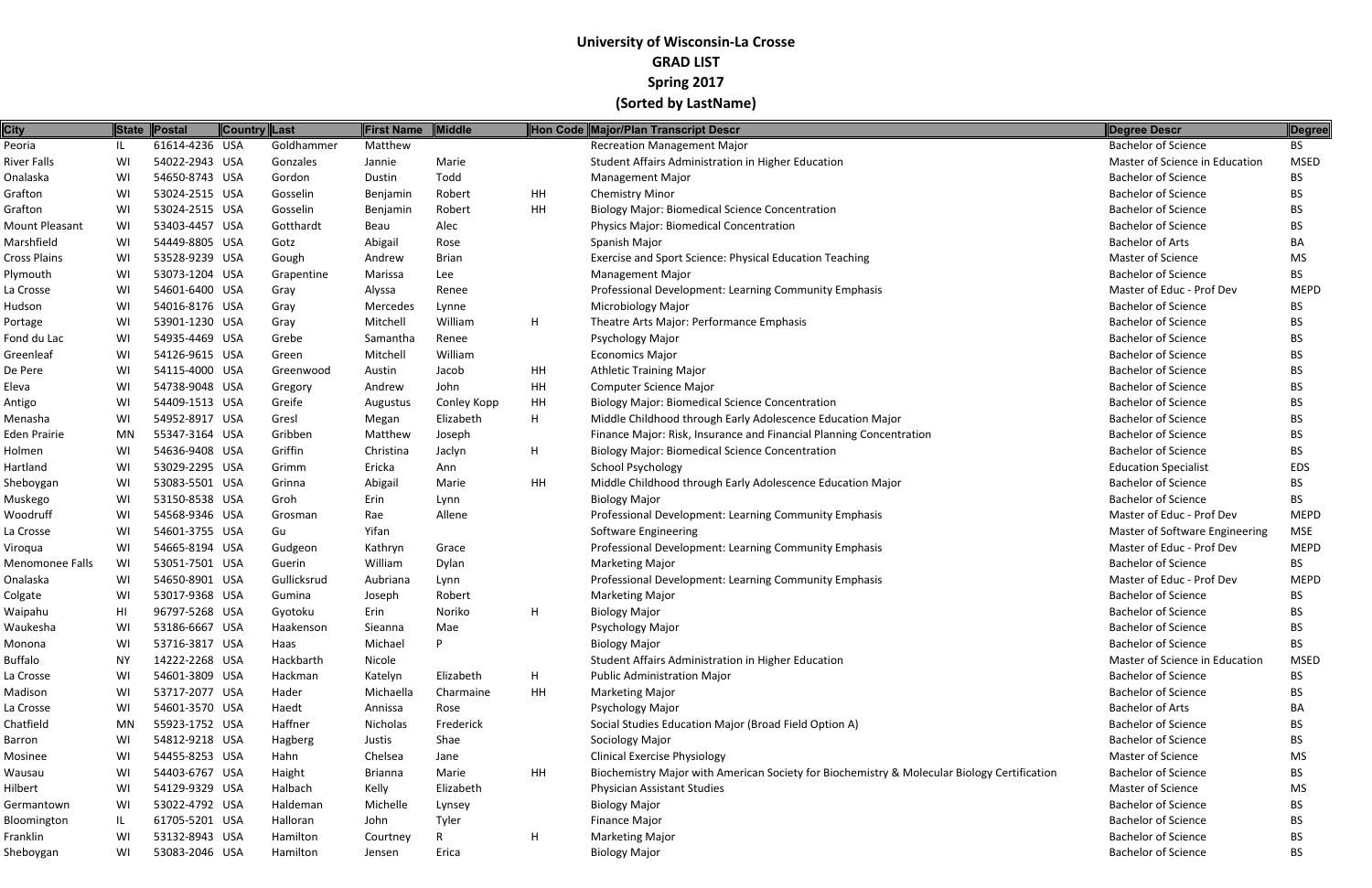| <b>City</b>           | State     | $\ $ Postal    | <b>Country Last</b> |                  | <b>First Name</b> | <b>Middle</b> |    | Hon Code Major/Plan Transcript Descr                                        | <b>Degree Descr</b>            | Degree      |
|-----------------------|-----------|----------------|---------------------|------------------|-------------------|---------------|----|-----------------------------------------------------------------------------|--------------------------------|-------------|
| Delavan               | WI        | 53115-3539 USA |                     | Hammerstad       | Allison           | Christine     |    | <b>Biology Education Major</b>                                              | <b>Bachelor of Science</b>     | <b>BS</b>   |
| Elkhorn               | WI        | 53121-1925 USA |                     | Handel           | Margaret          | Maureen       | HH | Middle Childhood through Early Adolescence Education Major                  | <b>Bachelor of Science</b>     | <b>BS</b>   |
| Saint Anthony         | <b>MN</b> | 55418-1751 USA |                     | Hankner          | Michael           | Owen          |    | <b>Finance Major</b>                                                        | <b>Bachelor of Science</b>     | <b>BS</b>   |
| Stoughton             | WI        | 53589-1003 USA |                     | Hann             | Cooper            | Todd          |    | <b>Biology Major: Biomedical Science Concentration</b>                      | <b>Bachelor of Science</b>     | BS          |
| Wisconsin Rapids      | WI        | 54495-9386 USA |                     | Hardinger        | Taylor            | Lee           |    | Psychology Major                                                            | <b>Bachelor of Science</b>     | BS.         |
| Darlington            | WI        | 53530-1145 USA |                     | Hardyman         | <b>Brandon</b>    | Thomas        |    | <b>Recreation Management Major</b>                                          | <b>Bachelor of Science</b>     | <b>BS</b>   |
| Fort Atkinson         | WI        | 53538-8731 USA |                     | Harker           | Alexander         | Glenn         |    | Clinical Laboratory Science Major                                           | <b>Bachelor of Science</b>     | <b>BS</b>   |
| Holland               | MI        | 49424-5677 USA |                     | Harmsen          | Eric              | Scott         |    | Archaeological Studies Major                                                | <b>Bachelor of Science</b>     | <b>BS</b>   |
| Oak Creek             | WI        | 53154-4502 USA |                     | Harrison         | Travis            | John          |    | <b>Statistics Major</b>                                                     | <b>Bachelor of Science</b>     | <b>BS</b>   |
| Sturgeon Bay          | WI        | 54235-3282 USA |                     | Hartl            | <b>Bryce</b>      | Robert        | HH | Finance Major: Risk, Insurance and Financial Planning Concentration         | <b>Bachelor of Science</b>     | <b>BS</b>   |
| Chaseburg             | WI        | 54621-7529 USA |                     | Hass             | Joshua            | Edward        |    | <b>Finance Major</b>                                                        | <b>Bachelor of Science</b>     | <b>BS</b>   |
| Onalaska              | WI        | 54650-8570 USA |                     | Hatch            | Kimberly          | Christina     |    | Early Childhood through Middle Childhood Education Major                    | <b>Bachelor of Science</b>     | <b>BS</b>   |
| La Crosse             | WI        | 54601-4541 USA |                     | Hatfield         | Julie             | Ann           |    | Professional Development: Learning Community Emphasis                       | Master of Educ - Prof Dev      | <b>MEPD</b> |
| Hillsboro             | WI        | 54634-4251 USA |                     | Haugh            | Stephanie         |               |    | Communication Studies Major: Broadcast and Digital Media Emphasis           | <b>Bachelor of Arts</b>        | BA          |
| Eagan                 | MN        | 55123-3995 USA |                     | Haus             | Madison           | Lee           | H  | <b>Biology Major: Biomedical Science Concentration</b>                      | <b>Bachelor of Science</b>     | BS.         |
| Belgium               | WI        | 53004-9443 USA |                     | Hausner          | Caitlin           | Marie         | H  | Exercise and Sport Science Major: Exercise Science - Pre-professional Track | <b>Bachelor of Science</b>     | BS.         |
| <b>Mount Pleasant</b> | WI        | 53406-2483 USA |                     | Hawes            | Michael           | David         |    | <b>Management Major</b>                                                     | <b>Bachelor of Science</b>     | BS          |
| Melrose               | WI        | 54642-8442 USA |                     | Hawkins          | Tianna            | Marie         |    | <b>Marketing Major</b>                                                      | <b>Bachelor of Science</b>     | BS.         |
| Park Falls            | WI        | 54552-7235 USA |                     | Hayden           | Cory              | Timothy       |    | Clinical Laboratory Science Major                                           | <b>Bachelor of Science</b>     | <b>BS</b>   |
| Marshfield            | WI        | 54449-9100 USA |                     | Hayes            | Tanner            | William       | HH | <b>Accountancy Major</b>                                                    | <b>Bachelor of Science</b>     | <b>BS</b>   |
| Neenah                | WI        | 54956-1265 USA |                     | Hayward          | Paige             | Alyssa        |    | Sociology Major                                                             | <b>Bachelor of Science</b>     | BS.         |
| Eau Claire            | WI        | 54703-1245 USA |                     | Heacox           | Emmarie           | Mae           |    | Clinical Laboratory Science Major                                           | <b>Bachelor of Science</b>     | BS          |
| Belleville            | WI        | 53508-9602 USA |                     | Hehn             | Hailey            | Anne          |    | <b>Accountancy Major</b>                                                    | <b>Bachelor of Science</b>     | BS.         |
| La Crescent           | MN        | 55947-9779 USA |                     | Heiden           | Matthew           | James         |    | Microbiology Major                                                          | <b>Bachelor of Science</b>     | BS.         |
| Harshaw               | WI        | 54529-9416 USA |                     | Heil             | Nicolas           | Steven        |    | <b>International Business Major</b>                                         | <b>Bachelor of Science</b>     | <b>BS</b>   |
| Random Lake           | WI        | 53075-1307 USA |                     | Heimerl          | Karli             | Jo            |    | <b>Marketing Major</b>                                                      | <b>Bachelor of Science</b>     | <b>BS</b>   |
| Darlington            | WI        | 53530-1218 USA |                     | Heinberg         | Jordan            | Scott         |    | Exercise and Sport Science Major: Physical Education                        | <b>Bachelor of Science</b>     | <b>BS</b>   |
| Fort Atkinson         | WI        | 53538-9351 USA |                     | Heinz            | Matthew           | Robert        |    | <b>Therapeutic Recreation Major</b>                                         | <b>Bachelor of Science</b>     | BS.         |
| Rochester             | MN        | 55906-5602 USA |                     | <b>Helling</b>   | <b>Brett</b>      | David         |    | <b>Management Major</b>                                                     | <b>Bachelor of Science</b>     | <b>BS</b>   |
| Mc Farland            | WI        | 53558-9377 USA |                     | Hemstead         | <b>Brooke</b>     |               |    | <b>Recreation Management</b>                                                | <b>Master of Science</b>       | MS          |
| La Crescent           | MN        | 55947-1474 USA |                     | Hendrickson      | Benjamin          | Christian     |    | <b>Athletic Training Major</b>                                              | <b>Bachelor of Science</b>     | <b>BS</b>   |
| Austin                | MN        | 55912-9705 USA |                     | Hendrikson       | Nikolas           | Kyle          |    | Finance Major                                                               | <b>Bachelor of Science</b>     | <b>BS</b>   |
| Sauk City             | WI        | 53583-9557 USA |                     | Henn             | Katrina           | Mary          |    | Clinical Laboratory Science Major                                           | <b>Bachelor of Science</b>     | <b>BS</b>   |
| Portage               | WI        | 53901-1932 USA |                     | Henney           | Cara              | Jayne         | HH | <b>Political Science Major</b>                                              | <b>Bachelor of Arts</b>        | BA          |
| Plymouth              | WI        | 53073-1303 USA |                     | Henriksen        | Owen              | Hans          |    | <b>Biology Major</b>                                                        | <b>Bachelor of Science</b>     | BS.         |
| Fitchburg             | WI        | 53711-5705 USA |                     | Herman           | Corey             | Jeffrey       | HH | <b>Biology Major: Biomedical Science Concentration</b>                      | <b>Bachelor of Science</b>     | BS.         |
| Whitehall             | WI        | 54773-9802 USA |                     | Herman           | Skyler            |               |    | Finance Major                                                               | <b>Bachelor of Science</b>     | BS.         |
| Deerfield             | WI        | 53531-9794 USA |                     | Herms            | Emma              | Nicole        | H  | Psychology Major                                                            | <b>Bachelor of Science</b>     | <b>BS</b>   |
| La Crosse             | WI        | 54601-3526 USA |                     | Hernandez        | Fabiola           |               |    | <b>Mathematics Major: Education Emphasis</b>                                | <b>Bachelor of Science</b>     | BS.         |
| Wausau                | WI        | 54401-8890 USA |                     | Hettinga         | Nathan            | Jeffery       | H  | Exercise and Sport Science Major: Physical Education                        | <b>Bachelor of Science</b>     | BS.         |
| Rochester             | MN        | 55901-3879 USA |                     | Hickman          | Carol             | Elsa          | HH | <b>Therapeutic Recreation Major</b>                                         | <b>Bachelor of Science</b>     | BS.         |
|                       |           | 34748-3114 USA |                     |                  |                   |               |    | Student Affairs Administration in Higher Education                          | Master of Science in Education | <b>MSED</b> |
| Leesburg              | FL.       | 53807-1033 USA |                     | Hickmon<br>Hilby | Kelly             | Rae<br>Jenna  | HH |                                                                             | <b>Bachelor of Science</b>     |             |
| Cuba City             | WI        | 54665-1924 USA |                     | Hiles            | Emily             |               |    | <b>Management Major</b>                                                     | Master of Science              | BS          |
| Viroqua               | WI        |                |                     |                  | Jessica           |               |    | <b>Therapeutic Recreation</b>                                               |                                | MS          |
| Shakopee              | MN        | 55379-4454 USA |                     | Hillman          | Lauren            | Marie         | H  | Middle Childhood through Early Adolescence Education Major                  | <b>Bachelor of Science</b>     | <b>BS</b>   |

| <b>Degree Descr</b>            | <b>Degree</b> |
|--------------------------------|---------------|
| <b>Bachelor of Science</b>     | BS            |
| <b>Bachelor of Science</b>     | BS            |
| <b>Bachelor of Science</b>     | <b>BS</b>     |
| <b>Bachelor of Science</b>     | <b>BS</b>     |
| <b>Bachelor of Science</b>     | <b>BS</b>     |
| <b>Bachelor of Science</b>     | <b>BS</b>     |
| <b>Bachelor of Science</b>     | <b>BS</b>     |
| <b>Bachelor of Science</b>     | <b>BS</b>     |
| <b>Bachelor of Science</b>     | <b>BS</b>     |
| <b>Bachelor of Science</b>     | <b>BS</b>     |
| <b>Bachelor of Science</b>     | <b>BS</b>     |
| <b>Bachelor of Science</b>     | <b>BS</b>     |
| Master of Educ - Prof Dev      | <b>MEPD</b>   |
| <b>Bachelor of Arts</b>        | BA            |
| <b>Bachelor of Science</b>     | <b>BS</b>     |
| <b>Bachelor of Science</b>     | <b>BS</b>     |
| <b>Bachelor of Science</b>     | <b>BS</b>     |
| <b>Bachelor of Science</b>     | <b>BS</b>     |
| <b>Bachelor of Science</b>     | <b>BS</b>     |
| <b>Bachelor of Science</b>     | <b>BS</b>     |
| <b>Bachelor of Science</b>     | <b>BS</b>     |
| <b>Bachelor of Science</b>     | <b>BS</b>     |
| <b>Bachelor of Science</b>     | <b>BS</b>     |
| <b>Bachelor of Science</b>     | <b>BS</b>     |
| <b>Bachelor of Science</b>     | <b>BS</b>     |
| <b>Bachelor of Science</b>     | <b>BS</b>     |
| <b>Bachelor of Science</b>     | <b>BS</b>     |
| <b>Bachelor of Science</b>     | <b>BS</b>     |
| <b>Bachelor of Science</b>     | <b>BS</b>     |
| <b>Master of Science</b>       | MS            |
| <b>Bachelor of Science</b>     | BS            |
| <b>Bachelor of Science</b>     | <b>BS</b>     |
| <b>Bachelor of Science</b>     | <b>BS</b>     |
| <b>Bachelor of Arts</b>        | BA            |
| <b>Bachelor of Science</b>     | <b>BS</b>     |
| <b>Bachelor of Science</b>     | <b>BS</b>     |
| Bachelor of Science            | <b>BS</b>     |
| <b>Bachelor of Science</b>     | <b>BS</b>     |
| <b>Bachelor of Science</b>     | <b>BS</b>     |
| <b>Bachelor of Science</b>     | <b>BS</b>     |
| <b>Bachelor of Science</b>     | <b>BS</b>     |
| Master of Science in Education | <b>MSED</b>   |
| <b>Bachelor of Science</b>     | <b>BS</b>     |
| <b>Master of Science</b>       | <b>MS</b>     |
| <b>Bachelor of Science</b>     | <b>BS</b>     |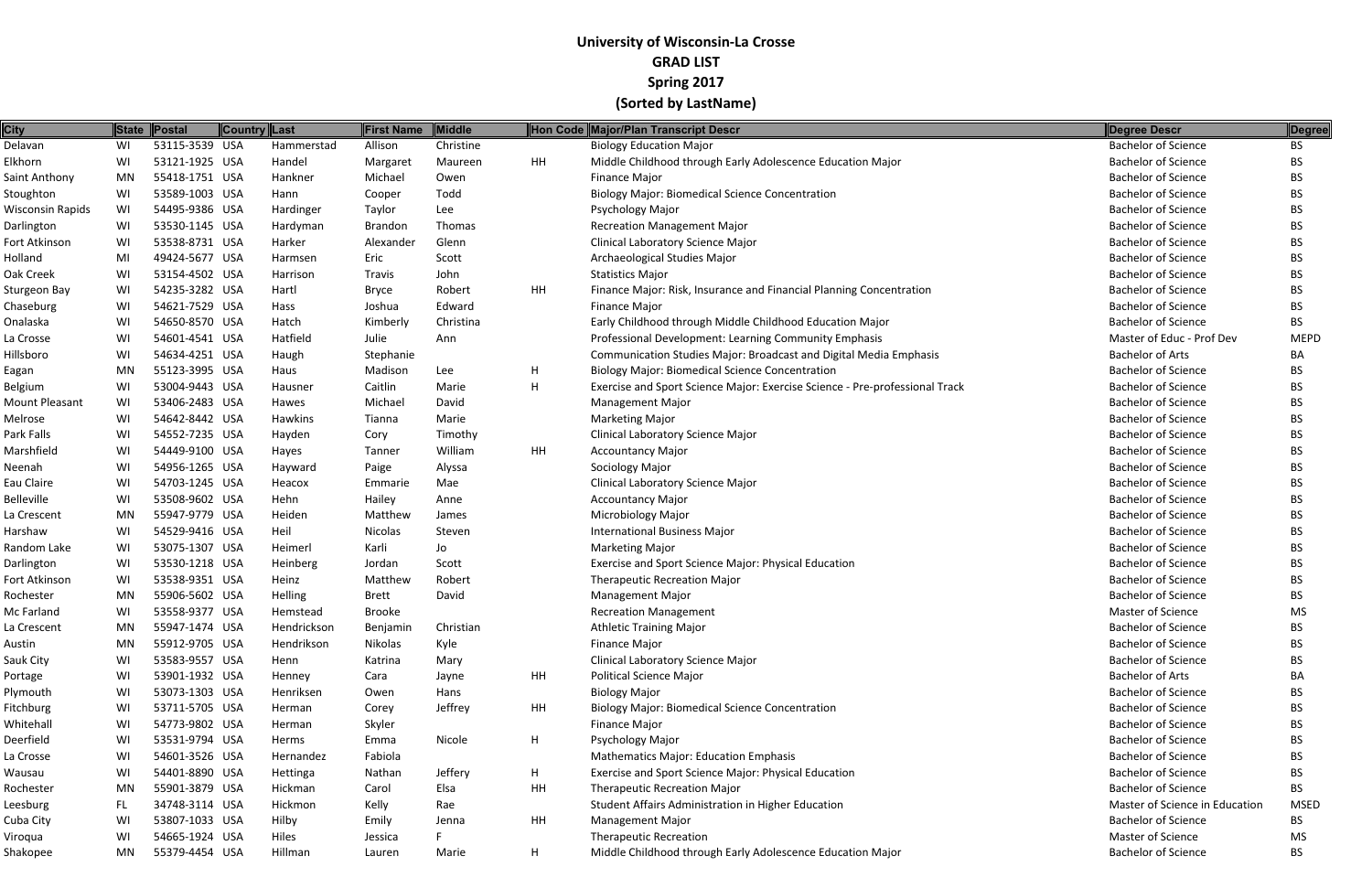| <b>City</b>          |    | State Postal   | <b>Country Last</b> |               | First Name     | Middle          |    | Hon Code Major/Plan Transcript Descr                                                        | Degree Descr                    | <b>Degree</b> |
|----------------------|----|----------------|---------------------|---------------|----------------|-----------------|----|---------------------------------------------------------------------------------------------|---------------------------------|---------------|
| Wausau               | WI | 54401-3415 USA |                     | Hinds         | Isaiah         | Douglas Micaiah |    | <b>Biology Major</b>                                                                        | <b>Bachelor of Science</b>      | BS.           |
| Rochester            | MN | 55904-8602 USA |                     | Hintermeister | Holly          | Ann             |    | Nuclear Medicine Technology Major                                                           | <b>Bachelor of Science</b>      | BS.           |
| Ham Lake             | MN | 55304-6373 USA |                     | Hintz         | Christian      | William         |    | Physical Therapy                                                                            | Doctor of Physical Therapy      | <b>DPT</b>    |
| Sparta               | WI | 54656-1313 USA |                     | Hipp          | Lauren         | Nicole          | HH | Middle Childhood through Early Adolescence Education Major                                  | <b>Bachelor of Science</b>      | ВS            |
| Janesville           | WI | 53546-4410 USA |                     | Hoefler       | Sarah          | Elizabeth       |    | Psychology Major                                                                            | <b>Bachelor of Science</b>      | BS.           |
| Fitchburg            | WI | 53575-1916 USA |                     | Hoelker       | Kara           |                 |    | Professional Development: Learning Community Emphasis                                       | Master of Educ - Prof Dev       | <b>MEPD</b>   |
| La Crosse            | WI | 54601-3707 USA |                     | Hoesley       | Hans           | Donovan         |    | <b>Finance Major</b>                                                                        | <b>Bachelor of Science</b>      | BS.           |
| Cumberland           | WI | 54829-9216 USA |                     | Hoff          | Erynn          | Kristine        |    | Psychology Major                                                                            | <b>Bachelor of Science</b>      | BS.           |
| Spring Green         | WI | 53588-9444 USA |                     | Hoffman       | Carter         | Alan            | H  | Exercise and Sport Science Major: Exercise Science - Pre-professional Track                 | <b>Bachelor of Science</b>      | BS.           |
| Clintonville         | WI | 54929-9724 USA |                     | Hoffman       | Lainee         | Jean            |    | <b>Physician Assistant Studies</b>                                                          | Master of Science               | MS            |
| Brookfield           | WI | 53045-4647 USA |                     | Hohl          | Kaitlin        | Marie           |    | Psychology Major                                                                            | <b>Bachelor of Science</b>      | BS.           |
| Hartland             | WI | 53029-8529 USA |                     | Holmberg      | Sarah          | Ann             |    | Psychology Major                                                                            | <b>Bachelor of Science</b>      | ВS            |
| <b>Cottage Grove</b> | MN | 55016-4875 USA |                     | Holtquist     | Angela         | Catherine       | H  | <b>Community Health Education Major</b>                                                     | <b>Bachelor of Science</b>      | BS.           |
| <b>Elk Mound</b>     | WI | 54739-9378 USA |                     | Holzwarth     | Kyle           | Isaac           |    | <b>Biology Major</b>                                                                        | <b>Bachelor of Science</b>      | BS.           |
| Elk Mound            | WI | 54739-9378 USA |                     | Holzwarth     | Kyle           | Isaac           |    |                                                                                             | <b>Bachelor of Science</b>      | ВS            |
| Spring Green         | WI | 53588-9412 USA |                     | Honer         | Matthew        | David           |    | <b>Management Major</b>                                                                     | <b>Bachelor of Science</b>      | BS.           |
| Cedar Rapids         | IA | 52402-5509 USA |                     | Hoover        | Alyssa         | Marie           | HH | Finance Major: Risk, Insurance and Financial Planning Concentration                         | <b>Bachelor of Science</b>      | ВS            |
| Seymour              | WI | 54165-1442 USA |                     | Hopkins       | Joshua         | Thomas Allen    |    | Public Administration Major                                                                 | <b>Bachelor of Science</b>      | BS.           |
| <b>Burlington</b>    | WI | 53105-1820 USA |                     | Hornickle     | Riley          | Ann             | HH | Middle Childhood through Early Adolescence Education Major                                  | <b>Bachelor of Science</b>      | BS.           |
| Galesville           | WI | 54630-8342 USA |                     | Horstman      | Tyler          | Scott           |    | <b>Information Systems Major</b>                                                            | <b>Bachelor of Science</b>      | BS.           |
| Middleton            | WI | 53562-3333 USA |                     | Hoskins       | Nicholas       | Raymond         |    | <b>Mathematics Education Major</b>                                                          | <b>Bachelor of Science</b>      | BS            |
| Onalaska             | WI | 54650-2126 USA |                     | Howe          | Bobbi          | Pulcheria       |    | Professional Development: Learning Community Emphasis                                       | Master of Educ - Prof Dev       | <b>MEPD</b>   |
| La Crosse            | WI | 54601-2271 USA |                     | Howe          | Kymberlie      | Marie           |    | Women's Studies Major                                                                       | <b>Bachelor of Arts</b>         | BA            |
| Portage              | WI | 53901-9671 USA |                     | Howe          | Piper          | Alyssa          |    | Archaeological Studies Major                                                                | <b>Bachelor of Arts</b>         | BA            |
| <b>Sugar Grove</b>   | IL | 60554-9293 USA |                     | Huggins       | Chad           | Douglas         |    | Professional Development: Learning Community Emphasis                                       | Master of Educ - Prof Dev       | <b>MEPD</b>   |
| La Crosse            | WI | 54601-5405 USA |                     | Hulbert       | Sydney         |                 |    | Professional Development: Learning Community Emphasis                                       | Master of Educ - Prof Dev       | <b>MEPD</b>   |
| Ashland              | WI | 54806-2214 USA |                     | Hulmer        | Brett          | Gregory         |    | Music Major: Instrumental Emphasis                                                          | <b>Bachelor of Science</b>      | BS.           |
| Holmen               | WI | 54636-7308 USA |                     | Humphries     | Timothy        | Josiah          |    | <b>Master of Business Administration</b>                                                    | <b>Master of Business Admin</b> | MBA           |
| Middleton            | WI | 53562-1172 USA |                     | Hungness      | Dana           | Kirsten         |    | <b>Biology Major: Biomedical Science Concentration</b>                                      | <b>Bachelor of Science</b>      | BS.           |
| Gleason              | WI | 54435-9202 USA |                     | Hussong       | Angela         | Rose            |    | Exercise and Sport Science Major: Exercise Science - Pre-professional Track                 | <b>Bachelor of Science</b>      | ВS            |
| Potosi               | WI | 53820-9756 USA |                     | Hutchcroft    | Journee        | Elizabeth       |    | <b>Biology Major</b>                                                                        | <b>Bachelor of Science</b>      | BS.           |
| Ashland              | WI | 54806-4197 USA |                     | Huybrecht     | Kevin          |                 | H  | Exercise and Sport Science Major: Exercise Science - Pre-professional Track                 | <b>Bachelor of Science</b>      |               |
| Sheboygan            | WI | 53083-2944 USA |                     | Hyland        | Emily          | Kay             |    | Biochemistry Major with American Society for Biochemistry & Molecular Biology Certification | <b>Bachelor of Science</b>      | BS.           |
| Wausau               | WI | 54403-2293 USA |                     | Hytry         | Amanda         | Ann             |    | <b>Accountancy Major</b>                                                                    | <b>Bachelor of Science</b>      | BS.           |
| Greendale            | WI | 53129-1527 USA |                     | Immekus       | Amanda         | Lee             |    | <b>Marketing Major</b>                                                                      | <b>Bachelor of Science</b>      |               |
| Little Chute         | WI | 54140-1220 USA |                     | Ingenthron    | Taylor         | Richard         |    | <b>Finance Major</b>                                                                        | <b>Bachelor of Science</b>      | BS.           |
| Chippewa Falls       | WI | 54729-9608 USA |                     | Ische         | Connor         | Alex            | H  | <b>Information Systems Major</b>                                                            | <b>Bachelor of Science</b>      | BS            |
| Springfield          | OH | 45503-3753 USA |                     | Ison          | Matthew        | Paul            |    | Student Affairs Administration in Higher Education                                          | Master of Science in Education  | <b>MSED</b>   |
| Eau Claire           | WI | 54701-7189 USA |                     | Israel        | Sarah          | Nicole          | H  | Early Childhood through Middle Childhood Education Major                                    | <b>Bachelor of Science</b>      | BS.           |
| Grafton              | WI | 53024-2813 USA |                     | Itson-Zoske   | <b>Brandon</b> | Lee             |    | Biology Major: Cellular and Molecular Biology Concentration                                 | <b>Bachelor of Science</b>      | ВS            |
| Waukesha             | WI | 53189-7880 USA |                     | Jack          | Derek          | $\mathsf{R}$    |    | <b>Political Science Major</b>                                                              | <b>Bachelor of Science</b>      | BS.           |
| Oak Creek            | WI | 53154-3433 USA |                     | Jackson       | Harrison       | Scott           | H  | History Major: Regional Emphasis                                                            | <b>Bachelor of Arts</b>         | BA            |
| Oregon               | WI | 53575-2670 USA |                     | Jacobs        | Sarah          | Nicole          | HH | Exercise and Sport Science Major: Exercise Science - Pre-professional Track                 | <b>Bachelor of Science</b>      | ВS            |
| La Crosse            | WI | 54603-2153 USA |                     | Jacobson      | Shelby         | Nicole          |    | <b>Public Administration Major</b>                                                          | <b>Bachelor of Science</b>      | BS.           |
| Hartland             | WI | 53029-8726 USA |                     | Jacques       | Turner         | William         |    | <b>Marketing Major</b>                                                                      | <b>Bachelor of Science</b>      | <b>BS</b>     |
|                      |    |                |                     |               |                |                 |    |                                                                                             |                                 |               |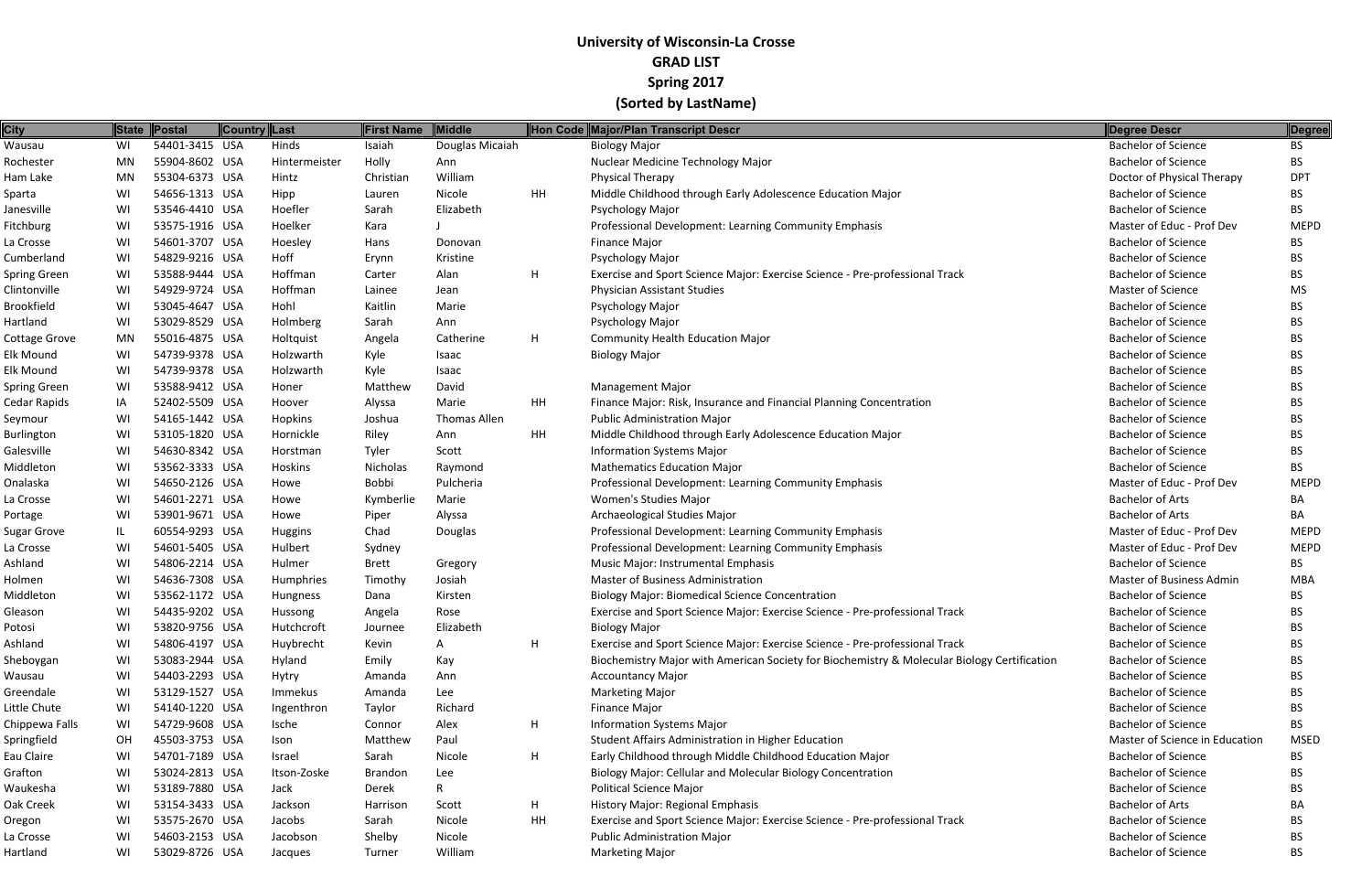| <b>City</b>    | <b>State</b> | Postal         | Country Last |              | First Name    | Middle       |    | Hon Code Major/Plan Transcript Descr                                              | Degree Descr               | Degree    |
|----------------|--------------|----------------|--------------|--------------|---------------|--------------|----|-----------------------------------------------------------------------------------|----------------------------|-----------|
| Oconomowoc     | WI           | 53066-1683 USA |              | Jaeger       | Kathryn       | Jo           |    | Women's Studies Major                                                             | <b>Bachelor of Arts</b>    | BA        |
| Brooklyn       | WI           | 53521-9783 USA |              | Jaeggi       | Jeffrey       | John         | HH | Exercise and Sport Science Major: Exercise Science - Pre-professional Track       | <b>Bachelor of Science</b> | ВS        |
| Palatine       | IL.          | 60067-5937 USA |              | Janes        | Spencer       | Beeman       | H  | <b>Recreation Management Major</b>                                                | <b>Bachelor of Science</b> | ВS        |
| Racine         | WI           | 53402-1857 USA |              | Janikian     | Elyse         | Marie        |    | <b>Marketing Major</b>                                                            | <b>Bachelor of Science</b> | ВS        |
| Brownsville    | MN           | 55919-1600 USA |              | Janikowski   | Devon         | Ray          |    | Computer Science Major: Computer Engineering Technology Emphasis                  | <b>Bachelor of Science</b> | BS        |
| Park Falls     | WI           | 54552-1406 USA |              | Jean         | Kevin         |              |    | Exercise and Sport Science Major: Exercise Science - Fitness Track                | <b>Bachelor of Science</b> | ВS        |
| Crystal Lake   | IL           | 60014-3340 USA |              | Jenkins      | Tyler         | Allan        |    | <b>Marketing Major</b>                                                            | <b>Bachelor of Science</b> | BS        |
| Rockland       | WI           | 54653-9706 USA |              | Jepson       | Jesse         | Robert       |    | Psychology Major                                                                  | <b>Bachelor of Science</b> | ВS        |
| Mukwonago      | WI           | 53149-8544 USA |              | Joecks       | Samantha      | Jean         |    | Exercise and Sport Science Major: Exercise Science - Pre-professional Track       | <b>Bachelor of Science</b> | ВS        |
| Orinda         | CA           | 94563-3909 USA |              | Johnke       | Thomas        | Muir         |    | Archaeological Studies Major                                                      | <b>Bachelor of Science</b> | ВS        |
| Combined Locks | WI           | 54113-1142 USA |              | Johnson      | Carli         | Jean         | H  | Microbiology Major: Biomedical Concentration                                      | <b>Bachelor of Science</b> | ВS        |
| Marshfield     | WI           | 54449-9407 USA |              | Johnson      | Danica        | Rose         | H  | Exercise and Sport Science Major: Sport Management                                | <b>Bachelor of Science</b> | BS        |
| Neenah         | WI           | 54956-9674 USA |              | Johnson      | Hanna         | Elizabeth    |    | English Major: Rhetoric and Writing Emphasis                                      | <b>Bachelor of Arts</b>    | ВA        |
| Madison        | WI           | 53717-2214 USA |              | Johnson      | lan           | Mackinnen    |    | <b>Marketing Major</b>                                                            | <b>Bachelor of Science</b> | ВS        |
| Rosemount      | MN           | 55068-1588 USA |              | Johnson      | Kirsten       | Ann          | H  | Psychology Major                                                                  | <b>Bachelor of Science</b> | ВS        |
| Holmen         | WI           | 54636-9780 USA |              | Johnson      | Lee           | A            |    | <b>Recreation Management</b>                                                      | Master of Science          | <b>MS</b> |
| Janesville     | WI           | 53548-8648 USA |              | Johnson      | Sawyer        | Allan        |    | <b>Finance Major</b>                                                              | <b>Bachelor of Science</b> | ВS        |
| Saint Charles  | MN           | 55972-1371 USA |              | Johnston     | Andrew        | Steven       |    | <b>Management Major</b>                                                           | <b>Bachelor of Science</b> | ВS        |
| Racine         | WI           | 53402-2203 USA |              | Johnston     | Madeleine     | Renee        | H  | Early Childhood through Middle Childhood Education Major                          | <b>Bachelor of Science</b> | ВS        |
| Rice Lake      | WI           | 54868-2378 USA |              | Johnston     | Nora          | Jacqueline   |    | Exercise and Sport Science Major: Exercise Science - Pre-professional Track       | <b>Bachelor of Science</b> | ВS        |
| Kenosha        | WI           | 53140-2135 USA |              | Joling       | James         | Robert       | H  | <b>Economics Major</b>                                                            | <b>Bachelor of Science</b> | ВS        |
| Roseville      | MN           | 55113-1917 USA |              | Jolly        | Caitlyn       | LaRae        | H  | <b>Biology Major: Biomedical Science Concentration</b>                            | <b>Bachelor of Science</b> | ВS        |
| Mc Farland     | WI           | 53558-0522 USA |              | Jordan       | Benjamin      | James        | HH | <b>Economics Major</b>                                                            | <b>Bachelor of Science</b> | ВS        |
| La Crosse      | WI           | 54601-7258 USA |              | Jorgensen    | Dana          | Lynn         |    | <b>Athletic Training Major</b>                                                    | <b>Bachelor of Science</b> | BS.       |
| Sheboygan      | WI           | 53083-5287 USA |              | Jost         | Mikayla       | Jo           |    | Psychology Major                                                                  | <b>Bachelor of Arts</b>    | ΒA        |
| Ogema          | WI           | 54459-8571 USA |              | Judell       | <b>Travis</b> | Edward       |    | Communication Studies Major: Broadcast and Digital Media Emphasis                 | <b>Bachelor of Arts</b>    | BА        |
| West Bend      | WI           | 53090-2856 USA |              | Kaehny       | Sarah         | Jean         | HH | Health and Wellness Management Major                                              | <b>Bachelor of Science</b> | ВS        |
| Waunakee       | WI           | 53597-9742 USA |              | Kaltenberg   | Kylie         | Rae          | HH | Sociology Major                                                                   | <b>Bachelor of Arts</b>    | BА        |
| East Troy      | WI           | 53120-2461 USA |              | Kannard      | Abigail       | Jan          | H  | <b>Management Major</b>                                                           | <b>Bachelor of Science</b> | ВS        |
| Monona         | IA           | 52159-8567 USA |              | Kansier      | Dalton        | James        |    | Exercise and Sport Science Major: Physical Education                              | <b>Bachelor of Science</b> | BS        |
| Auburndale     | WI           | 54412-9759 USA |              | Karl         | Samantha      | Lynn         |    | Clinical Laboratory Science Major                                                 | <b>Bachelor of Science</b> | <b>BS</b> |
| Wausau         | WI           | 54401-9611 USA |              | Karlen       | Nathaniel     |              |    | <b>Computer Science Major</b>                                                     | <b>Bachelor of Science</b> | ВS        |
| Middleton      | WI           | 53562-3637 USA |              | Karwoski     | Kevin         | Thomas       |    | <b>Marketing Major</b>                                                            | <b>Bachelor of Science</b> | ВS        |
| Ripon          | WI           | 54971-1460 USA |              | Kasper       | Theresa       | Ann          | HH | Psychology Major                                                                  | <b>Bachelor of Science</b> | ВS        |
| Franklin       | WI           | 53132-1813 USA |              | Katschke     | Elizabeth     | Vaughn       |    | Communication Studies Major: Organizational & Professional Communication Emphasis | <b>Bachelor of Arts</b>    | BA        |
| Monroe         | WI           | 53566-9631 USA |              | Katzenberger | <b>Briana</b> | Mae          |    | <b>Marketing Major</b>                                                            | <b>Bachelor of Science</b> | ВS        |
| Saint Paul     | MN           | 55116-2714 USA |              | Kaufenberg   | Kaitlyn       | Marie        |    | <b>Therapeutic Recreation Major</b>                                               | <b>Bachelor of Science</b> | ВS        |
| West Bend      | WI           | 53095-5030 USA |              | Kauth        | Emily         | Jayne        | H  | Psychology Major                                                                  | <b>Bachelor of Science</b> | ВS        |
| Greenville     | WI           | 54942-9646 USA |              | Kautz        | Margaret      | Augusta      | HH | Archaeological Studies Major                                                      | <b>Bachelor of Science</b> | ВS        |
| West Allis     | WI           | 53214-5005 USA |              | Keaton       | Robert        | A            |    | <b>Biology Major: Biomedical Science Concentration</b>                            | <b>Bachelor of Science</b> | <b>BS</b> |
| Appleton       | WI           | 54915-8739 USA |              | Keeley       | Drew          | Daniel       |    | <b>Finance Major</b>                                                              | <b>Bachelor of Science</b> | ВS        |
| Trempealeau    | WI           | 54661-9245 USA |              | Kelleher     | Mitchell      | Thomas       |    | Psychology Major                                                                  | <b>Bachelor of Science</b> | ВS        |
| Sheboygan      | WI           | 53083-3560 USA |              | Kelly        | Michelle      | Paige        | HH | History Major: Regional Emphasis                                                  | <b>Bachelor of Arts</b>    | ВA        |
| Roscoe         | IL           | 61073-7530 USA |              | Kemp         | Clayton       | Breckenridge | HH | English Major: Rhetoric and Writing Emphasis                                      | <b>Bachelor of Arts</b>    | BA        |
| Watertown      | WI           | 53094-4831 USA |              | Kemp         | Isabel        | Grace        |    | Psychology Major                                                                  | <b>Bachelor of Science</b> | <b>BS</b> |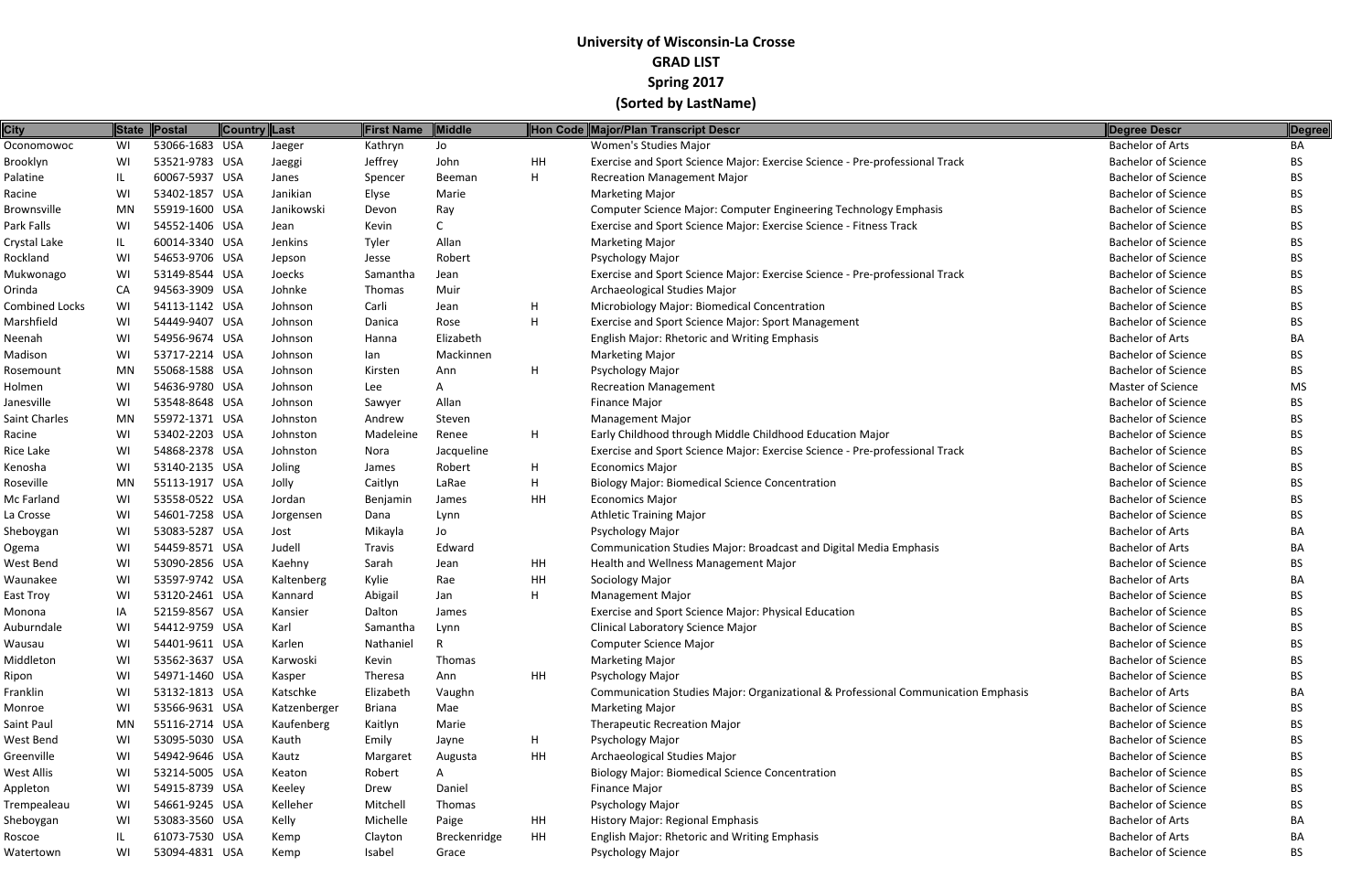| <b>City</b>      |           | State Postal   | Country Last |            | First Name    | Middle      |    | Hon Code Major/Plan Transcript Descr                                                        | Degree Descr                   | Degree      |
|------------------|-----------|----------------|--------------|------------|---------------|-------------|----|---------------------------------------------------------------------------------------------|--------------------------------|-------------|
| Colgate          | WI        | 53017-9120 USA |              | Kempf      | Michael       | Christopher |    | <b>Therapeutic Recreation</b>                                                               | Master of Science              | <b>MS</b>   |
| Green Bay        | WI        | 54301-3501 USA |              | Kennedy    | Alexander     | William     |    | Communication Studies Major: Organizational & Professional Communication Emphasis           | <b>Bachelor of Science</b>     | <b>BS</b>   |
| Wauwatosa        | WI        | 53222-4057 USA |              | Kennedy    | Kelsey        | Rose        | HH | <b>Biology Major: Biomedical Science Concentration</b>                                      | <b>Bachelor of Science</b>     | <b>BS</b>   |
| New Berlin       | WI        | 53151-5933 USA |              | Kennedy    | Mitchell      | Evan        |    | <b>Management Major</b>                                                                     | <b>Bachelor of Science</b>     | <b>BS</b>   |
| Wittenberg       | WI        | 54499-9042 USA |              | Kersten    | Dylan         | James       |    | Student Affairs Administration in Higher Education                                          | Master of Science in Education | <b>MSED</b> |
| Fargo            | <b>ND</b> | 58104-6597 USA |              | Kettner    | Savana        |             | HH | Exercise and Sport Science Major: Exercise Science - Pre-professional Track                 | <b>Bachelor of Science</b>     | <b>BS</b>   |
| Hartland         | WI        | 53029-9628 USA |              | Ketzler    | Meredith      | Lorraine    | H  | Communication Studies Major: Broadcast and Digital Media Emphasis                           | <b>Bachelor of Arts</b>        | BA          |
| Eau Claire       | WI        | 54701-6301 USA |              | Keys       | Alastair      | Curtis      | H  | Biochemistry Major with American Society for Biochemistry & Molecular Biology Certification | <b>Bachelor of Science</b>     | <b>BS</b>   |
| Green Bay        | WI        | 54302-5493 USA |              | Kidd       | Brittany      | Renee       |    | <b>Marketing Major</b>                                                                      | <b>Bachelor of Science</b>     | <b>BS</b>   |
| Forest Lake      | MN        | 55025-3908 USA |              | Kiesow     | Carly         |             | H  | Early Childhood through Middle Childhood Education Major                                    | <b>Bachelor of Science</b>     | <b>BS</b>   |
| Appleton         | WI        | 54915-8155 USA |              | Kilgas     | Dianne        | Frances     |    | Physical Therapy                                                                            | Doctor of Physical Therapy     | <b>DPT</b>  |
| Onalaska         | WI        | 54650-2803 USA |              | King       | Jennifer      | Elizabeth   |    | Professional Development: Learning Community Emphasis                                       | Master of Educ - Prof Dev      | <b>MEPD</b> |
| Poynette         | WI        | 53955-8551 USA |              | King       | Sydney        | Marie       |    | <b>Biology Major: Biomedical Science Concentration</b>                                      | <b>Bachelor of Science</b>     | BS.         |
| Onalaska         | WI        | 54650-3038 USA |              | Kinsey     | Sabrina       | Jane Ann    |    | English Major: Literature Emphasis                                                          | <b>Bachelor of Arts</b>        | BA          |
| La Crosse        | WI        | 54601-2142 USA |              | Kinziger   | Walker        |             |    | Psychology Major                                                                            | <b>Bachelor of Arts</b>        | BA          |
| La Crosse        | WI        | 54601-8408 USA |              | Kirchner   | Courtney      | Anne        |    | Professional Development: Learning Community Emphasis                                       | Master of Educ - Prof Dev      | <b>MEPD</b> |
| <b>Berlin</b>    | WI        | 54923-2063 USA |              | Kivi       | Benjamin      | Theodore    | H  | <b>Marketing Major</b>                                                                      | <b>Bachelor of Science</b>     | <b>BS</b>   |
| Caledonia        | MN        | 55921-1754 USA |              | Klein      | Derek         | Patrick     | HH | <b>Mathematics Major: Applied Emphasis</b>                                                  | <b>Bachelor of Science</b>     | <b>BS</b>   |
| Hortonville      | WI        | 54944-9473 USA |              | Klein      | Heather       | Nicole      | H  | English Major: Rhetoric and Writing Emphasis                                                | <b>Bachelor of Arts</b>        | BA          |
| Sheboygan Falls  | WI        | 53085-1144 USA |              | Klescewski | Stephen       | Vincent     |    | Communication Studies Major: Broadcast and Digital Media Emphasis                           | <b>Bachelor of Science</b>     | <b>BS</b>   |
| <b>Brussels</b>  | WI        | 54204-9655 USA |              | Klimek     | Chelsey       |             |    | Physical Therapy                                                                            | Doctor of Physical Therapy     | <b>DPT</b>  |
| New London       | WI        | 54961-8460 USA |              | Klosiewski | Leah          | Mary        |    | <b>Clinical Laboratory Science Major</b>                                                    | <b>Bachelor of Science</b>     | <b>BS</b>   |
| Janesville       | WI        | 53548-9153 USA |              | Klubertanz | Katie         | Marie       |    | Biology Major: Cellular and Molecular Biology Concentration                                 | <b>Bachelor of Science</b>     | <b>BS</b>   |
| Plover           | WI        | 54467-2821 USA |              | Kluck      | Adam          | Allen       | H  | Microbiology Major: Biomedical Concentration                                                | <b>Bachelor of Science</b>     | <b>BS</b>   |
| Stitzer          | WI        | 53825          | <b>USA</b>   | Klug       | Allison       |             | HH | <b>Biology Major</b>                                                                        | <b>Bachelor of Science</b>     | <b>BS</b>   |
| Holmen           | WI        | 54636-9616 USA |              | Knudtson   | Brandon       | Michael     |    | <b>Recreation Management Major</b>                                                          | <b>Bachelor of Science</b>     | <b>BS</b>   |
| Tomah            | WI        | 54660-4263 USA |              | Koeller    | Kathryn       | Anne        |    | <b>Economics Major</b>                                                                      | <b>Bachelor of Science</b>     | BS.         |
| Menomonee Falls  | WI        | 53051-2653 USA |              | Koman      | Taylor        | Marie       | H  | Middle Childhood through Early Adolescence Education Major                                  | <b>Bachelor of Science</b>     | <b>BS</b>   |
| Durand           | WI        | 54736-4937 USA |              | Komro      | Lindsay       | Erin        | HH | Psychology Major                                                                            | <b>Bachelor of Science</b>     | BS.         |
| La Crosse        | WI        | 54601-5090 USA |              | Koons      | Liam          | Dale        | H  | <b>International Business Major</b>                                                         | <b>Bachelor of Science</b>     | <b>BS</b>   |
| <b>Hastings</b>  | <b>MN</b> | 55033-3263 USA |              | Koop       | Elise         | Cole        |    | Student Affairs Administration in Higher Education                                          | Master of Science in Education | <b>MSED</b> |
| Portage          | WI        | 53901-9150 USA |              | Korish     | Anthony       | Louis       |    | Finance Major                                                                               | <b>Bachelor of Science</b>     | <b>BS</b>   |
| Green Bay        | WI        | 54313-7382 USA |              | Korotev    | Jayne         | Marie       | H  | <b>English Education Major</b>                                                              | <b>Bachelor of Science</b>     | BS          |
| Grafton          | WI        | 53024-2259 USA |              | Kottke     | Melissa       | Therese     |    | Middle Childhood through Early Adolescence Education Major                                  | <b>Bachelor of Science</b>     | <b>BS</b>   |
| Mukwonago        | WI        | 53149-9538 USA |              | Kowalczyk  | Megan         | Therese     | H  | Exercise and Sport Science Major: Exercise Science - Pre-professional Track                 | <b>Bachelor of Science</b>     | <b>BS</b>   |
| Prairie du Chien | WI        | 53821-1925 USA |              | Kozelka    | <b>Brady</b>  | Allen       |    | Middle Childhood through Early Adolescence Education Major                                  | <b>Bachelor of Science</b>     | <b>BS</b>   |
| Shiocton         | WI        | 54170-9058 USA |              | Krause     | Harley        | Rose        |    | <b>Finance Major</b>                                                                        | <b>Bachelor of Science</b>     | BS.         |
| La Crosse        | WI        | 54601-3488 USA |              | Krause     | Kenneth       | Allen       |    | <b>Economics Major</b>                                                                      | <b>Bachelor of Science</b>     | <b>BS</b>   |
| Middleton        | WI        | 53562-2728 USA |              | Krbecek    | Leah          | Dawn        |    | Geography Major                                                                             | <b>Bachelor of Science</b>     | <b>BS</b>   |
| Baraboo          | WI        | 53913-9752 USA |              | Kreilkamp  | Brenna        | K           |    | Psychology Major                                                                            | <b>Bachelor of Science</b>     | <b>BS</b>   |
| Melrose          | WI        | 54642-8441 USA |              | Kriesel    | Jessica       | Rose        |    | Communication Studies Major: Organizational & Professional Communication Emphasis           | <b>Bachelor of Arts</b>        | BA          |
| Waukesha         | WI        | 53189-6014 USA |              | Kritter    | Carl          |             |    | <b>Biology Major</b>                                                                        | <b>Bachelor of Science</b>     | <b>BS</b>   |
| La Crescent      | MN        | 55947-1429 USA |              | Kruckow    | <b>Travis</b> |             |    | <b>Recreation Management Major</b>                                                          | <b>Bachelor of Science</b>     | <b>BS</b>   |
| Eagle            | WI        | 53119-1402 USA |              | Krueger    | Adam          | D           |    | Psychology Major                                                                            | <b>Bachelor of Science</b>     | <b>BS</b>   |
| New Richland     | MN        | 56072-2802 USA |              | Krueger    | <b>Bailey</b> | Elizabeth   | H  | <b>Management Major</b>                                                                     | <b>Bachelor of Science</b>     | <b>BS</b>   |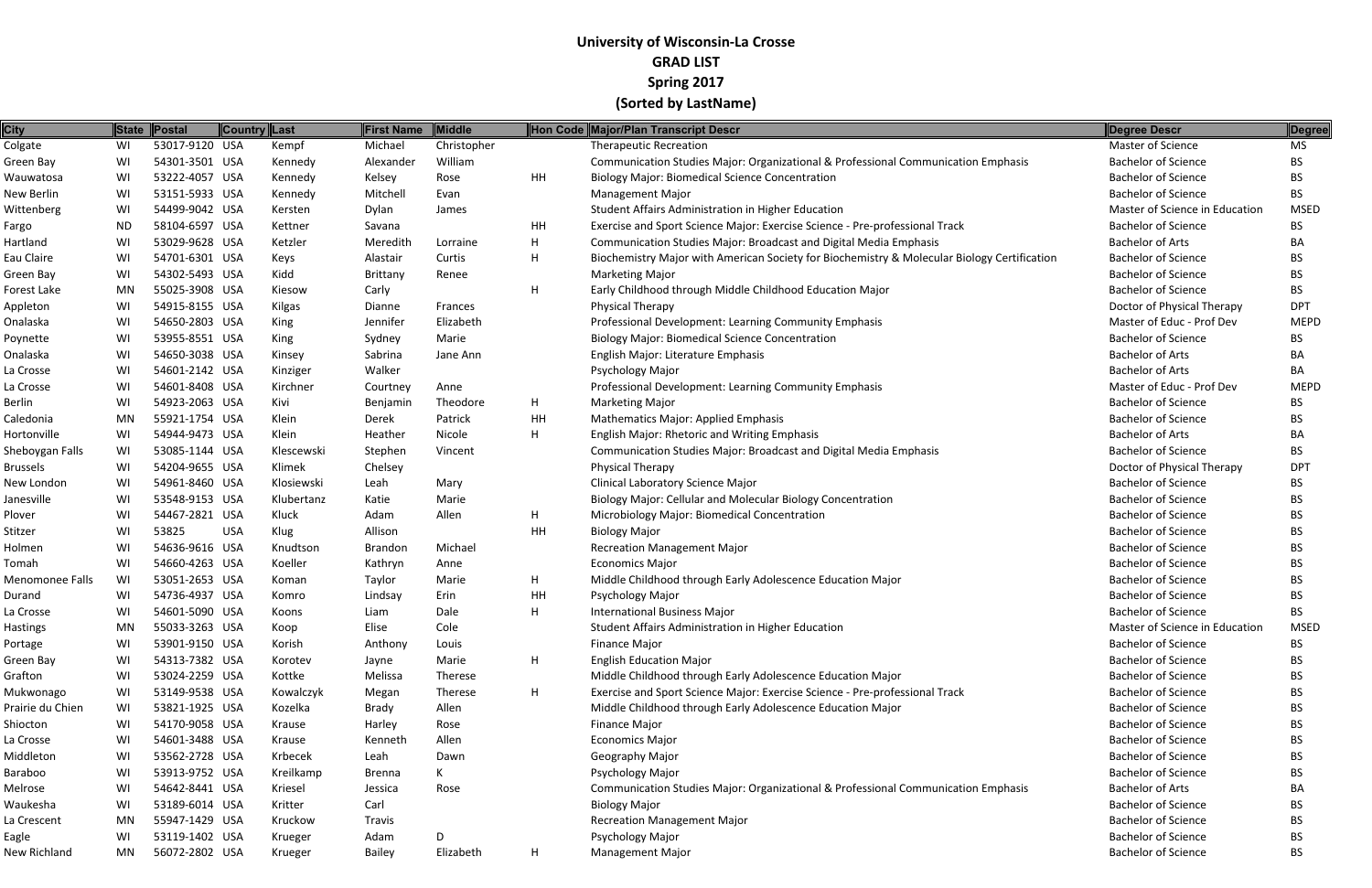| <b>City</b>              | <b>State</b> | Postal         | <b>Country Last</b> |             | First Name | <b>Middle</b>  |           | Hon Code Major/Plan Transcript Descr                                              | Degree Descr                   | Degree      |
|--------------------------|--------------|----------------|---------------------|-------------|------------|----------------|-----------|-----------------------------------------------------------------------------------|--------------------------------|-------------|
| Lester Prairie           | MN           | 55354-6430 USA |                     | Krull       | Sally      | Jo             |           | <b>Therapeutic Recreation Major</b>                                               | <b>Bachelor of Science</b>     | <b>BS</b>   |
| New London               | WI           | 54961-8846 USA |                     | Kurth       | Natalie    | Rae            | HH        | <b>Biology Major</b>                                                              | <b>Bachelor of Science</b>     | BS.         |
| Muskego                  | WI           | 53150-8779 USA |                     | Kvasnicka   | Jordan     | Victor         |           | <b>Marketing Major</b>                                                            | <b>Bachelor of Science</b>     | BS.         |
| Stevens Point            | WI           | 54482-8736 USA |                     | Laabs       | Cassandra  | Nicole         | HH        | Communication Studies Major: Organizational & Professional Communication Emphasis | <b>Bachelor of Arts</b>        | BA          |
| Holmen                   | WI           | 54636-6313 USA |                     | Lafleur     | Tanya      |                |           | Professional Development: Learning Community Emphasis                             | Master of Educ - Prof Dev      | <b>MEPD</b> |
| Bloomer                  | WI           | 54724-4520 USA |                     | Lagesse     | Lindsey    | Lynn           | HH        | <b>International Business Major</b>                                               | <b>Bachelor of Science</b>     | BS.         |
| Tomah                    | WI           | 54660-4221 USA |                     | Lamer       | Alyssa     |                | н         | <b>Management Major</b>                                                           | <b>Bachelor of Science</b>     | <b>BS</b>   |
| Middleton                | WI           | 53562-3675 USA |                     | Landgraf    | Anna       | Christine      | H.        | <b>Accountancy Major</b>                                                          | <b>Bachelor of Science</b>     | BS.         |
| Annandale                | MN           | 55302-3082 USA |                     | Lang        | Colt       | Samuel         |           | <b>Finance Major</b>                                                              | <b>Bachelor of Science</b>     | BS.         |
| Spencer                  | WI           | 54479-9377 USA |                     | Larson      | Cassandra  | Leigh          |           | Psychology Major                                                                  | <b>Bachelor of Science</b>     | BS.         |
| Appleton                 | WI           | 54914-6828 USA |                     | Larson      | McKenzie   | Raeanne        | H         | Middle Childhood through Early Adolescence Education Major                        | <b>Bachelor of Science</b>     | BS.         |
| Onalaska                 | WI           | 54650-4505 USA |                     | Larson      | Mitchel    |                |           | Geography Major: Geographic Information Science Concentration                     | <b>Bachelor of Science</b>     | <b>BS</b>   |
| Rochester                | MN           | 55902-3406 USA |                     | Larson      | Nicole     | Lorayn         |           | Psychology Major                                                                  | <b>Bachelor of Science</b>     | BS.         |
| Rice Lake                | WI           | 54868-8812 USA |                     | Larson      | Rachel     | Anne           |           | <b>Biology Major</b>                                                              | <b>Bachelor of Science</b>     | BS.         |
| Princeton                | WI           | 54968-9029 USA |                     | Lashock     | Hannah     | Theresa        |           | Communication Studies Major: Organizational & Professional Communication Emphasis | <b>Bachelor of Science</b>     | BS.         |
| Gilman                   | WI           | 54433-9736 USA |                     | Latz        | Tiara      |                | H.        | Exercise and Sport Science Major: Exercise Science - Pre-professional Track       | <b>Bachelor of Science</b>     | BS          |
| Chilton                  | WI           | 53014-9773 USA |                     | Lau         | Rachel     | Alexandria     |           | <b>Psychology Major</b>                                                           | <b>Bachelor of Science</b>     | <b>BS</b>   |
| Middleton                | WI           | 53562-2321 USA |                     | Laurent     | Grant      | Gary           |           | Finance Major: Risk, Insurance and Financial Planning Concentration               | <b>Bachelor of Science</b>     | BS.         |
| Shoreview                | MN           | 55126-3745 USA |                     | Lawlor      | Alexandra  | Jean           |           | Student Affairs Administration in Higher Education                                | Master of Science in Education | <b>MSED</b> |
| Muskego                  | WI           | 53150-8726 USA |                     | Le Gros     | Garrett    | Alexander      |           | Psychology Major                                                                  | <b>Bachelor of Science</b>     | <b>BS</b>   |
| Rochester                | MN           | 55901-6976 USA |                     | Lebeck      | Blair      | Renee          |           | Exercise and Sport Science Major: Exercise Science - Pre-professional Track       | <b>Bachelor of Science</b>     | BS.         |
| Edgar                    | WI           | 54426-9116 USA |                     | Lechleitner | Cedric     | Pierce         | <b>HH</b> | <b>Recreation Management Major</b>                                                | <b>Bachelor of Science</b>     | BS.         |
| Taipei                   |              | 114            | <b>TWN</b>          | Lee         | Hsin-Yeh   |                |           | Art Major                                                                         | <b>Bachelor of Arts</b>        | BA          |
| Woodville                | WI           | 54028-7235 USA |                     | Lee         | Leotzi     | Dominick       |           | Exercise and Sport Science Major: Exercise Science - Pre-professional Track       | <b>Bachelor of Science</b>     | BS.         |
| <b>Black River Falls</b> | WI           | 54615-5919 USA |                     | Lee         | Maria      | Kehaulani      | HH        | Exercise and Sport Science Major: Exercise Science - Pre-professional Track       | <b>Bachelor of Science</b>     | <b>BS</b>   |
| <b>Fall River</b>        | WI           | 53932-8931 USA |                     | Lee         | Rachel     | Elizabeth      | <b>HH</b> | Early Childhood through Middle Childhood Education Major                          | <b>Bachelor of Science</b>     | BS.         |
| Racine                   | WI           | 53402-1586 USA |                     | Lee         | Steven     | Brian          |           | <b>Computer Science Major</b>                                                     | <b>Bachelor of Science</b>     | BS.         |
| La Crosse                | WI           | 54601-4210 USA |                     | Lee         | Tou        |                |           | Geography Major                                                                   | <b>Bachelor of Science</b>     | BS.         |
| Kaukauna                 | WI           | 54130-9531 USA |                     | Lemke       | Leah       | Marie          |           | <b>Physician Assistant Studies</b>                                                | <b>Master of Science</b>       | <b>MS</b>   |
| West Bend                | WI           | 53095-8707 USA |                     | Lemminger   | Jennifer   | Lynn           |           | Archaeological Studies Major                                                      | <b>Bachelor of Arts</b>        | BA          |
| Alexandria               | MN           | 56308-8244 USA |                     | Lenertz     | Anthony    | <b>Bradley</b> | H         | Music Major: Instrumental Emphasis                                                | <b>Bachelor of Science</b>     | <b>BS</b>   |
| Greenville               | WI           | 54942-9614 USA |                     | Lenz        | Nathan     | Thomas         | H         | <b>Computer Science Major</b>                                                     | <b>Bachelor of Science</b>     | BS.         |
| Holmen                   | WI           | 54636-7319 USA |                     | Lessard     | Cora       | Elizabeth      | HH        | <b>Political Science Major</b>                                                    | <b>Bachelor of Science</b>     | BS.         |
| Port Angeles             | WA           | 98362-6621 USA |                     | Lessor      | Karissa    | Helena         | H.        | <b>Biology Major</b>                                                              | <b>Bachelor of Science</b>     | BS.         |
| Greenville               | WI           | 54942-8692 USA |                     | Lettau      | Mikayla    | Helen          | HH        | Early Childhood through Middle Childhood Education Major                          | <b>Bachelor of Science</b>     | <b>BS</b>   |
| Stevens Point            | WI           | 54482-9761 USA |                     | Letto       | Adam       | David          | HH        | <b>Marketing Major</b>                                                            | <b>Bachelor of Science</b>     | BS.         |
| Huntley                  | IL.          | 60142-4026 USA |                     | Levra       | Nicole     | Marie          | HH        | Psychology Major                                                                  | <b>Bachelor of Science</b>     | BS.         |
| Galesville               | WI           | 54630-2100 USA |                     | Lewis       | Eric       | Scott          |           | <b>Management Major</b>                                                           | <b>Bachelor of Science</b>     | <b>BS</b>   |
| Minnetonka               | MN           | 55305-2804 USA |                     | L'Heureux   | Marc       | Andre          |           | <b>Management Major</b>                                                           | <b>Bachelor of Science</b>     | BS.         |
| Lincang City             | 53           | 677000         | <b>CHN</b>          | Li          | Youmiao    |                |           | <b>English Major: Rhetoric and Writing Emphasis</b>                               | <b>Bachelor of Arts</b>        | BA          |
| New Berlin               | WI           | 53151-7677 USA |                     | Lien        | Peter      | Yang           | H         | Psychology Major                                                                  | <b>Bachelor of Science</b>     | BS.         |
| Wisconsin Rapids         | WI           | 54494-6014 USA |                     | Lilley      | Jaclyn     | Elizabeth      | HH        | <b>International Business Major</b>                                               | <b>Bachelor of Science</b>     | BS.         |
| Tomah                    | WI           | 54660-2628 USA |                     | Lin         | Xingxing   |                |           | Biology: Cellular and Molecular Biology Concentration                             | Master of Science              | MS          |
| Green Bay                | WI           | 54313-5154 USA |                     | Linck       | Paige      | Nicole         |           | <b>Marketing Major</b>                                                            | <b>Bachelor of Science</b>     | BS.         |
| Chaska                   | MN           | 55318-4639 USA |                     | Lipari      | Nicole     | Elizabeth      |           | <b>Marketing Major</b>                                                            | <b>Bachelor of Science</b>     | <b>BS</b>   |
|                          |              |                |                     |             |            |                |           |                                                                                   |                                |             |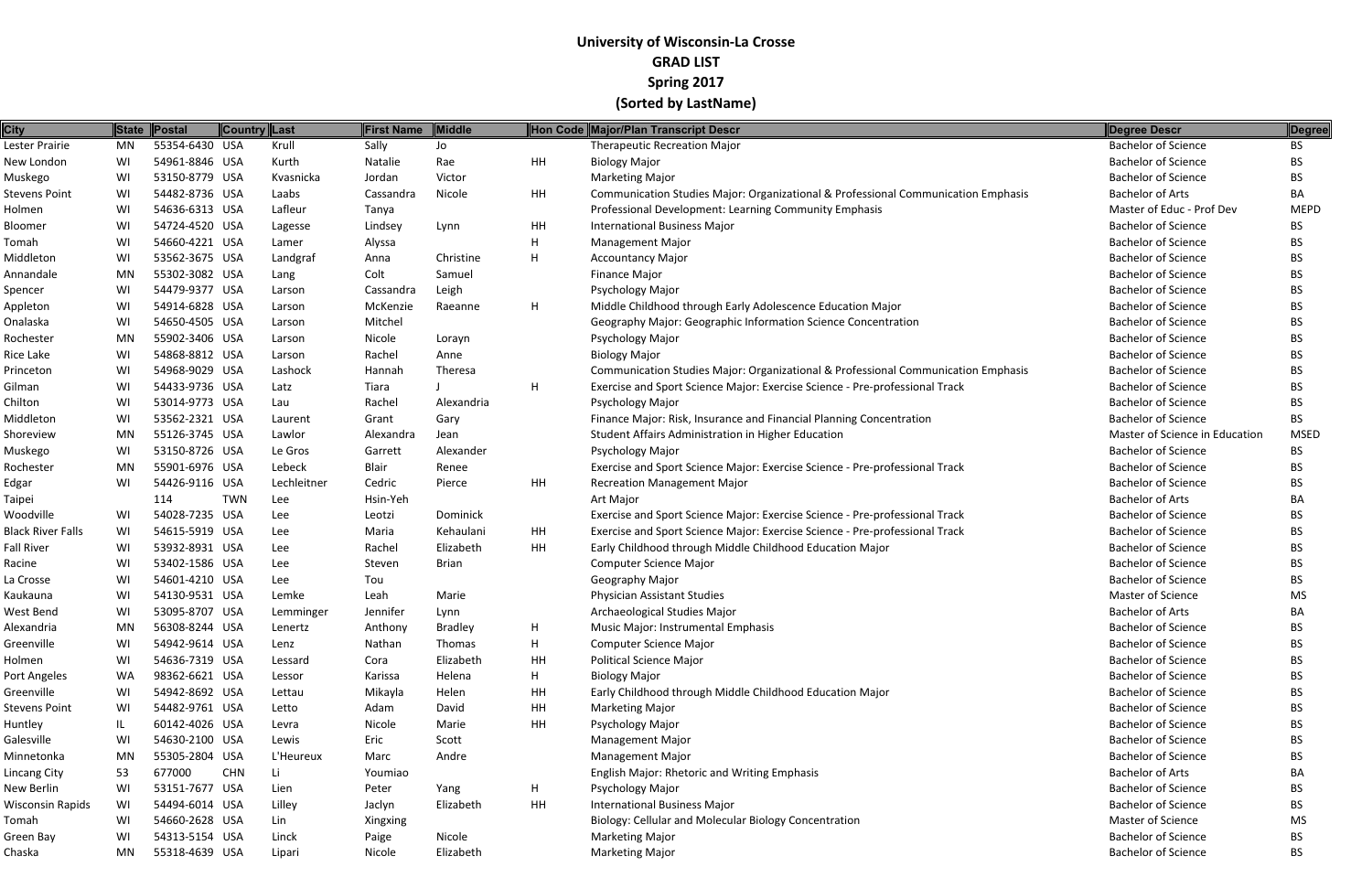| <b>City</b>                        |           | State Postal                     | <b>Country Last</b> |                       | <b>First Name</b> | Middle        |    | Hon Code Major/Plan Transcript Descr                                              | Degree Descr                                             | Degree      |
|------------------------------------|-----------|----------------------------------|---------------------|-----------------------|-------------------|---------------|----|-----------------------------------------------------------------------------------|----------------------------------------------------------|-------------|
| Sparta                             | WI        | 54656-1652 USA                   |                     | Lira                  | Alexandria        | Jade          | H  | Early Childhood through Middle Childhood Education Major                          | <b>Bachelor of Science</b>                               | <b>BS</b>   |
| Appleton                           | WI        | 54915-5674 USA                   |                     | Little                | Jack              | William       |    | <b>Community Health Education Major</b>                                           | <b>Bachelor of Science</b>                               | <b>BS</b>   |
| Antigo                             | WI        | 54409-2376 USA                   |                     | Loebertman            | Michael           | David         | HH | <b>Biology Major: Biomedical Science Concentration</b>                            | <b>Bachelor of Science</b>                               | <b>BS</b>   |
| Inver Grove Heights                | MN        | 55077-5431 USA                   |                     | Loew                  | Joshua            | Dylan         | H  | <b>Biology Major: Biomedical Science Concentration</b>                            | <b>Bachelor of Science</b>                               | BS.         |
| South Milwaukee                    | WI        | 53172-1303 USA                   |                     | Loferski              | Aaron             | Matthew       |    | <b>Physical Therapy</b>                                                           | Doctor of Physical Therapy                               | <b>DPT</b>  |
| Bloomington                        | MN        | 55437-3233 USA                   |                     | Long                  | Michael           | Henry         |    | Psychology Major                                                                  | <b>Bachelor of Science</b>                               | BS.         |
| Onalaska                           | WI        | 54650-3019 USA                   |                     | Lor                   | Sam               | Blong         |    | <b>Computer Science Major</b>                                                     | <b>Bachelor of Science</b>                               | <b>BS</b>   |
| Hopkins                            | <b>MN</b> | 55343-7988 USA                   |                     | Lorenz                | Londyn            | Faye          | H  | English Major: Literature Emphasis                                                | <b>Bachelor of Arts</b>                                  | BA          |
| Arbor Vitae                        | WI        | 54568-9528 USA                   |                     | Lottig                | Bryn              | Meyer         |    | Professional Development: Learning Community Emphasis                             | Master of Educ - Prof Dev                                | <b>MEPD</b> |
| Madison                            | WI        | 53717-2183 USA                   |                     | Love                  | Nicole            |               |    | Professional Development: Learning Community Emphasis                             | Master of Educ - Prof Dev                                | <b>MEPD</b> |
| Mukwonago                          | WI        | 53149-1029 USA                   |                     | Lovell                | Alexandria        | Lisa          | H  | <b>Community Health Education Major</b>                                           | <b>Bachelor of Science</b>                               | BS.         |
| Rockland                           | WI        | 54653-9412 USA                   |                     | Lucey                 | Makayla           | Anne          | H  | Early Childhood through Middle Childhood Education Major                          | <b>Bachelor of Science</b>                               | BS          |
| Sussex                             | WI        | 53089-3677 USA                   |                     | Ludin                 | Jacob             | Alexander     |    | <b>Marketing Major</b>                                                            | <b>Bachelor of Science</b>                               | BS.         |
| Nekoosa                            | WI        | 54457-7503 USA                   |                     | Luginbuhl             | Ketura            | Maren         | H  | <b>Therapeutic Recreation Major</b>                                               | <b>Bachelor of Science</b>                               | <b>BS</b>   |
| Pella                              | ΙA        | 50219-1902 USA                   |                     | Lunsford              | Sarah             | Kristine      |    | Student Affairs Administration in Higher Education                                | Master of Science in Education                           | <b>MSED</b> |
| Fitchburg                          | WI        | 53575-2005 USA                   |                     | Lynch                 | Megan             | <b>Briann</b> |    | Exercise and Sport Science Major: Exercise Science - Fitness Track                | <b>Bachelor of Science</b>                               | <b>BS</b>   |
| Fond du Lac                        | WI        | 54937-1723 USA                   |                     | Lyons                 | Kaylee            | Lynn          | H  | <b>Community Health Education Major</b>                                           | <b>Bachelor of Science</b>                               | BS.         |
| Weston                             | WI        | 54476-3048 USA                   |                     | MacDonald             | Nicolas           | Curtis        |    | Communication Studies Major: Interpersonal Communication Emphasis                 | <b>Bachelor of Arts</b>                                  | BA.         |
| La Crosse                          | WI        | 54601-3567 USA                   |                     | MacGregor             | Kimberly          | Marie         | H  | <b>Community Health Education Major</b>                                           | <b>Bachelor of Science</b>                               | BS          |
| Necedah                            | WI        | 54646-8187 USA                   |                     | Mach                  | Gunnar            | Karsten       |    | Exercise and Sport Science Major: Exercise Science - Fitness Track                | <b>Bachelor of Science</b>                               | BS          |
| Jeddah                             |           | 40354                            | SAU                 | Maghrabi              | Hatoon            | Mohammed      |    | Community Health Education: Public Health                                         | Master of Public Health                                  | <b>MPH</b>  |
| Waterford                          | WI        | 53185-3155 USA                   |                     | Malchine              | Shannon           | Marie         | HH | <b>Community Health Education Major</b>                                           | <b>Bachelor of Science</b>                               | <b>BS</b>   |
| La Crosse                          | WI        | 54601-7477 USA                   |                     | Malin                 | Whitney           | Rae           | HH | English Major: Rhetoric and Writing Emphasis                                      | <b>Bachelor of Arts</b>                                  | BA          |
| Watertown                          | WI        | 53094-6048 USA                   |                     | Mandel                | Ryan              | Duane         | H  | Middle Childhood through Early Adolescence Education Major                        | <b>Bachelor of Science</b>                               | <b>BS</b>   |
| <b>Baldwin</b>                     | WI        | 54002-5550 USA                   |                     | Mangin                | Angela            | Marie         |    | Student Affairs Administration in Higher Education                                | Master of Science in Education                           | <b>MSED</b> |
|                                    | MN        | 55123-2083 USA                   |                     | Mannetter             | Dylan             | Matthew       | HH | <b>Accountancy Major</b>                                                          | <b>Bachelor of Science</b>                               | <b>BS</b>   |
| Eagan<br>Hartland                  | WI        | 53029-8509 USA                   |                     |                       |                   | Julia         |    | <b>Biology Major</b>                                                              | <b>Bachelor of Science</b>                               | BS.         |
|                                    |           | 53029-9490 USA                   |                     | <b>Manning</b>        | Morgan<br>Rachel  | Elizabeth     |    |                                                                                   | <b>Bachelor of Science</b>                               |             |
| Hartland                           | WI        | 53901-1918 USA                   |                     | Manthy<br>Marcouiller |                   | Alexander     |    | Nuclear Medicine Technology Major<br><b>Physics Major</b>                         | <b>Bachelor of Science</b>                               | BS.         |
| Portage<br>New London              | WI<br>WI  | 54961-8846 USA                   |                     |                       | John              | Michael       |    |                                                                                   | <b>Bachelor of Science</b>                               | <b>BS</b>   |
| Richfield                          | WI        | 53076-9769 USA                   |                     | Marcy                 | Peter             |               | HH | Exercise and Sport Science Major: Physical Education<br><b>Biology Major</b>      | <b>Bachelor of Science</b>                               | BS          |
|                                    |           |                                  |                     | Mark                  | <b>Brianna</b>    | Terese        |    |                                                                                   | <b>Bachelor of Science</b>                               | BS.         |
| Milwaukee                          | WI        | 53224-3701 USA                   |                     | Marks                 | Kaelyn            | Brittany      |    | Therapeutic Recreation Major                                                      |                                                          | BS.         |
| La Crosse                          | WI        | 54601-2007 USA<br>54171-9696 USA |                     | Marlowe               | Evan              | Christopher   |    | Finance Major                                                                     | <b>Bachelor of Science</b><br><b>Bachelor of Science</b> | <b>BS</b>   |
| Sobieski<br><b>Richland Center</b> | WI        |                                  |                     | Maronek               | Jennifer          | Rose          | HH | <b>Therapeutic Recreation Major</b>                                               |                                                          | BS.         |
|                                    | WI        | 53581-6395 USA                   |                     | Marshall              | McKenzie          | Leane         | HH | Early Childhood through Middle Childhood Education Major                          | <b>Bachelor of Science</b>                               | BS.         |
| Beaver Dam                         | WI        | 53916-1810 USA                   |                     | Martel                | Kelsey            | Marie         |    | <b>Marketing Major</b>                                                            | <b>Bachelor of Science</b>                               | BS.         |
| Sturgeon Bay                       | WI        | 54235-3205 USA                   |                     | Martens               | Sean              | Cecil         |    | <b>Computer Science Major</b>                                                     | <b>Bachelor of Science</b>                               | BS.         |
| Mequon                             | WI        | 53092-5717 USA                   |                     | Martin                | Emily             | Marie         | H  | Communication Studies Major: Organizational & Professional Communication Emphasis | <b>Bachelor of Science</b>                               | BS.         |
| Appleton                           | WI        | 54915-4512 USA                   |                     | Martin                | Leah              | Marie         |    | Communication Studies Major: Organizational & Professional Communication Emphasis | <b>Bachelor of Arts</b>                                  | BA          |
| La Crosse                          | WI        | 54601-4677 USA                   |                     | Martinez              | Jesse             |               |    | Professional Development: Learning Community Emphasis                             | Master of Educ - Prof Dev                                | <b>MEPD</b> |
| Mound                              | MN        | 55364-1722 USA                   |                     | Martin-Vega           | Alicia            | Esther-Ann    |    | Psychology Major                                                                  | <b>Bachelor of Science</b>                               | BS.         |
| La Crescent                        | MN        | 55947-9747 USA                   |                     | Massman               | Lucas             | Raymond       | HH | Exercise and Sport Science Major: Exercise Science - Pre-professional Track       | <b>Bachelor of Science</b>                               | BS.         |
| Madison                            | WI        | 53704-3915 USA                   |                     | Masuga                | Cara              | Meta-Koerten  |    | Professional Development: Learning Community Emphasis                             | Master of Educ - Prof Dev                                | <b>MEPD</b> |
| Weston                             | WI        | 54476-1586 USA                   |                     | Mathies               | Megan             | Nicole        |    | School Health Education Major                                                     | <b>Bachelor of Science</b>                               | BS          |
| Onalaska                           | WI        | 54650-2020 USA                   |                     | Mauel                 | Nicholas          | W             | H  | <b>History Major</b>                                                              | <b>Bachelor of Science</b>                               | <b>BS</b>   |

|      | Degree Descr                   | Degree      |
|------|--------------------------------|-------------|
|      | <b>Bachelor of Science</b>     | <b>BS</b>   |
|      | <b>Bachelor of Science</b>     | <b>BS</b>   |
|      | <b>Bachelor of Science</b>     | <b>BS</b>   |
|      | <b>Bachelor of Science</b>     | <b>BS</b>   |
|      | Doctor of Physical Therapy     | <b>DPT</b>  |
|      | <b>Bachelor of Science</b>     | <b>BS</b>   |
|      | <b>Bachelor of Science</b>     | <b>BS</b>   |
|      | <b>Bachelor of Arts</b>        | BA          |
|      | Master of Educ - Prof Dev      | <b>MEPD</b> |
|      | Master of Educ - Prof Dev      | <b>MEPD</b> |
|      | <b>Bachelor of Science</b>     | BS          |
|      | <b>Bachelor of Science</b>     | <b>BS</b>   |
|      | <b>Bachelor of Science</b>     | <b>BS</b>   |
|      | <b>Bachelor of Science</b>     | BS          |
|      | Master of Science in Education | <b>MSED</b> |
|      | <b>Bachelor of Science</b>     | <b>BS</b>   |
|      | <b>Bachelor of Science</b>     | BS          |
|      | <b>Bachelor of Arts</b>        | BА          |
|      | Bachelor of Science            | BS          |
|      | <b>Bachelor of Science</b>     | BS.         |
|      | Master of Public Health        | <b>MPH</b>  |
|      | <b>Bachelor of Science</b>     | BS          |
|      | <b>Bachelor of Arts</b>        | BА          |
|      | <b>Bachelor of Science</b>     | BS          |
|      | Master of Science in Education | <b>MSED</b> |
|      | <b>Bachelor of Science</b>     | <b>BS</b>   |
|      | <b>Bachelor of Science</b>     | <b>BS</b>   |
|      | <b>Bachelor of Science</b>     | <b>BS</b>   |
|      | <b>Bachelor of Science</b>     | <b>BS</b>   |
|      | <b>Bachelor of Science</b>     | BS          |
|      | <b>Bachelor of Science</b>     | BS          |
|      | <b>Bachelor of Science</b>     | <b>BS</b>   |
|      | <b>Bachelor of Science</b>     | <b>BS</b>   |
|      | <b>Bachelor of Science</b>     | <b>BS</b>   |
|      | <b>Bachelor of Science</b>     | <b>BS</b>   |
|      | <b>Bachelor of Science</b>     | <b>BS</b>   |
|      | <b>Bachelor of Science</b>     | <b>BS</b>   |
| asis | <b>Bachelor of Science</b>     | <b>BS</b>   |
| asis | <b>Bachelor of Arts</b>        | BA          |
|      | Master of Educ - Prof Dev      | <b>MEPD</b> |
|      | <b>Bachelor of Science</b>     | <b>BS</b>   |
|      | <b>Bachelor of Science</b>     | <b>BS</b>   |
|      | Master of Educ - Prof Dev      | MEPD        |
|      | <b>Bachelor of Science</b>     | BS          |
|      | Bachelor of Science            | R۲          |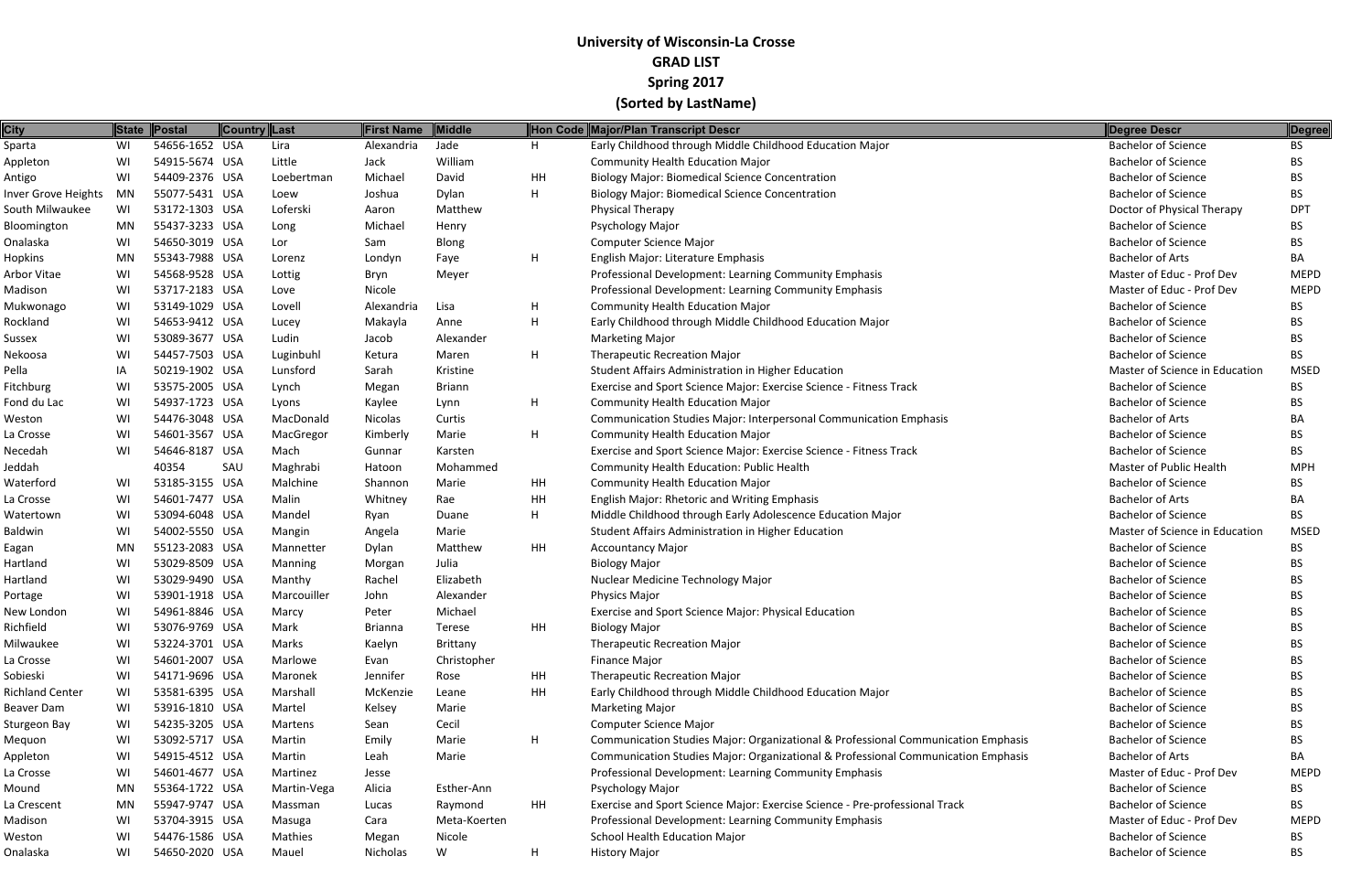| <b>City</b>       | State     | <b>Postal</b>  | <b>Country Last</b> |            | <b>First Name</b> | Middle       |    | Hon Code Major/Plan Transcript Descr                                              | Degree Descr                | Degree      |
|-------------------|-----------|----------------|---------------------|------------|-------------------|--------------|----|-----------------------------------------------------------------------------------|-----------------------------|-------------|
| Cecil             | WI        | 54111-9273 USA |                     | Maule      | Morgan            | Marie        |    | Exercise and Sport Science Major: Exercise Science - Fitness Track                | <b>Bachelor of Science</b>  | <b>BS</b>   |
| Viroqua           | WI        | 54665-8153 USA |                     | Maurer     | Ryan              | Charles      | H  | <b>Athletic Training Major</b>                                                    | <b>Bachelor of Science</b>  | BS.         |
| Adams             | MN        | 55909-8528 USA |                     | May        | Elizabeth         | Rose         |    | <b>Psychology Major</b>                                                           | <b>Bachelor of Science</b>  | BS.         |
| La Crosse         | WI        | 54601-4164 USA |                     | Maziarka   | Michael           | James        |    | Geography Major: Environmental Science Concentration                              | <b>Bachelor of Science</b>  | BS.         |
| Campbellsport     | WI        | 53010-3244 USA |                     | Maziarka   | Rachel            | Patrice      |    | School Psychology                                                                 | <b>Education Specialist</b> | <b>EDS</b>  |
| Onalaska          | WI        | 54650-8402 USA |                     | McCabe     | Jamie             | Kathryn      |    | Professional Development: Learning Community Emphasis                             | Master of Educ - Prof Dev   | <b>MEPD</b> |
| <b>Brookfield</b> | WI        | 53045-3960 USA |                     | McCann     | Ryan              | Christopher  |    | <b>Physical Therapy</b>                                                           | Doctor of Physical Therapy  | <b>DPT</b>  |
| Dodgeville        | WI        | 53533-8966 USA |                     | McCarthy   | Megan             | Michele      | H  | Music Major: Performance Emphasis                                                 | <b>Bachelor of Science</b>  | <b>BS</b>   |
| Delafield         | WI        | 53018-1323 USA |                     | Mccormack  | Tayler            | Shea         | H  | Early Childhood through Middle Childhood Education Major                          | <b>Bachelor of Science</b>  | <b>BS</b>   |
| <b>Burlington</b> | WI        | 53105-3906 USA |                     | McCourt    | Nathan            | Nicolas      |    | Computer Science Major                                                            | <b>Bachelor of Science</b>  | <b>BS</b>   |
| West Salem        | WI        | 54669-2212 USA |                     | McCrory    | Brittany          | Jean         | HH | Middle Childhood through Early Adolescence Education Major                        | <b>Bachelor of Science</b>  | <b>BS</b>   |
| Baraboo           | WI        | 53913-8971 USA |                     | McCutchin  | <b>Brett</b>      | Kenneth      | H  | <b>Athletic Training Major</b>                                                    | <b>Bachelor of Science</b>  | <b>BS</b>   |
| Eagan             | <b>MN</b> | 55122-2257 USA |                     | McDonald   | Aubrey            | Elizabeth    |    | Middle Childhood through Early Adolescence Education Major                        | <b>Bachelor of Science</b>  | BS          |
| Milwaukee         | WI        | 53210-1704 USA |                     | McGhee     | Marsalis          | Lorence      |    | Sociology Major                                                                   | <b>Bachelor of Science</b>  | BS.         |
| Chaska            | MN        | 55318-1577 USA |                     | McHale     | Parker            | Lee          |    | <b>Accountancy Major</b>                                                          | <b>Bachelor of Science</b>  | <b>BS</b>   |
| Rochester         | MN        | 55904-7106 USA |                     | McHenry    | Dustin            | <b>Brian</b> |    | <b>Biology Major: Aquatic Science Concentration</b>                               | <b>Bachelor of Science</b>  | <b>BS</b>   |
| <b>Butler</b>     | WI        | 53007-1430 USA |                     | McKee      | Daniel            | Patrick      |    | <b>Marketing Major</b>                                                            | <b>Bachelor of Science</b>  | BS          |
| Chanhassen        | <b>MN</b> | 55317-9337 USA |                     | Mckenzie   | Jasmin            | Chantal      |    | <b>Accountancy Major</b>                                                          | <b>Bachelor of Science</b>  | BS.         |
| Grantsburg        | WI        | 54840-8534 USA |                     | McKenzie   | Stacey            | Ann          |    | <b>Biology Major: Biomedical Science Concentration</b>                            | <b>Bachelor of Science</b>  | <b>BS</b>   |
| Eagan             | MN        | 55123-2401 USA |                     | McMorrow   | Ryan              | Thomas       |    | <b>Finance Major</b>                                                              | <b>Bachelor of Science</b>  | <b>BS</b>   |
| De Forest         | WI        | 53532-2452 USA |                     | McNary     | Erin              | Hannah       | H  | Middle Childhood through Early Adolescence Education Major                        | <b>Bachelor of Science</b>  | <b>BS</b>   |
| Cuba City         | WI        | 53807-1032 USA |                     | Meckstroth | Jeff              | James        |    | Geography Major: Geographic Information Science Concentration                     | <b>Bachelor of Science</b>  | BS          |
| Richmond          | MN        | 56368-8344 USA |                     | Mehr       | Alexis            | Marie        |    | Physical Therapy                                                                  | Doctor of Physical Therapy  | <b>DPT</b>  |
| Baraboo           | WI        | 53913-9000 USA |                     | Meiller    | Jacob             | Ryan         |    | Exercise and Sport Science: Human Performance                                     | <b>Master of Science</b>    | <b>MS</b>   |
| La Crosse         | WI        | 54601-3653 USA |                     | Merian     | Emily             |              |    | Psychology Major                                                                  | <b>Bachelor of Arts</b>     | BA          |
| Middleton         | WI        | 53562-2225 USA |                     | Merley     | <b>Brett</b>      | Andrew       |    | <b>Physics Education Major</b>                                                    | <b>Bachelor of Science</b>  | <b>BS</b>   |
| Dousman           | WI        | 53118-9512 USA |                     | Mertens    | Chad              |              |    | <b>Statistics Major</b>                                                           | <b>Bachelor of Science</b>  | BS.         |
| Eleva             | WI        | 54738-4139 USA |                     | Mestelle   | Zac               |              |    | <b>Physical Therapy</b>                                                           | Doctor of Physical Therapy  | <b>DPT</b>  |
| Winona            | MN        | 55987-4820 USA |                     | Metzger    | Dustin            | M            |    | Microbiology Major                                                                | <b>Bachelor of Science</b>  | BS.         |
| Gordon            | WI        | 54838-9003 USA |                     | Mever      | Austin            | LeRoy        |    | <b>Management Major</b>                                                           | <b>Bachelor of Science</b>  | BS.         |
| Spencer           | WI        | 54479-9388 USA |                     | Meyer      | <b>Beth</b>       | Ann          | HH | <b>Therapeutic Recreation Major</b>                                               | <b>Bachelor of Science</b>  | BS.         |
| Chilton           | WI        | 53014-9795 USA |                     | Meyer      | <b>Brett</b>      | Daniel       | HH | Archaeological Studies Major                                                      | <b>Bachelor of Science</b>  | BS.         |
| Green Bay         | WI        | 54313-7175 USA |                     | Meyer      | Hannah            | Ruth         | H  | Communication Studies Major: Organizational & Professional Communication Emphasis | <b>Bachelor of Science</b>  | BS.         |
| Germantown        | WI        | 53022-4918 USA |                     | Meyer      | Kara              | Lee          |    | Psychology Major                                                                  | <b>Bachelor of Science</b>  | BS.         |
| Roberts           | WI        | 54023-5824 USA |                     | Meyer      | Lynwood           | Anthony      |    | Middle Childhood through Early Adolescence Education Major                        | <b>Bachelor of Science</b>  | BS.         |
| Glenview          | IL        | 60025-4018 USA |                     | Meyers     | Jack              |              |    | Computer Science Major                                                            | <b>Bachelor of Science</b>  | BS.         |
| West Bend         | WI        | 53095-8560 USA |                     | Mian       | Aamer             | Zafar        |    | Theatre Arts Major: Performance Emphasis                                          | <b>Bachelor of Arts</b>     | BA.         |
| De Pere           | WI        | 54115-9434 USA |                     | Micolichek | Rachael           | Lynn         | H  | <b>Therapeutic Recreation Major</b>                                               | <b>Bachelor of Science</b>  | BS.         |
| Menomonie         | WI        | 54751-1557 USA |                     | Miller     | Dalton            | Allen        |    | <b>Management Major</b>                                                           | <b>Bachelor of Science</b>  | BS.         |
| La Crescent       | MN        | 55947-9658 USA |                     | Miller     | Jason             | Michael      |    | Sociology Major                                                                   | <b>Bachelor of Science</b>  | BS.         |
| Monroe            | WI        | 53566-9124 USA |                     | Miller     | Jessica           | Lynn         |    | <b>Physical Therapy</b>                                                           | Doctor of Physical Therapy  | DPT         |
| Jefferson         | WI        | 53549-2076 USA |                     | Miller     | Megan             | Pauline      | H  | Theatre Arts Major: Music Theatre Emphasis                                        | <b>Bachelor of Arts</b>     | BA.         |
| Kenyon            | MN        | 55946-2103 USA |                     | Miller     | Taylor            | Lee          | HH | Exercise and Sport Science Major: Exercise Science - Pre-professional Track       | <b>Bachelor of Science</b>  | BS.         |
| Appleton          | WI        | 54914-6971 USA |                     | Miramontes | Elisabeth         | Marie        |    | <b>Biology Major</b>                                                              | <b>Bachelor of Science</b>  | BS.         |
| River Falls       | WI        | 54022-4909 USA |                     | Mishek     | Matthew           | John         |    | <b>Statistics Major</b>                                                           | <b>Bachelor of Science</b>  | <b>BS</b>   |
|                   |           |                |                     |            |                   |              |    |                                                                                   |                             |             |

|      | Degree Descr                | Degree      |
|------|-----------------------------|-------------|
|      | Bachelor of Science         | <b>BS</b>   |
|      | <b>Bachelor of Science</b>  | <b>BS</b>   |
|      | <b>Bachelor of Science</b>  | <b>BS</b>   |
|      | <b>Bachelor of Science</b>  | <b>BS</b>   |
|      | <b>Education Specialist</b> | <b>EDS</b>  |
|      | Master of Educ - Prof Dev   | <b>MEPD</b> |
|      | Doctor of Physical Therapy  | <b>DPT</b>  |
|      | <b>Bachelor of Science</b>  | BS          |
|      | <b>Bachelor of Science</b>  | <b>BS</b>   |
|      | <b>Bachelor of Science</b>  | <b>BS</b>   |
|      | <b>Bachelor of Science</b>  | <b>BS</b>   |
|      | <b>Bachelor of Science</b>  | <b>BS</b>   |
|      | <b>Bachelor of Science</b>  | <b>BS</b>   |
|      | <b>Bachelor of Science</b>  | <b>BS</b>   |
|      | <b>Bachelor of Science</b>  | <b>BS</b>   |
|      | <b>Bachelor of Science</b>  | <b>BS</b>   |
|      | <b>Bachelor of Science</b>  | <b>BS</b>   |
|      | <b>Bachelor of Science</b>  | <b>BS</b>   |
|      | <b>Bachelor of Science</b>  | <b>BS</b>   |
|      | <b>Bachelor of Science</b>  | <b>BS</b>   |
|      | <b>Bachelor of Science</b>  | <b>BS</b>   |
|      | <b>Bachelor of Science</b>  | <b>BS</b>   |
|      | Doctor of Physical Therapy  | DPT         |
|      | <b>Master of Science</b>    | <b>MS</b>   |
|      | <b>Bachelor of Arts</b>     | BA          |
|      | <b>Bachelor of Science</b>  | <b>BS</b>   |
|      | <b>Bachelor of Science</b>  | <b>BS</b>   |
|      | Doctor of Physical Therapy  | DPT         |
|      | <b>Bachelor of Science</b>  | <b>BS</b>   |
|      | <b>Bachelor of Science</b>  | <b>BS</b>   |
|      | <b>Bachelor of Science</b>  | BS          |
|      | <b>Bachelor of Science</b>  | <b>BS</b>   |
| ısis | <b>Bachelor of Science</b>  | <b>BS</b>   |
|      | <b>Bachelor of Science</b>  | <b>BS</b>   |
|      | <b>Bachelor of Science</b>  | <b>BS</b>   |
|      | <b>Bachelor of Science</b>  | <b>BS</b>   |
|      | <b>Bachelor of Arts</b>     | BA          |
|      | <b>Bachelor of Science</b>  | <b>BS</b>   |
|      | <b>Bachelor of Science</b>  | <b>BS</b>   |
|      | <b>Bachelor of Science</b>  | <b>BS</b>   |
|      | Doctor of Physical Therapy  | <b>DPT</b>  |
|      | <b>Bachelor of Arts</b>     | BA          |
|      | <b>Bachelor of Science</b>  | <b>BS</b>   |
|      | <b>Bachelor of Science</b>  | <b>BS</b>   |
|      |                             |             |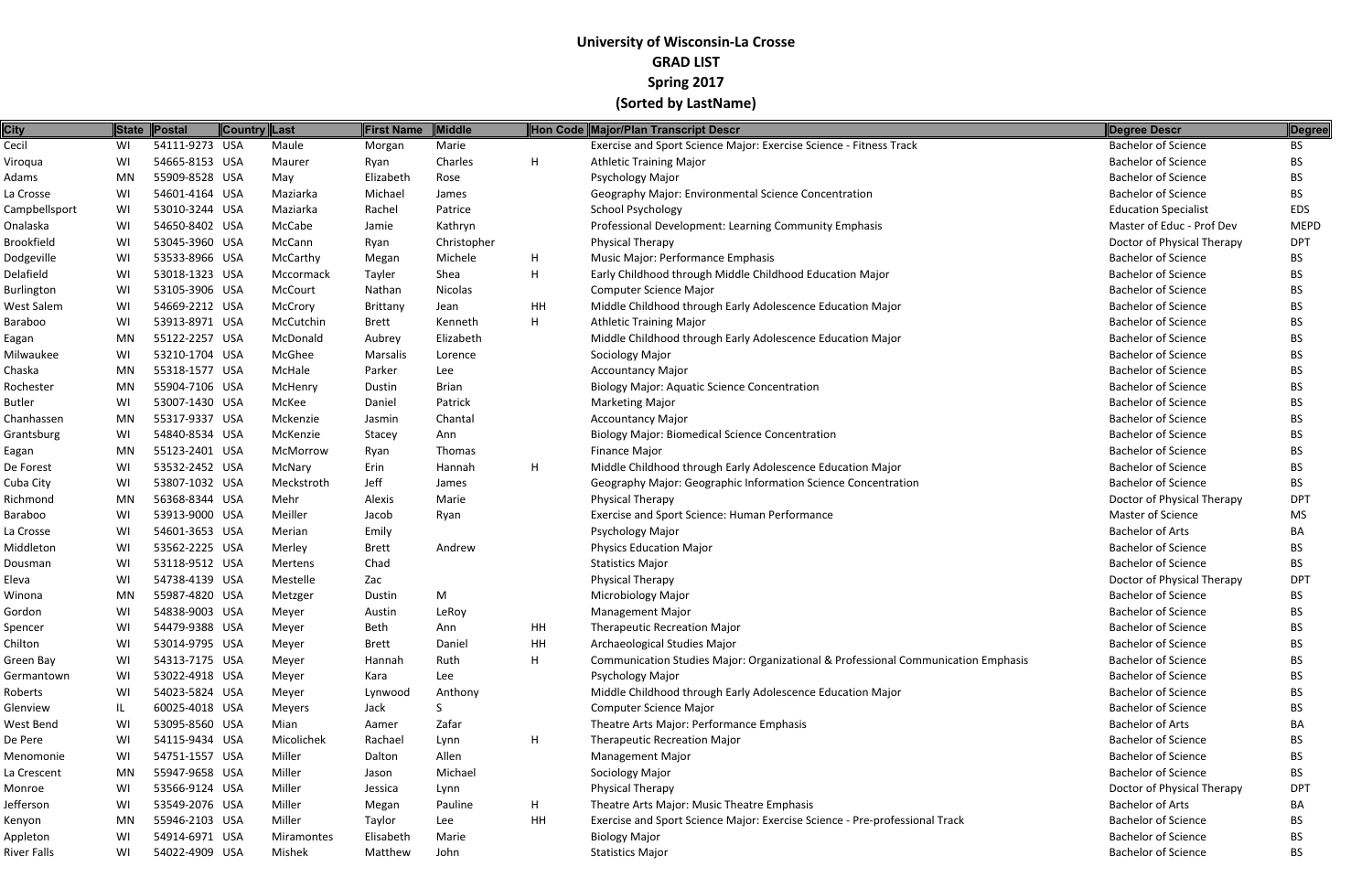| <b>City</b>      |           | State Postal   | <b>Country Last</b> | <b>First Name</b> | Middle      |           | Hon Code Major/Plan Transcript Descr                                        | <b>Degree Descr</b>            | Degree      |
|------------------|-----------|----------------|---------------------|-------------------|-------------|-----------|-----------------------------------------------------------------------------|--------------------------------|-------------|
| Janesville       | WI        | 53546-4291 USA | Mittelstadt         | Meg               | McKenzie    | H         | Music Major: Piano Pedagogy Emphasis                                        | <b>Bachelor of Science</b>     | BS.         |
| Spencer          | WI        | 54479-9364 USA | Mlsna               | Mikayla           | Kristina Vi | HH        | Psychology Major                                                            | <b>Bachelor of Arts</b>        | BA          |
| Kenosha          | WI        | 53143-1231 USA | Moe                 | Raeleigh          |             |           | <b>Clinical Laboratory Science Major</b>                                    | <b>Bachelor of Science</b>     | <b>BS</b>   |
| Green Bay        | WI        | 54311-4931 USA | Molling             | Megan             | Ann         | HH        | <b>International Business Major</b>                                         | <b>Bachelor of Science</b>     | BS          |
| Oconomowoc       | WI        | 53066-2952 USA | Mommaerts           | Taylor            | Lee         |           | Exercise and Sport Science Major: Exercise Science - Pre-professional Track | <b>Bachelor of Science</b>     | BS.         |
| Sheboygan        | WI        | 53081-3652 USA | Monson              | <b>Bailey</b>     | Ann         | H         | Psychology Major                                                            | <b>Bachelor of Science</b>     | BS.         |
| Eau Claire       | WI        | 54703-5905 USA | Montanye            | Elena             | Susee       | H         | English Major: Rhetoric and Writing Emphasis                                | <b>Bachelor of Arts</b>        | BA          |
| Eau Claire       | WI        | 54703-5905 USA | Montanye            | Reid              | Kenneth     |           | Music Major: Instrumental Emphasis                                          | <b>Bachelor of Science</b>     | <b>BS</b>   |
| Madison          | WI        | 53714-3343 USA | Moore               | Jacob             | Thomas      |           | <b>Information Systems Major</b>                                            | <b>Bachelor of Science</b>     | BS          |
| Le Sueur         | MN        | 56058-1711 USA | Mootz               | Sara              | Anne        | H         | <b>Therapeutic Recreation Major</b>                                         | <b>Bachelor of Science</b>     | BS.         |
| La Crosse        | WI        | 54601-3119 USA | Mor                 | Jon               |             |           | Exercise and Sport Science Major: Sport Management                          | <b>Bachelor of Science</b>     | BS.         |
| Elroy            | WI        | 53929-1212 USA | Morin               | Eric              | Matthew     |           | <b>Accountancy Major</b>                                                    | <b>Bachelor of Science</b>     | <b>BS</b>   |
| Delafield        | WI        | 53018-2257 USA | Morrin              | Gabriel           | James       |           | <b>Therapeutic Recreation Major</b>                                         | <b>Bachelor of Science</b>     | <b>BS</b>   |
| Ripon            | WI        | 54971-1046 USA | Morris              | Logan             | Gregor      |           | Student Affairs Administration in Higher Education                          | Master of Science in Education | <b>MSED</b> |
| Cuba City        | WI        | 53807-1606 USA | Morrissey           | <b>Brianna</b>    | Frances     | H         | <b>Accountancy Major</b>                                                    | <b>Bachelor of Science</b>     | BS.         |
| Onalaska         | WI        | 54650-9219 USA | Moua                | Jacena            | Gao Zong    |           | Sociology Major                                                             | <b>Bachelor of Science</b>     | <b>BS</b>   |
| Wausau           | WI        | 54401-8548 USA | Mroczenski          | Jordyn            | Mae         |           | <b>Biology Major: Biomedical Science Concentration</b>                      | <b>Bachelor of Science</b>     | <b>BS</b>   |
| Athens           | WI        | 54411-9350 USA | Mroczenski          | Luke              | Douglas     | HH        | <b>Mathematics Education Major</b>                                          | <b>Bachelor of Science</b>     | BS          |
| Cochrane         | WI        | 54622-9420 USA | Mrozek              | Casey             | Jo          |           | <b>Community Health Education Major</b>                                     | <b>Bachelor of Science</b>     | BS.         |
| Hermantown       | MN        | 55811-1739 USA | Muehlbauer          | Jessica           | Ann         |           | School Psychology                                                           | <b>Education Specialist</b>    | <b>EDS</b>  |
| Sparta           | WI        | 54656-8075 USA | Muehlenkamp         | Michaela          | Ann         |           | <b>Marketing Major</b>                                                      | <b>Bachelor of Science</b>     | BS.         |
| La Crosse        | WI        | 54601-5723 USA | Mueller             | Holly             |             |           | English Major: Literature Emphasis                                          | <b>Bachelor of Arts</b>        | BA          |
| Rushford         | <b>MN</b> | 55971-5111 USA | Mueller             | Mariah            | Elizabeth   |           | Psychology Major                                                            | <b>Bachelor of Science</b>     | BS.         |
| Glendale         | WI        | 53217-4158 USA | Mueller             | Sarah             | Doris       | H         | <b>Biology Major</b>                                                        | <b>Bachelor of Science</b>     | BS.         |
| Stewartville     | MN        | 55976-2303 USA | Muller              | Nathaniel         | Aaron       | HH        | <b>Biology Major</b>                                                        | <b>Bachelor of Science</b>     | <b>BS</b>   |
| Kenosha          | WI        | 53143-6406 USA | Mulroy              | Matthew           |             |           | Microbiology Major: Biomedical Concentration                                | <b>Bachelor of Science</b>     | <b>BS</b>   |
| Neenah           | WI        | 54956-9039 USA | Murphy              | Emily             | Marie       | <b>HH</b> | <b>Biology Major: Biomedical Science Concentration</b>                      | <b>Bachelor of Science</b>     | BS          |
| Shakopee         | MN        | 55379-4394 USA | Nadeau              | Katelyn           | Christina   |           | <b>Biology Major</b>                                                        | <b>Bachelor of Science</b>     | BS.         |
| Wausau           | WI        | 54401-2124 USA | Nakhla              | Elizabeth         | Joy         |           | <b>Biology Major</b>                                                        | <b>Bachelor of Science</b>     | BS.         |
| Fennimore        | WI        | 53809-1543 USA | Napp                | Trenton           |             | HH        | Exercise and Sport Science Major: Exercise Science - Pre-professional Track | <b>Bachelor of Science</b>     | ВS          |
| Antigo           | WI        | 54409-9023 USA | Nedden              | <b>Breanna</b>    | Marie       | н         | Exercise and Sport Science Major: Exercise Science - Pre-professional Track | <b>Bachelor of Science</b>     | BS.         |
| Onalaska         | WI        | 54650-8938 USA | Nedegaard           | Kendra            | Lynn        | HH        | <b>Marketing Major</b>                                                      | <b>Bachelor of Science</b>     | BS          |
| Richfield        | WI        | 53076-9611 USA | Neely               | Amirah            | Ann         |           | <b>History Major</b>                                                        | <b>Bachelor of Arts</b>        | BA          |
| Wrightstown      | WI        | 54180-1249 USA | Neinas              | Lindsay           |             |           | <b>Biology Major</b>                                                        | <b>Bachelor of Science</b>     | BS.         |
| Elk Mound        | WI        | 54739-9408 USA | Nellessen           | Samantha          | Grace       |           | <b>Clinical Laboratory Science Major</b>                                    | <b>Bachelor of Science</b>     | BS.         |
| Hudson           | WI        | 54016-7064 USA | Nelson              | Alex              | Nicole      |           | <b>Marketing Major</b>                                                      | <b>Bachelor of Science</b>     | BS.         |
| West Bend        | WI        | 53090-8663 USA | Nelson              | Hannah            | Patricia    |           | Management Major                                                            | <b>Bachelor of Science</b>     | BS.         |
| Sun Prairie      | WI        | 53590-2213 USA | Nelson              | Harold            | Edward      |           | <b>Recreation Management Major</b>                                          | <b>Bachelor of Science</b>     | BS.         |
| Hammond          | WI        | 54015-5215 USA | Nelson              | Michael           | Dow         |           | Exercise and Sport Science Major: Exercise Science - Fitness Track          | <b>Bachelor of Science</b>     | BS.         |
| Richfield        | MN        | 55423-2422 USA | Nelson              | Nicole            | Hanako      |           | <b>Chemistry Major: ACS Certification</b>                                   | <b>Bachelor of Science</b>     | BS.         |
| Ephraim          | WI        | 54211-0075 USA | Nelson              | Sophia            | Kristine    | H         | <b>International Business Major</b>                                         | <b>Bachelor of Science</b>     | BS.         |
| Evansville       | WI        | 53536-8203 USA | Nelson              | Tia               | Marie       | H         | Exercise and Sport Science Major: Exercise Science - Pre-professional Track | <b>Bachelor of Science</b>     | BS.         |
| Rockford         | IL        | 61102-3361 USA | Nelson              | Tobias            | Alexander   |           | <b>Physics Major</b>                                                        | <b>Bachelor of Science</b>     | <b>BS</b>   |
| Milwaukee        | WI        | 53215-1629 USA | Neterval-Quiel      | Lia               | Estela      |           | Spanish Major                                                               | <b>Bachelor of Arts</b>        | BA          |
| Pleasant Prairie | WI        | 53158-5205 USA | Newberry            | Nathaniel         | Robert      |           | <b>Political Science Major</b>                                              | <b>Bachelor of Science</b>     | <b>BS</b>   |
|                  |           |                |                     |                   |             |           |                                                                             |                                |             |

| <b>Degree Descr</b>            | <b>Degree</b> |
|--------------------------------|---------------|
| <b>Bachelor of Science</b>     | <b>BS</b>     |
| <b>Bachelor of Arts</b>        | BA            |
| <b>Bachelor of Science</b>     | <b>BS</b>     |
| <b>Bachelor of Science</b>     | <b>BS</b>     |
| <b>Bachelor of Science</b>     | <b>BS</b>     |
| <b>Bachelor of Science</b>     | <b>BS</b>     |
| <b>Bachelor of Arts</b>        | BА            |
| <b>Bachelor of Science</b>     | <b>BS</b>     |
| <b>Bachelor of Science</b>     | <b>BS</b>     |
| <b>Bachelor of Science</b>     | <b>BS</b>     |
| <b>Bachelor of Science</b>     | <b>BS</b>     |
| <b>Bachelor of Science</b>     | <b>BS</b>     |
| <b>Bachelor of Science</b>     | <b>BS</b>     |
| Master of Science in Education | <b>MSED</b>   |
| <b>Bachelor of Science</b>     | <b>BS</b>     |
| <b>Bachelor of Science</b>     | <b>BS</b>     |
| <b>Bachelor of Science</b>     | <b>BS</b>     |
| <b>Bachelor of Science</b>     | <b>BS</b>     |
| <b>Bachelor of Science</b>     | <b>BS</b>     |
| <b>Education Specialist</b>    | <b>EDS</b>    |
| <b>Bachelor of Science</b>     | <b>BS</b>     |
| <b>Bachelor of Arts</b>        | BА            |
| <b>Bachelor of Science</b>     | <b>BS</b>     |
| <b>Bachelor of Science</b>     | <b>BS</b>     |
| <b>Bachelor of Science</b>     | <b>BS</b>     |
| <b>Bachelor of Science</b>     | <b>BS</b>     |
| <b>Bachelor of Science</b>     | <b>BS</b>     |
| <b>Bachelor of Science</b>     | <b>BS</b>     |
| <b>Bachelor of Science</b>     | BS            |
| <b>Bachelor of Science</b>     | <b>BS</b>     |
| <b>Bachelor of Science</b>     | BS            |
| <b>Bachelor of Science</b>     | <b>BS</b>     |
| <b>Bachelor of Arts</b>        | BA            |
| <b>Bachelor of Science</b>     | <b>BS</b>     |
| <b>Bachelor of Science</b>     | <b>BS</b>     |
| <b>Bachelor of Science</b>     | <b>BS</b>     |
| <b>Bachelor of Science</b>     | <b>BS</b>     |
| <b>Bachelor of Science</b>     | <b>BS</b>     |
| <b>Bachelor of Science</b>     | <b>BS</b>     |
| <b>Bachelor of Science</b>     | <b>BS</b>     |
| <b>Bachelor of Science</b>     | <b>BS</b>     |
| <b>Bachelor of Science</b>     | <b>BS</b>     |
| <b>Bachelor of Science</b>     | <b>BS</b>     |
| <b>Bachelor of Arts</b>        | BA            |
| <b>Bachelor of Science</b>     | <b>BS</b>     |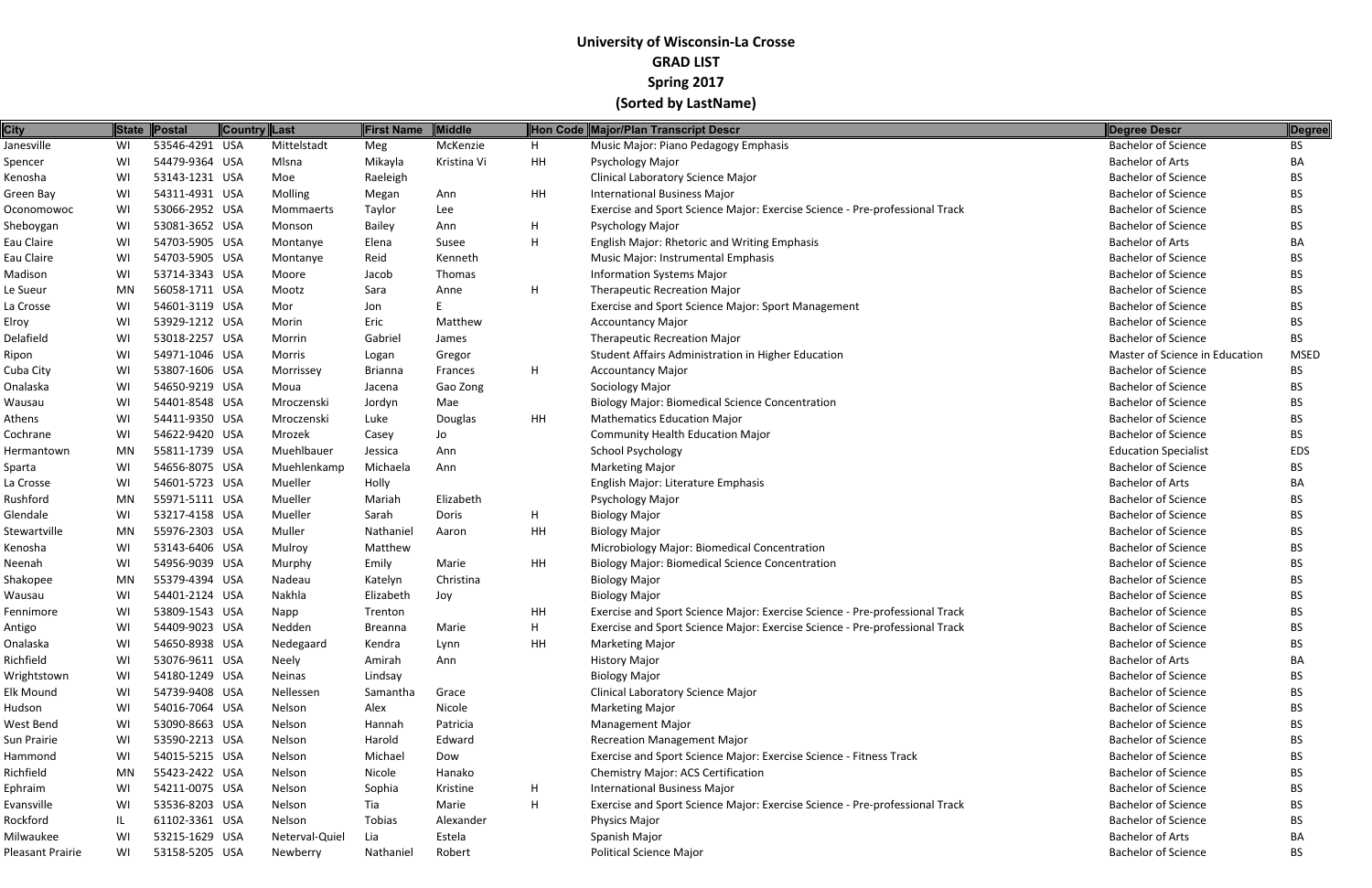| <b>City</b>        |     | State Postal   | Country Last |                           | First Name     | Middle          |    | Hon Code Major/Plan Transcript Descr                                              | Degree Descr                   | Degree      |
|--------------------|-----|----------------|--------------|---------------------------|----------------|-----------------|----|-----------------------------------------------------------------------------------|--------------------------------|-------------|
| Hudson             | WI  | 54016-7648 USA |              | Newell                    | Alexander      | Scott           |    | <b>Chemistry Major: Business Concentration</b>                                    | <b>Bachelor of Science</b>     | BS.         |
| Pewaukee           | WI  | 53072-2658 USA |              | Ney                       | Carley         | Maureen         |    | Exercise and Sport Science Major: Exercise Science - Pre-professional Track       | <b>Bachelor of Science</b>     | BS.         |
| Ha Noi             |     |                | <b>VNM</b>   | Nguyen                    | Khanh          | <b>Ngoc</b>     |    | <b>Finance Major</b>                                                              | <b>Bachelor of Science</b>     | <b>BS</b>   |
| Waupaca            | WI  | 54981-8293 USA |              | Nicewander                | Abbey          |                 |    | Geography Major                                                                   | <b>Bachelor of Science</b>     | <b>BS</b>   |
| Winter Haven       | FL. | 33881-4240 USA |              | Nickell                   | Melissa        |                 |    | Student Affairs Administration in Higher Education                                | Master of Science in Education | <b>MSED</b> |
| Bangor             | WI  | 54614-9245 USA |              | Niedfeldt                 | Nicole         | Marie           |    | Psychology Major                                                                  | <b>Bachelor of Science</b>     | BS          |
| Delafield          | WI  | 53018-1921 USA |              | Nielsen                   | Karina         | Elizabeth       | H  | Exercise and Sport Science Major: Exercise Science - Pre-professional Track       | <b>Bachelor of Science</b>     | ВS          |
| Delafield          | WI  | 53018-1921 USA |              | Nielsen                   | Karina         | Elizabeth       | H  | <b>Nutrition Minor</b>                                                            | <b>Bachelor of Science</b>     | ВS          |
| Marinette          | WI  | 54143-9676 USA |              | Nighbor                   | Michael        | Andrew          |    | <b>Statistics Major: Actuarial Science Concentration</b>                          | <b>Bachelor of Science</b>     | ВS          |
| Redgranite         | WI  | 54970-9713 USA |              | Nighorn                   | Samantha       |                 | H  | <b>Therapeutic Recreation Major</b>                                               | <b>Bachelor of Science</b>     | BS.         |
| Ellsworth          | WI  | 54011-5064 USA |              | Nissen                    | John           | Henry           |    | Public Administration Major                                                       | <b>Bachelor of Science</b>     | BS          |
| Medford            | WI  | 54451-1419 USA |              | Niznik                    | Alexander      |                 |    | Physical Therapy                                                                  | Doctor of Physical Therapy     | <b>DPT</b>  |
| Spring Green       | WI  | 53588-9278 USA |              | Noble                     | <b>Brandon</b> | Lee             | H  | <b>Chemistry Major: Environmental Science Concentration</b>                       | <b>Bachelor of Science</b>     | BS.         |
| La Crosse          | WI  | 54601-4110 USA |              | Noriega-Sagastum Cristian |                | Andre           |    | Psychology Major                                                                  | <b>Bachelor of Science</b>     | ВS          |
| La Crosse          | WI  | 54601-3709 USA |              | Normington                | Sara           | <b>Brittany</b> | H  | Spanish Major                                                                     | <b>Bachelor of Arts</b>        | BA          |
| Plover             | WI  | 54467-2939 USA |              | Northcraft                | Victor         | Lewis           |    | <b>Biology Major</b>                                                              | <b>Bachelor of Science</b>     | BS          |
| De Pere            | WI  | 54115-8525 USA |              | Norton                    | Kelsey         | Rae             | HH | Theatre Arts Major: Performance Emphasis                                          | <b>Bachelor of Arts</b>        | ВA          |
| Wayzata            | MN  | 55391-1329 USA |              | <b>Nouis</b>              | Abby           | Joan            |    | Exercise and Sport Science Major: Exercise Science - Fitness Track                | <b>Bachelor of Science</b>     | BS.         |
| Rochester          | MN  | 55906-8359 USA |              | Nuon                      | Ashley         | Christine       |    | Finance Major: Risk, Insurance and Financial Planning Concentration               | <b>Bachelor of Science</b>     | BS.         |
| Evansville         | WI  | 53536-8814 USA |              | Oakeson                   | Ryan           | James           |    | Psychology Major                                                                  | <b>Bachelor of Arts</b>        | ВA          |
| Eagan              | MN  | 55123-4911 USA |              | Oberembt                  | Alexa          | Lynne           | HH | French Education Major (Early Childhood - Adolescence)                            | <b>Bachelor of Science</b>     | BS.         |
| Spencer            | WI  | 54479-9014 USA |              | Oblak                     | Brittany       |                 |    | <b>School Psychology</b>                                                          | <b>Education Specialist</b>    | <b>EDS</b>  |
| Fort Atkinson      | WI  | 53538-2842 USA |              | O'Brien                   | Casey          | Gerald          |    | <b>Management Major</b>                                                           | <b>Bachelor of Science</b>     | BS          |
| Rio                | WI  | 53960-9213 USA |              | O'Brien                   | Cole           | Alan            |    | <b>Finance Major</b>                                                              | <b>Bachelor of Science</b>     | BS.         |
| Cedarburg          | WI  | 53012-1277 USA |              | Ochsenwald                | Jamie          | Lynn            |    | Exercise and Sport Science: Human Performance                                     | Master of Science              | MS          |
| Verona             | WI  | 53593-9398 USA |              | O'Connor                  | Amy            | Elizabeth       |    | Professional Development: Learning Community Emphasis                             | Master of Educ - Prof Dev      | <b>MEPD</b> |
| Sheboygan          | WI  | 53081-3416 USA |              | O'Connor                  | Riley          | Scott           | H  | Exercise and Sport Science Major: Exercise Science - Pre-professional Track       | <b>Bachelor of Science</b>     | <b>BS</b>   |
| Rhinelander        | WI  | 54501-8214 USA |              | O'Donnell                 | Margaret       | Rosellen        |    | Student Affairs Administration in Higher Education                                | Master of Science in Education | <b>MSED</b> |
| Franksville        | WI  | 53126-9678 USA |              | O'Keefe                   | Katrina        | Lynn            |    | Exercise and Sport Science Major: Exercise Science - Fitness Track                | <b>Bachelor of Science</b>     | BS.         |
| Appleton           | WI  | 54913-7655 USA |              | Olbrantz                  | Christina      | Renee           |    | <b>Physical Therapy</b>                                                           | Doctor of Physical Therapy     | <b>DPT</b>  |
| Onalaska           | WI  | 54650-9134 USA |              | O'Leary                   | Ryan           | Michael         |    | English Major: Literature Emphasis                                                | <b>Bachelor of Arts</b>        | BA          |
| Iola               | WI  | 54945-9416 USA |              | Oligney                   | Ellen          | Kristine        | H  | Sociology Major                                                                   | <b>Bachelor of Arts</b>        | ВA          |
| Hurley             | WI  | 54534-1050 USA |              | Olson                     | Annastatius    | Marie           | HH | Communication Studies Major: Organizational & Professional Communication Emphasis | <b>Bachelor of Arts</b>        | BA          |
| Livingston         | WI  | 53554-9710 USA |              | Olson                     | Jacquelyn      | Elizabeth       | H  | Communication Studies Major: Organizational & Professional Communication Emphasis | <b>Bachelor of Science</b>     | BS.         |
| <b>Union Grove</b> | WI  | 53182-9536 USA |              | Olson                     | Joseph         | Edward          |    | Communication Studies Major: Organizational & Professional Communication Emphasis | <b>Bachelor of Science</b>     | BS          |
| <b>Union Grove</b> | WI  | 53182-9536 USA |              | Olson                     | Joseph         | Edward          |    | <b>Communication Studies: Sports Broadcasting Minor</b>                           | <b>Bachelor of Science</b>     | ВS          |
| Sobieski           | WI  | 54171-9612 USA |              | Olson                     | Melissa        | Jane            |    | Spanish Education Major (Early Childhood - Adolescence)                           | <b>Bachelor of Science</b>     | ВS          |
| Star Prairie       | WI  | 54026-5749 USA |              | Olson                     | Shawna         | Renee           | HH | <b>Therapeutic Recreation Major</b>                                               | <b>Bachelor of Science</b>     | ВS          |
| Janesville         | WI  | 53545-1742 USA |              | Olson                     | Zachary        |                 |    | English Major: Rhetoric and Writing Emphasis                                      | <b>Bachelor of Arts</b>        | ВA          |
| Minocqua           | WI  | 54548-9613 USA |              | Omelina                   | Austin         | Robert          |    | <b>Marketing Major</b>                                                            | <b>Bachelor of Science</b>     | ВS          |
| Delafield          | WI  | 53018-1020 USA |              | O'Neill                   | William        | Reuben          |    | <b>Economics Major</b>                                                            | <b>Bachelor of Science</b>     | ВS          |
| Excelsior          | MN  | 55331-8236 USA |              | Oppedisano                | Anna           | Nicole          |    | Communication Studies Major: Organizational & Professional Communication Emphasis | <b>Bachelor of Science</b>     | BS          |
| Shoreview          | MN  | 55126-2298 USA |              | Orfali                    | Samantha       | Houssam         |    | Psychology Major                                                                  | <b>Bachelor of Science</b>     | ВS          |
| Byron              | MN  | 55920-1322 USA |              | Ostreng                   | Reanna         | Lynn            |    | Microbiology Major: Biomedical Concentration                                      | <b>Bachelor of Science</b>     | BS.         |
| Eland              | WI  | 54427-9426 USA |              | Ostrowski                 | Lydiah         | Jean            |    | Clinical Laboratory Science Major                                                 | <b>Bachelor of Science</b>     | <b>BS</b>   |
|                    |     |                |              |                           |                |                 |    |                                                                                   |                                |             |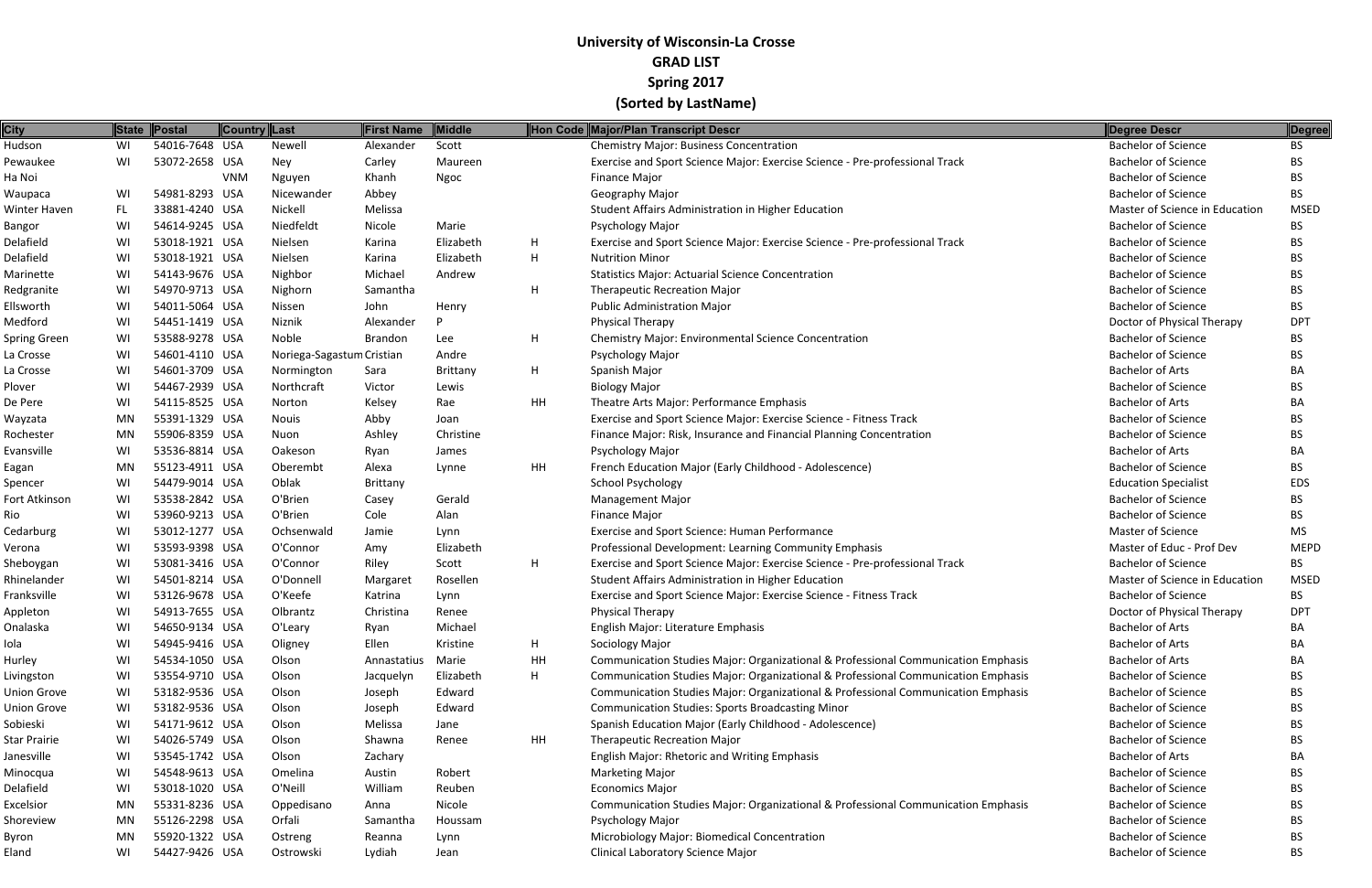| <b>City</b>          |    | State Postal   | <b>Country Last</b> |            | <b>First Name</b> | Middle    |           | Hon Code Major/Plan Transcript Descr                                              | Degree Descr                   | Degree      |
|----------------------|----|----------------|---------------------|------------|-------------------|-----------|-----------|-----------------------------------------------------------------------------------|--------------------------------|-------------|
| Suamico              | WI | 54313-8418 USA |                     | Overeem    | Carrie            |           |           | Professional Development: Learning Community Emphasis                             | Master of Educ - Prof Dev      | <b>MEPD</b> |
| Burnsville           | MN | 55306-6148 USA |                     | Ozbelen    | Samantha          | Michelle  | H.        | Communication Studies Major: Organizational & Professional Communication Emphasis | <b>Bachelor of Science</b>     | BS.         |
| Holmen               | WI | 54636-9707 USA |                     | Paape      | Joshua            | David     |           | <b>Management Major</b>                                                           | <b>Bachelor of Science</b>     | BS.         |
| Plymouth             | WI | 53073-3507 USA |                     | Paese      | Mary              | Margaret  | HH        | <b>Biology Major: Biomedical Science Concentration</b>                            | <b>Bachelor of Science</b>     | BS.         |
| <b>Black Earth</b>   | WI | 53515-9312 USA |                     | Page       | Andrew            |           |           | <b>Management Major</b>                                                           | <b>Bachelor of Science</b>     | <b>BS</b>   |
| Neenah               | WI | 54956-8936 USA |                     | Page       | Jennifer          | Rose      |           | <b>Physician Assistant Studies</b>                                                | Master of Science              | MS          |
| Muscoda              | WI | 53573-9464 USA |                     | Page       | William           | Thomas    |           | Exercise and Sport Science Major: Sport Management                                | <b>Bachelor of Science</b>     | BS.         |
| Appleton             | WI | 54911-5313 USA |                     | Palmer     | Taylor            | James Jay |           | <b>Biology Major</b>                                                              | <b>Bachelor of Science</b>     | BS.         |
| Madison              | WI | 53718-3347 USA |                     | Palmiter   | Colleen           | Anne      |           | <b>Recreation Management Major</b>                                                | <b>Bachelor of Science</b>     | BS.         |
| De Pere              | WI | 54115-1037 USA |                     | Pannier    | Eric              | Allen     |           | Middle Childhood through Early Adolescence Education Major                        | <b>Bachelor of Science</b>     | <b>BS</b>   |
| Bloomington          | IL | 61704-4627 USA |                     | Paripally  | Vaishnavi         |           |           | Community Health Education: Public Health                                         | Master of Public Health        | <b>MPH</b>  |
| Sparta               | WI | 54656-8254 USA |                     | Parks      | Jacob             | A         |           | <b>Finance Major</b>                                                              | <b>Bachelor of Science</b>     | <b>BS</b>   |
| New Orleans          | LA | 70115-5957 USA |                     | Parsons    | Emily             |           |           | Student Affairs Administration in Higher Education                                | Master of Science in Education | <b>MSED</b> |
| De Pere              | WI | 54115-3957 USA |                     | Paschke    | Austin            | Leigh     | HH        | <b>Finance Major</b>                                                              | <b>Bachelor of Science</b>     | BS.         |
| Morrison             | IL | 61270-9524 USA |                     | Patten     | Alyssa            | Michele   | HH        | <b>Biology Major</b>                                                              | <b>Bachelor of Science</b>     | <b>BS</b>   |
| Thiensville          | WI | 53092-5843 USA |                     | Patterson  | Megan             | Shea      |           | <b>Marketing Major</b>                                                            | <b>Bachelor of Science</b>     | BS.         |
| <b>New Glarus</b>    | WI | 53574-9459 USA |                     | Patterson  | Scott             | Glen      |           | Psychology Major                                                                  | <b>Bachelor of Science</b>     | BS.         |
| La Crosse            | WI | 54601-4194 USA |                     | Paul       | Imani             | Enid      |           | Psychology Major                                                                  | <b>Bachelor of Science</b>     | BS.         |
| Merrill              | WI | 54452-8956 USA |                     | Paul       | Raymond           | Charles   |           | Exercise and Sport Science Major: Physical Education                              | <b>Bachelor of Science</b>     | BS.         |
| Clear Lake           | WI | 54005-8591 USA |                     | Paulson    | Garrett           | Thomas    | <b>HH</b> | <b>Recreation Management Major</b>                                                | <b>Bachelor of Science</b>     | BS.         |
| Delafield            | WI | 53018-1155 USA |                     | Paulson    | Laura             | Nicole    |           | <b>Chemistry Major: Environmental Science Concentration</b>                       | <b>Bachelor of Science</b>     | BS.         |
| Stewartville         | MN | 55976-1595 USA |                     | Paulson    | Riley             | Ann       |           | <b>Biology Major</b>                                                              | <b>Bachelor of Science</b>     | BS.         |
| Spring Grove         | IL | 60081-8235 USA |                     | Pauly      | Jake              | Evert     |           | <b>Accountancy Major</b>                                                          | <b>Bachelor of Science</b>     | <b>BS</b>   |
| Kendall              | WI | 54638-7052 USA |                     | Pearsall   | Courtney          | Brooke    | HH        | <b>Management Major</b>                                                           | <b>Bachelor of Science</b>     | BS.         |
| Holmen               | WI | 54636-8406 USA |                     | Pearson    | Lindsey           |           |           | Professional Development: Learning Community Emphasis                             | Master of Educ - Prof Dev      | <b>MEPD</b> |
| La Crosse            | WI | 54601-3761 USA |                     | Peat       | Derek             | Michael   |           | <b>Finance Major</b>                                                              | <b>Bachelor of Science</b>     | BS.         |
| Shiocton             | WI | 54170-8704 USA |                     | Peeters    | Erin              | Marie     |           | <b>Physician Assistant Studies</b>                                                | Master of Science              | MS.         |
| Woodbury             | MN | 55125-4313 USA |                     | Pellersels | Paige             | Marie     | H.        | Exercise and Sport Science Major: Exercise Science - Pre-professional Track       | <b>Bachelor of Science</b>     | <b>BS</b>   |
| Summit               | IL | 60501-1334 USA |                     | Perez      | Priscilla         | Ashley    |           | Student Affairs Administration in Higher Education                                | Master of Science in Education | <b>MSED</b> |
| Holmen               | WI | 54636-9417 USA |                     | Perner     | Jacob             | Henry     |           | <b>History Education Major</b>                                                    | <b>Bachelor of Science</b>     | <b>BS</b>   |
| <b>Stevens Point</b> | WI | 54482-9758 USA |                     | Perner     | Patrik            | Mathis    |           | <b>Biology Major: Aquatic Science Concentration</b>                               | <b>Bachelor of Science</b>     | <b>BS</b>   |
| Cleveland            | WI | 53015-0092 USA |                     | Perronne   | Alexander         | Raymond   |           | <b>Recreation Management Major</b>                                                | <b>Bachelor of Science</b>     | BS.         |
| Onalaska             | WI | 54650-9332 USA |                     | Peters     | Mikayla           | Marie     | HH        | English Major: Literature Emphasis                                                | <b>Bachelor of Arts</b>        | BA          |
| Wausau               | WI | 54403-7002 USA |                     | Peterson   | Alex              | Michael   |           | Exercise and Sport Science Major: Physical Education                              | <b>Bachelor of Science</b>     | BS.         |
| Hazelhurst           | WI | 54531-9663 USA |                     | Peterson   | Danielle          | Elizabeth |           | <b>Finance Major</b>                                                              | <b>Bachelor of Science</b>     | BS.         |
| Stevens Point        | WI | 54481-1461 USA |                     | Peterson   | Kari              | Ann       | HH        | Early Childhood through Middle Childhood Education Major                          | <b>Bachelor of Science</b>     | BS.         |
| Lakeville            | MN | 55044-9395 USA |                     | Peterson   | Kayla             | Marie     | HH        | <b>Marketing Major</b>                                                            | <b>Bachelor of Science</b>     | BS.         |
| <b>Burlington</b>    | WI | 53105-7707 USA |                     | Petrie     | Austin            | B         |           | <b>Accountancy Major</b>                                                          | <b>Bachelor of Science</b>     | BS.         |
| Waukesha             | WI | 53186-2863 USA |                     | Petroff    | Austin            | S.D       | HH        | <b>Finance Major</b>                                                              | <b>Bachelor of Science</b>     | BS.         |
| <b>Hillpoint</b>     | WI | 53937-9740 USA |                     | Pfaff      | Katherine         | Lilli     | H.        | Psychology Major                                                                  | <b>Bachelor of Science</b>     | BS.         |
| La Crosse            | WI | 54601-5814 USA |                     | Pfarr      | Rachel            | Ann       |           | School Psychology                                                                 | Master of Science in Education | <b>MSED</b> |
| La Crosse            | WI | 54601-5829 USA |                     | Pfennig    | Jessica           |           |           | Professional Development: Learning Community Emphasis                             | Master of Educ - Prof Dev      | <b>MEPD</b> |
| Winona               | MN | 55987-3325 USA |                     | Pflughoeft | Alexandra         | Lynn      |           | Student Affairs Administration in Higher Education                                | Master of Science in Education | <b>MSED</b> |
| Janesville           | WI | 53545-2177 USA |                     | Philipps   | Madeline          | Cynthia   |           | Communication Studies Major: Organizational & Professional Communication Emphasis | <b>Bachelor of Science</b>     | BS.         |
| Altoona              | WI | 54720-2021 USA |                     | Phillips   | Mallory           | Ann       |           | <b>Biology Major</b>                                                              | <b>Bachelor of Science</b>     | BS.         |
|                      |    |                |                     |            |                   |           |           |                                                                                   |                                |             |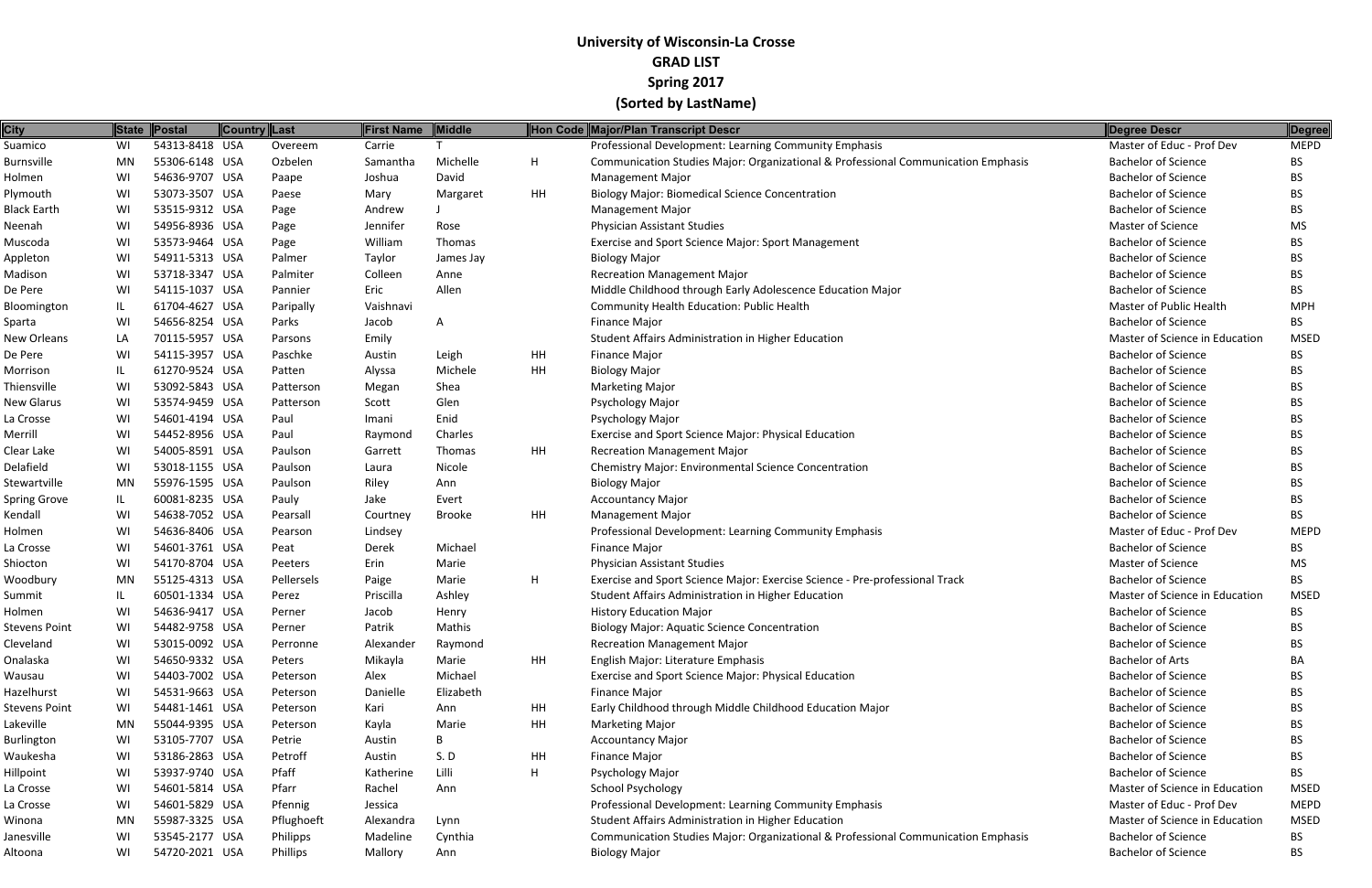| <b>City</b>         | <b>State</b> | Postal         | Country Last |            | First Name | Middle       |           | Hon Code Major/Plan Transcript Descr                                                        | Degree Descr                   | Degree      |
|---------------------|--------------|----------------|--------------|------------|------------|--------------|-----------|---------------------------------------------------------------------------------------------|--------------------------------|-------------|
| Ramsey              | MN           | 55303-5142 USA |              | Picha      | Megan      | Teresa       | H         | Psychology Major                                                                            | <b>Bachelor of Science</b>     | <b>BS</b>   |
| Mazomanie           | WI           | 53560-9773 USA |              | Pinkham    | Tasia      | Rose         |           | Student Affairs Administration in Higher Education                                          | Master of Science in Education | <b>MSED</b> |
| Franksville         | WI           | 53126-9370 USA |              | Piojda     | Cali       | Marie        |           | Communication Studies Major: Organizational & Professional Communication Emphasis           | <b>Bachelor of Science</b>     | BS.         |
| West Salem          | WI           | 54669-9259 USA |              | Piper      | Hannah     | Kathleen     |           | Biochemistry Major with American Society for Biochemistry & Molecular Biology Certification | <b>Bachelor of Science</b>     | <b>BS</b>   |
| Rockland            | WI           | 54653-9511 USA |              | Piper      | Robert     | Lee          |           | <b>Public Administration Major</b>                                                          | <b>Bachelor of Science</b>     | BS.         |
| Waukesha            | WI           | 53186-0303 USA |              | Piquette   | Josiah     | Paul David   |           | <b>Community Health Education Major</b>                                                     | <b>Bachelor of Science</b>     | BS.         |
| Coppell             | <b>TX</b>    | 75019-1443 USA |              | Pitman     | Miles      |              | H         | Communication Studies Major: Advocacy and Communication Criticism Emphasis                  | <b>Bachelor of Arts</b>        | ВA          |
| Milwaukee           | WI           | 53221-3580 USA |              | Pitrof     | Danielle   | Victoria     | H         | <b>Therapeutic Recreation Major</b>                                                         | <b>Bachelor of Science</b>     | BS.         |
| Sheboygan           | WI           | 53081-6925 USA |              | Pitsch     | Natalie    |              |           | Physical Therapy                                                                            | Doctor of Physical Therapy     | <b>DPT</b>  |
| Oak Creek           | WI           | 53154-5902 USA |              | Plutte     | Jeffrey    | Michael      |           | <b>Information Systems Major</b>                                                            | <b>Bachelor of Science</b>     | BS.         |
| Cushing             | MN           | 56443-5145 USA |              | Pogreba    | Emma       | Jean         |           | Nuclear Medicine Technology Major                                                           | <b>Bachelor of Science</b>     | BS.         |
| Edgerton            | WI           | 53534-8863 USA |              | Porter     | Jamie      | $\mathsf{R}$ |           | <b>Accountancy Major</b>                                                                    | <b>Bachelor of Science</b>     | <b>BS</b>   |
| La Crosse           | WI           | 54603-1025 USA |              | Powell     | Michelle   | Leigh        |           | Professional Development: Learning Community Emphasis                                       | Master of Educ - Prof Dev      | <b>MEPD</b> |
| <b>Breckenridge</b> | CO           | 80424          | <b>USA</b>   | Powell     | Natalie    | Ann          |           | Exercise and Sport Science Major: Physical Education                                        | <b>Bachelor of Science</b>     | BS.         |
| Lakewood            | WI           | 54138-0325 USA |              | Prasser    | Stephanie  | Rita Ann     | H         | <b>Psychology Major</b>                                                                     | <b>Bachelor of Science</b>     | BS.         |
| Onalaska            | WI           | 54650-8212 USA |              | Price      | Michael    | Andrew       |           | <b>Physical Therapy</b>                                                                     | Doctor of Physical Therapy     | <b>DPT</b>  |
| Warrens             | WI           | 54666-7637 USA |              | Prielipp   | Devyn      | Rae          |           | Communication Studies Major: Organizational & Professional Communication Emphasis           | <b>Bachelor of Science</b>     | BS          |
| Randolph            | WI           | 53956-9755 USA |              | Priester   | Alexander  | Lee          |           | <b>Marketing Major</b>                                                                      | <b>Bachelor of Science</b>     | BS.         |
| Janesville          | WI           | 53546-1172 USA |              | Pryce      | Taylor     | Leigh        |           | Psychology Major                                                                            | <b>Bachelor of Science</b>     | BS.         |
| Bloomer             | WI           | 54724-5007 USA |              | Pudenz     | Kaitlyn    | Rose         | H         | Archaeological Studies Major                                                                | <b>Bachelor of Arts</b>        | BA          |
| Post Falls          | ID           | 83854-8181 USA |              | Pumnea     | Trevor     |              |           | <b>Therapeutic Recreation</b>                                                               | <b>Master of Science</b>       | MS          |
| Sparta              | WI           | 54656-2083 USA |              | Pursell    | Danielle   | Jean         | H         | Art Major                                                                                   | <b>Bachelor of Arts</b>        | BA          |
| Sparta              | WI           | 54656-2083 USA |              | Pursell    | Danielle   | Jean         | H         |                                                                                             | <b>Bachelor of Arts</b>        | BA          |
| Sparta              | WI           | 54656-2083 USA |              | Pursell    | Danielle   | Jean         | H         | <b>Environmental Studies Minor</b>                                                          | <b>Bachelor of Arts</b>        | BA          |
| Omro                | WI           | 54963-9421 USA |              | Purtell    | Luke       | William      |           | <b>Biology Major: Biomedical Science Concentration</b>                                      | <b>Bachelor of Science</b>     | <b>BS</b>   |
| Saint Charles       | MN           | 55972-2112 USA |              | Putzier    | Leah       | Nicole       | H         | Exercise and Sport Science Major: Exercise Science - Pre-professional Track                 | <b>Bachelor of Science</b>     | BS.         |
| Rhinelander         | WI           | 54501-8257 USA |              | Quade      | Matthew    | Dean         |           | <b>Biology Major: Biomedical Science Concentration</b>                                      | <b>Bachelor of Science</b>     | BS          |
| Mukwonago           | WI           | 53149-9026 USA |              | Quakkelaar | Molly      | Jean         |           | <b>Chemistry Major: Business Concentration</b>                                              | <b>Bachelor of Science</b>     | BS.         |
| Port Edwards        | WI           | 54469-1002 USA |              | Quaschnick | Andrew     | Michael      |           | Software Engineering                                                                        | Master of Software Engineering | <b>MSE</b>  |
| Fremont             | WI           | 54940-9140 USA |              | Quinter    | McKenna    | Marie        | H         | Psychology Major                                                                            | <b>Bachelor of Arts</b>        | BA          |
| Minocqua            | WI           | 54548-9569 USA |              | Rademacher | Rachel     | Lynn         | <b>HH</b> | Early Childhood through Middle Childhood Education Major                                    | <b>Bachelor of Science</b>     | <b>BS</b>   |
| Polo                | IL           | 61064-9783 USA |              | Rademacher | Sarah      | Kathryn      |           | Microbiology Major: Biomedical Concentration                                                | <b>Bachelor of Science</b>     | BS.         |
| Oconomowoc          | WI           | 53066-1142 USA |              | Raduka     | Cassie     | Lynn         |           | Physical Therapy                                                                            | Doctor of Physical Therapy     | <b>DPT</b>  |
| Saint Paul          | MN           | 55105-1510 USA |              | Ramler     | Jenna      | Laurel       |           | <b>Physician Assistant Studies</b>                                                          | Master of Science              | MS          |
| Stoughton           | WI           | 53589-2384 USA |              | Ramos      | Amanda     | Rose         |           | <b>Community Health Education Major</b>                                                     | <b>Bachelor of Science</b>     | BS.         |
| Waukesha            | WI           | 53188-4120 USA |              | Ramthun    | Rachel     | Lea          | HH        | <b>Political Science Major</b>                                                              | <b>Bachelor of Arts</b>        | BA          |
| Oneida              | WI           | 54155-9288 USA |              | Rasmussen  | Jordyn     | Taylor       |           | Communication Studies Major: Organizational & Professional Communication Emphasis           | <b>Bachelor of Science</b>     | BS.         |
| Wisconsin Rapids    | WI           | 54494-5468 USA |              | Rasmussen  | Megan      | Hunter       |           | <b>School Psychology</b>                                                                    | Master of Science in Education | <b>MSED</b> |
| Barron              | WI           | 54812-1006 USA |              | Rasmussen  | Neil       | Kelly        | H         | Exercise and Sport Science Major: Exercise Science - Pre-professional Track                 | <b>Bachelor of Science</b>     | BS.         |
| Neenah              | WI           | 54956-8921 USA |              | Rau        | James      | Timothy      |           | Communication Studies Major: Broadcast and Digital Media Emphasis                           | <b>Bachelor of Arts</b>        | BA          |
| Minneapolis         | MN           | 55406-2314 USA |              | Rau        | Keely      | Grace        |           | <b>Management Major</b>                                                                     | <b>Bachelor of Science</b>     | BS.         |
| De Forest           | WI           | 53532-2338 USA |              | Rauls      | Taylor     | Marie        | H         | Middle Childhood through Early Adolescence Education Major                                  | <b>Bachelor of Science</b>     | BS.         |
| Stillwater          | MN           | 55082-2514 USA |              | Reagan     | Allison    | Malay        | H         | <b>Marketing Major</b>                                                                      | <b>Bachelor of Science</b>     | BS          |
| Fond du Lac         | WI           | 54937-5005 USA |              | Rebedew    | Ту         | Jacob        |           | Exercise and Sport Science Major: Exercise Science - Pre-professional Track                 | <b>Bachelor of Science</b>     | BS.         |
| Clayton             | WI           | 54004-3225 USA |              | Reed       | Austin     | James        |           | School Health Education Major                                                               | <b>Bachelor of Science</b>     | <b>BS</b>   |
|                     |              |                |              |            |            |              |           |                                                                                             |                                |             |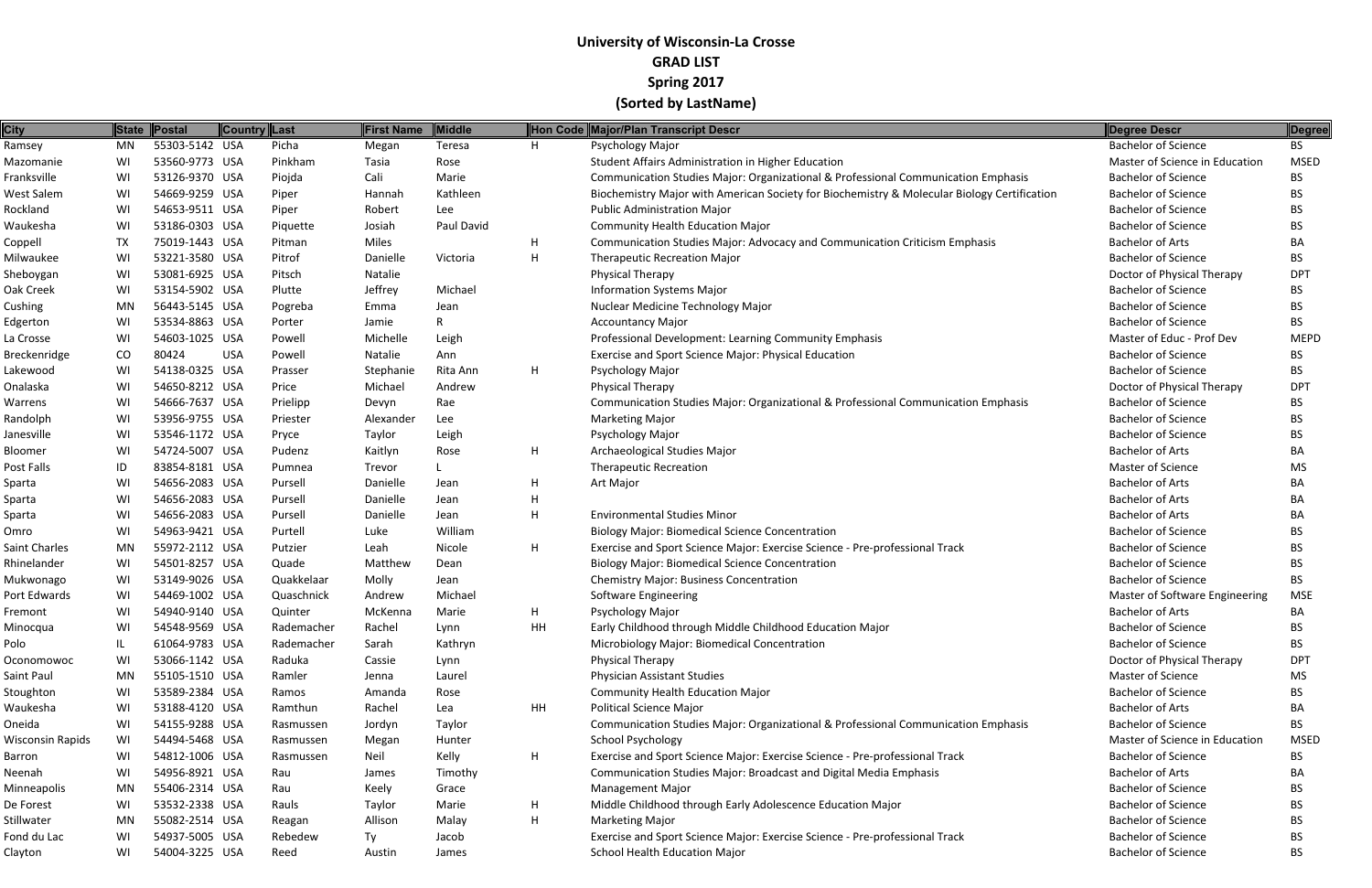| <b>City</b>          |           | State Postal   | <b>Country Last</b> |             | <b>First Name</b> | <b>Middle</b> |    | Hon Code Major/Plan Transcript Descr                                        | <b>Degree Descr</b>        | Degree      |
|----------------------|-----------|----------------|---------------------|-------------|-------------------|---------------|----|-----------------------------------------------------------------------------|----------------------------|-------------|
| Elkhorn              | WI        | 53121-4380 USA |                     | Reed        | Taylor            | Lynn          |    | Psychology Major                                                            | <b>Bachelor of Science</b> | BS          |
| Racine               | WI        | 53406-1548 USA |                     | Rees        | Anna              | M             | HH | <b>Biology Major: Biomedical Science Concentration</b>                      | <b>Bachelor of Science</b> | <b>BS</b>   |
| White Bear Lake      | <b>MN</b> | 55110-5328 USA |                     | Regnier     | Jennifer          | Rose          |    | Psychology Major                                                            | <b>Bachelor of Science</b> | <b>BS</b>   |
| Laramie              | <b>WY</b> | 82072-9535 USA |                     | Reh         | Ryan              | Marie         |    | Exercise and Sport Science: Human Performance                               | Master of Science          | MS          |
| Pewaukee             | WI        | 53072-5482 USA |                     | Rehm        | McKenzie          | Lee           |    | Psychology Major                                                            | <b>Bachelor of Science</b> | <b>BS</b>   |
| Milwaukee            | WI        | 53223-4215 USA |                     | Reidy       | Jessi             | Cheyenne      | Н. | <b>Psychology Major</b>                                                     | <b>Bachelor of Science</b> | BS.         |
| Holmen               | WI        | 54636-9520 USA |                     | Reimler     | Aaron             | Micheal       |    | <b>Political Science Major</b>                                              | <b>Bachelor of Arts</b>    | BA          |
| Winona               | MN        | 55987-5219 USA |                     | Reineke     | Rebekka           | Christine     |    | Exercise and Sport Science Major: Exercise Science - Pre-professional Track | <b>Bachelor of Science</b> | BS.         |
| Lodi                 | WI        | 53555-1432 USA |                     | Reinen      | Cory              | Matthew       |    | <b>Biology Major: Aquatic Science Concentration</b>                         | <b>Bachelor of Science</b> | BS.         |
| Middleton            | WI        | 53562-1828 USA |                     | Reis        | Mitchell          |               |    | <b>Biology Major</b>                                                        | <b>Bachelor of Science</b> | BS.         |
| Holmen               | WI        | 54636-9730 USA |                     | Retzlaff    | Jeffrey           | Lee           |    | <b>Biology Major</b>                                                        | <b>Bachelor of Science</b> | BS.         |
| Menasha              | WI        | 54952-1027 USA |                     | Reuter      | Jordan            | Christian     | H  | Psychology Major                                                            | <b>Bachelor of Science</b> | <b>BS</b>   |
| Mukwonago            | WI        | 53149-9536 USA |                     | Reynolds    | Lauren            | Elizabeth     | HH | <b>Psychology Major</b>                                                     | <b>Bachelor of Science</b> | BS.         |
| Portage              | WI        | 53901-1944 USA |                     | Richmond    | Jessica           | M             | н  | <b>Recreation Minor</b>                                                     | <b>Bachelor of Science</b> | BS.         |
| Portage              | WI        | 53901-1944 USA |                     | Richmond    | Jessica           | M             | н  | <b>Therapeutic Recreation Major</b>                                         | <b>Bachelor of Science</b> | BS.         |
| Suamico              | WI        | 54313-4025 USA |                     | Riedel      | Hanna             | Nicole        |    | Women's Studies Major                                                       | <b>Bachelor of Arts</b>    | BA          |
| Onalaska             | WI        | 54650-8422 USA |                     | Rihn        | Clinton           | Joseph        |    | Finance Major                                                               | <b>Bachelor of Science</b> | BS.         |
| Onalaska             | WI        | 54650-8327 USA |                     | Ring        | Mariah            | Nicole        |    | <b>Marketing Major</b>                                                      | <b>Bachelor of Science</b> | <b>BS</b>   |
| <b>Brooklyn Park</b> | MN        | 55444-2473 USA |                     | Ringgenberg | Kathryn           | Elise         | HH | Middle Childhood through Early Adolescence Education Major                  | <b>Bachelor of Science</b> | BS.         |
| Whitehall            | WI        | 54773-8515 USA |                     | Ringlien    | Ethan             | Kenneth       |    | Middle Childhood through Early Adolescence Education Major                  | <b>Bachelor of Science</b> | <b>BS</b>   |
| New Glarus           | WI        | 53574-9477 USA |                     | Riniker     | Evan              | Patrick       |    | German Studies Major                                                        | <b>Bachelor of Arts</b>    | BA          |
| Oconomowoc           | WI        | 53066-1787 USA |                     | Ritt        | Spencer           |               |    | Exercise and Sport Science Major: Physical Education                        | <b>Bachelor of Science</b> | <b>BS</b>   |
| Otsego               | MN        | 55330-4546 USA |                     | Robbins     | Kaylin            | Marie         | HH | <b>English Education Major</b>                                              | <b>Bachelor of Science</b> | BS.         |
| La Crosse            | WI        | 54601-8066 USA |                     | Roberts     | Alicia            | Nicole        |    | <b>Marketing Major</b>                                                      | <b>Bachelor of Science</b> | BS.         |
| La Crosse            | WI        | 54601-3540 USA |                     | Roberts     | Shelby            | Anne          |    | <b>Biology Major</b>                                                        | <b>Bachelor of Science</b> | <b>BS</b>   |
| Bayfield             | WI        | 54814-4683 USA |                     | Roca        | Seth              | Robert        |    | <b>Political Science Major</b>                                              | <b>Bachelor of Science</b> | BS.         |
| Cashton              | WI        | 54619-7227 USA |                     | Rodriguez   | Christopher       | Domingo       |    | <b>Economics Major</b>                                                      | <b>Bachelor of Science</b> | BS.         |
| Waseca               | MN        | 56093-5169 USA |                     | Roesler     | Alanna            |               | HH | <b>Psychology Major</b>                                                     | <b>Bachelor of Science</b> | BS.         |
| Strum                | WI        | 54770-8703 USA |                     | Rogness     | Jacob             | Andrew        |    | Exercise and Sport Science Major: Physical Education                        | <b>Bachelor of Science</b> | <b>BS</b>   |
| Weyauwega            | WI        | 54983-8633 USA |                     | Rohloff     | Luke              | Jerome        |    | <b>Biology Major: Biomedical Science Concentration</b>                      | <b>Bachelor of Science</b> | <b>BS</b>   |
| Onalaska             | WI        | 54650-2084 USA |                     | Rollins     | Autumn            | Lawlor        |    | Professional Development: Learning Community Emphasis                       | Master of Educ - Prof Dev  | <b>MEPD</b> |
| Minneapolis          | MN        | 55418-3108 USA |                     | Rosenberg   | Michael           | Paul          |    | <b>Marketing Major</b>                                                      | <b>Bachelor of Science</b> | BS          |
| Watertown            | WI        | 53094-4925 USA |                     | Rosenow     | <b>Brianna</b>    | Lee           |    | Psychology Major                                                            | <b>Bachelor of Arts</b>    | BA          |
| Milton               | WI        | 53563-1693 USA |                     | Ross        | <b>Brandon</b>    | Douglas       |    | <b>Biology Major</b>                                                        | <b>Bachelor of Science</b> | BS.         |
| Cedarburg            | WI        | 53012-9429 USA |                     | Rossman     | Ashley            | Nicole        |    | <b>Mathematics Education Major</b>                                          | <b>Bachelor of Science</b> | BS.         |
| Plymouth             | WI        | 53073-3521 USA |                     | Roth        | Peter             | Hayden        | Н. | <b>Biology Major</b>                                                        | <b>Bachelor of Science</b> | BS.         |
| Glencoe              | MN        | 55336-1654 USA |                     | Rothstein   | Travis            | Gene          |    | <b>Finance Major</b>                                                        | <b>Bachelor of Science</b> | BS.         |
| Rio                  | WI        | 53960-9508 USA |                     | Rowin       | Ashley            | Marie         |    | Spanish Major                                                               | <b>Bachelor of Arts</b>    | BA          |
| Plymouth             | WI        | 53073-4067 USA |                     | Roy         | Isabel            | Ann           |    | English Major: Rhetoric and Writing Emphasis                                | <b>Bachelor of Arts</b>    | BA          |
| Centuria             | WI        | 54824-7456 USA |                     | Ruck        | Jacob             | Daniel        |    | <b>Management Major</b>                                                     | <b>Bachelor of Science</b> | BS.         |
| Onalaska             | WI        | 54650-2367 USA |                     | Rude        | <b>Brock</b>      | Robert        |    | <b>Information Systems Major</b>                                            | <b>Bachelor of Science</b> | BS.         |
| West Salem           | WI        | 54669-1801 USA |                     | Rudesill    | Scott             | David         |    | Exercise and Sport Science Major: Sport Management                          | <b>Bachelor of Science</b> | <b>BS</b>   |
| Appleton             | WI        | 54911-3823 USA |                     | Rudolph     | Christopher       | Michael       | HH | <b>Political Science Major</b>                                              | <b>Bachelor of Science</b> | BS.         |
| Belleville           | IL.       | 62226-7847 USA |                     | Rummage     | Meagan            | Janai         | HH | English Major: Rhetoric and Writing Emphasis                                | <b>Bachelor of Arts</b>    | BA          |
| Woodbury             | MN        | 55129-9215 USA |                     | Runge       | Lydia             | Kay           |    | Theatre Arts Major: Stage Management Emphasis                               | <b>Bachelor of Science</b> | BS          |
|                      |           |                |                     |             |                   |               |    |                                                                             |                            |             |

| <b>Degree Descr</b>                                   | <b>Degree</b>          |
|-------------------------------------------------------|------------------------|
| <b>Bachelor of Science</b>                            | <b>BS</b>              |
| <b>Bachelor of Science</b>                            | BS                     |
| <b>Bachelor of Science</b>                            | <b>BS</b>              |
| <b>Master of Science</b>                              | <b>MS</b>              |
| <b>Bachelor of Science</b>                            | <b>BS</b>              |
| <b>Bachelor of Science</b>                            | <b>BS</b>              |
| <b>Bachelor of Arts</b>                               | BА                     |
| <b>Bachelor of Science</b>                            | <b>BS</b>              |
| <b>Bachelor of Science</b>                            | <b>BS</b>              |
| <b>Bachelor of Science</b>                            | <b>BS</b>              |
| <b>Bachelor of Science</b>                            | <b>BS</b>              |
| <b>Bachelor of Science</b>                            | <b>BS</b>              |
| <b>Bachelor of Science</b>                            | <b>BS</b>              |
| <b>Bachelor of Science</b>                            |                        |
|                                                       | <b>BS</b>              |
| <b>Bachelor of Science</b>                            | <b>BS</b>              |
| <b>Bachelor of Arts</b><br><b>Bachelor of Science</b> | BA                     |
| <b>Bachelor of Science</b>                            | <b>BS</b><br><b>BS</b> |
| <b>Bachelor of Science</b>                            |                        |
|                                                       | BS                     |
| <b>Bachelor of Science</b>                            | <b>BS</b>              |
| <b>Bachelor of Arts</b>                               | BA                     |
| <b>Bachelor of Science</b>                            | <b>BS</b>              |
| <b>Bachelor of Science</b>                            | <b>BS</b>              |
| <b>Bachelor of Science</b>                            | <b>BS</b>              |
| <b>Bachelor of Science</b>                            | <b>BS</b>              |
| <b>Bachelor of Science</b>                            | <b>BS</b>              |
| <b>Bachelor of Science</b>                            | <b>BS</b>              |
| <b>Bachelor of Science</b>                            | <b>BS</b>              |
| <b>Bachelor of Science</b>                            | BS                     |
| <b>Bachelor of Science</b>                            | <b>BS</b>              |
| Master of Educ - Prof Dev                             | MEPD                   |
| Bachelor of Science                                   | <b>BS</b>              |
| <b>Bachelor of Arts</b>                               | BA                     |
| <b>Bachelor of Science</b>                            | <b>BS</b>              |
| Bachelor of Science                                   | <b>BS</b>              |
| Bachelor of Science                                   | <b>BS</b>              |
| <b>Bachelor of Science</b>                            | <b>BS</b>              |
| <b>Bachelor of Arts</b>                               | BА                     |
| <b>Bachelor of Arts</b>                               | BA                     |
| <b>Bachelor of Science</b>                            | <b>BS</b>              |
| <b>Bachelor of Science</b>                            | <b>BS</b>              |
| <b>Bachelor of Science</b>                            | <b>BS</b>              |
| <b>Bachelor of Science</b>                            | <b>BS</b>              |
| <b>Bachelor of Arts</b>                               | BA                     |
| Bachelor of Science                                   | <b>BS</b>              |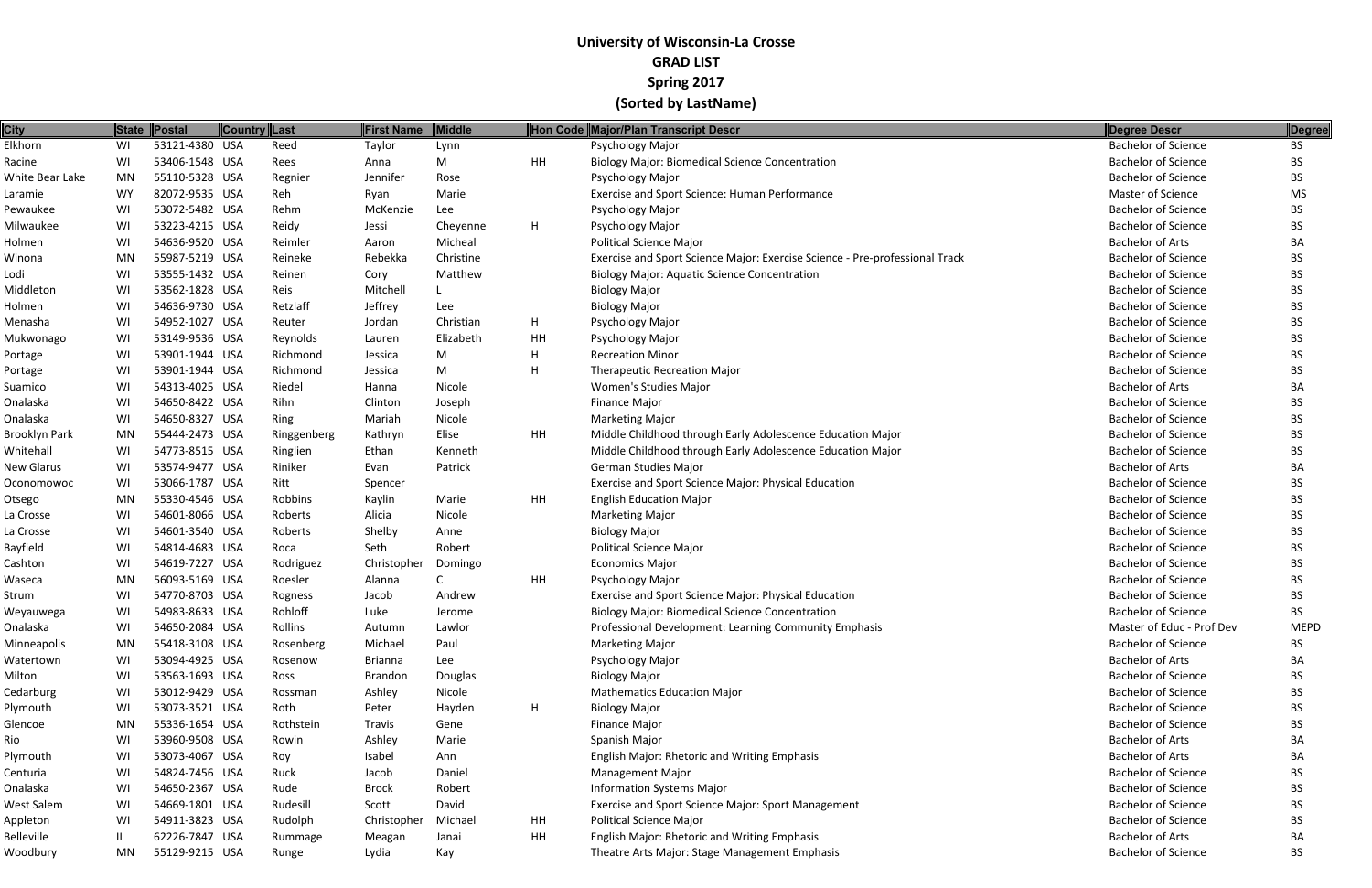| <b>City</b>       |     | State Postal   | Country Last |                  | First Name     | Middle     |    | Hon Code Major/Plan Transcript Descr                                                        | Degree Descr                   | Degree      |
|-------------------|-----|----------------|--------------|------------------|----------------|------------|----|---------------------------------------------------------------------------------------------|--------------------------------|-------------|
| La Crosse         | WI  | 54601-4310 USA |              | Russell          | Logan          | Kyle       |    | <b>Mathematics Major: Applied Emphasis</b>                                                  | <b>Bachelor of Science</b>     | <b>BS</b>   |
| Brookfield        | WI  | 53045-1506 USA |              | Rutter           | Adam           | Russell    |    | <b>Statistics Major: Actuarial Science Concentration</b>                                    | <b>Bachelor of Science</b>     | <b>BS</b>   |
| Onalaska          | WI  | 54650-9016 USA |              | Ryan             | Beth           | Patricia   | HH | Theatre Arts Major: Performance Emphasis                                                    | <b>Bachelor of Science</b>     | BS.         |
| Osceola           | WI  | 54020-8137 USA |              | Rydeen           | Lisa           | Claire     |    | <b>Physician Assistant Studies</b>                                                          | <b>Master of Science</b>       | MS.         |
| La Crosse         | WI  | 54601-4075 USA |              | Saathoff         | Christopher    | James      |    | <b>Biology Major</b>                                                                        | <b>Bachelor of Science</b>     | BS.         |
| Mound             | MN  | 55364-9451 USA |              | Saatzer          | Marilee        | Jo         | H  | Exercise and Sport Science Major: Exercise Science - Pre-professional Track                 | <b>Bachelor of Science</b>     | BS.         |
| Kaukauna          | WI  | 54130-3237 USA |              | Sager            | Jennifer       | Leigh      | H  | Early Childhood through Middle Childhood Education Major                                    | <b>Bachelor of Science</b>     | <b>BS</b>   |
| Pine Island       | MN  | 55963-7634 USA |              | Salfer           | Victoria       | Kaylee     | H  | Psychology Major                                                                            | <b>Bachelor of Science</b>     | BS.         |
| La Crosse         | WI  | 54601-4671 USA |              | Salomonsen       | <b>Brianna</b> | Marie      | н  | <b>Therapeutic Recreation Major</b>                                                         | <b>Bachelor of Science</b>     | BS.         |
| Elmhurst          | IL  | 60126-5342 USA |              | Salvesen         | Samantha       | Jean       | н  | Early Childhood through Middle Childhood Education Major                                    | <b>Bachelor of Science</b>     | BS.         |
| Hilbert           | WI  | 54129-9810 USA |              | Salvin           | Megan          | Elizabeth  | H  | Political Science Major                                                                     | <b>Bachelor of Science</b>     | BS.         |
| South Elgin       | IL  | 60177-2269 USA |              | Samanic          | Taylor         | Marie      |    | <b>International Business Major</b>                                                         | <b>Bachelor of Science</b>     | <b>BS</b>   |
| New Berlin        | WI  | 53151-2916 USA |              | Sander           | Emily          | Maria      |    | English Major: Rhetoric and Writing Emphasis                                                | <b>Bachelor of Arts</b>        | BA          |
| Bloomer           | WI  | 54724-3908 USA |              | Sarauer          | Garrett        | William    |    | <b>Biology Education Major</b>                                                              | <b>Bachelor of Science</b>     | BS.         |
| Cedar Rapids      | IA  | 52402-6582 USA |              | Saulnier         | Hannah         | Christine  |    | International Business Major                                                                | <b>Bachelor of Science</b>     | BS.         |
| Wilmette          | IL. | 60091-2368 USA |              | Scafidi          | Kerry          | Kathryn    |    | Spanish Major                                                                               | <b>Bachelor of Arts</b>        | BA          |
| La Crosse         | WI  | 54601-3676 USA |              | Schack           | Matthew        | Steven     | H  | Physics Major                                                                               | <b>Bachelor of Science</b>     | BS.         |
| Sheboygan         | WI  | 53081-8549 USA |              | Schaefer         | Emily          |            | HH | Exercise and Sport Science Major: Physical Education                                        | <b>Bachelor of Science</b>     | BS.         |
| <b>Blue Earth</b> | MN  | 56013-2119 USA |              | Schaper          | Kayla          | Marie      | HH | Early Childhood through Middle Childhood Education Major                                    | <b>Bachelor of Science</b>     | BS.         |
| Greendale         | WI  | 53129-1508 USA |              | Scheidt          | Michael        | David      | H  | Biochemistry Major with American Society for Biochemistry & Molecular Biology Certification | <b>Bachelor of Science</b>     | BS.         |
| Marathon          | WI  | 54448-9330 USA |              | <b>Schilling</b> | Koleman        | William    |    | Exercise and Sport Science Major: Sport Management                                          | <b>Bachelor of Science</b>     | BS.         |
| West Bend         | WI  | 53095-9279 USA |              | Schilter         | Laura          | Ann        | H  | Exercise and Sport Science Major: Exercise Science - Pre-professional Track                 | <b>Bachelor of Science</b>     | BS.         |
| South Milwaukee   | WI  | 53172-3557 USA |              | Schilz           | Benjamin       | James      | HH | Biology Major: Cellular and Molecular Biology Concentration                                 | <b>Bachelor of Science</b>     | BS.         |
| Muskego           | WI  | 53150-7606 USA |              | Schilz           | Josie          | Marie      |    | <b>Marketing Major</b>                                                                      | <b>Bachelor of Science</b>     | BS.         |
| Silver Lake       | WI  | 53170-1611 USA |              | Schilz           | Morgan         | Lynn       |    | <b>School Psychology</b>                                                                    | Master of Science in Education | <b>MSED</b> |
| La Crosse         | WI  | 54601-5055 USA |              | Schleicher       | Heidi          | Lynn       |    | Professional Development: Learning Community Emphasis                                       | Master of Educ - Prof Dev      | <b>MEPD</b> |
| Owatonna          | MN  | 55060-6303 USA |              | Schmidt          | Emily          | Anne       |    | <b>Biology Major: Biomedical Science Concentration</b>                                      | <b>Bachelor of Science</b>     | BS.         |
| Greenleaf         | WI  | 54126-9745 USA |              | Schmidt          | Jacob          | Leslie     |    | Microbiology Major: Biomedical Concentration                                                | <b>Bachelor of Science</b>     | BS.         |
| Oshkosh           | WI  | 54904-7404 USA |              | Schmidt          | Jaime          | Lee        | H  | Psychology Major                                                                            | <b>Bachelor of Science</b>     | BS.         |
| Wauwatosa         | WI  | 53213-1314 USA |              | Schmidt          | Jordan         | Amelia     | H  | <b>Marketing Major</b>                                                                      | <b>Bachelor of Science</b>     | <b>BS</b>   |
| Viroqua           | WI  | 54665-2117 USA |              | Schmidt          | Ryan           | Paul       |    | <b>Finance Major</b>                                                                        | <b>Bachelor of Science</b>     | <b>BS</b>   |
| Hyattsville       | MD  | 20783-1839 USA |              | Schmidt          | Sara           | Yvonne     | HH | Sociology Major                                                                             | <b>Bachelor of Science</b>     | BS.         |
| Bloomington       | MN  | 55431-1396 USA |              | Schmidt          | Zachary        | Eric       |    | <b>Information Systems Major</b>                                                            | <b>Bachelor of Science</b>     | BS.         |
| Wausau            | WI  | 54403-2318 USA |              | Schmitt          | Blakney        | Emma Daisy | H  | <b>Biology Major</b>                                                                        | <b>Bachelor of Science</b>     | <b>BS</b>   |
| Minneapolis       | MN  | 55417-2201 USA |              | Schmitt          | Laura          | Jean       |    | <b>Physical Therapy</b>                                                                     | Doctor of Physical Therapy     | <b>DPT</b>  |
| Germantown        | WI  | 53022-4075 USA |              | Schmitz          | Kelsey         | Kristina   | HH | <b>Marketing Major</b>                                                                      | <b>Bachelor of Science</b>     | BS.         |
| La Crescent       | MN  | 55947-9400 USA |              | Schmitz          | Samantha       | Anne       | H. | Communication Studies Major: Broadcast and Digital Media Emphasis                           | <b>Bachelor of Science</b>     | BS.         |
| Marshfield        | WI  | 54449-9540 USA |              | Schmoll          | Brennan        | Jon        |    | <b>Marketing Major</b>                                                                      | <b>Bachelor of Science</b>     | BS          |
| Green Bay         | WI  | 54311-4522 USA |              | Schneider        | Andrew         | Joseph     | H  | <b>Accountancy Major</b>                                                                    | <b>Bachelor of Science</b>     | BS.         |
| La Crosse         | WI  | 54601-2563 USA |              | Schneider        | Olivia         | Ann        |    | <b>Management Major</b>                                                                     | <b>Bachelor of Science</b>     | <b>BS</b>   |
| La Crosse         | WI  | 54601-3493 USA |              | Schnell          | Elizabeth      | Catherine  |    | Psychology Major                                                                            | <b>Bachelor of Science</b>     | BS.         |
| Nashotah          | WI  | 53058-9742 USA |              | Schoenecker      | Margaret       | Johnson    |    | <b>Marketing Major</b>                                                                      | <b>Bachelor of Science</b>     | BS.         |
| Caledonia         | MN  | 55921-1516 USA |              | Schoh            | Skylar         | Lynn       |    | Geography Major: Environmental Science Concentration                                        | <b>Bachelor of Science</b>     | <b>BS</b>   |
| Hales Corners     | WI  | 53130-1913 USA |              | Schram           | Phillip        | Earl       |    | Finance Major                                                                               | <b>Bachelor of Science</b>     | BS.         |
| Milton            | WI  | 53563-1045 USA |              | Schroeder        | Carli          | Ann        |    | Psychology Major                                                                            | <b>Bachelor of Science</b>     | <b>BS</b>   |
|                   |     |                |              |                  |                |            |    |                                                                                             |                                |             |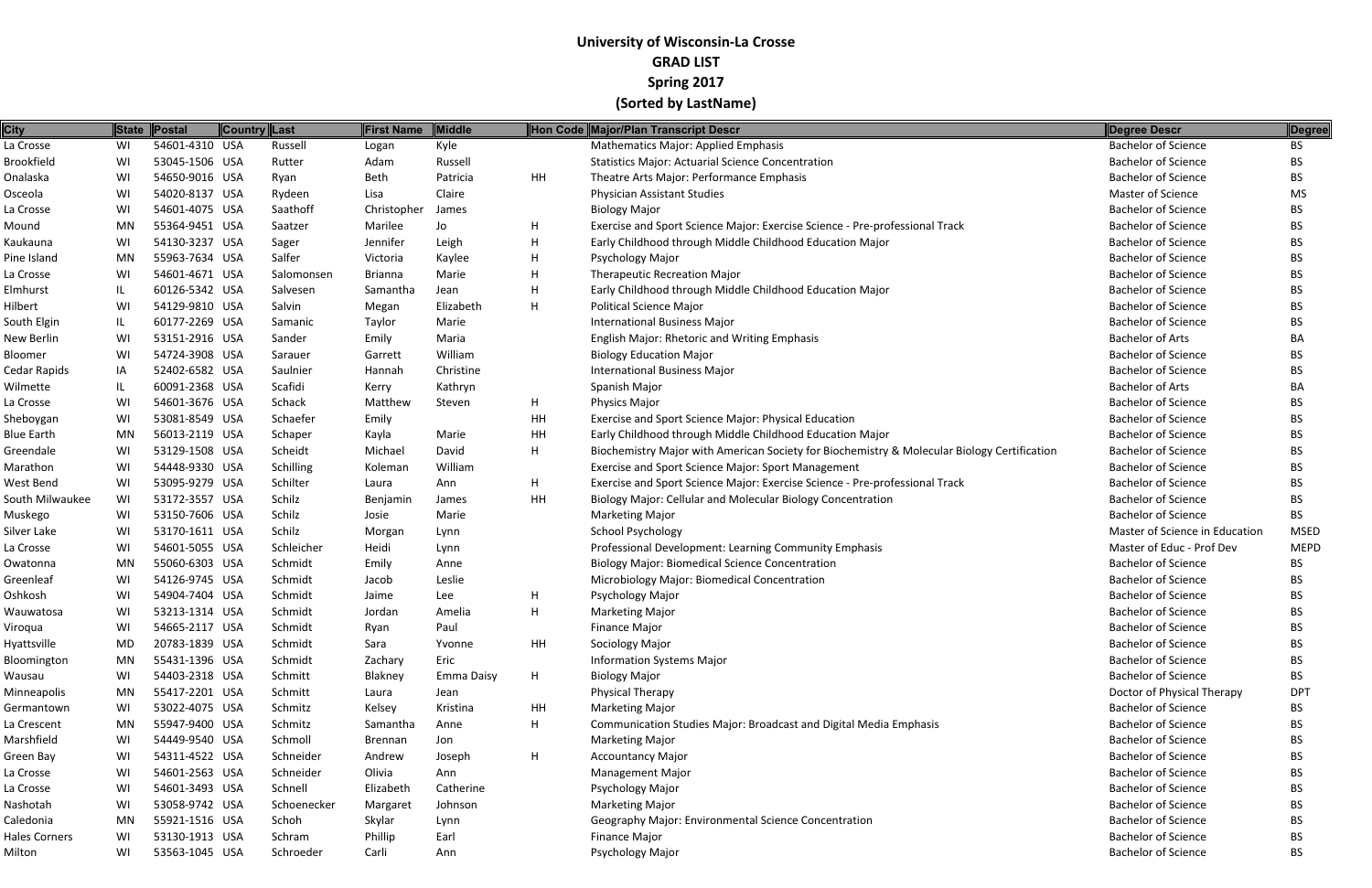| <b>City</b>           |           | State Postal   | Country Last |            | First Name     | Middle     |    | Hon Code Major/Plan Transcript Descr                                                        | Degree Descr                   | Degree          |
|-----------------------|-----------|----------------|--------------|------------|----------------|------------|----|---------------------------------------------------------------------------------------------|--------------------------------|-----------------|
| Manitowoc             | WI        | 54220-8909 USA |              | Schroeder  | Tara           | Ann        |    | Clinical Laboratory Science Major                                                           | <b>Bachelor of Science</b>     | <b>BS</b>       |
| Cambridge             | WI        | 53523-9484 USA |              | Schroedl   | Garrett        | Stanley    |    | <b>Management Major</b>                                                                     | <b>Bachelor of Science</b>     | <b>BS</b>       |
| Green Bay             | WI        | 54313-7062 USA |              | Schroepfer | Andrew         | Timothy    |    | Finance Major                                                                               | <b>Bachelor of Science</b>     | BS.             |
| Kaukauna              | WI        | 54130-8889 USA |              | Schuh      | Eric           | Elwood     |    |                                                                                             | <b>Bachelor of Science</b>     | BS.             |
| Kaukauna              | WI        | 54130-8889 USA |              | Schuh      | Eric           | Elwood     |    | Microbiology Major: Environmental Science Concentration                                     | <b>Bachelor of Science</b>     | BS.             |
| Menasha               | WI        | 54952-1722 USA |              | Schultz    | Alicia         | Joan       | H. | <b>Public Administration Major</b>                                                          | <b>Bachelor of Arts</b>        | BA              |
| La Crosse             | WI        | 54601-5958 USA |              | Schultz    | Ashley         | Lynn       |    | Professional Development: Learning Community Emphasis                                       | Master of Educ - Prof Dev      | <b>MEPD</b>     |
| La Crosse             | WI        | 54601-4110 USA |              | Schultz    | Elijah         | Michael    |    | Psychology Major                                                                            | <b>Bachelor of Science</b>     | BS.             |
| Mauston               | WI        | 53948-9651 USA |              | Schultz    | Kelsey         | Lynn       | H. | Communication Studies Major: Organizational & Professional Communication Emphasis           | <b>Bachelor of Science</b>     | BS.             |
| Genoa City            | WI        | 53128-1996 USA |              | Schumacher | Amolia         | Carrie     | H  | Communication Studies Major: Organizational & Professional Communication Emphasis           | <b>Bachelor of Arts</b>        | BA              |
| Eau Claire            | WI        | 54703-0181 USA |              | Schumacher | Kimberly       | Carol      |    | <b>Physical Therapy</b>                                                                     | Doctor of Physical Therapy     | DP1             |
| Sun Prairie           | WI        | 53590-2656 USA |              | Schumacher | Shiyalyn       |            |    | Music Major: Performance Emphasis                                                           | <b>Bachelor of Arts</b>        | BA              |
| Marshall              | WI        | 53559-8908 USA |              | Schuster   | Thurston       | William    |    | Exercise and Sport Science Major: Physical Education                                        | <b>Bachelor of Science</b>     | BS.             |
| Franksville           | WI        | 53126-9798 USA |              | Schwaab    | Abbey          | Elizabeth  |    | <b>Biology Major</b>                                                                        | <b>Bachelor of Science</b>     | BS.             |
| Waterford             | WI        | 53185-5247 USA |              | Schwabe    | Lauren         | Pearl      | H. | <b>Community Health Education Major</b>                                                     | <b>Bachelor of Science</b>     | <b>BS</b>       |
| Glenbeulah            | WI        | 53023-1216 USA |              | Schwartz   | Rebecca        | Sara Marie | HH | Communication Studies Major: Interpersonal Communication Emphasis                           | <b>Bachelor of Arts</b>        | BA              |
| San Francisco         | CA        | 94103-4827 USA |              | Scott      | Stephanie      | Marie      |    | Student Affairs Administration in Higher Education                                          | Master of Science in Education | <b>MSED</b>     |
| De Pere               | WI        | 54115-9237 USA |              | Scray      | Marissa        | Lynn       | HH | <b>Statistics Major: Actuarial Science Concentration</b>                                    | <b>Bachelor of Science</b>     | <b>BS</b>       |
| Bangor                | WI        | 54614-8829 USA |              | Scriver    | Melissa        |            |    | Professional Development: Learning Community Emphasis                                       | Master of Educ - Prof Dev      | <b>MEPD</b>     |
| La Crosse             | WI        | 54601-3974 USA |              | Sedbrook   | Malory         | Kay        | HH | <b>Accountancy Major</b>                                                                    | <b>Bachelor of Science</b>     | BS.             |
| Marshfield            | WI        | 54449-1213 USA |              | Selz       | Kayla          | Lew        |    | <b>Political Science Major</b>                                                              | <b>Bachelor of Science</b>     | BS.             |
| Colgate               | WI        | 53017-9617 USA |              | Sennott    | Lauren         | Marie      | HH | <b>Therapeutic Recreation Major</b>                                                         | <b>Bachelor of Science</b>     | BS.             |
| Kenosha               | WI        | 53142-7549 USA |              | Sepulveda  | Robert         | Edwin      |    | <b>Computer Science Major</b>                                                               | <b>Bachelor of Science</b>     | BS.             |
| La Crosse             | WI        | 54601-8505 USA |              | Seraj      | Mohanad        |            |    | Microbiology Major: Biomedical Concentration                                                | <b>Bachelor of Science</b>     | BS.             |
| Osseo                 | MN        | 55311-1851 USA |              | Shaffer    | Nicole         | Halen      |    | Psychology Major                                                                            | <b>Bachelor of Science</b>     | <b>BS</b>       |
| <b>Burlington</b>     | WI        | 53105-8752 USA |              | Shane      | Jessica        | Marie      |    | <b>Psychology Major</b>                                                                     | <b>Bachelor of Science</b>     | BS.             |
| Marshfield            | WI        | 54449-9069 USA |              | Shaw       | Cecily         | Ann        |    | Exercise and Sport Science Major: Exercise Science - Pre-professional Track                 | <b>Bachelor of Science</b>     | BS.             |
| Shakopee              | <b>MN</b> | 55379-9524 USA |              | Sheehan    | Lindsey        | June       |    | <b>Physical Therapy</b>                                                                     | Doctor of Physical Therapy     | DP <sub>1</sub> |
| Dakota                | MN        | 55925-7140 USA |              | Shepardson | Katelyn        |            |    | <b>Biology Major</b>                                                                        | <b>Bachelor of Science</b>     | BS.             |
| Arlington Heights     | IL        | 60005-2260 USA |              | Shewmon    | Scott          | Thomas     |    | Exercise and Sport Science Major: Physical Education                                        | <b>Bachelor of Science</b>     | <b>BS</b>       |
| West Allis            | WI        | 53227-3878 USA |              | Shimetz    | Jeremy         | John       |    | Psychology Major                                                                            | <b>Bachelor of Science</b>     | <b>BS</b>       |
| Green Bay             | WI        | 54311-6604 USA |              | Short      | Kristin        | Marie      |    | Biology: Cellular and Molecular Biology Concentration                                       | <b>Master of Science</b>       | <b>MS</b>       |
| New Berlin            | WI        | 53151-3152 USA |              | Shulta     | Rachael        | Lynn       | H. | Psychology Major                                                                            | <b>Bachelor of Science</b>     | BS.             |
| Waunakee              | WI        | 53597-1587 USA |              | Siehoff    | Mark           | Thomas     |    | <b>Management Major</b>                                                                     | <b>Bachelor of Science</b>     | BS.             |
| Jackson               | WI        | 53037-9713 USA |              | Sierra     | Nicholas       | James      |    | Biochemistry Major with American Society for Biochemistry & Molecular Biology Certification | <b>Bachelor of Science</b>     | BS              |
| <b>Mount Pleasant</b> | WI        | 53406-2714 USA |              | Simanek    | Kevin          | James      |    | <b>Management Major</b>                                                                     | <b>Bachelor of Science</b>     | BS.             |
| Dodgeville            | WI        | 53533-1005 USA |              | Simmons    | <b>Bradley</b> | Michael    |    | <b>Information Systems Major</b>                                                            | <b>Bachelor of Science</b>     | BS.             |
| White Bear Lake       | MN        | 55110-4174 USA |              | Simmons    | Sydney         | Elizabeth  | H. | <b>Biology Major: Biomedical Science Concentration</b>                                      | <b>Bachelor of Science</b>     | <b>BS</b>       |
| Cedar Rapids          | IA        | 52402-6973 USA |              | Simon      | Matthew        | Edward     |    | Exercise and Sport Science Major: Exercise Science - Fitness Track                          | <b>Bachelor of Science</b>     | BS.             |
| Harshaw               | WI        | 54529-9306 USA |              | Simon      | Zoe            | Jones      |    | <b>Chemistry Education Major</b>                                                            | <b>Bachelor of Science</b>     | <b>BS</b>       |
| Janesville            | WI        | 53545-0753 USA |              | Simonis    | Austin         | Lee        |    | Communication Studies Major: Organizational & Professional Communication Emphasis           | <b>Bachelor of Science</b>     | BS.             |
| Madison               | WI        | 53711-1918 USA |              | Simonson   | Lily           | Mee-In     |    | Spanish Major                                                                               | <b>Bachelor of Arts</b>        | ВA              |
| Lakeville             | MN        | 55044-8740 USA |              | Sjoberg    | Caroline       | Fern       | H  | Middle Childhood through Early Adolescence Education Major                                  | <b>Bachelor of Science</b>     | BS.             |
| Houlton               | WI        | 54082-2403 USA |              | Skinner    | Charleton      | Gerald     | H  | English Major: Literature Emphasis                                                          | <b>Bachelor of Arts</b>        | BA              |
| Hartland              | WI        | 53029-2528 USA |              | Skoufis    | Ioannis        | George     |    | Psychology Major                                                                            | <b>Bachelor of Science</b>     | <b>BS</b>       |
|                       |           |                |              |            |                |            |    |                                                                                             |                                |                 |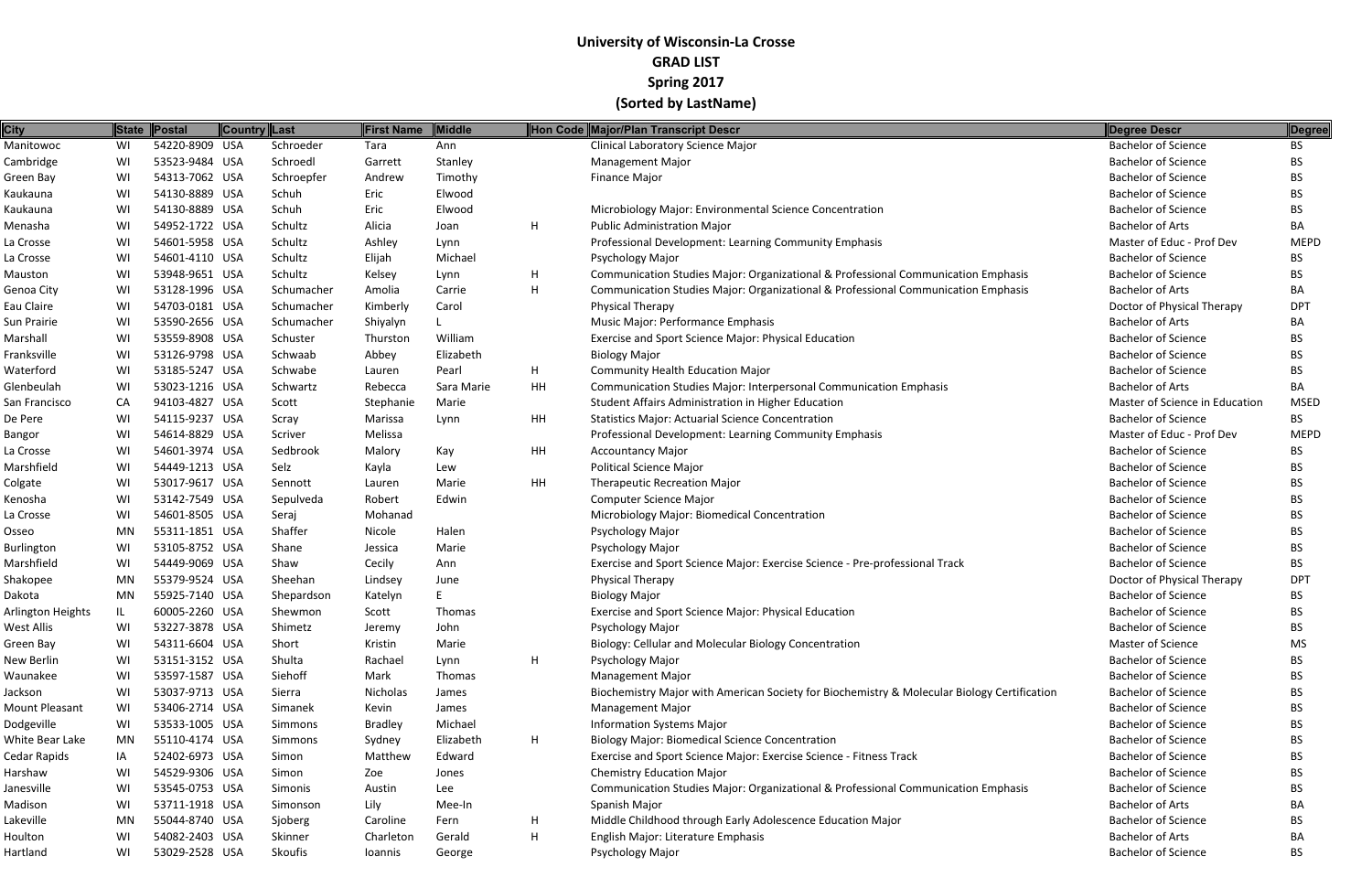| <b>City</b>      |           | State Postal   | <b>Country Last</b> |               | <b>First Name</b> | <b>Middle</b> |           | Hon Code Major/Plan Transcript Descr                                        | Degree Descr               | Degree     |
|------------------|-----------|----------------|---------------------|---------------|-------------------|---------------|-----------|-----------------------------------------------------------------------------|----------------------------|------------|
| Janesville       | WI        | 53545-2526 USA |                     | Slatter       | Margaret          | Elizabeth     |           | Psychology Major                                                            | <b>Bachelor of Science</b> | <b>BS</b>  |
| Onalaska         | WI        | 54650-8813 USA |                     | Smaby         | Elaina            | Lynn          | H         | Exercise and Sport Science Major: Exercise Science - Pre-professional Track | <b>Bachelor of Science</b> | BS.        |
| Pewaukee         | WI        | 53072-4880 USA |                     | Smaglick      | Matthew           | William       |           | Microbiology Major: Biomedical Concentration                                | <b>Bachelor of Science</b> | BS.        |
| Eleva            | WI        | 54738-8402 USA |                     | Smith         | Alexis            |               |           | Psychology Major                                                            | <b>Bachelor of Science</b> | BS.        |
| Rochester        | MN        | 55901-5890 USA |                     | Smith         | Montana           | Rose          | HH        | Clinical Laboratory Science Major                                           | <b>Bachelor of Science</b> | <b>BS</b>  |
| Sheboygan        | WI        | 53081-7725 USA |                     | Smith         | Rachel            | Elizabeth     | <b>HH</b> | <b>Biology Major</b>                                                        | <b>Bachelor of Science</b> | BS.        |
| Lake Mills       | WI        | 53551-1966 USA |                     | Smith         | Ricki             | Ann           |           | Sociology Major                                                             | <b>Bachelor of Arts</b>    | BA         |
| Stillwater       | MN        | 55082-5182 USA |                     | Sneden        | Stephanie         | Nicole        |           | <b>Accountancy Major</b>                                                    | <b>Bachelor of Science</b> | BS.        |
| Marshfield       | WI        | 54449-1359 USA |                     | Snortheim     | Miranda           | Mae           |           | Exercise and Sport Science Major: Exercise Science - Pre-professional Track | <b>Bachelor of Science</b> | BS.        |
| Burnsville       | MN        | 55337-4153 USA |                     | Sobocinski    | Emily             |               |           | Physical Therapy                                                            | Doctor of Physical Therapy | <b>DPT</b> |
| Green Bay        | WI        | 54304-2345 USA |                     | Socha         | Miranda           | Ray           |           | Archaeological Studies Major                                                | <b>Bachelor of Arts</b>    | BA         |
| Princeton        | WI        | 54968-9330 USA |                     | Soda          | Maximiliar        | William       |           | <b>Biology Major</b>                                                        | <b>Bachelor of Science</b> | BS.        |
| Rice Lake        | WI        | 54868-9711 USA |                     | Solum         | Allison           | Anne          |           | <b>Biology Major</b>                                                        | <b>Bachelor of Science</b> | BS.        |
| New Franken      | WI        | 54229-9621 USA |                     | Soquet        | Brittany          | Rose          |           | <b>Therapeutic Recreation Major</b>                                         | <b>Bachelor of Science</b> | <b>BS</b>  |
| Sturgeon Bay     | WI        | 54235-9061 USA |                     | Soto          | Taylor            | Lee           |           | Early Childhood through Middle Childhood Education Major                    | <b>Bachelor of Science</b> | <b>BS</b>  |
| Holmen           | WI        | 54636-9582 USA |                     | Sousou        | Kristina          | Judith        |           | Psychology Major                                                            | <b>Bachelor of Science</b> | <b>BS</b>  |
| Racine           | WI        | 53402-9512 USA |                     | Spangenberg   | Jeffrey           | M             |           | Clinical Laboratory Science Major                                           | <b>Bachelor of Science</b> | BS.        |
| Chippewa Falls   | WI        | 54729-3515 USA |                     | Sparks        | Angela            | Kay           |           | <b>Accountancy Major</b>                                                    | <b>Bachelor of Science</b> | BS         |
| Stratford        | WI        | 54484-9416 USA |                     | Specht        | Erin              | Marie         |           | <b>Biology Major: Environmental Science Concentration</b>                   | <b>Bachelor of Science</b> | BS.        |
| Hendersonville   | <b>TN</b> | 37075-8891 USA |                     | Spencer       | Carly             |               |           | Early Childhood through Middle Childhood Education Major                    | <b>Bachelor of Science</b> | <b>BS</b>  |
| Madison          | WI        | 53704-4875 USA |                     | Spooner       | Cody              | Ryan          |           | Exercise and Sport Science Major: Physical Education                        | <b>Bachelor of Science</b> | BS.        |
| Alma Center      | WI        | 54611-9721 USA |                     | Sproul        | Katie             | Lynn          | HH        | Early Childhood through Middle Childhood Education Major                    | <b>Bachelor of Science</b> | BS.        |
| Winona           | MN        | 55987-5778 USA |                     | Stadtler      | Amanda            | Marie         | H         | Exercise and Sport Science Major: Exercise Science - Pre-professional Track | <b>Bachelor of Science</b> | <b>BS</b>  |
| Waunakee         | WI        | 53597-1930 USA |                     | Staege        | Cecilia           | Hope          |           | <b>Recreation Management Major</b>                                          | <b>Bachelor of Science</b> | BS.        |
| Marshfield       | WI        | 54449-8540 USA |                     | Stafford      | Shelby            | Marie         | H         | Early Childhood through Middle Childhood Education Major                    | <b>Bachelor of Science</b> | <b>BS</b>  |
| Kewaskum         | WI        | 53040-8968 USA |                     | Stahl         | Ashlee            | Nichole       | H         | Exercise and Sport Science Major: Exercise Science - Pre-professional Track | <b>Bachelor of Science</b> | BS.        |
| Milton           | WI        | 53563-8637 USA |                     | Stalsberg     | Kassendra         | Marie         | H         | <b>Biology Major: Biomedical Science Concentration</b>                      | <b>Bachelor of Science</b> | <b>BS</b>  |
| Stoddard         | WI        | 54658-9094 USA |                     | Starkey       | Desiree           | Vawn          |           | Sociology Major                                                             | <b>Bachelor of Science</b> | BS         |
| La Crosse        | WI        | 54601-3764 USA |                     | Starry        | Bethany           | Nicole        |           | <b>Community Health Education Major</b>                                     | <b>Bachelor of Science</b> | BS.        |
| Wauwatosa        | WI        | 53222-2349 USA |                     | Startz        | Steven            | Cary          |           | <b>Economics Major</b>                                                      | <b>Bachelor of Science</b> | BS         |
| Lodi             | WI        | 53555-1380 USA |                     | Statz         | Elliot            |               |           | <b>Marketing Major</b>                                                      | <b>Bachelor of Science</b> | BS.        |
| Cedarburg        | WI        | 53012-9516 USA |                     | <b>Stauss</b> | Benjamin          | Nelson        | H         | <b>Marketing Major</b>                                                      | <b>Bachelor of Science</b> | BS.        |
| Theresa          | WI        | 53091          | <b>USA</b>          | Steger        | Kaitlyn           | Marie         | HH        | <b>Therapeutic Recreation Major</b>                                         | <b>Bachelor of Science</b> | BS.        |
| La Crosse        | WI        | 54603-1083 USA |                     | Stehly        | Stewart           | Aaron         | H         | Art Major                                                                   | <b>Bachelor of Arts</b>    | BA         |
| Ettrick          | WI        | 54627-9327 USA |                     | Stein         | Alyssa            | Jean          | HH        | <b>Accountancy Major</b>                                                    | <b>Bachelor of Science</b> | BS.        |
| Franklin         | WI        | 53132-8193 USA |                     | Stein         | Christine         | Kellie        |           | Theatre Arts Major: Arts Administration Emphasis                            | <b>Bachelor of Arts</b>    | BA         |
| Scandia          | MN        | 55073-9551 USA |                     | Steinmetz     | Miranda           | Lynn          | H         | <b>Biology Major: Biomedical Science Concentration</b>                      | <b>Bachelor of Science</b> | BS.        |
| Lisbon           | WI        | 53089-4534 USA |                     | Stelter       | Elana             | Margaret      |           | Finance Major                                                               | <b>Bachelor of Science</b> | BS.        |
| Kronenwetter     | WI        | 54455-9668 USA |                     | Stevenson     | Alecia            | Marie         |           | <b>Marketing Major</b>                                                      | <b>Bachelor of Science</b> | BS.        |
| De Forest        | WI        | 53532-3044 USA |                     | Stewart       | Eric              | Martin        | H         | Exercise and Sport Science Major: Physical Education                        | <b>Bachelor of Science</b> | BS.        |
| De Forest        | WI        | 53532-3044 USA |                     | Stewart       | Eric              | Martin        | H         | School Health Education Major                                               | <b>Bachelor of Science</b> | BS.        |
| Waunakee         | WI        | 53597-2650 USA |                     | Stewart       | Lindsay           | Marie         |           | <b>Marketing Major</b>                                                      | <b>Bachelor of Science</b> | BS.        |
| Wisconsin Rapids | WI        | 54494-6460 USA |                     | Stoiber       | Lauren            | Marie         |           | Exercise and Sport Science Major: Exercise Science - Fitness Track          | <b>Bachelor of Science</b> | BS.        |
| Norwalk          | WI        | 54648-8100 USA |                     | Stoikes       | Alexander         | James         |           | <b>Political Science Major</b>                                              | <b>Bachelor of Science</b> | BS.        |
| Hayward          | WI        | 54843-3059 USA |                     | Stoker        | Jerrod            | Edward        |           | Clinical Laboratory Science Major                                           | <b>Bachelor of Science</b> | BS         |
|                  |           |                |                     |               |                   |               |           |                                                                             |                            |            |

| <b>Degree Descr</b>        | <b>Degree</b> |
|----------------------------|---------------|
| <b>Bachelor of Science</b> | <b>BS</b>     |
| <b>Bachelor of Science</b> | BS            |
| <b>Bachelor of Science</b> | <b>BS</b>     |
| <b>Bachelor of Science</b> | <b>BS</b>     |
| <b>Bachelor of Science</b> | <b>BS</b>     |
| <b>Bachelor of Science</b> | <b>BS</b>     |
| <b>Bachelor of Arts</b>    | BА            |
| <b>Bachelor of Science</b> | <b>BS</b>     |
| <b>Bachelor of Science</b> | BS            |
| Doctor of Physical Therapy | <b>DPT</b>    |
| <b>Bachelor of Arts</b>    | BA            |
| <b>Bachelor of Science</b> | <b>BS</b>     |
| <b>Bachelor of Science</b> | <b>BS</b>     |
| <b>Bachelor of Science</b> | <b>BS</b>     |
| <b>Bachelor of Science</b> | <b>BS</b>     |
| <b>Bachelor of Science</b> | <b>BS</b>     |
| <b>Bachelor of Science</b> | <b>BS</b>     |
| <b>Bachelor of Science</b> | <b>BS</b>     |
| <b>Bachelor of Science</b> | <b>BS</b>     |
| <b>Bachelor of Science</b> | <b>BS</b>     |
| <b>Bachelor of Science</b> | <b>BS</b>     |
| <b>Bachelor of Science</b> | <b>BS</b>     |
| <b>Bachelor of Science</b> | <b>BS</b>     |
| <b>Bachelor of Science</b> | <b>BS</b>     |
| <b>Bachelor of Science</b> | <b>BS</b>     |
| <b>Bachelor of Science</b> | <b>BS</b>     |
| <b>Bachelor of Science</b> | BS            |
| <b>Bachelor of Science</b> | <b>BS</b>     |
| <b>Bachelor of Science</b> | BS            |
| <b>Bachelor of Science</b> | <b>BS</b>     |
| <b>Bachelor of Science</b> | BS            |
| <b>Bachelor of Science</b> | <b>BS</b>     |
| <b>Bachelor of Science</b> | <b>BS</b>     |
| <b>Bachelor of Arts</b>    | BA            |
| <b>Bachelor of Science</b> | <b>BS</b>     |
| <b>Bachelor of Arts</b>    | BA            |
| <b>Bachelor of Science</b> | <b>BS</b>     |
| <b>Bachelor of Science</b> | <b>BS</b>     |
| <b>Bachelor of Science</b> | <b>BS</b>     |
| <b>Bachelor of Science</b> | <b>BS</b>     |
| <b>Bachelor of Science</b> | <b>BS</b>     |
| <b>Bachelor of Science</b> | <b>BS</b>     |
| <b>Bachelor of Science</b> | <b>BS</b>     |
| <b>Bachelor of Science</b> | <b>BS</b>     |
| Bachelor of Science        | R۲            |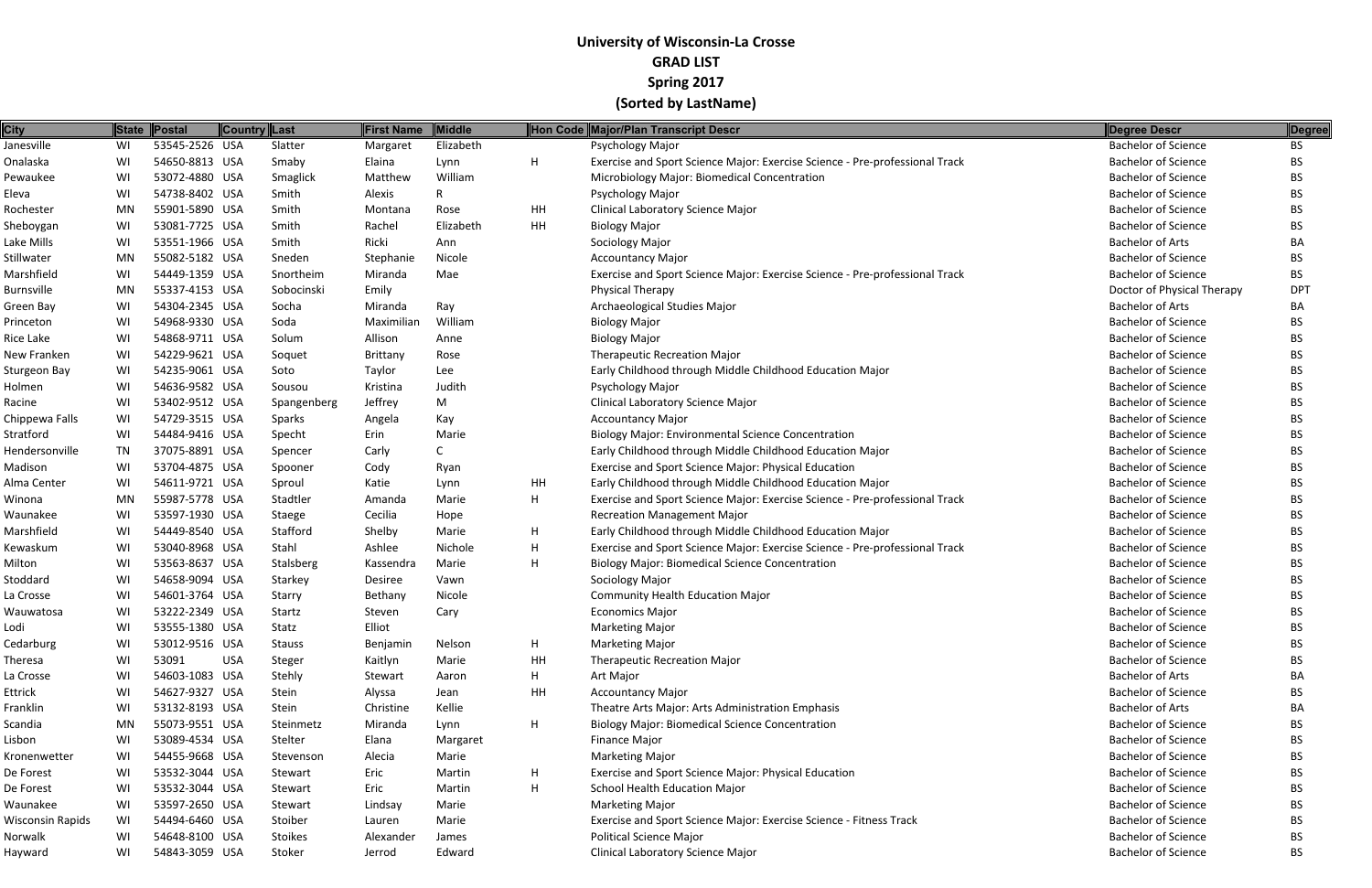| <b>City</b>     |           | State Postal   | <b>Country Last</b> |              | First Name     | Middle    |           | Hon Code Major/Plan Transcript Descr                                                        | Degree Descr                   | Degree      |
|-----------------|-----------|----------------|---------------------|--------------|----------------|-----------|-----------|---------------------------------------------------------------------------------------------|--------------------------------|-------------|
| Cross Plains    | WI        | 53528-9362 USA |                     | Stone        | Jacob          | Michael   | HH        | Archaeological Studies Major                                                                | <b>Bachelor of Science</b>     | <b>BS</b>   |
| Franklin        | WI        | 53132-2156 USA |                     | Stone        | Riley          | Richard   | <b>HH</b> | <b>Physics Major</b>                                                                        | <b>Bachelor of Science</b>     | BS.         |
| Whitewater      | WI        | 53190-2618 USA |                     | Stone        | Willena        | Roxanne   |           | Psychology Major                                                                            | <b>Bachelor of Science</b>     | BS.         |
| Lakeville       | MN        | 55044-5532 USA |                     | Strole       | Jenna          | Marie     | H         | <b>Management Major</b>                                                                     | <b>Bachelor of Science</b>     | <b>BS</b>   |
| Greendale       | WI        | 53129-2624 USA |                     | Strommen     | Lauren         | Christine |           | <b>Physical Therapy</b>                                                                     | Doctor of Physical Therapy     | <b>DPT</b>  |
| Holmen          | WI        | 54636-9646 USA |                     | Strupp       | William        | David     |           | <b>Political Science Major</b>                                                              | <b>Bachelor of Science</b>     | <b>BS</b>   |
| Juda            | WI        | 53550-9708 USA |                     | Stuckey      | Dakota         | Gene      | HH        | Social Studies Education Major (Broad Field Option A)                                       | <b>Bachelor of Science</b>     | BS.         |
| Milwaukee       | WI        | 53219-3405 USA |                     | Stuedemann   | Nicholas       | Anthony   |           | <b>Finance Major</b>                                                                        | <b>Bachelor of Science</b>     | BS.         |
| Muskego         | WI        | 53150-9548 USA |                     | Stultz-Kozik | <b>Brianna</b> | Marie     |           | <b>International Business Major</b>                                                         | <b>Bachelor of Science</b>     | BS.         |
| Austin          | MN        | 55912-6566 USA |                     | Stundahl     | Lisa           | Ann       | HH        | Middle Childhood through Early Adolescence Education Major                                  | <b>Bachelor of Science</b>     | <b>BS</b>   |
| Eau Claire      | WI        | 54703-0637 USA |                     | Sturgis      | Adam           |           |           | Exercise and Sport Science: Physical Education Teaching                                     | <b>Master of Science</b>       | MS          |
| Eau Claire      | WI        | 54703-9057 USA |                     | Sturz        | Jenna          | Lynn      | H         | <b>Biology Major: Biomedical Science Concentration</b>                                      | <b>Bachelor of Science</b>     | <b>BS</b>   |
| La Crosse       | WI        | 54601-3764 USA |                     | Sturzl       | Cassandra      | Alice     |           | Professional Development: Learning Community Emphasis                                       | Master of Educ - Prof Dev      | <b>MEPD</b> |
| La Crosse       | WI        | 54601-2315 USA |                     | Sullivan     | Eliscia        | Fay       |           | Communication Studies Major: Organizational & Professional Communication Emphasis           | <b>Bachelor of Science</b>     | BS.         |
| Eau Claire      | WI        | 54703-5088 USA |                     | Sumner       | Tyler          | Joseph    |           | <b>Information Systems Major</b>                                                            | <b>Bachelor of Science</b>     | <b>BS</b>   |
| Hoffman Estates | IL        | 60192-1300 USA |                     | Surber       | Jennifer       | A         | H         | Communication Studies Major: Broadcast and Digital Media Emphasis                           | <b>Bachelor of Science</b>     | BS.         |
| Fish Creek      | WI        | 54212-9438 USA |                     | Swain        | Megan          | Mary      | H         | <b>Biology Major</b>                                                                        | <b>Bachelor of Science</b>     | BS.         |
| Fish Creek      | WI        | 54212-9438 USA |                     | Swain        | Megan          | Mary      | H         | <b>Psychology Minor</b>                                                                     | <b>Bachelor of Science</b>     | BS.         |
| Fennimore       | WI        | 53809-9660 USA |                     | Swan         | Aaron          | Tayor     | H         | Exercise and Sport Science Major: Exercise Science - Pre-professional Track                 | <b>Bachelor of Science</b>     | <b>BS</b>   |
| Circle Pines    | MN        | 55014-1844 USA |                     | Swan         | Bethany        | Anna      |           | Psychology Major                                                                            | <b>Bachelor of Science</b>     | <b>BS</b>   |
| Greenleaf       | WI        | 54126-9204 USA |                     | Swanson      | Courtney       | Lyn       | HH        | <b>Biology Major: Environmental Science Concentration</b>                                   | <b>Bachelor of Science</b>     | BS.         |
| South Milwaukee | WI        | 53172-1548 USA |                     | Swanson      | Stuart         | Lee       | H         | Communication Studies Major: Interpersonal Communication Emphasis                           | <b>Bachelor of Science</b>     | <b>BS</b>   |
| Hilbert         | WI        | 54129-9245 USA |                     | Sweere       | Tyler          | Michael   |           | Exercise and Sport Science Major: Exercise Science - Fitness Track                          | <b>Bachelor of Science</b>     | <b>BS</b>   |
| Oshkosh         | WI        | 54904-9316 USA |                     | Sweeting     | Danielle       | Elizabeth |           | Biochemistry Major with American Society for Biochemistry & Molecular Biology Certification | <b>Bachelor of Science</b>     | BS          |
| Woonsocket      | <b>SD</b> | 57385-6600 USA |                     | Swenson      | Sydney         | Sue       |           | Physical Therapy                                                                            | Doctor of Physical Therapy     | <b>DPT</b>  |
| Waterford       | WI        | 53185-2559 USA |                     | Syburg       | Jennifer       | Corinne   |           | <b>Public Administration Major</b>                                                          | <b>Bachelor of Science</b>     | BS.         |
| Onalaska        | WI        | 54650-3334 USA |                     | Sylla        | Michael        |           |           | <b>Master of Business Administration</b>                                                    | Master of Business Admin       | MBA         |
| Greenfield      | WI        | 53221-3928 USA |                     | Szalacinski  | Adam           |           |           | Student Affairs Administration in Higher Education                                          | Master of Science in Education | <b>MSED</b> |
| Neenah          | WI        | 54956-4992 USA |                     | Taake        | Sara           | Anne      | H         | <b>Biology Major</b>                                                                        | <b>Bachelor of Science</b>     | <b>BS</b>   |
| Calumet         | MI        | 49913-9224 USA |                     | Tabor        | Veronica       | Anne      |           | Student Affairs Administration in Higher Education                                          | Master of Science in Education | <b>MSED</b> |
| Chzeng Du       | 51        |                | <b>CHN</b>          | Tan          | Yanting        |           |           | <b>Physics Major</b>                                                                        | <b>Bachelor of Science</b>     | <b>BS</b>   |
| Beloit          | WI        | 53511-3956 USA |                     | Taylor       | Janelle        | Mayne     | Н.        | <b>Therapeutic Recreation Major</b>                                                         | <b>Bachelor of Science</b>     | BS.         |
| Waunakee        | WI        | 53597-9298 USA |                     | Tchernev     | Daniel         | Dobrinov  |           | <b>Athletic Training Major</b>                                                              | <b>Bachelor of Science</b>     | <b>BS</b>   |
| Hortonville     | WI        | 54944-9222 USA |                     | Tenpas       | Peter          | Warren    |           | <b>Biology Major: Biomedical Science Concentration</b>                                      | <b>Bachelor of Science</b>     | BS.         |
| Lindenhurst     | IL        | 60046-4968 USA |                     | Terry        | Sacia          | Noel      |           | Communication Studies Major: Broadcast and Digital Media Emphasis                           | <b>Bachelor of Science</b>     | <b>BS</b>   |
| La Crosse       | WI        | 54601-6342 USA |                     | Thao         | La Khour       |           |           | <b>Biology Major: Biomedical Science Concentration</b>                                      | <b>Bachelor of Science</b>     | BS.         |
| La Crosse       | WI        | 54601-8902 USA |                     | Thelen       | Marquel        |           |           | Communication Studies Major: Interpersonal Communication Emphasis                           | <b>Bachelor of Science</b>     | BS.         |
| Hartford        | WI        | 53027-9511 USA |                     | Thimm        | Alisha         | Marie     |           | <b>Management Major</b>                                                                     | <b>Bachelor of Science</b>     | <b>BS</b>   |
| Germantown      | WI        | 53022-4626 USA |                     | Thomas       | Krystle        | Julia     | Н.        | Social Studies Education Major (Broad Field Option A)                                       | <b>Bachelor of Science</b>     | BS.         |
| Pulaski         | WI        | 54162-9661 USA |                     | Thompson     | Andrew         | Robert    |           | Sociology Major                                                                             | <b>Bachelor of Science</b>     | BS.         |
| Green Bay       | WI        | 54313-6867 USA |                     | Thompson     | <b>Breanne</b> | Mary      | HH        | <b>Biology Major</b>                                                                        | <b>Bachelor of Science</b>     | BS.         |
| Hancock         | WI        | 54943-9645 USA |                     | Thompson     | Emily          | Faith     |           | <b>Recreation Management Major</b>                                                          | <b>Bachelor of Science</b>     | <b>BS</b>   |
| Green Bay       | WI        | 54313-6867 USA |                     | Thompson     | Melissa        | Mary      |           | Physical Therapy                                                                            | Doctor of Physical Therapy     | <b>DPT</b>  |
| Hartford        | WI        | 53027-9542 USA |                     | Thomson      | Andrea         | Lynn      |           | Middle Childhood through Early Adolescence Education Major                                  | <b>Bachelor of Science</b>     | BS.         |
| Three Lakes     | WI        | 54562-7709 USA |                     | Thornton     | Megan          | Emily     | HH        | <b>Biology Major</b>                                                                        | <b>Bachelor of Science</b>     | BS          |
|                 |           |                |                     |              |                |           |           |                                                                                             |                                |             |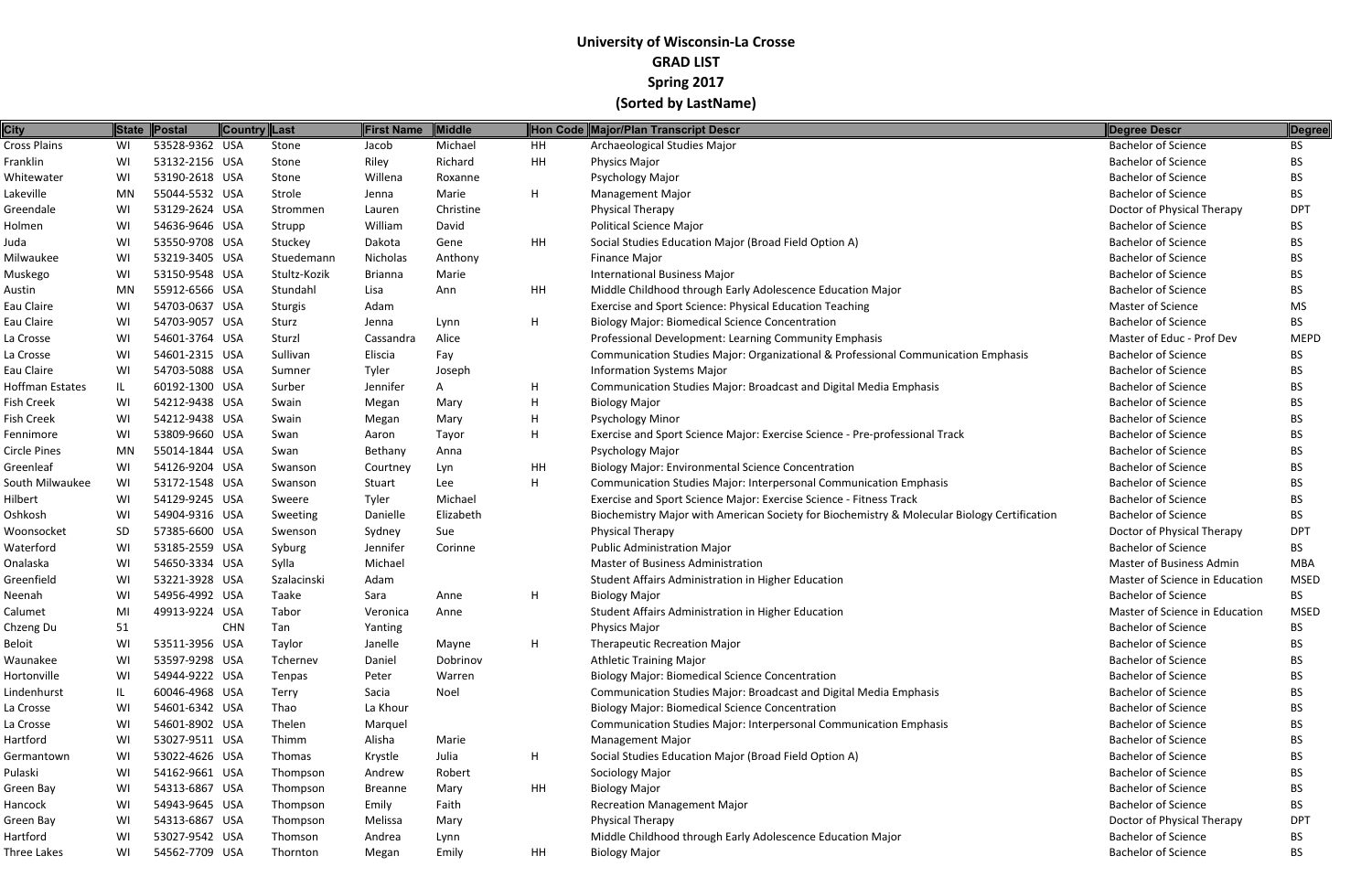| <b>City</b>                |     | State Postal   | Country Last |               | First Name  | <b>Middle</b> |    | Hon Code Major/Plan Transcript Descr                                              | Degree Descr                   | <b>Degree</b> |
|----------------------------|-----|----------------|--------------|---------------|-------------|---------------|----|-----------------------------------------------------------------------------------|--------------------------------|---------------|
| Onalaska                   | WI  | 54650-8420 USA |              | Thorsen       | Anthony     | James         |    | Finance Major                                                                     | <b>Bachelor of Science</b>     | BS            |
| La Crosse                  | WI  | 54601-7703 USA |              | Thurk         | Kylie       | Rose          | H  | Early Childhood through Middle Childhood Education Major                          | <b>Bachelor of Science</b>     | BS.           |
| Rosendale                  | WI  | 54974-9630 USA |              | Tidemann      | Cole        | Aaron         | H. | Exercise and Sport Science Major: Exercise Science - Pre-professional Track       | <b>Bachelor of Science</b>     | BS.           |
| <b>Cottage Grove</b>       | MN  | 55016-4465 USA |              | Tolkinen      | John        | Steven        |    | Nuclear Medicine Technology Major                                                 | <b>Bachelor of Science</b>     | BS.           |
| Winneconne                 | WI  | 54986-9625 USA |              | Tomczyk       | Taylor      | Renee         | HH | <b>Biology Major: Biomedical Science Concentration</b>                            | <b>Bachelor of Science</b>     | <b>BS</b>     |
| Rice Lake                  | WI  | 54868-9779 USA |              | Tomesh        | Zachary     | Paul          |    | Sociology Major                                                                   | <b>Bachelor of Science</b>     | BS.           |
| Richfield                  | MN  | 55423-1018 USA |              | Tomkinson     | Michael     | Lee           |    | <b>Accountancy Major</b>                                                          | <b>Bachelor of Science</b>     | BS.           |
| Hartland                   | WI  | 53029-9311 USA |              | Touchett      | Elliott     | Thomas        |    | <b>Management Major</b>                                                           | <b>Bachelor of Science</b>     | BS.           |
| Lakeville                  | MN  | 55044-7146 USA |              | Trabant       | Ryan        | Anthony       |    | <b>Finance Major</b>                                                              | <b>Bachelor of Science</b>     | BS.           |
| Laona                      | WI  | 54541-9119 USA |              | Trebtoske     | Samantha    | Rae           |    | <b>Therapeutic Recreation Major</b>                                               | <b>Bachelor of Science</b>     | <b>BS</b>     |
| Hayward                    | WI  | 54843          | <b>USA</b>   | Tremblay      | Chelsea     | Sue           |    | Finance Major                                                                     | <b>Bachelor of Science</b>     | BS.           |
| Green Bay                  | WI  | 54313-5797 USA |              | Trondson      | Taylor      | Rae           |    | <b>Biology Major</b>                                                              | <b>Bachelor of Science</b>     | BS.           |
| Juda                       | WI  | 53550-9551 USA |              | Trotter       | Matthew     | David         |    | <b>Management Major</b>                                                           | <b>Bachelor of Science</b>     | BS.           |
| Genoa                      | WI  | 54632-8878 USA |              | Tully         | Dylan       | Gregory       |    | <b>Computer Science Major</b>                                                     | <b>Bachelor of Science</b>     | BS.           |
| Chatfield                  | MN  | 55923-1752 USA |              | Tuohy         | Morgan      | Danielle      |    | <b>Psychology Major</b>                                                           | <b>Bachelor of Science</b>     | <b>BS</b>     |
| Milwaukee                  | WI  | 53225-1008 USA |              | Turkowitch    | David       | Benjamin      | H  | <b>Biology Major</b>                                                              | <b>Bachelor of Science</b>     | BS.           |
| West Salem                 | WI  | 54669-9368 USA |              | Twite         | Natalie     | Kaylyn        |    | Early Childhood through Middle Childhood Education Major                          | <b>Bachelor of Science</b>     | BS.           |
| Waupaca                    | WI  | 54981-9526 USA |              | Udoni         | Karissa     | Schey         |    | Communication Studies Major: Organizational & Professional Communication Emphasis | <b>Bachelor of Science</b>     | BS.           |
| Hawley                     | MN  | 56549-9149 USA |              | Ulven         | Carly       | Janelle       | HH | Exercise and Sport Science Major: Exercise Science - Pre-professional Track       | <b>Bachelor of Science</b>     | BS.           |
| Adams                      | WI  | 53910-9103 USA |              | Unterberger   | Christopher |               | H  | <b>Biology Major: Biomedical Science Concentration</b>                            | <b>Bachelor of Science</b>     | BS.           |
| Deforest                   | WI  | 53532-3219 USA |              | U'Ren         | Cal         | Evan          |    | Communication Studies Major: Broadcast and Digital Media Emphasis                 | <b>Bachelor of Science</b>     | <b>BS</b>     |
| <b>Inver Grove Heights</b> | MN  | 55076-3495 USA |              | Ursin         | Kendal      | Katherine     |    | <b>School Psychology</b>                                                          | Master of Science in Education | <b>MSED</b>   |
| La Crosse                  | WI  | 54601-7711 USA |              | Valentine     | Jasmine     | Rose          |    | Professional Development: Learning Community Emphasis                             | Master of Educ - Prof Dev      | <b>MEPD</b>   |
| Cedarburg                  | WI  | 53012-9145 USA |              | Valoe         | Sarah       | Rose          |    | <b>Marketing Major</b>                                                            | <b>Bachelor of Science</b>     | BS.           |
| Amberg                     | WI  | 54102-9039 USA |              | Van Kirk      | Kara        | Elizabeth     |    | English Major: Rhetoric and Writing Emphasis                                      | <b>Bachelor of Arts</b>        | BA            |
| Green Bay                  | WI  | 54313-9318 USA |              | Van Straten   | Miranda     | Jean          |    | Sociology Major                                                                   | <b>Bachelor of Arts</b>        | BA            |
| Davenport                  | FL. | 33896-7814 USA |              | Vanburen      | Samantha    | Lee           | H  | <b>Biology Major</b>                                                              | <b>Bachelor of Science</b>     | BS.           |
| Necedah                    | WI  | 54646-7061 USA |              | Vandaver      | Mercedes    | Jennifer      | H  | Sociology Major                                                                   | <b>Bachelor of Science</b>     | BS.           |
| Lake Geneva                | WI  | 53147-4260 USA |              | Vanderstappen | Taylor      |               |    | Middle Childhood through Early Adolescence Education Major                        | <b>Bachelor of Science</b>     | BS.           |
| Green Bay                  | WI  | 54301-3333 USA |              | Vandersteen   | Sara        | Ann           | H. | Middle Childhood through Early Adolescence Education Major                        | <b>Bachelor of Science</b>     | BS.           |
| Wausau                     | WI  | 54401-5216 USA |              | Vang          | Chee        | Nou           |    | <b>Physical Therapy</b>                                                           | Doctor of Physical Therapy     | <b>DPT</b>    |
| La Crosse                  | WI  | 54603-1363 USA |              | Vang          | Ka          | Ying          |    | <b>Information Systems Major</b>                                                  | <b>Bachelor of Science</b>     | BS.           |
| Schofield                  | WI  | 54476-4106 USA |              | Vang          | See         |               | H  | <b>Community Health Education Major</b>                                           | <b>Bachelor of Science</b>     | <b>BS</b>     |
| Holmen                     | WI  | 54636-9441 USA |              | Vang          | Teng        |               |    | <b>Economics Major</b>                                                            | <b>Bachelor of Arts</b>        | BA            |
| De Forest                  | WI  | 53532-1136 USA |              | Varner        | Jared       | Clark         |    | Finance Major                                                                     | <b>Bachelor of Science</b>     | BS.           |
| Shakopee                   | MN  | 55379-3933 USA |              | Vavrosky      | Kristofer   | Martin        |    | Communication Studies Major: Interpersonal Communication Emphasis                 | <b>Bachelor of Science</b>     | <b>BS</b>     |
| Neillsville                | WI  | 54456-1537 USA |              | Venne         | Julie       | Marie         | H  | Psychology Major                                                                  | <b>Bachelor of Science</b>     | BS.           |
| De Pere                    | WI  | 54115-9644 USA |              | Verber        | Jared       | Michael       | H  | <b>Biology Major</b>                                                              | <b>Bachelor of Science</b>     | BS.           |
| Kaukauna                   | WI  | 54130-9554 USA |              | Verbruggen    | Laura       | Ann           |    | <b>Physical Therapy</b>                                                           | Doctor of Physical Therapy     | <b>DPT</b>    |
| Marshall                   | MN  | 56258-2324 USA |              | Vermeire      | McKenzie    |               | HH | Exercise and Sport Science Major: Exercise Science - Pre-professional Track       | <b>Bachelor of Science</b>     | BS.           |
| Joliet                     | IL. | 60435-6901 USA |              | Vershay       | Anton       | Jacob         | H  | Archaeological Studies Major                                                      | <b>Bachelor of Science</b>     | <b>BS</b>     |
| Marathon                   | WI  | 54448-9472 USA |              | Vetter        | Keely       | Rose          | H  | <b>Public Administration Major</b>                                                | <b>Bachelor of Science</b>     | BS.           |
| Maple Grove                | MN  | 55369-9513 USA |              | Vinokur       | Victoria    | Ann           |    | <b>Recreation Management</b>                                                      | Master of Science              | MS            |
| West Allis                 | WI  | 53227-2324 USA |              | Vis           | Eric        | Allen         |    | Exercise and Sport Science Major: Physical Education                              | <b>Bachelor of Science</b>     | <b>BS</b>     |
| Stevens Point              | WI  | 54482-9155 USA |              | Vodra         | Elizabeth   |               |    | Student Affairs Administration in Higher Education                                | Master of Science in Education | <b>MSED</b>   |
|                            |     |                |              |               |             |               |    |                                                                                   |                                |               |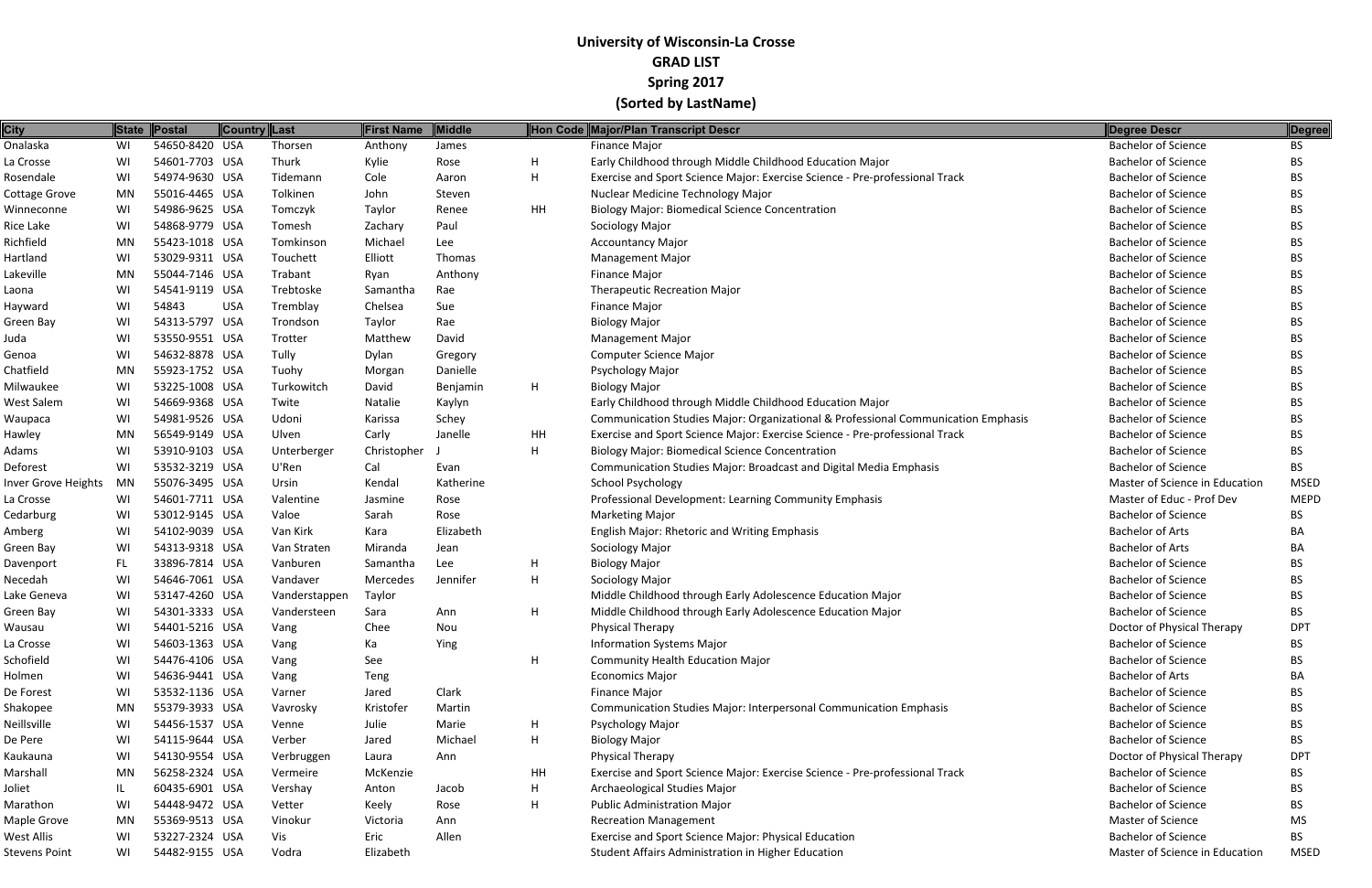| <b>City</b>          |    | State Postal   | Country Last |                       | First Name     | Middle        |    | Hon Code Major/Plan Transcript Descr                                                        | Degree Descr                   | Degree      |
|----------------------|----|----------------|--------------|-----------------------|----------------|---------------|----|---------------------------------------------------------------------------------------------|--------------------------------|-------------|
| <b>Hawkins</b>       | WI | 54530-9300 USA |              | Voldberg              | Aaron          | James         |    | Student Affairs Administration in Higher Education                                          | Master of Science in Education | <b>MSED</b> |
| Seymour              | WI | 54165-1505 USA |              | Von Brevern           | Allison        | Mary          | HH | Exercise and Sport Science Major: Exercise Science - Pre-professional Track                 | <b>Bachelor of Science</b>     | <b>BS</b>   |
| Genoa City           | WI | 53128-2536 USA |              | Von Bruenchenhe Trace |                | Alexander     | H  | Exercise and Sport Science Major: Exercise Science - Pre-professional Track                 | <b>Bachelor of Science</b>     | BS.         |
| Wisconsin Rapids     | WI | 54494-1509 USA |              | Vruwink               | Aaron          | Thomas        | HH | <b>Public Administration Major</b>                                                          | <b>Bachelor of Science</b>     | BS.         |
| Albert Lea           | MN | 56007-4227 USA |              | Wacholz               | Taylor         | Kristine      |    | <b>School Psychology</b>                                                                    | <b>Education Specialist</b>    | EDS         |
| North Prairie        | WI | 53153-9435 USA |              | Wagner                | Aislynn        | Alayna        | HH | Clinical Laboratory Science Major                                                           | <b>Bachelor of Science</b>     | BS.         |
| Holmen               | WI | 54636-7327 USA |              | Wahl                  | Aleesha        | Marie         |    | <b>Management Major</b>                                                                     | <b>Bachelor of Science</b>     | <b>BS</b>   |
| Pardeeville          | WI | 53954-9411 USA |              | Wais                  | Danielle       | Leigh         |    | Social Studies Education Major (Broad Field Option A)                                       | <b>Bachelor of Science</b>     | BS.         |
| Onalaska             | WI | 54650-8522 USA |              | Wales                 | Klint          | David         |    | Psychology Major                                                                            | <b>Bachelor of Science</b>     | BS.         |
| <b>Beloit</b>        | WI | 53511-2802 USA |              | Walker                | Allante        | Milan         |    | Communication Studies Major: Broadcast and Digital Media Emphasis                           | <b>Bachelor of Arts</b>        | BA          |
| <b>Overland Park</b> | KS | 66223-3443 USA |              | Walker                | Felicia        |               |    | Student Affairs Administration in Higher Education                                          | Master of Science in Education | <b>MSED</b> |
| Lakeville            | MN | 55044-5948 USA |              | Walker                | Grace          |               |    | <b>Biology Major</b>                                                                        | <b>Bachelor of Science</b>     | <b>BS</b>   |
| Rochester            | MN | 55901-3196 USA |              | Walker                | Janek          | Sever         | H  | Biochemistry Major with American Society for Biochemistry & Molecular Biology Certification | <b>Bachelor of Science</b>     | BS.         |
| Cuba City            | WI | 53807-9615 USA |              | Wallenhorst           | Emily          | Claire        | HH | <b>Therapeutic Recreation Major</b>                                                         | <b>Bachelor of Science</b>     | BS.         |
| Cedarburg            | WI | 53012-8958 USA |              | Wallock               | Jacob          | Robert        |    | <b>Biology Major: Biomedical Science Concentration</b>                                      | <b>Bachelor of Science</b>     | <b>BS</b>   |
| Watertown            | WI | 53094-9447 USA |              | Walsh                 | Colleen        | Darby         |    | <b>Information Systems Major</b>                                                            | <b>Bachelor of Science</b>     | BS.         |
| Juneau               | WI | 53039-9728 USA |              | Walsh                 | Courtney       | Marie         |    | <b>Marketing Major</b>                                                                      | <b>Bachelor of Science</b>     | BS          |
| Medford              | WI | 54451-9143 USA |              | Walsh                 | Tori           | Cheyanne      |    | <b>Psychology Major</b>                                                                     | <b>Bachelor of Science</b>     | BS.         |
| <b>Bartlett</b>      | IL | 60103-6612 USA |              | Walters               | Alyxandra      | Beth          |    | <b>Biology Major</b>                                                                        | <b>Bachelor of Science</b>     | <b>BS</b>   |
| San Leandro          | CA | 94577-1226 USA |              | Wang                  | Dezheng        |               |    | <b>Software Engineering</b>                                                                 | Master of Software Engineering | <b>MSE</b>  |
| Glendale             | WI | 53209-3243 USA |              | Wang                  | Frederick      | <b>V</b>      |    | Finance Major                                                                               | <b>Bachelor of Science</b>     | BS.         |
| Nanjing              | 32 | 210000         | <b>CHN</b>   | Wang                  | Jiaqi          |               |    | Finance Major                                                                               | <b>Bachelor of Science</b>     | BS.         |
| La Crosse            | WI | 54601-3645 USA |              | Wangler               | Nicole         | Marie         | H  | <b>Management Major</b>                                                                     | <b>Bachelor of Science</b>     | <b>BS</b>   |
| Rudolph              | WI | 54475-9417 USA |              | Wanta                 | Michelle       | Christine     |    | <b>Physical Therapy</b>                                                                     | Doctor of Physical Therapy     | <b>DPT</b>  |
| <b>River Falls</b>   | WI | 54022-2897 USA |              | Ward                  | Darren         | Lee           |    | Student Affairs Administration in Higher Education                                          | Master of Science in Education | <b>MSED</b> |
| Elk River            | MN | 55330-4535 USA |              | Warner                | Madison        |               |    | Student Affairs Administration in Higher Education                                          | Master of Science in Education | <b>MSED</b> |
| Portage              | WI | 53901-2048 USA |              | Wasson                | Ashley         | Nicole        |    | Communication Studies Major: Organizational & Professional Communication Emphasis           | <b>Bachelor of Arts</b>        | BA          |
| Pleasant Prairie     | WI | 53158-4609 USA |              | Wasurick              | Kyle           | Michael       |    | <b>Nutrition Minor</b>                                                                      | <b>Bachelor of Science</b>     | BS.         |
| Pleasant Prairie     | WI | 53158-4609 USA |              | Wasurick              | Kyle           | Michael       |    | Exercise and Sport Science Major: Exercise Science - Fitness Track                          | <b>Bachelor of Science</b>     | <b>BS</b>   |
| Waukesha             | WI | 53189-9313 USA |              | Watenpuhl             | Samuel         | Harlan        |    | <b>Marketing Major</b>                                                                      | <b>Bachelor of Science</b>     | <b>BS</b>   |
| New London           | WI | 54961-1902 USA |              | Wawiorka              | Matthew        | Jordan Albert | HH | <b>Physics Major</b>                                                                        | <b>Bachelor of Science</b>     | BS.         |
| Lac du Flambeau      | WI | 54538-0334 USA |              | Wawronowicz           | Jacob          | Jeremiah      |    | <b>History Major: Regional Emphasis</b>                                                     | <b>Bachelor of Science</b>     | BS          |
| New London           | WI | 54961-2250 USA |              | Way                   | Adam           | Michael       |    | Exercise and Sport Science Major: Physical Education                                        | <b>Bachelor of Science</b>     | BS          |
| Waupaca              | WI | 54981-9563 USA |              | Webb                  | Kalli          | Paige         |    | <b>Political Science Major</b>                                                              | <b>Bachelor of Science</b>     | BS.         |
| Pewaukee             | WI | 53072-5170 USA |              | Weber                 | Colton         | Philip        |    | <b>Management Major</b>                                                                     | <b>Bachelor of Science</b>     | BS.         |
| Zumbrota             | MN | 55992-1283 USA |              | Webster               | <b>Bridget</b> | Patricia      |    | Psychology Major                                                                            | <b>Bachelor of Science</b>     | BS.         |
| Belvidere            | IL | 61008-8164 USA |              | Webster               | Kacie          |               |    | <b>Therapeutic Recreation</b>                                                               | Master of Science              | MS          |
| Germantown           | WI | 53022-4202 USA |              | Wedal                 | Justin         | Cole          | H  | <b>Chemistry Major: ACS Certification</b>                                                   | <b>Bachelor of Science</b>     | BS.         |
| Cannon Falls         | MN | 55009-9264 USA |              | Weidner               | Anna           | Carlene       |    | Communication Studies Major: Organizational & Professional Communication Emphasis           | <b>Bachelor of Arts</b>        | BA          |
| Mounds View          | MN | 55112-1417 USA |              | Weinmann              | Derek          | N             |    | Communication Studies Major: Interpersonal Communication Emphasis                           | <b>Bachelor of Science</b>     | BS.         |
| Mounds View          | MN | 55112-1417 USA |              | Weinmann              | Dustin         | Michael       |    | <b>Computer Science Major</b>                                                               | <b>Bachelor of Science</b>     | BS.         |
| Mounds View          | MN | 55112-1417 USA |              | Weinmann              | Ryan           |               |    | Finance Major                                                                               | <b>Bachelor of Science</b>     | BS.         |
| La Crosse            | WI | 54601-3701 USA |              | Weis                  | Evan           |               | H  | Geography Major                                                                             | <b>Bachelor of Science</b>     | BS.         |
| Cedarburg            | WI | 53012-9506 USA |              | Welch                 | Mackenzie      | Ferriday      |    | <b>School Psychology</b>                                                                    | <b>Education Specialist</b>    | EDS         |
| Oconto               | WI | 54153-1375 USA |              | Welch                 | Morgan         | Kay           |    | Psychology Major                                                                            | <b>Bachelor of Science</b>     | <b>BS</b>   |
|                      |    |                |              |                       |                |               |    |                                                                                             |                                |             |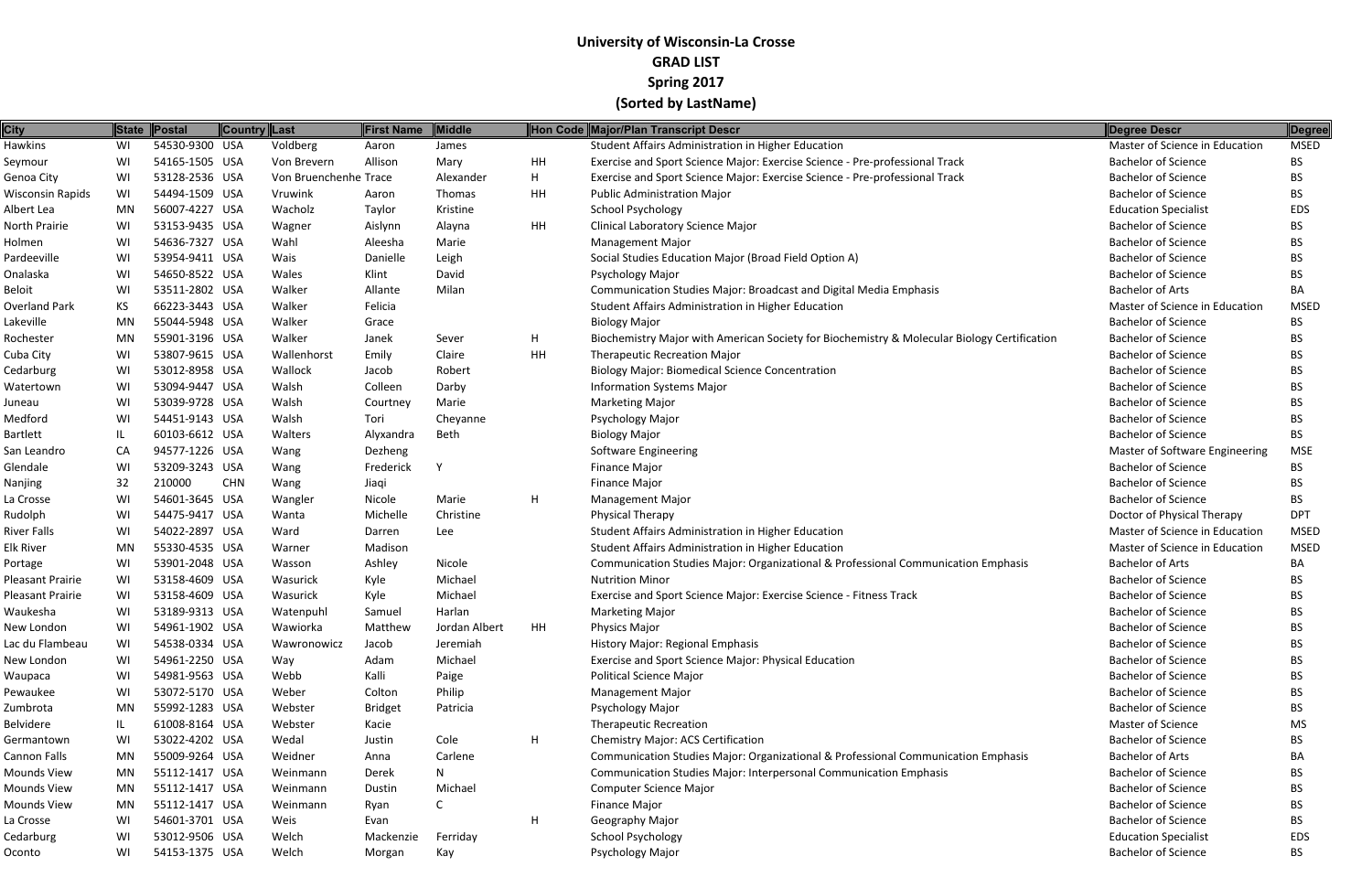| <b>City</b>                |    | State Postal   | <b>Country Last</b> |             | First Name | Middle    |    | Hon Code Major/Plan Transcript Descr                                                        | Degree Descr                   | Degree      |
|----------------------------|----|----------------|---------------------|-------------|------------|-----------|----|---------------------------------------------------------------------------------------------|--------------------------------|-------------|
| Vesper                     | WI | 54489-9618 USA |                     | Wenker      | Stacey     | Marie     |    | <b>Physical Therapy</b>                                                                     | Doctor of Physical Therapy     | <b>DPT</b>  |
| Medinah                    | IL | 60157-9523 USA |                     | Weslo       | Rachel     | Joy       | H  | <b>Athletic Training Major</b>                                                              | <b>Bachelor of Science</b>     | BS          |
| Osceola                    | WI | 54020-5846 USA |                     | West        | Elizabeth  | Dianne    | H  | Art Major                                                                                   | <b>Bachelor of Arts</b>        | BА          |
| Franklin                   | WI | 53132-8123 USA |                     | Westley     | Ryan       | William   | HH | <b>International Business Major</b>                                                         | <b>Bachelor of Science</b>     | BS.         |
| Golden Valley              | MN | 55426-1564 USA |                     | Westman     | Sarah      | Mae       | H  | Middle Childhood through Early Adolescence Education Major                                  | <b>Bachelor of Science</b>     | BS          |
| Sussex                     | WI | 53089-2350 USA |                     | Westrich    | Kendall    | Mae       | HH | <b>Accountancy Major</b>                                                                    | <b>Bachelor of Science</b>     | BS.         |
| La Crosse                  | WI | 54601-3100 USA |                     | Whalen      | Julia      | Mae       |    | Theatre Arts Major: Performance Emphasis                                                    | <b>Bachelor of Arts</b>        | BА          |
| <b>Inver Grove Heights</b> | MN | 55077-5604 USA |                     | Wheeler     | Grace      | Catherine |    | Psychology Major                                                                            | <b>Bachelor of Arts</b>        | BА          |
| West Salem                 | WI | 54669-1204 USA |                     | Wheeler     | James      | William   |    | <b>Communication Studies Major: Interpersonal Communication Emphasis</b>                    | <b>Bachelor of Arts</b>        | BА          |
| Ripon                      | WI | 54971-8683 USA |                     | White       | Allison    | Corinne   | H  | <b>Marketing Major</b>                                                                      | <b>Bachelor of Science</b>     | ВS          |
| De Pere                    | WI | 54115-8157 USA |                     | Widas       | Jordan     | Michelle  |    | <b>Finance Major</b>                                                                        | <b>Bachelor of Science</b>     | BS.         |
| Green Bay                  | WI | 54311-6792 USA |                     | Wiegand     | Alexa      | Paige     | H  | <b>Biology Major</b>                                                                        | <b>Bachelor of Science</b>     | BS.         |
| La Crosse                  | WI | 54601-3677 USA |                     | Wierschke   | Hannah     | Jean      | H  | <b>Biology Major</b>                                                                        | <b>Bachelor of Science</b>     | BS.         |
| La Crosse                  | WI | 54601-4929 USA |                     | Wildt       | Andrew     | Glenn     |    | English Major: Rhetoric and Writing Emphasis                                                | <b>Bachelor of Arts</b>        | BА          |
| La Crosse                  | WI | 54601-6472 USA |                     | Wilhelm     | Dustin     | Robert    |    | <b>History Education Major</b>                                                              | <b>Bachelor of Science</b>     | ВS          |
| Gainesville                | VA | 20155-1739 USA |                     | Willett     | Kari       |           |    | Exercise and Sport Science Major: Exercise Science - Pre-professional Track                 | <b>Bachelor of Science</b>     | BS.         |
| Troy                       | ID | 83871-9699 USA |                     | Williams    | Connor     | Ross      |    | <b>Recreation Management</b>                                                                | Master of Science              | MS          |
| Lyndon Station             | WI | 53944-9587 USA |                     | Williams    | Jacob      | Jay       |    | Philosophy Major                                                                            | <b>Bachelor of Arts</b>        | BА          |
| <b>Stevens Point</b>       | WI | 54481-5030 USA |                     | Williams    | Molly      | Kathleen  | HH | Middle Childhood through Early Adolescence Education Major                                  | <b>Bachelor of Science</b>     | BS.         |
| Onalaska                   | WI | 54650-9043 USA |                     | Willms      | Chelsey    |           |    | Student Affairs Administration in Higher Education                                          | Master of Science in Education | <b>MSED</b> |
| Eau Claire                 | WI | 54701-7240 USA |                     | Wilson      | Haili      | Marie     | HH | Early Childhood through Middle Childhood Education Major                                    | <b>Bachelor of Science</b>     | BS.         |
| <b>Richland Center</b>     | WI | 53581-1919 USA |                     | Wilson      | Taylor     | Lynn      | HH | Middle Childhood through Early Adolescence Education Major                                  | <b>Bachelor of Science</b>     | BS.         |
| Genoa                      | WI | 54632-8814 USA |                     | Wiltinger   | Anthony    | James     |    | <b>History Major</b>                                                                        | <b>Bachelor of Science</b>     | BS.         |
| Watertown                  | WI | 53094-9112 USA |                     | Windl       | Chelsey    |           | H  | Psychology Major                                                                            | <b>Bachelor of Science</b>     | BS.         |
| <b>Burlington</b>          | WI | 53105-1725 USA |                     | Winker      | Logan      | Daniel    |    | School Health Education Major                                                               | <b>Bachelor of Science</b>     | ВS          |
| Racine                     | WI | 53406-7007 USA |                     | Wirebaugh   | Arianna    | Cerise    | H  | German Education Major (Early Childhood - Adolescence)                                      | <b>Bachelor of Science</b>     | BS.         |
| Oconomowoc                 | WI | 53066-4194 USA |                     | Wiseman     | Kelsey     | Elizabeth |    | <b>Biology Major</b>                                                                        | <b>Bachelor of Science</b>     | BS.         |
| Elkhorn                    | WI | 53121-3337 USA |                     | Wisniewski  | Jessica    | Nicole    |    | Psychology Major                                                                            | <b>Bachelor of Science</b>     | BS.         |
| Madison                    | WI | 53717-1022 USA |                     | Wittig      | Max        | Michael   |    | <b>Marketing Major</b>                                                                      | <b>Bachelor of Science</b>     | ВS          |
| La Crosse                  | WI | 54603-1274 USA |                     | Witzke      | Brandon    | Thomas    |    | <b>Computer Science Major</b>                                                               | <b>Bachelor of Science</b>     | <b>BS</b>   |
| Baldwin                    | WI | 54002-4500 USA |                     | Wlodyga     | Elizabeth  | Anne      | Н  | <b>Biology Major: Biomedical Science Concentration</b>                                      | <b>Bachelor of Science</b>     | BS.         |
| Lino Lakes                 | MN | 55014-3321 USA |                     | Wolfe       | Jesse      | Parker    |    | <b>Physics Major</b>                                                                        | <b>Bachelor of Science</b>     | BS.         |
| Mineral Point              | WI | 53565-8878 USA |                     | Wood        | Emily      | Christine | H  | Exercise and Sport Science Major: Exercise Science - Pre-professional Track                 | <b>Bachelor of Science</b>     | ВS          |
| <b>Black River Falls</b>   | WI | 54615-1142 USA |                     | Wood        | Zoe        | Alexis    |    | Psychology Major                                                                            | <b>Bachelor of Science</b>     | BS.         |
| Onalaska                   | WI | 54650-2529 USA |                     | Woodliff    | Ethan      | David     |    | Biochemistry Major with American Society for Biochemistry & Molecular Biology Certification | <b>Bachelor of Science</b>     | BS          |
| Verona                     | WI | 53593-7822 USA |                     | Worman      | Nicholas   | McGough   |    | Nuclear Medicine Technology Major                                                           | <b>Bachelor of Science</b>     | BS.         |
| Hudson                     | WI | 54016-1879 USA |                     | Worrell     | Kathryn    | Judith    |    | Clinical Laboratory Science Major                                                           | <b>Bachelor of Science</b>     | BS.         |
| Janesville                 | WI | 53546-1786 USA |                     | Wright      | Cameron    | Micheal   |    | <b>Accountancy Major</b>                                                                    | <b>Bachelor of Science</b>     | ВS          |
| Eagan                      | MN | 55122-2535 USA |                     | Wunderlich  | Benjamin   | Daniel    |    | Communication Studies Major: Organizational & Professional Communication Emphasis           | <b>Bachelor of Science</b>     | BS.         |
| Wisconsin Rapids           | WI | 54494-1896 USA |                     | Wussow      | Mariah     | Lynn      |    | Psychology Major                                                                            | <b>Bachelor of Arts</b>        | BА          |
| Lakeville                  | MN | 55044-4952 USA |                     | Wypyszynski | Alexis     | Mae       |    | Physician Assistant Studies                                                                 | Master of Science              | MS.         |
| Custer                     | WI | 54423-9610 USA |                     | Wysocki     | Erin       | Elizabeth | H  | Early Childhood through Middle Childhood Education Major                                    | <b>Bachelor of Science</b>     | BS.         |
| Guilin                     | 45 | 542500         | <b>CHN</b>          | Xian        | Jie        |           |    | English Major: Rhetoric and Writing Emphasis                                                | <b>Bachelor of Arts</b>        | ВA          |
| La Crosse                  | WI | 54601-3674 USA |                     | Xu          | ChaoHui    |           |    | Software Engineering                                                                        | Master of Software Engineering | <b>MSE</b>  |
| Katy                       | TX | 77494-2689 USA |                     | Xu          | Yang       |           |    | <b>Marketing Major</b>                                                                      | <b>Bachelor of Science</b>     | <b>BS</b>   |
|                            |    |                |                     |             |            |           |    |                                                                                             |                                |             |